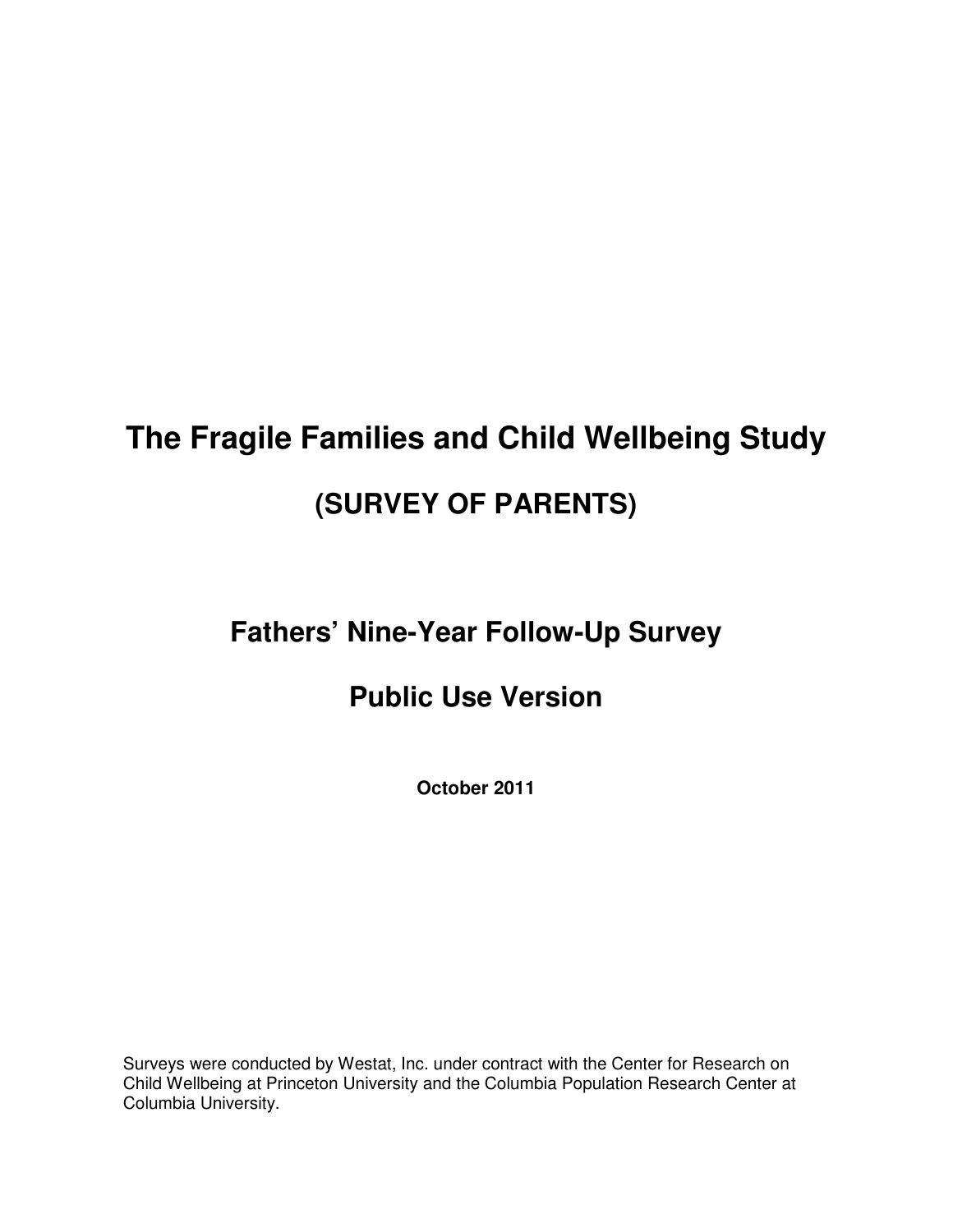# **TABLE OF CONTENTS**

| <b>SECTION</b>                                                       | <b>PAGE</b> |
|----------------------------------------------------------------------|-------------|
|                                                                      |             |
| SECTION A: CORE FATHER INTERVIEW: FAMILY CHARACTERISTICS, HH ROSTER, |             |
| SECTION B: BIO MOTHER AND BIO FATHER CONTRIBUTIONS AND RESOURCES  24 |             |
|                                                                      |             |
|                                                                      |             |
|                                                                      |             |
|                                                                      |             |
|                                                                      |             |
|                                                                      |             |
|                                                                      |             |
|                                                                      |             |
|                                                                      |             |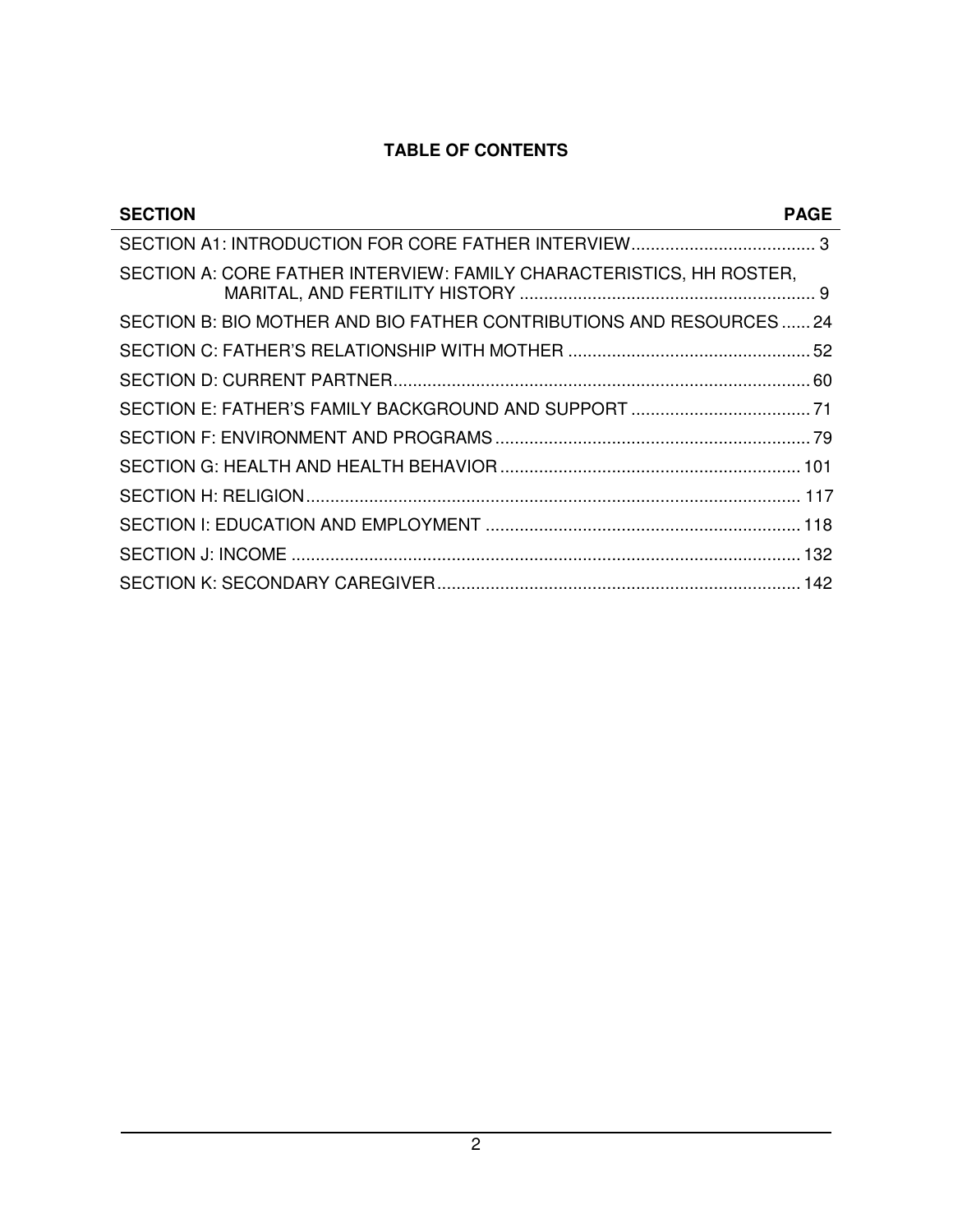# **SECTION A1: INTRODUCTION FOR CORE FATHER INTERVIEW**

INTRO. (As I mentioned,) {This part of the Year 9 Survey, the Father's Interview/The Year 9 Father Interview} will take about an hour. I will ask you questions about you and {CHILD} and your household. Please be as accurate as possible. {You may recognize some questions from previous interviews in the Survey of Parents, but it is important for us to ask them again.} All fathers participating in the study are asked the very same questions. Occasionally, I may have to ask a question that does not apply to you or may seem sensitive in nature. Although it's important for us to get answers to all the questions we ask, if you do not want to answer a particular question, just tell me. Please remember that all your answers are confidential.

Do you have any questions before we begin?

First, I'd like to ask you some questions about {CHILD}.

#### A2. **CONFIRM FROM SCREENER: HOW MUCH OF THE TIME DOES {CHILD} LIVE WITH THE RESPONDENT?**

| A2A. Have you seen {CHILD} in the last year? |  |
|----------------------------------------------|--|
| <u>YES</u>                                   |  |
|                                              |  |
|                                              |  |
|                                              |  |

A2B. Have you ever lived with {CHILD} {most of the time}?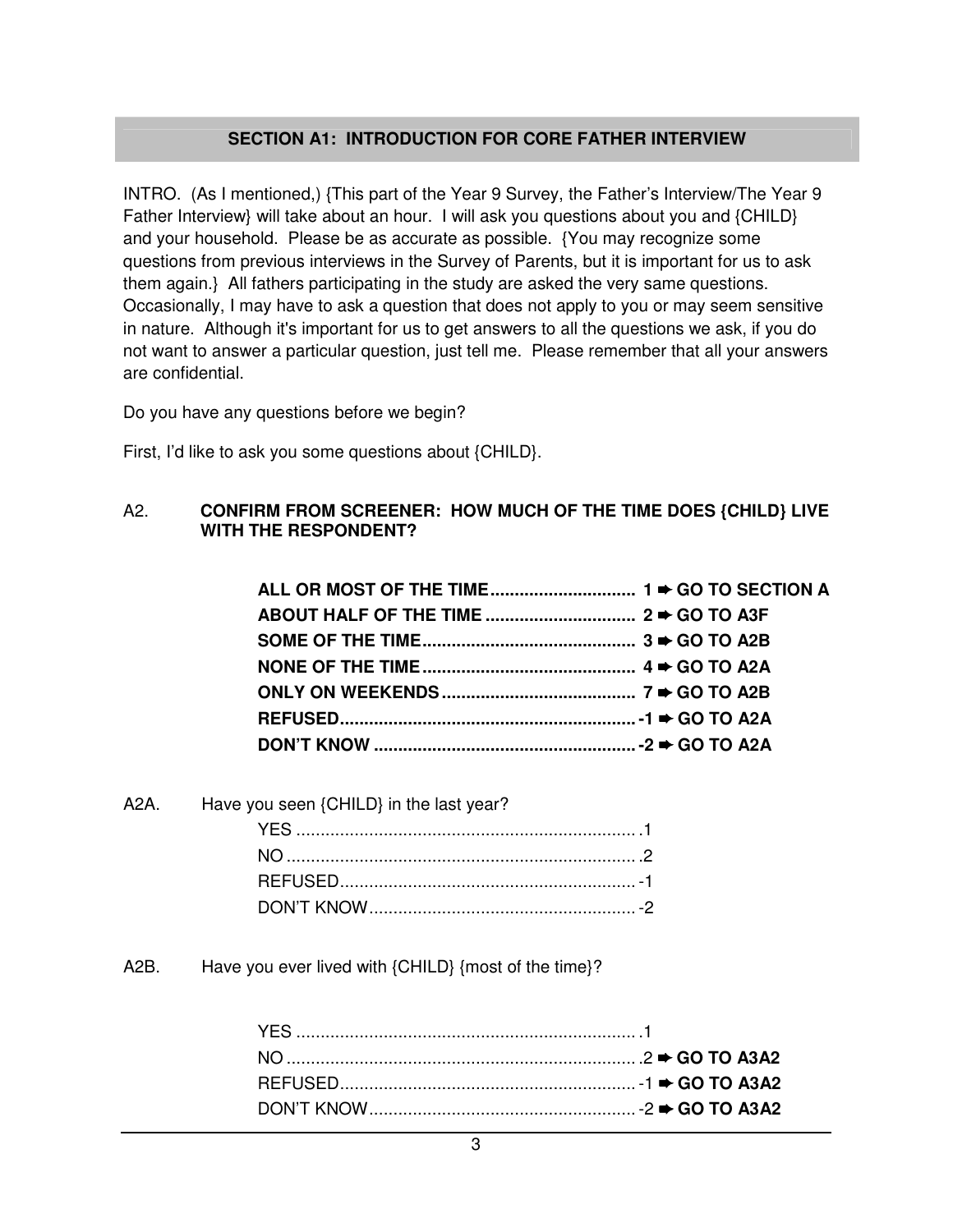A3. How many months ago did {he/she} stop living with you {most of the time}?

#### |\_\_\_|\_\_\_|\_\_\_| ENTER NUMBER OF MONTHS

A3A1. What are the main reasons {he/she} stopped living with you {most of the time}? Was it because…

#### CODE ALL THAT APPLY

| $a3a1_1$ | You had a legal custody agreement that {he/she}       |
|----------|-------------------------------------------------------|
|          |                                                       |
| a3a1_2   | You voluntarily gave up custody of {CHILD},  2        |
| $a3a1_3$ | You had an informal agreement that someone else       |
|          |                                                       |
| a3a1 4   | Child Protective Services, another agency, or         |
|          | the court removed {CHILD} from your home,  4          |
| $a3a1_5$ |                                                       |
| a3a1 6   | {He/She} was old enough to leave home, 6              |
| $a3a1_7$ | {CHILD} needed to live closer to {his/her} school, .7 |
| a3a1 8   |                                                       |
| a3a1_9   |                                                       |
| a3a1_10  |                                                       |
| a3a1_11  | There were problems with neighborhood safety,  11     |
| a3a1_12  | {CHILD} was taken by {his/her} other parent or        |
|          |                                                       |
| a3a1_13  | Relationship with {MOTHER} ended, or13                |
| a3a1_91  | Was there another reason? (SPECIFY)  91               |
| a3a1_101 | ONE PARENT MOVED AWAY  101                            |
| a3a1_102 |                                                       |
| a3a1_103 | WORK/SCHOOL OBLIGATIONS INTERFERED  103               |
|          |                                                       |
|          |                                                       |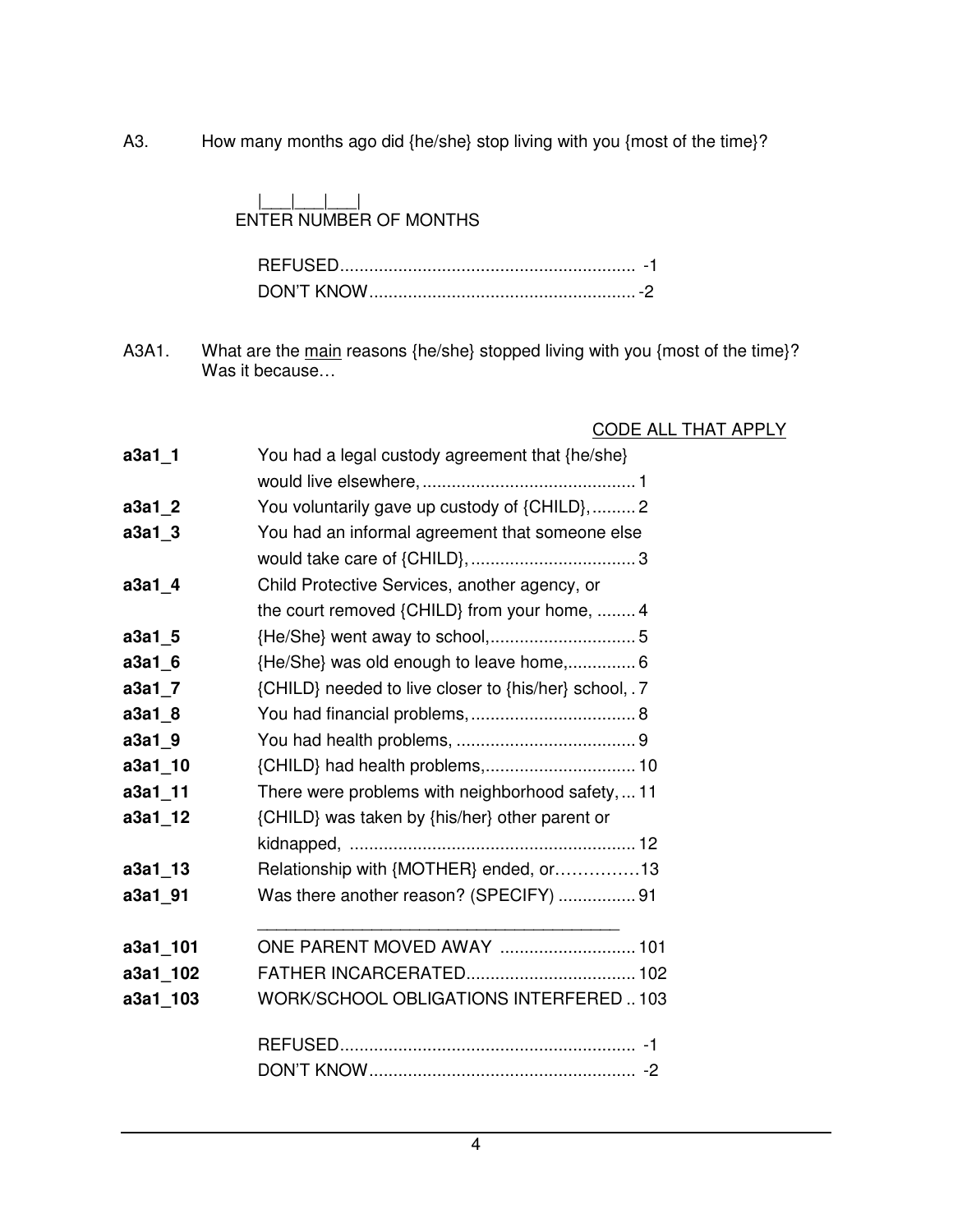# A3A2. CONFIRM FROM SCREENER: WITH WHOM DOES {CHILD} {USUALLY} LIVE?

IF MORE THAN ONE ARRANGEMENT, PROBE FOR PERSON WITH WHOM CHILD SPENDS THE MOST TIME.

| CODE ONE |
|----------|
|          |
|          |
|          |
|          |
|          |
|          |
|          |
|          |
|          |
|          |

A3B. Are {CHILD}'s foster parents related to you?

GO TO A3C

A3B1A. Does {PERSON IN A3A2) receive any kind of payment for taking care of {CHILD}?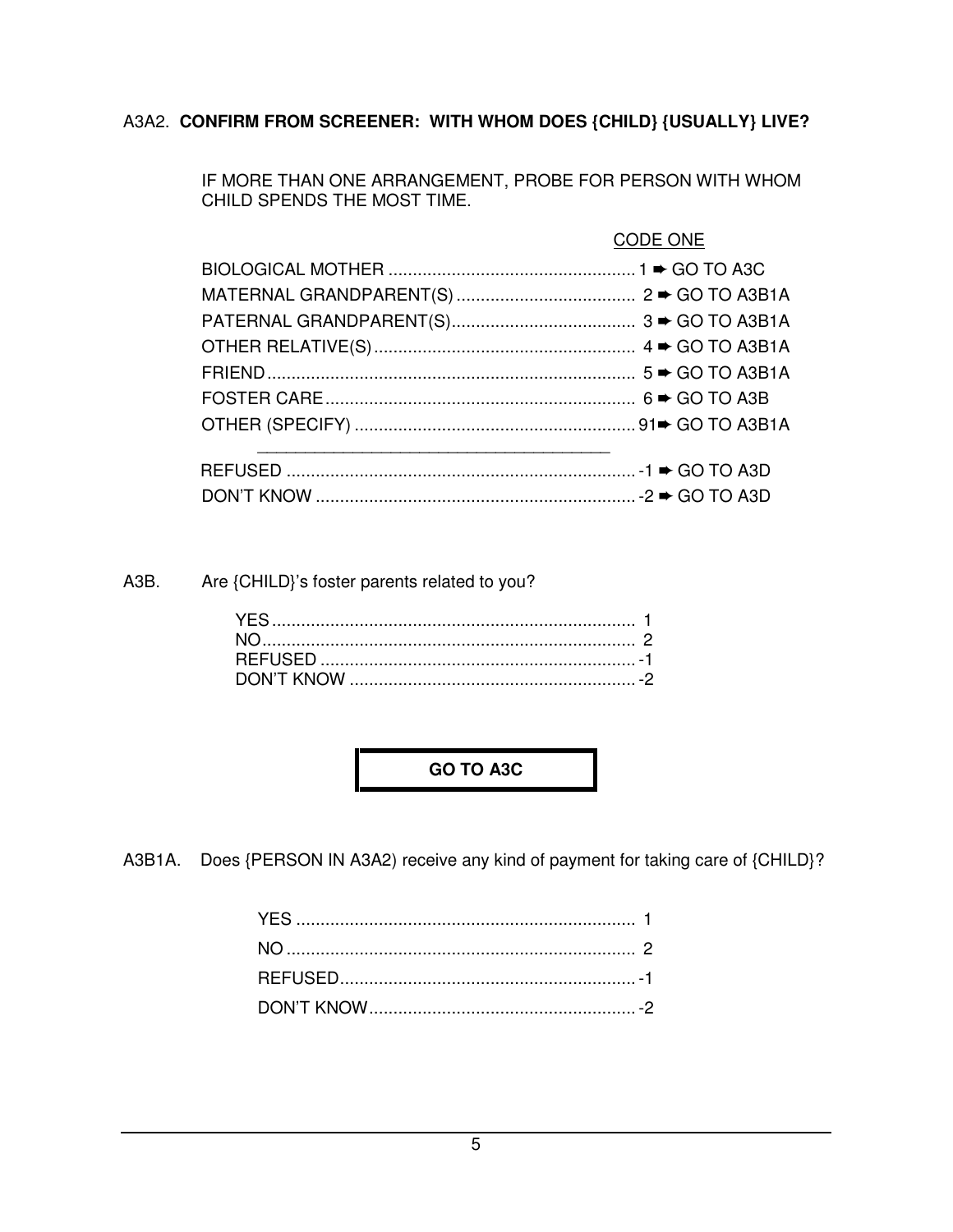A3C. About how many months has {CHILD} been living there?

IF LESS THAN ONE MONTH, ENTER ZERO.

 |\_\_\_|\_\_\_|\_\_\_| ENTER NUMBER OF MONTHS OR REFUSED ............................................. -1 DON'T KNOW ........................................ -2

A3D. Do you expect {CHILD} to live with you {again} during the coming year?

#### **BOX A3D1**

IF A2A=2 (FATHER HAS NOT SEEN CHILD IN THE LAST YEAR), GO TO SECTION A.

ELSE, GO TO A3E.

A3E. About how many days did you see {CHILD} in the past 30 days?

| ENTER NUMBER OF DAYS |  |
|----------------------|--|
| OR.                  |  |
|                      |  |
|                      |  |

**GO TO SECTION A**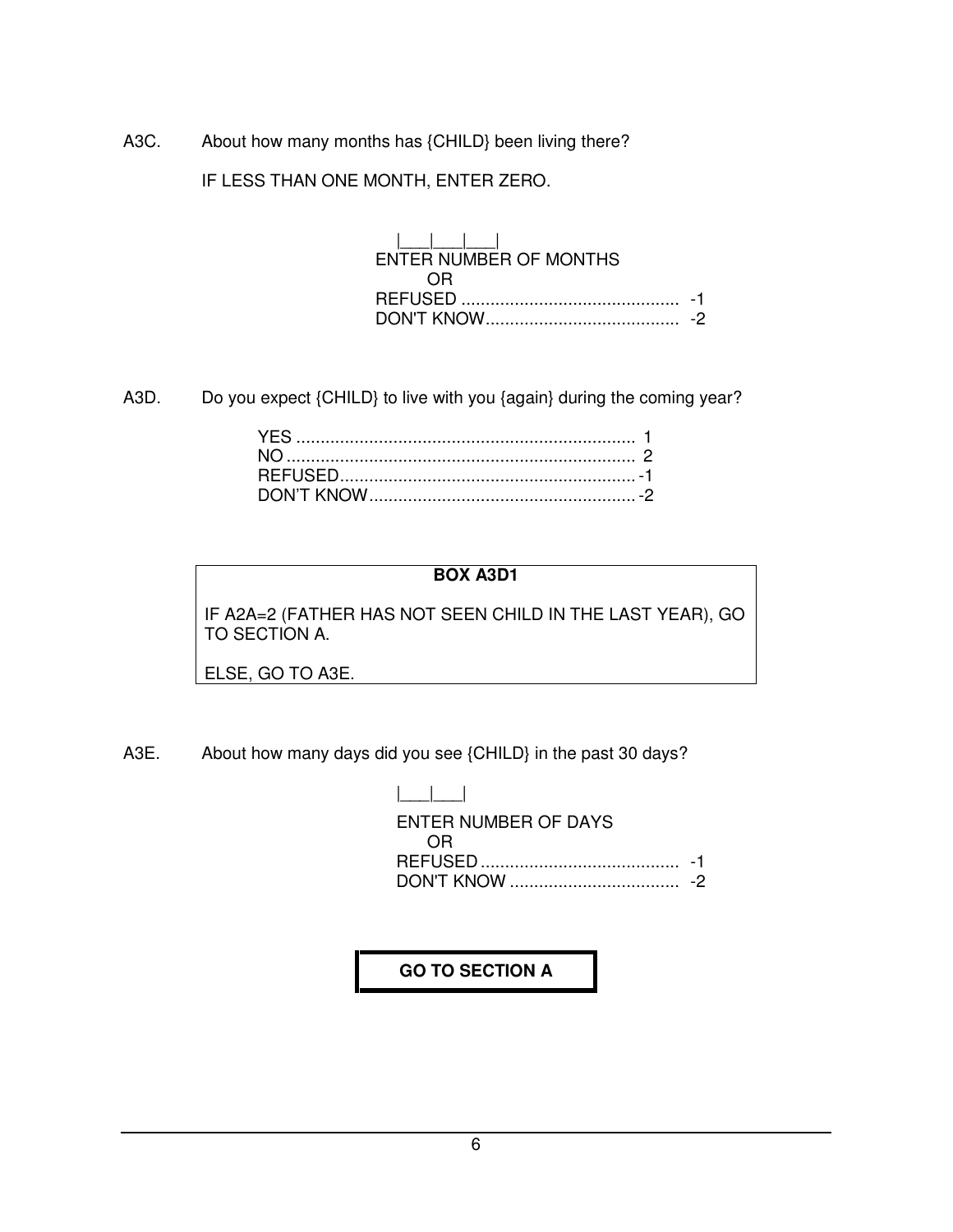A3F. CONFIRM FROM SCREENER: WHO DOES {CHILD} LIVE WITH WHEN {HE/SHE} IS NOT LIVING WITH THE RESPONDENT?

IF MORE THAN ONE ARRANGEMENT, PROBE FOR PERSON CHILD SPENDS THE MOST TIME WITH.

| <b>CODE ONE</b> |
|-----------------|
|                 |
|                 |
|                 |
|                 |
|                 |
|                 |
|                 |
|                 |
|                 |
|                 |

A3G. How many days did {CHILD} live with you out of the past 30 days?

PROBE: By live, we mean that {he/she} slept or stayed overnight in your home.

|  | $\begin{bmatrix} 1 & 1 \\ 1 & 1 \end{bmatrix}$ |
|--|------------------------------------------------|
|  |                                                |
|  |                                                |

| ENTER NUMBER OF DAYS |  |
|----------------------|--|
|                      |  |
|                      |  |
|                      |  |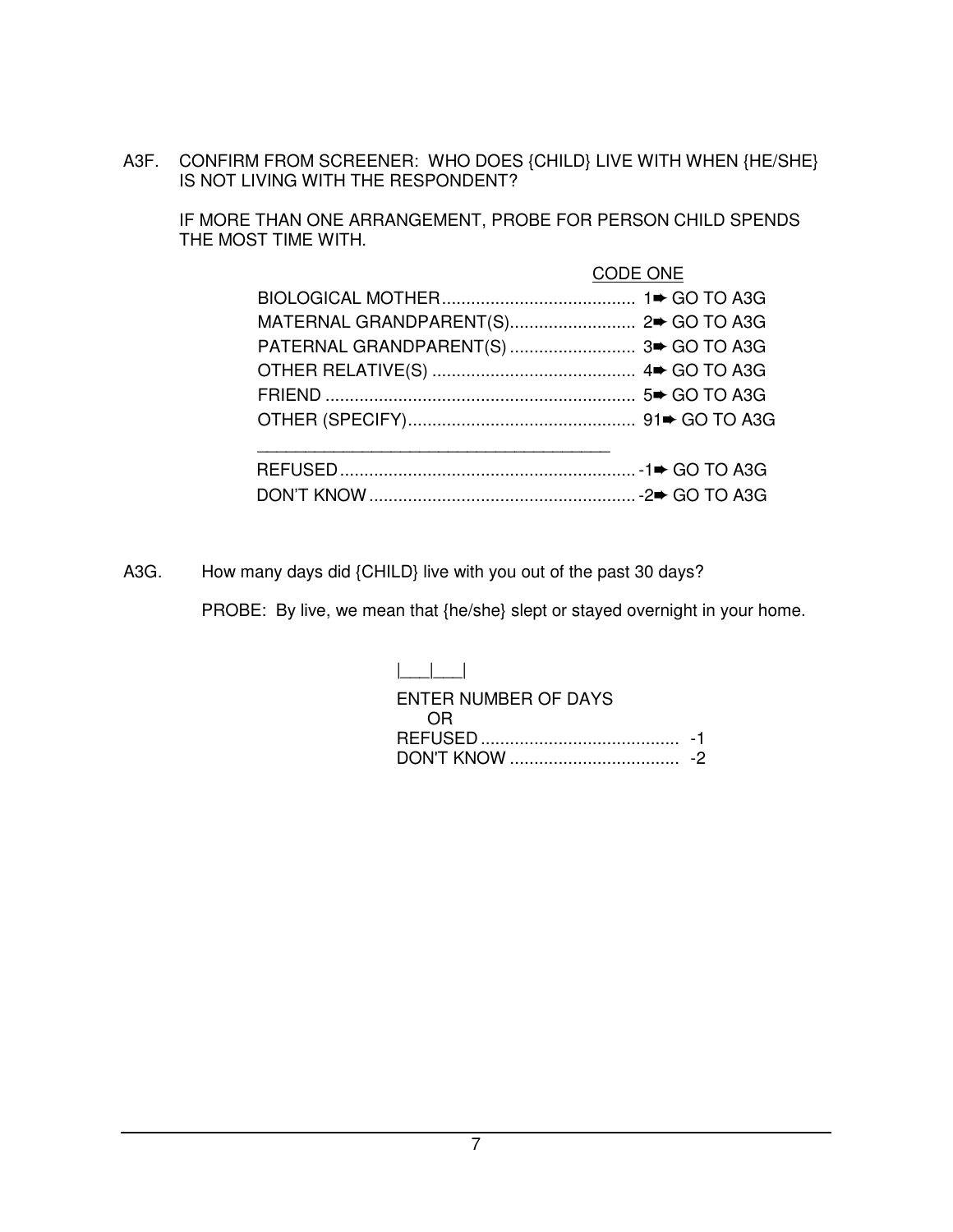A3I. What are the main reasons {he/she} doesn't live with you all of the time?

# CODE ALL THAT APPLY

| a3i 1   | You had a legal custody agreement that {he/she}       |
|---------|-------------------------------------------------------|
|         |                                                       |
| a3i 2   | You voluntarily gave up custody of {CHILD},  2        |
| $a3i_3$ | You had an informal agreement that someone else       |
|         |                                                       |
| a3i 4   | Child Protective Services, another agency, or         |
|         | the court removed {CHILD} from your home,  4          |
| $a3i-5$ |                                                       |
| a3i6    | {He/She} was old enough to leave home, 6              |
| a3i_7   | {CHILD} needed to live closer to {his/her} school, .7 |
| a3i 8   |                                                       |
| a3i_9   |                                                       |
| a3i_10  |                                                       |
| a3i_11  | There were problems with neighborhood safety,  11     |
| a3i_12  | {CHILD} was taken by {his/her} other parent or        |
|         |                                                       |
| a3i_13  | Relationship with {MOTHER} ended 13                   |
| a3i 91  | Was there another reason? (SPECIFY)  91               |
| a3i 101 |                                                       |
| a3i_102 |                                                       |
| a3i_103 |                                                       |
|         |                                                       |
|         |                                                       |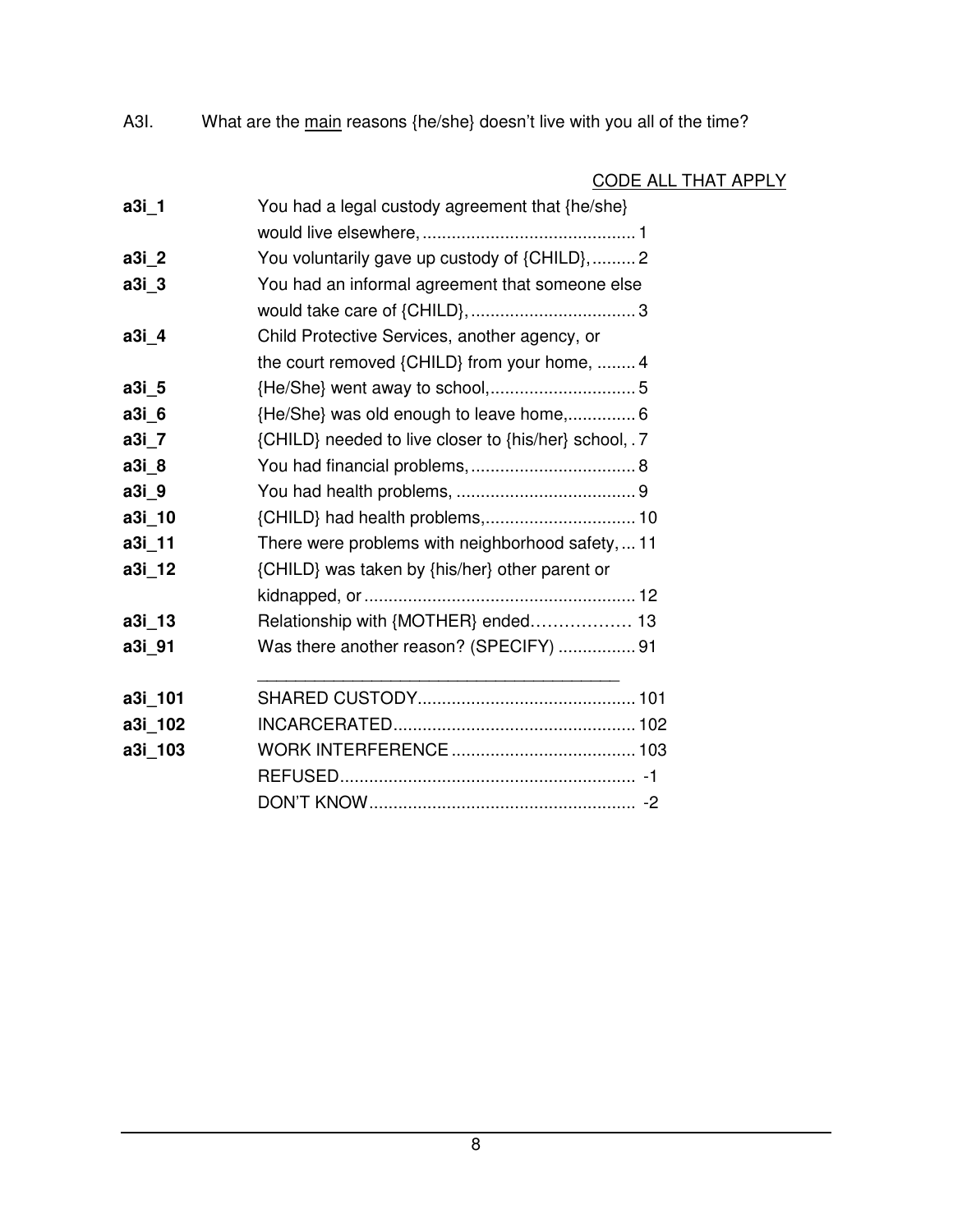# **SECTION A: CORE FATHER INTERVIEW**

Now I'd like to ask some questions about your household and relationships.

#### **BOX A4**

IF THE PRELOAD SHOWS THAT THE MOTHER IS DECEASED AND THERE IS COMPLETE INFORMATION ABOUT DATE AND CAUSE OF DEATH, GO TO A5.

ELSE GO TO A4.

A4. First, what is your relationship with {CHILD}'s biological mother {MOTHER} now? Are you…

| MOTHER DECEASED, VOLUNTEERED -14 → GO TO A4B |  |
|----------------------------------------------|--|
|                                              |  |
|                                              |  |

A4B. **OFFER CONDOLENCES.** When did {MOTHER} die?

| المطاعما    |  |
|-------------|--|
| ENTER MONTH |  |
| OR.         |  |
|             |  |
|             |  |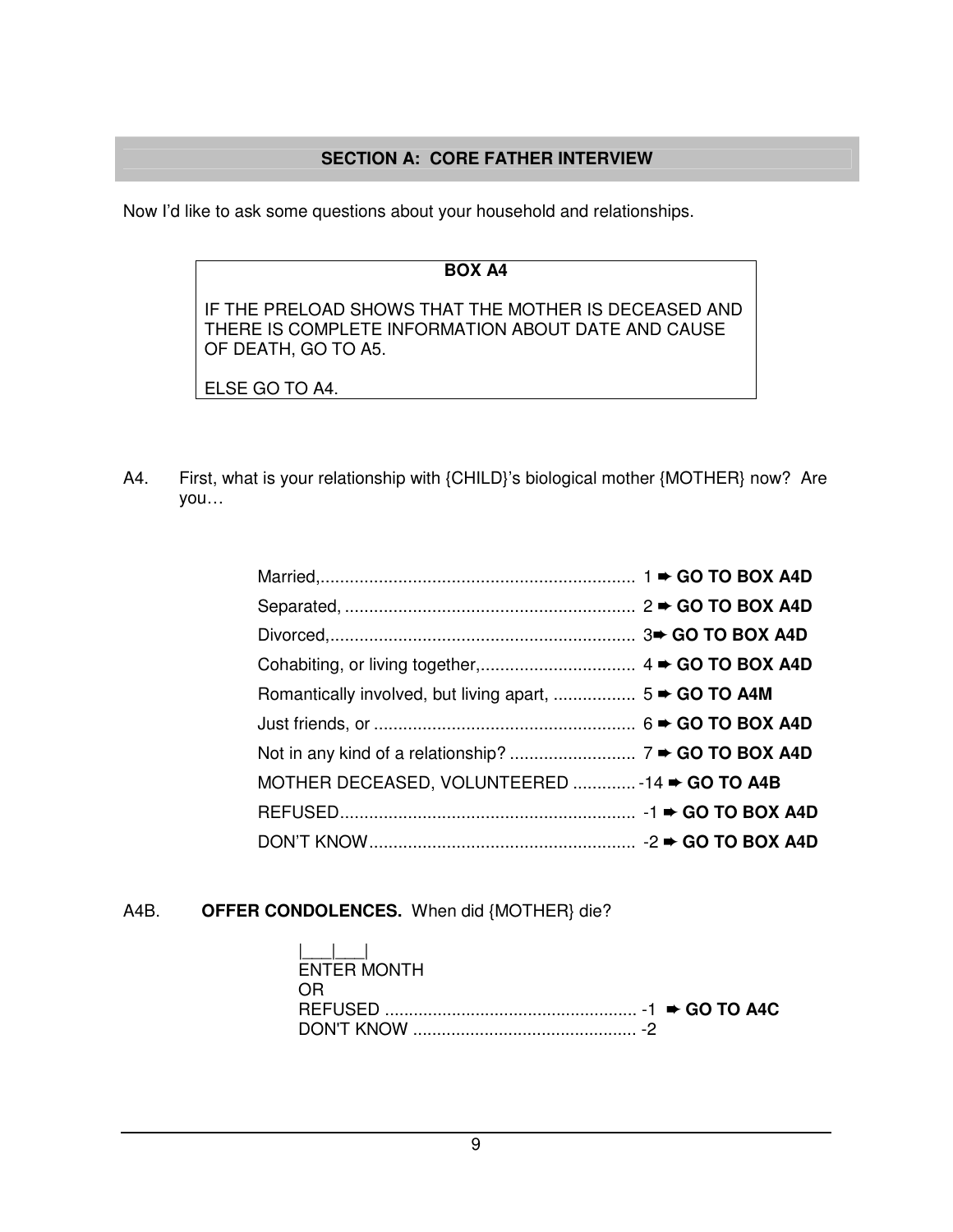A4B2. [When did {MOTHER} die?]

| <b>FNTFR YFAR</b><br>( )R |  |
|---------------------------|--|
|                           |  |

A4C. What was the cause of her death?

CODE WITHOUT ASKING IF KNOWN

#### **BOX A4D**

IF BIO MOM IS DECEASED (A4=-14) OR INFORMATION FROM PRELOAD INDICATES MOM DIED, GO TO A5.

ELSE, IF A4= 1 OR 4 (THE MOTHER AND FATHER ARE LIVING TOGETHER OR MARRIED), GO TO A5L.

ELSE IF A4 NE 1 OR 4 (FATHER AND MOTHER ARE NOT MARRIED OR LIVING TOGETHER) AND [PCG= "NOT BIO DAD" OR BIO MOM OR NON-PARENT (FATHER IS NOT PRIMARY CAREGIVER)], OR A4 NE 1 OR 4 (FATHER AND MOTHER ARE NOT MARRIED OR LIVING TOGETHER) AND PCG = BIO DAD (FATHER IS PRIMARY CAREGIVER), GO TO BOX A4H.

# **BOX A4H**

IF THE MOTHER AND FATHER WERE MARRIED AT THE LAST INTERVIEW ACCORDING TO THE PRELOAD, BUT ARE SEPARATED OR DIVORCED NOW (A4=2 OR 3 IN CURRENT INTERVIEW), GO TO A4H1.

ELSE, GO TO BOX A4I.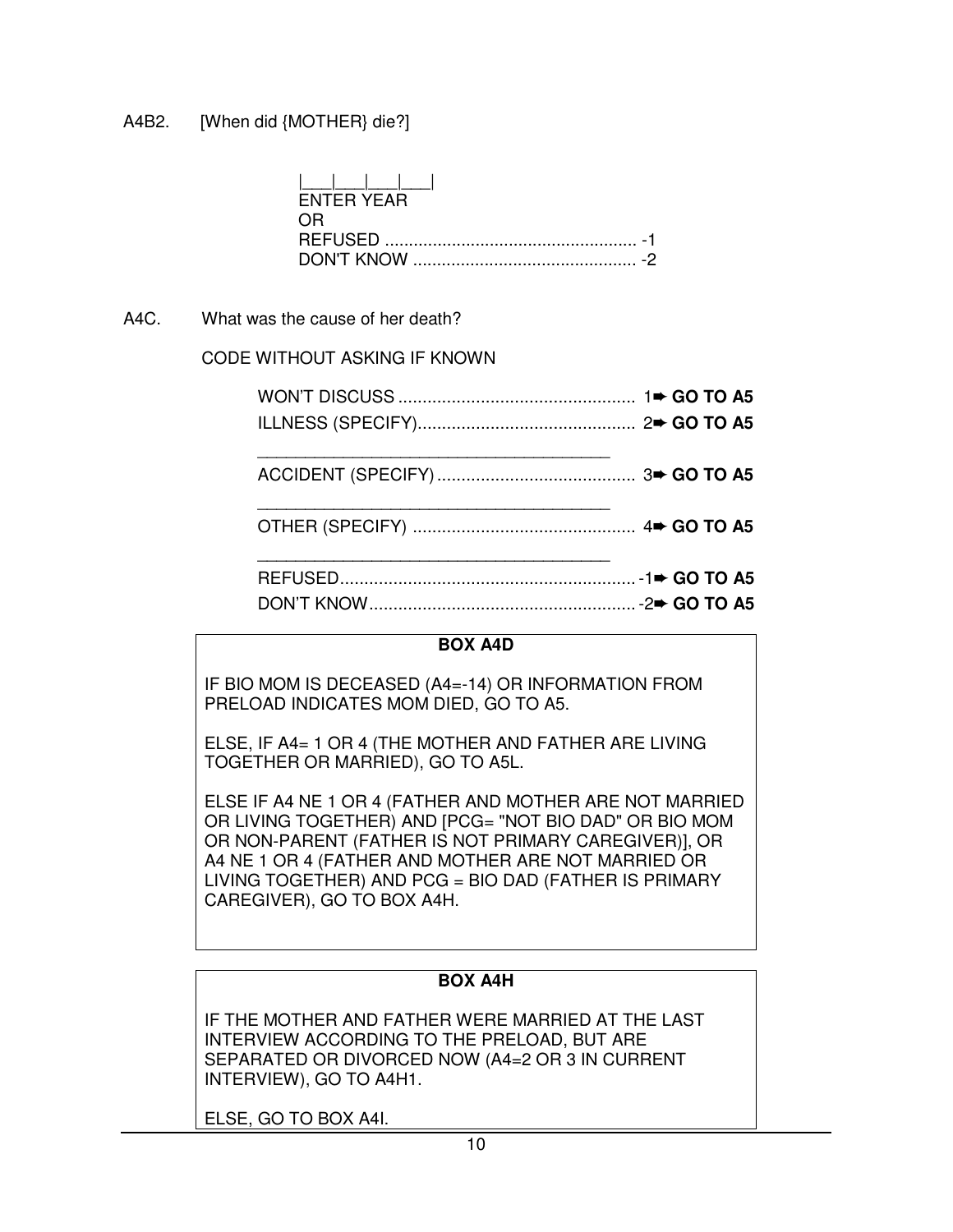A4H1. When did you and {MOTHER} get {separated/divorced}?

PROBE: Do you know the month?

|\_\_\_|\_\_\_| ENTER MONTH OR REFUSED ..................................................... -1 ➨ **GO TO A4M** DON'T KNOW ............................................... -2

A4H2. [When did you and {MOTHER} get {separated/divorced}?]

PROBE: Do you know the year?

| $ $ GO TO A4M |  |
|---------------|--|
| ENTER YEAR    |  |
| OR.           |  |
|               |  |
|               |  |

#### **BOX A4I**

IF THE MOTHER AND FATHER WERE ROMANTICALLY INVOLVED (NOT MARRIED) AT LAST INTERVIEW ACCORDING TO THE PRELOADED INFORMATION, BUT ARE NOT IN A RELATIONSHIP NOW AND (A4=6 OR 7 IN CURRENT INTERVIEW), GO TO A4J1.

ELSE, GO TO A4M.

A4J1. When did your romantic relationship with {MOTHER} end?

PROBE: Do you know the month?

|\_\_\_|\_\_\_| ENTER MONTH OR REFUSED ..................................................... -1 ➨ **GO TO A4K** DON'T KNOW ............................................... -2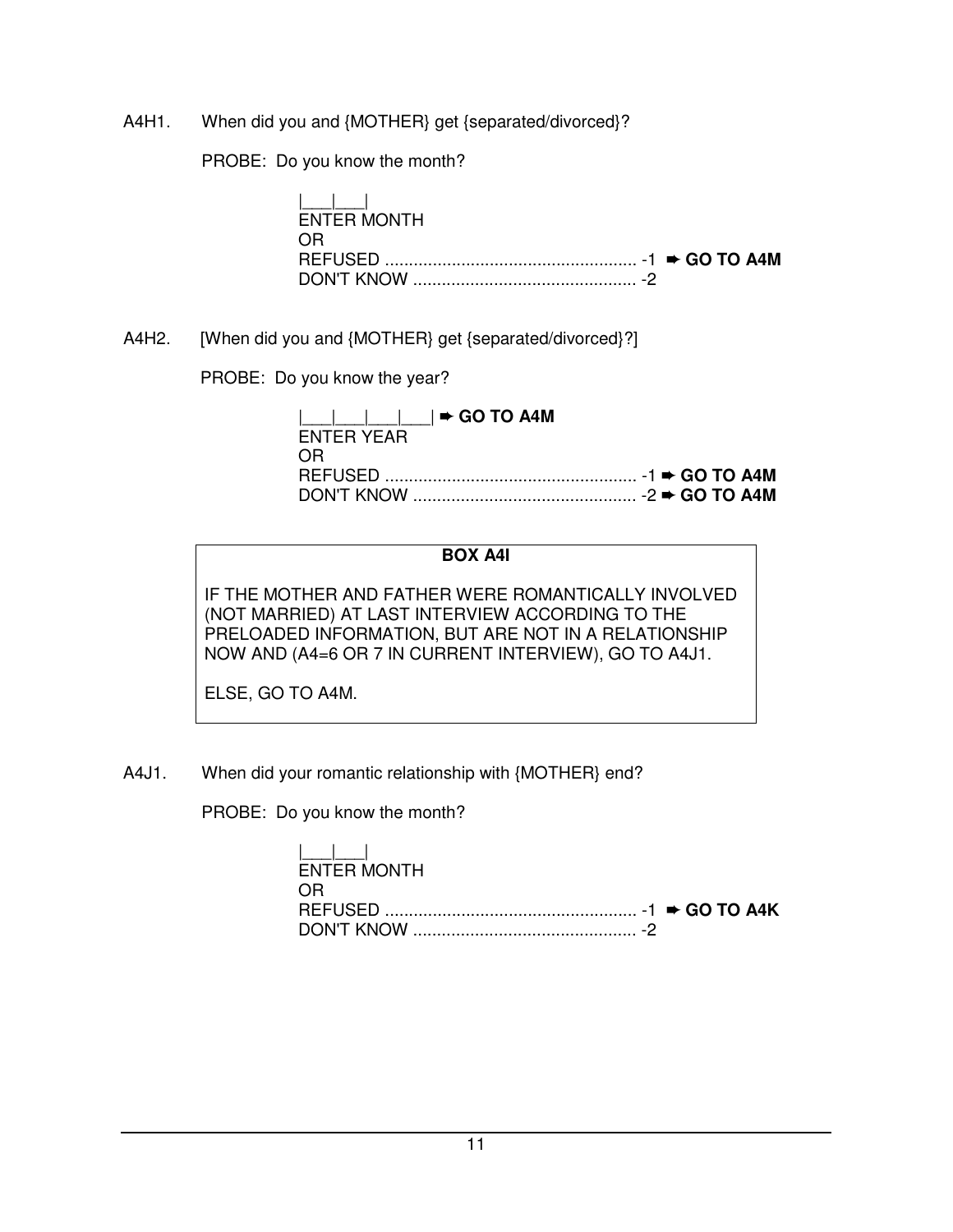A4J2. [When did your romantic relationship with {MOTHER} end?]

PROBE: Do you know the year?

| $ $ __ $ $ __ $ $ __ $ $ __ $ $ __ $ $ |
|----------------------------------------|
| ENTER YEAR                             |
| OR.                                    |
|                                        |
|                                        |

A4K. Please tell me why your romantic relationship ended.

# CODE ALL THAT APPLY

| a4k 6 | DRUG OR ALCOHOL PROBLEM 6                                           |  |
|-------|---------------------------------------------------------------------|--|
|       |                                                                     |  |
|       |                                                                     |  |
|       |                                                                     |  |
| a4k 7 |                                                                     |  |
|       |                                                                     |  |
|       |                                                                     |  |
|       | ALONG, TOO YOUNG, NOT IN LOVE, NOT<br>MATURE ENOUGH, TOO DIFFERENT, |  |
| a4k 5 | RELATIONSHIP REASONS (DON'T GET                                     |  |
| a4k 4 | FATHER'S INCARCERATION 4                                            |  |
| a4k 3 | MOTHER'S INCARCERATION3                                             |  |
| a4k 2 | DISTANCE (DON'T LIVE IN SAME TOWN)2                                 |  |
| a4k 1 | FINANCIAL REASONS (DON'T HAVE                                       |  |
|       |                                                                     |  |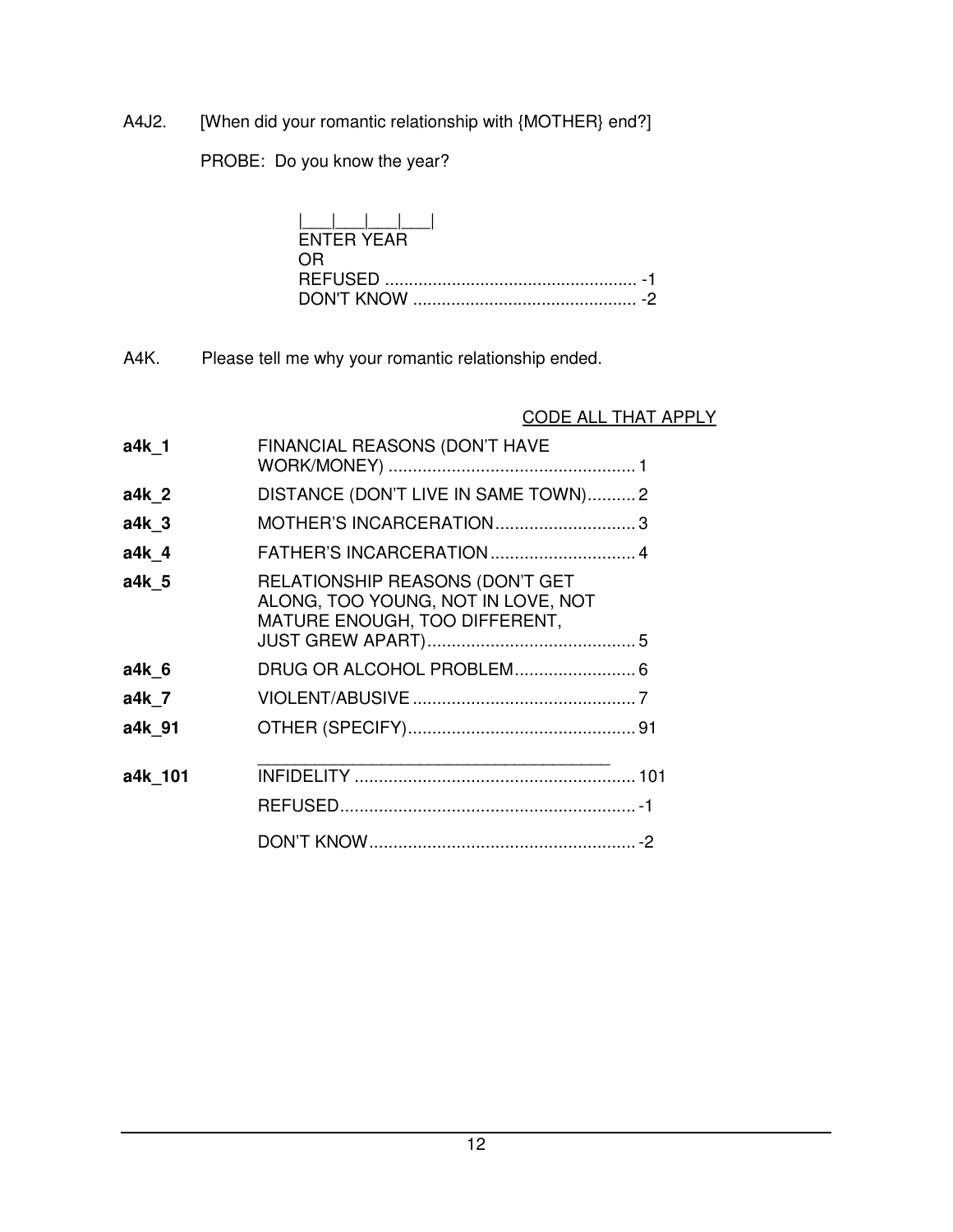A4M. How often do you and {MOTHER} see or talk to each other? Is it . . .

| MOTHER DECEASED, VOLUNTEERED  - 14 |  |
|------------------------------------|--|
|                                    |  |
|                                    |  |

A5. Not including yourself {and {CHILD}}, how many people are currently living with you?

{Please do not include {CHILD} in your answer}.

 IF RESPONDENT NOT IN JAIL, SHELTER, OR HOMELESS, READ: Please include people who sleep in (your/this) home most nights.

| RESPONDENT {AND CHILD}}, {LIVE/LIVES}       |  |
|---------------------------------------------|--|
|                                             |  |
|                                             |  |
| RESPONDENT LIVES IN JAIL 10 ► GO TO BOX A5P |  |
| RESPONDENT LIVES IN A SHELTER               |  |
|                                             |  |
|                                             |  |

A51. [Not including yourself {and {CHILD}}, how many people are currently living with you?]

> IF RESPONDENT NOT IN JAIL, SHELTER, OR HOMELESS, READ: Please include people who sleep in (your/this) home most nights.]

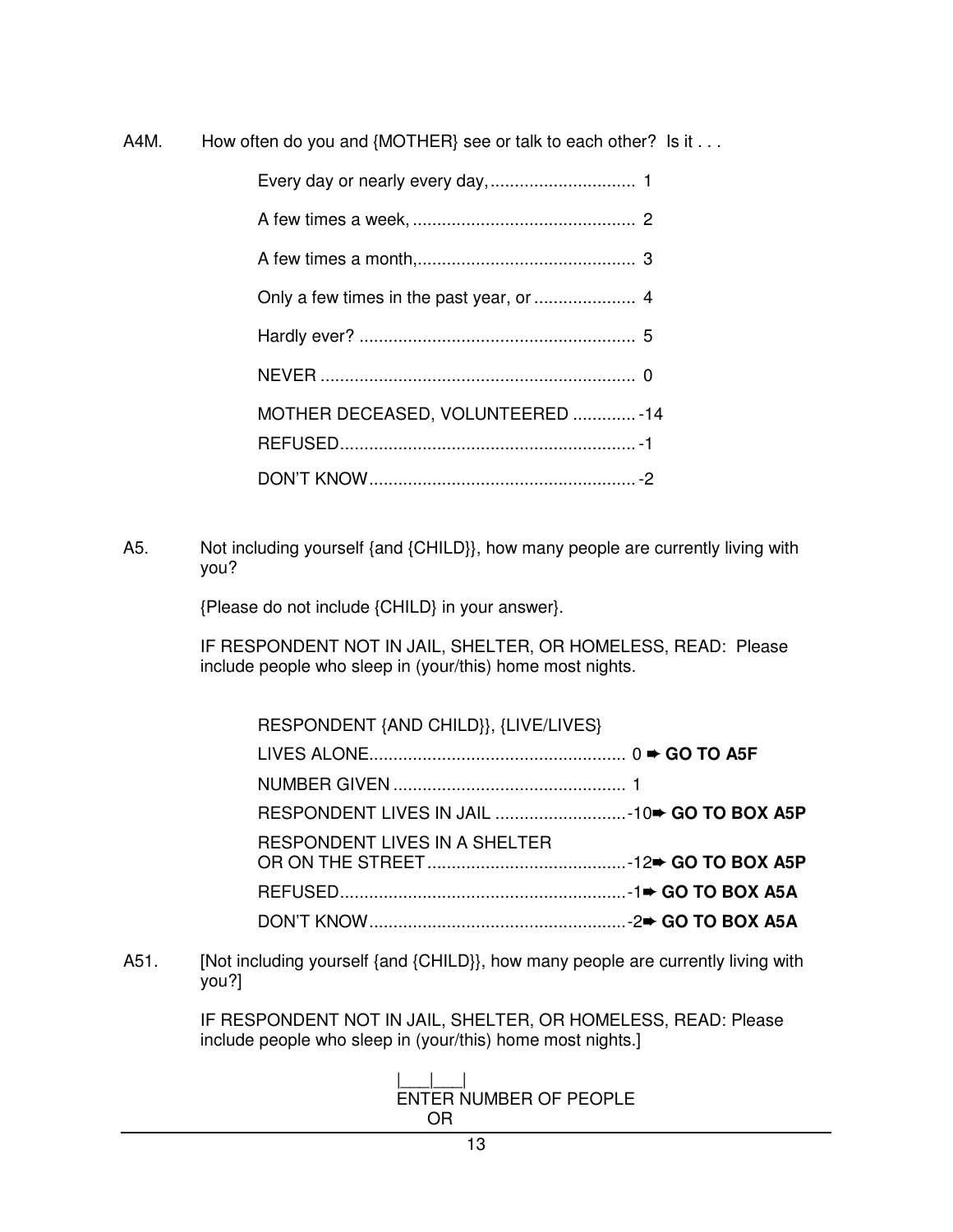#### **HOUSEHOLD MATRIX**

A5A. So you said that one other person lives with you {and {CHILD}. What is that person's first name?

I'd like to make a list of these {NUMBER} people who currently live with you. Please tell me the first names of everyone currently living with you, starting with the oldest and ending with the youngest. Please do not include yourself {or {CHILD}}.

What is the {first/next} person's name? **(not included in data release)**

PROBE: Is there anyone else who usually lives with you? PROBE: What is the name of the next oldest person who usually lives with you?

Note: The household matrix includes gender, age, relationship, and current working status for up to 9 members.

#### A5B. Is {NAME} male or female? **(note: variables named a5b01 through a5b09 in data files)**

ENTER GENDER OF {NAME}.

#### A5C. What is {his/her} age? **(note: variables named a5c01 through a5c09 in data files)**

 ROUND AGE OF CHILDREN BETWEEN BIRTH AND 5 MONTHS TO "0". ROUND AGE OF CHILDREN BETWEEN 6 MONTHS AND A YEAR TO "1".

| $\begin{array}{ c c c }\n\hline\n&\end{array}$ $\begin{array}{ c c }\n\hline\n\end{array}$ $\begin{array}{ c c }\n\hline\n\end{array}$ GO TO A5D |  |
|--------------------------------------------------------------------------------------------------------------------------------------------------|--|
| ENTER AGE OF {NAME}.                                                                                                                             |  |
| OR                                                                                                                                               |  |
|                                                                                                                                                  |  |
|                                                                                                                                                  |  |

A5C2. Is {NAME}. . .

**(note: variables named a5c01a through a5c09a in data files)**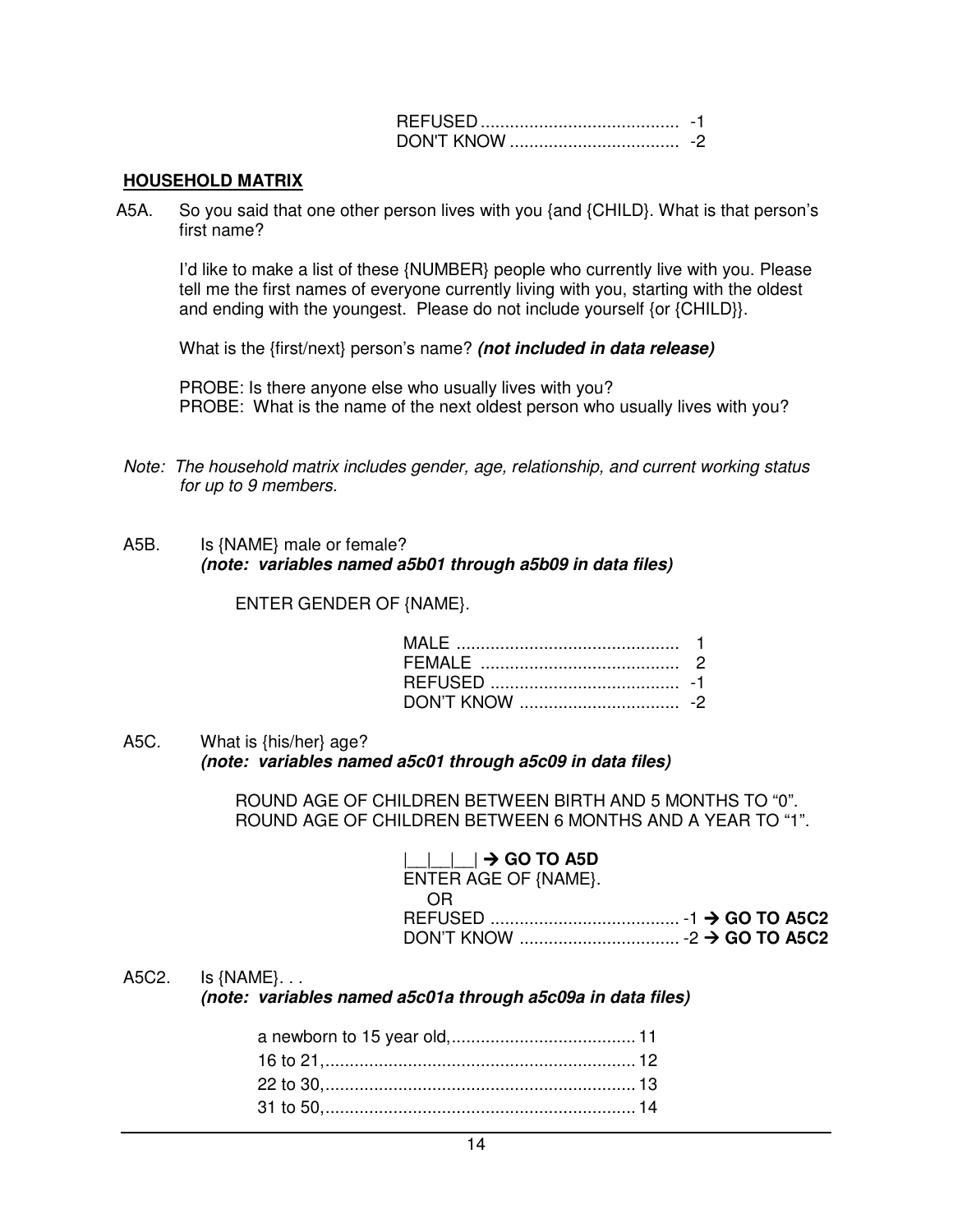| <b>REFUSED</b> |  |
|----------------|--|
| DON'T KNOW     |  |

# What is {NAME}'s relationship to you?<br>(note: variables named a5d01 through a5d09 in data files) A5D.

| PARTNER/(BOY/GIRLFRIEND)2 |  |
|---------------------------|--|
| RESPONDENT'S MOTHER3      |  |
| RESPONDENT'S FATHER4      |  |
|                           |  |
|                           |  |
|                           |  |
|                           |  |
|                           |  |
| <b>GRANDMOTHER OF</b>     |  |
|                           |  |
| <b>GRANDFATHER OF</b>     |  |
|                           |  |
|                           |  |
|                           |  |
|                           |  |
|                           |  |
|                           |  |
|                           |  |
|                           |  |
|                           |  |
|                           |  |

#### **BOX A5D2**

FOR EACH HOUSEHOLD MEMBER WHOSE AGE IS 16 OR OLDER, ASK A5E.

ELSE, GO TO BOX A5K.

#### A5E. Is {NAME} currently working? (note: a5e01 through a5e09 in data files)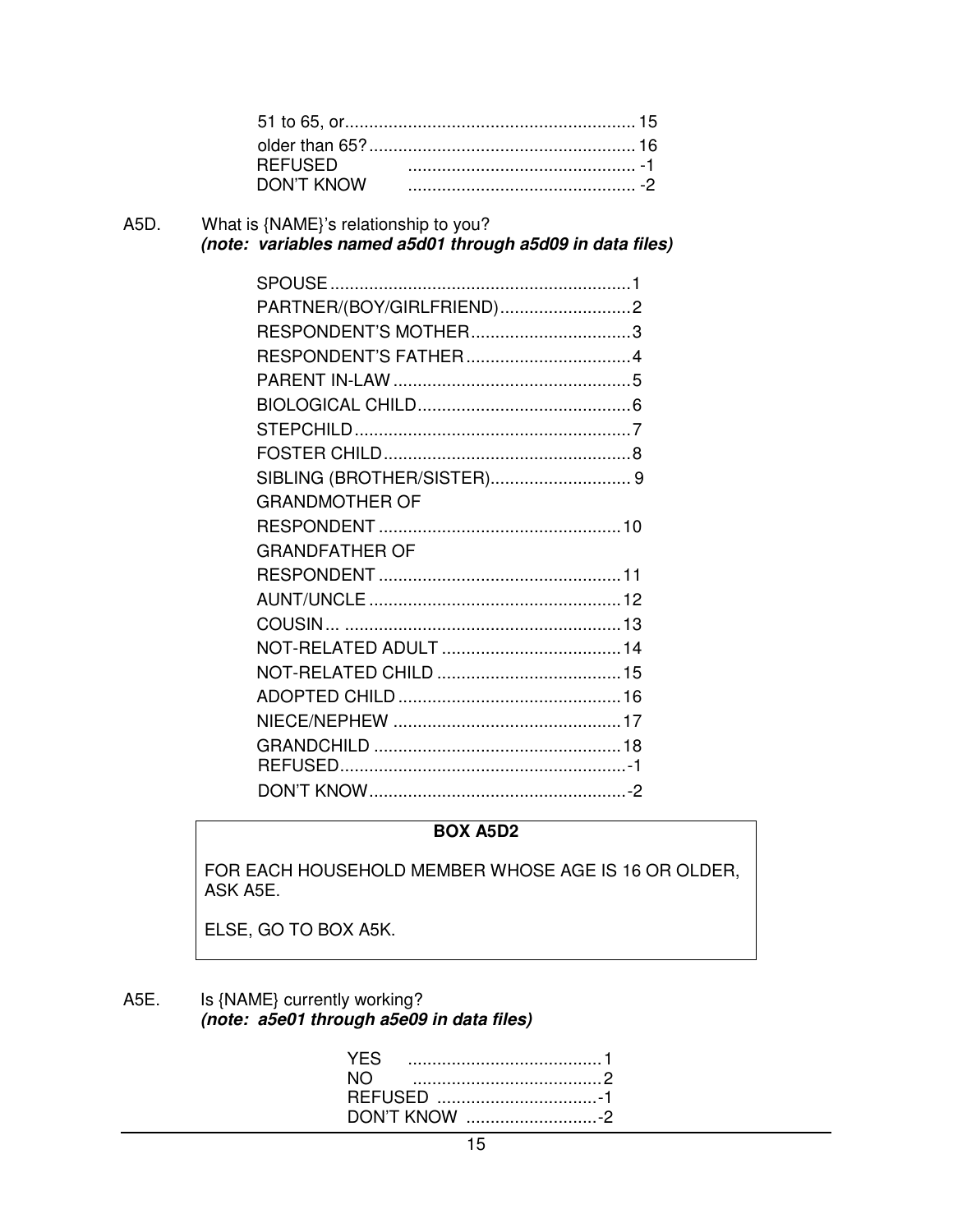# **BOX A5K**

GO TO BOX A5P.

A5L. Now, we'd like to ask some questions about your children. {Other than {CHILD}}, {How/how} many biological children do you have that are living with you in your household?

{Please do not include {CHILD} in your answer}.

 IF RESPONDENT NOT IN JAIL, SHELTER, OR HOMELESS, READ: Please include biological children who sleep in (your/this) home most nights.]

FOCAL CHILD SHOULD NOT BE INCLUDED.

 |\_\_\_| \_\_| ENTER NUMBER OF BIOLOGICAL CHILDREN OR REFUSED ......................................... -1 DON'T KNOW ................................... -2

#### **BOX A5P**

IF THE FOCAL CHILD LIVES APART FROM THE FATHER (A2 = 3, 4, OR 7), GO TO A6A.

ELSE, ASK A6.

A6. {Now, we'd like to ask some questions about your children.} Do you have any biological children that are living apart from you?

A6A. {Including {CHILD},} {how/How} many biological children do you have that are living apart from you?

| ENTER NUMBER OF BIOLOGICAL NON-RESIDENT |  |
|-----------------------------------------|--|
| <b>CHILDREN</b>                         |  |
| OR                                      |  |
|                                         |  |
|                                         |  |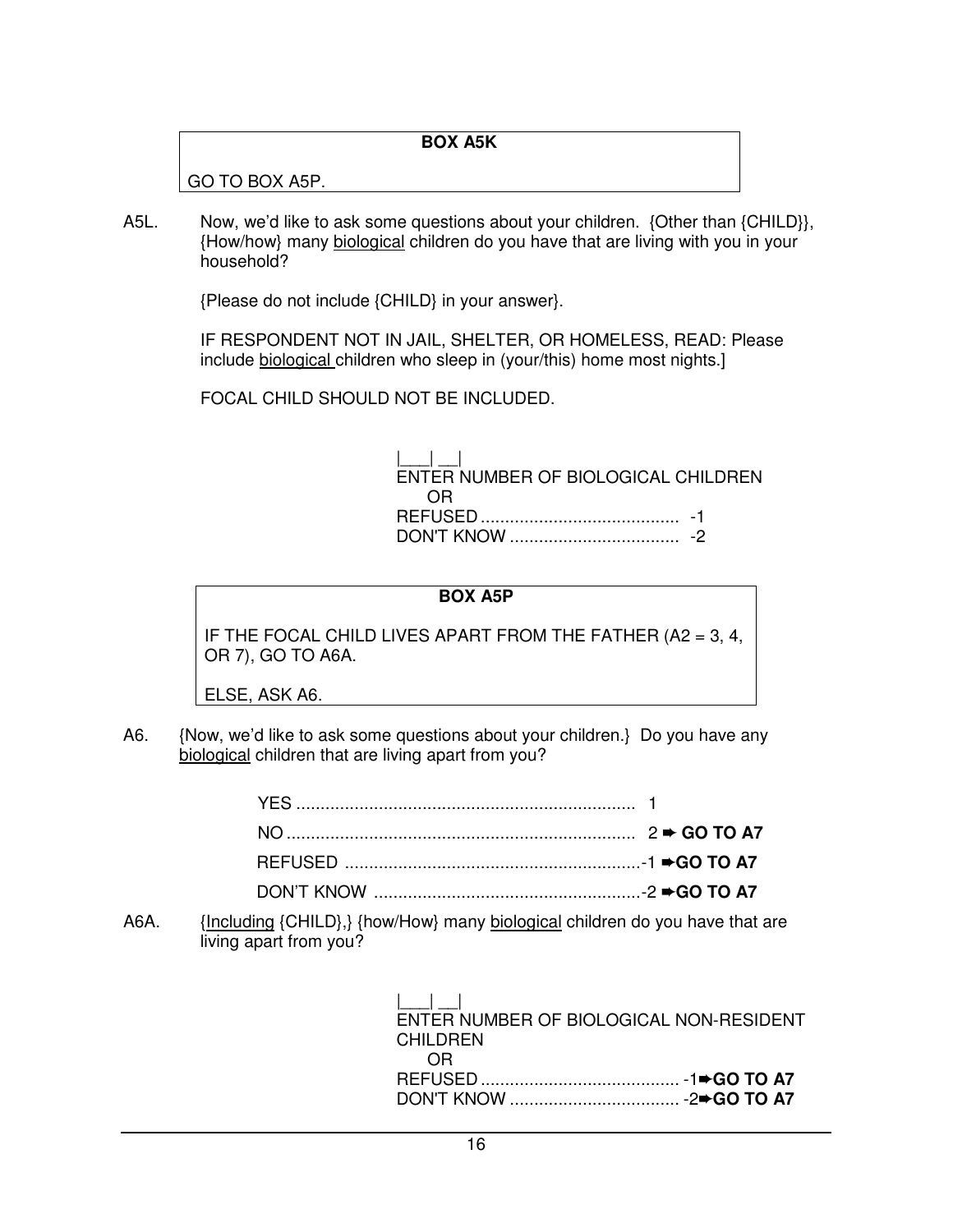A6B. What is the first name of the

{first/second/third/fourth/fifth/sixth/seventh/eighth/ninth/tenth} biological child {,other than {CHILD},/(other than {CHILD)}} who is not living with you?

{DO NOT INCLUDE {CHILD}. {CHILD}'S NAME IS LISTED IN ANOTHER PART OF THE INTERVIEW.} **(names not included in data release)**

PROBE: You may use your child's initials if you wish.

| <b>FNTER NAME</b> |  |
|-------------------|--|
| ⇔⊫                |  |
|                   |  |
|                   |  |

#### A6C. How old is {NAME IN A6B}? **(note: variables named a6c01 through a6c10 in data files)**

 ROUND AGE OF CHILDREN BETWEEN BIRTH AND 5 MONTHS TO "0". ROUND AGE OF CHILDREN BETWEEN 6 MONTHS AND A YEAR TO "1".

| OR) |                             |
|-----|-----------------------------|
|     |                             |
|     | ENTER AGE OF {NAME IN A6B}. |

#### **BOX A6D**

IF THERE IS ONLY ONE CHILD WHO DOES NOT LIVE WITH THE RESPONDENT (A6A=1), GO TO A6F. ELSE GO TO A6E.

A6E. Do your biological children who do not live with you all live in the same place?

{INCLUDE THE FOCAL CHILD IN THIS ANSWER.}

# **BOX A6E1**

**LOOP**: ASK A6F AND A6G FOR UP TO THREE CHILDREN, OTHER THAN THE PRELOADED FOCAL CHILD IF APPLICABLE, FROM A6B. IF  $A6E = 1$ . LOOP ONLY ONCE.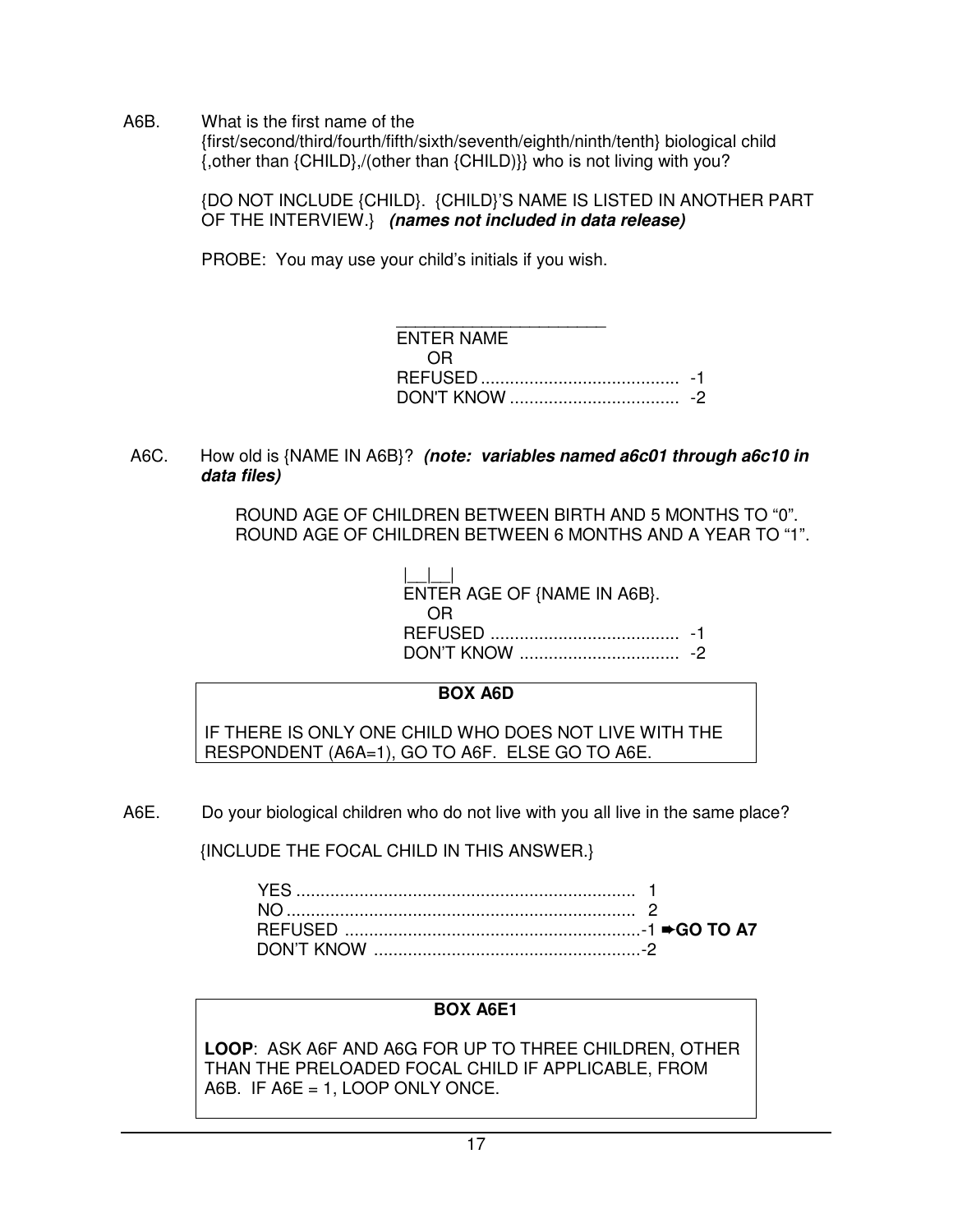A6F. Who {is {NAME IN A6B}/are they} currently living with? **(note: variables named a6f01 through a6f03 in data files)**

# CODE ALL THAT APPLY

| LIVES ALONE OR WITH ROOMMATE5 |  |
|-------------------------------|--|
|                               |  |
|                               |  |

| MARRIED OR LIVING WITH PARTNER 102 |  |
|------------------------------------|--|
|                                    |  |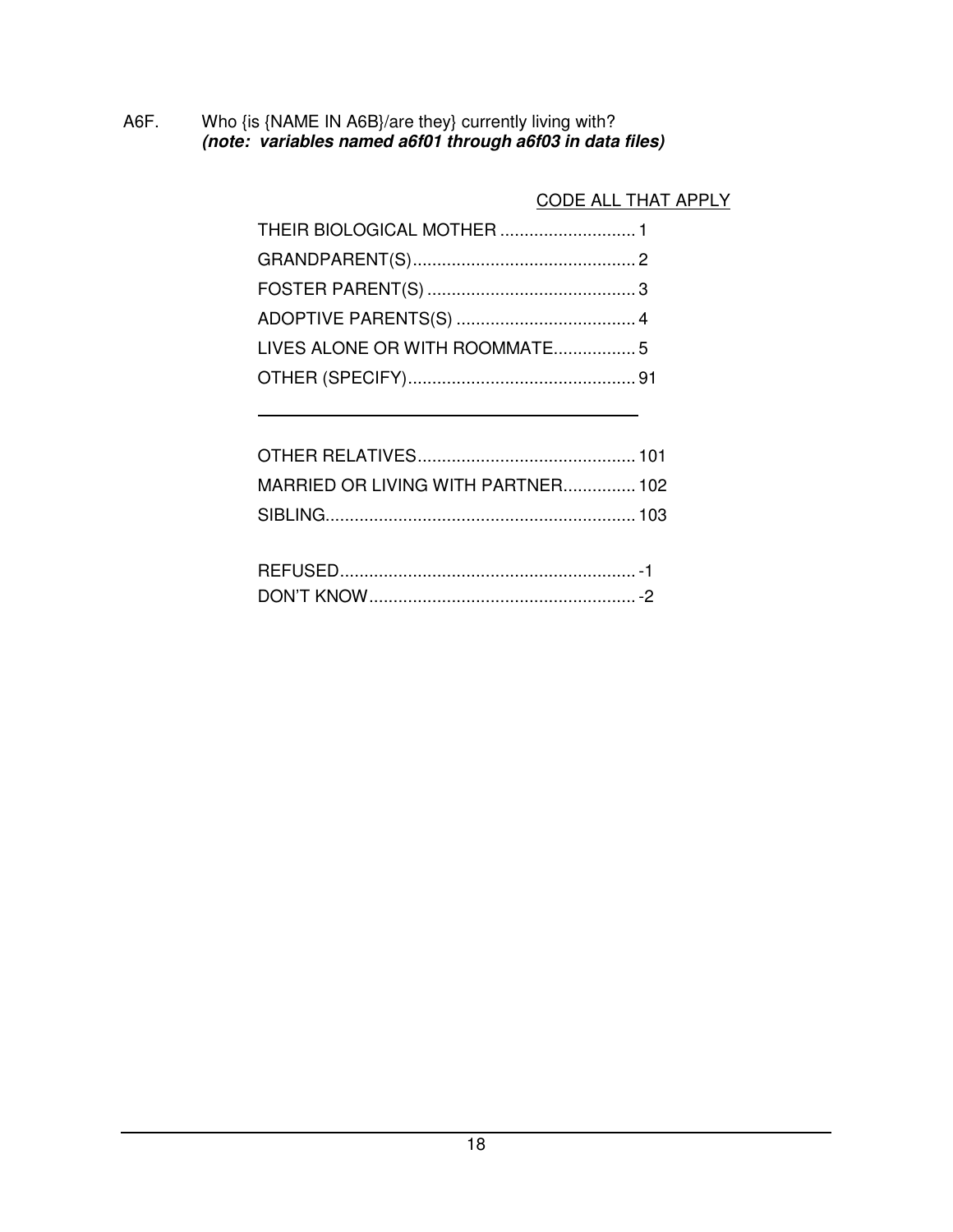A6G. What is the reason {{NAME IN A6B} is/they are} no longer living with you? **(note: variables named a6g01\_1/a6g02\_1/a6g03\_1 through a6g01\_106/a6g02\_106/a6g03\_106 in data files)** 

# CODE ALL THAT APPLY

| a6g0*_1      | You had a legal custody agreement that             |
|--------------|----------------------------------------------------|
|              | the {child/children} would live elsewhere,  1      |
| a6g0*_2      |                                                    |
| a6g0*_3      | You had an informal agreement that someone else    |
|              | would take care of the {child/children},  3        |
| $a6g0^*$ 4   | Child Protective Services, another agency, or      |
|              | the court removed the {child/children} from        |
|              |                                                    |
| a6g0'5       | The {child/children} went away to school,5         |
| a6g0*_6      | The {child was/children were} old enough to        |
|              |                                                    |
| a6g0*_7      | The {child/children} needed to live closer to      |
|              |                                                    |
| $a6g0^*$ $8$ |                                                    |
| a6g0*_9      |                                                    |
| $a6g0^*$ 10  | The {child/children} had health problems, 10       |
| a6g0*_11     | There were problems with neighborhood safety,  11  |
| $a6g0^*$ 12  | The {child was/children were} was taken by another |
|              |                                                    |
| a6g0*_13     | The relationship with the mother of the            |
|              |                                                    |
| a6g0*_91     | Was there another reason? (SPECIFY)  91            |
| a6g0*_101    |                                                    |
| a6g0*_102    | FATHER INCARCERATED 102                            |
| a6g0*_103    | PARENTS MOVED TO DIFFERENT PLACES  103             |
| a6g0*_104    | FATHER'S LIVING SPACE INADEQUATE 104               |
| a6g0*_105    | CHILD NEVER LIVED WITH FATHER  105                 |
| a6g0*_106    | CHILD CHOSE TO LIVE ELSEWHERE 106                  |
|              |                                                    |
|              |                                                    |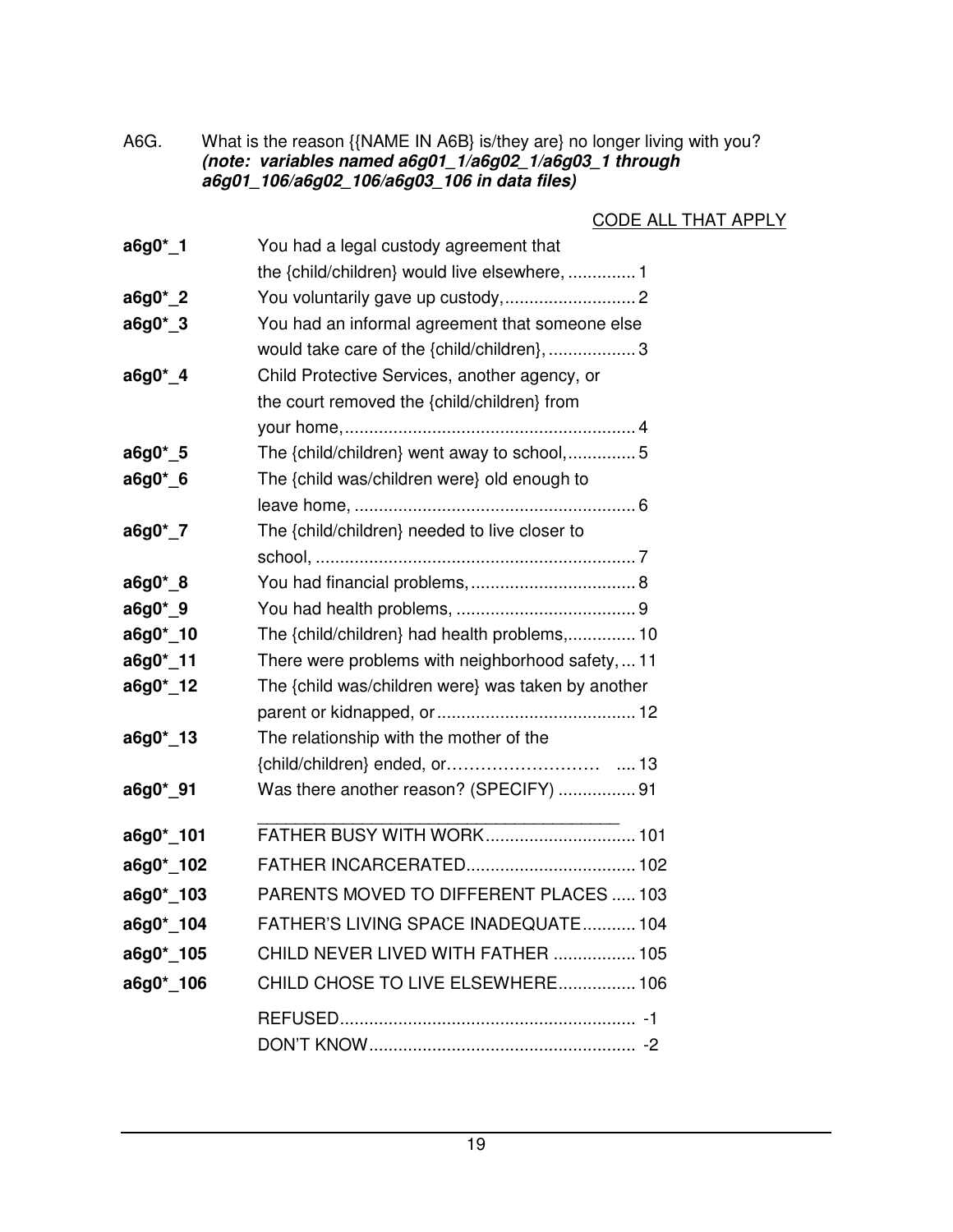# **BOX A6H**

**END LOOP**: IF (ONLY ONE NAME WAS GIVEN IN A6B) OR [(MORE THAN ONE NAME WAS GIVEN IN A6B) AND THE CHILDREN LIVE TOGETHER ELSEWHERE (A6E = 1)], GO TO A7.

ELSE, ASK A6F AND A6G FOR UP TO THREE CHILDREN FROM A6B, NOT COUNTING THE FOCAL CHILD,

A7. Did you have any children that have died?

A7A. How many of your children have died?

 |\_\_\_| ENTER NUMBER OF CHILDREN WHO DIED OR REFUSED ......................................... -1 DON'T KNOW ................................... -2

# **BOX A7B**

IF QUESTIONS ABOUT BIOLOGICAL CHILDREN IN THE HOUSEHOLD IN ONE OF THE TWO HOUSEHOLD MATRIXES WERE REFUSED, NOT KNOWN, OR NOT ASKED AND THE QUESTIONS ABOUT CHILDREN OUT OF THE HOUSEHOLD WERE REFUSED/NOT KNOWN  $[(A5D = -1, -2, OR NOT ASKED) AND (A5L =$  $-1$ ,  $-2$  OR NOT ASKED)] AND  $[(A6 = -1 \text{ OR } -2) \text{ OR } (A6A = -1 \text{ OR } -2)]$ GO TO BOX A9.

ELSE, GO TO A8B.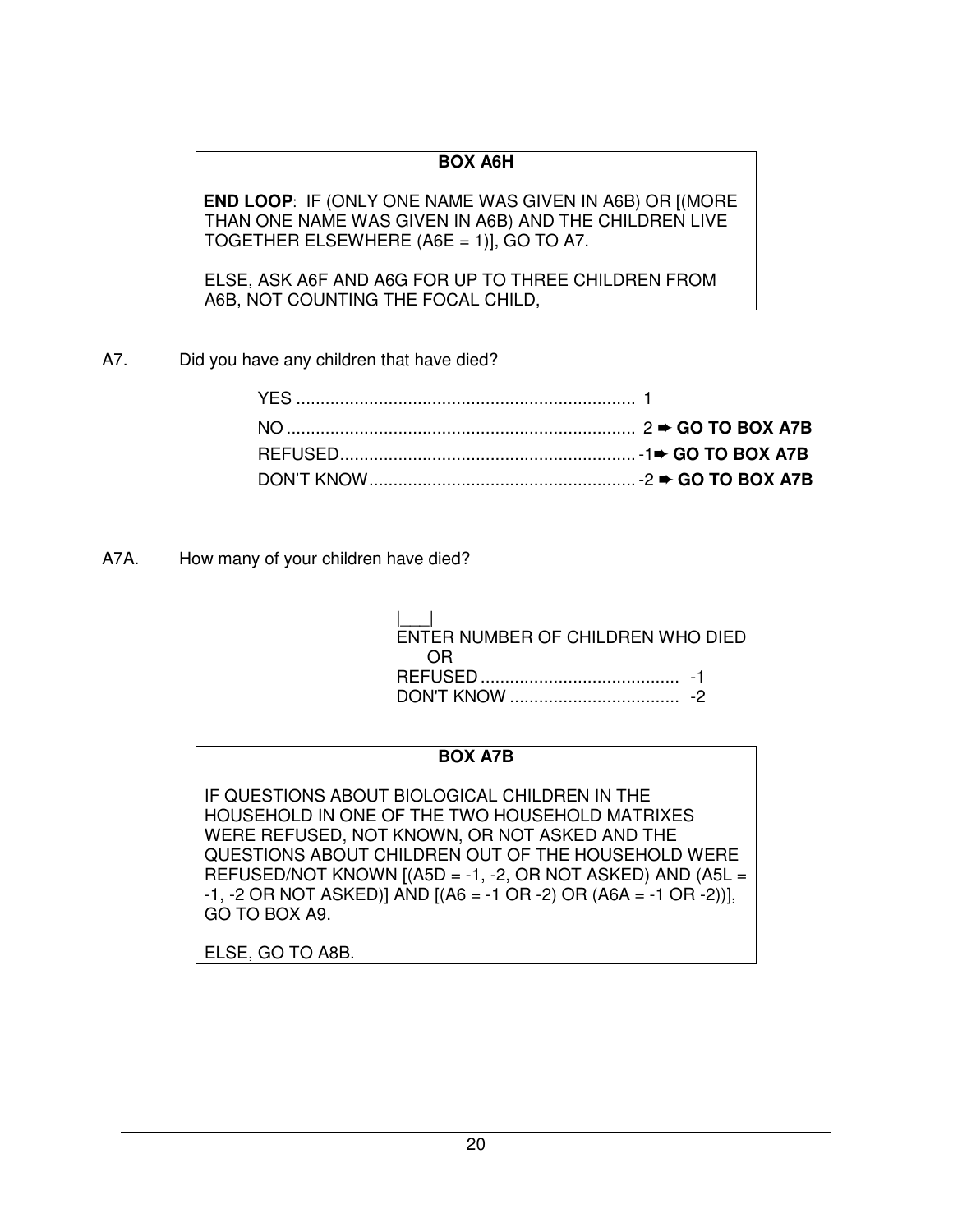A8B. {Now, I'd like to ask you for {the first name of {BIO CHILD 1}'s mother/the first names of your biological children's mothers}}. What is {BIO CHILD N}'s mother's name? **(note: names not included in data release; variables named a8b01 through a8b10 in data files)** 

 1. {NAME OF FOCAL CHILD'S MOTHER FROM PRELOAD} 2. {NAME OF MOTHER FROM PREVIOUS ASKING OF A8B}

. N. {NAME OF MOTHER FROM PREVIOUS ASKING OF A8B} 91. ADD NEW NAME\_\_\_\_\_\_\_\_\_\_\_\_

.

A8F. What was your relationship with the mother of {BIO CHILD N} at the time of that child's birth? Were you…

#### **(note: variables named a8f01 through a8f10 in data files)**

| Romantic, but not living   |  |
|----------------------------|--|
|                            |  |
|                            |  |
| VOLUNTEERED, MOTHER DIED14 |  |
|                            |  |
|                            |  |

#### **BOX A9**

IF THE MOTHER AND FATHER ARE CURRENTLY MARRIED AND/OR LIVING TOGETHER ALL OR MOST OF THE TIME (A4=1 OR 4), GO TO SECTION B.

ELSE, GO TO A10.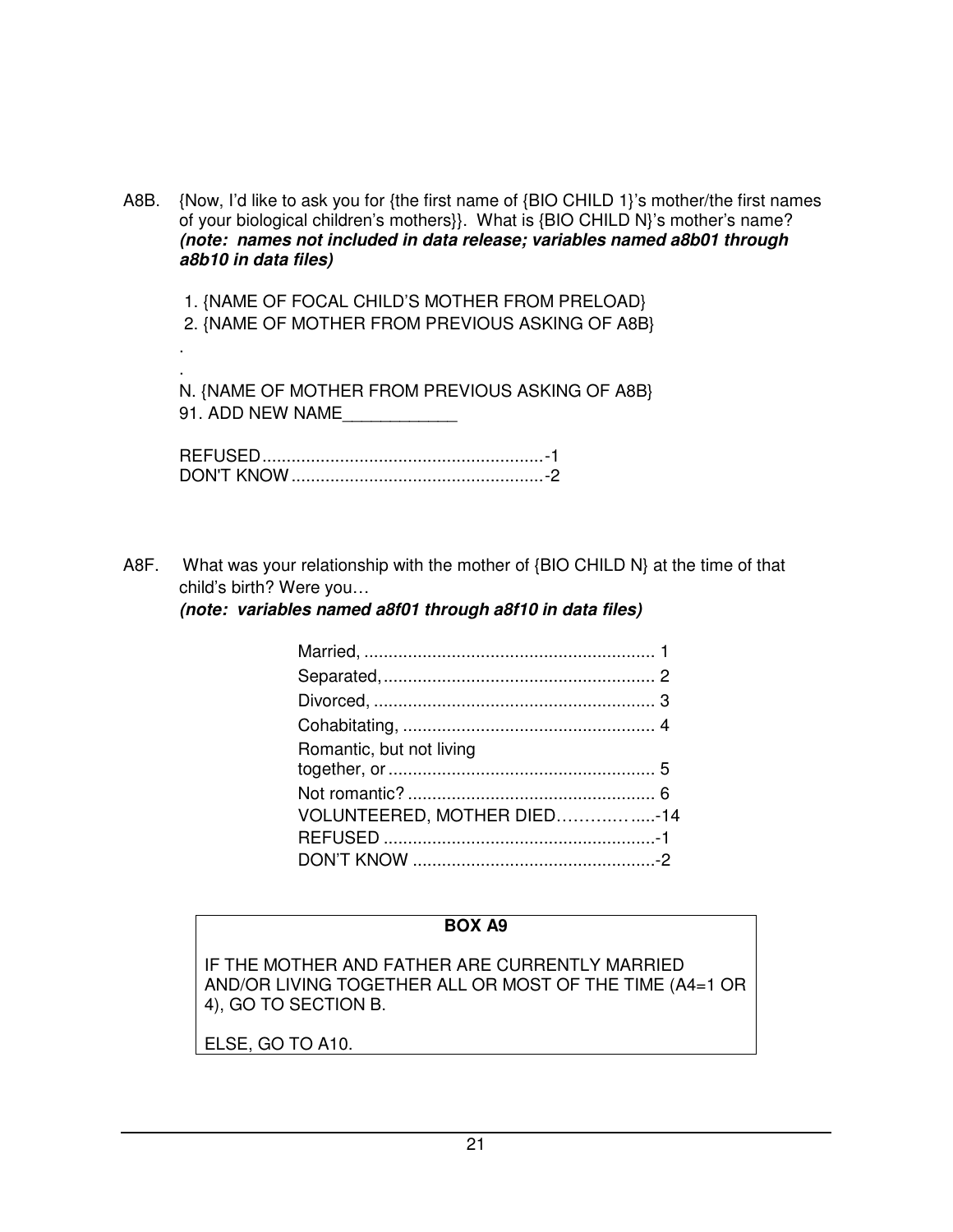A10. {Since {DATE OF LAST INTERVIEW},/During the last four years,} {Not/not} including anyone we've just talked about, how many romantic relationships have you had that lasted for at least one month?

A101. [{Since {DATE OF LAST INTERVIEW},/During the last four years,} {Not/not} including the women we've just talked about, how many romantic relationships have you had that lasted for at least one month?]

| ENTER NUMBER OF RELATIONSHIPS $\rightarrow$ GO TO A11 |  |
|-------------------------------------------------------|--|
| REFUSED 41<br>DON'T KNOW 2                            |  |

A10A. I just need to have a range. Can you tell me if it was . . .

A11. {Since {DATE OF LAST INTERVIEW},/During the last four years,} {Have/have} you lived together with {this partner/any of your partners} in {this relationship/these relationships} for one month or more?

> PROBE: Please count all partners you have lived with for one month or more, including any who are mothers to your children.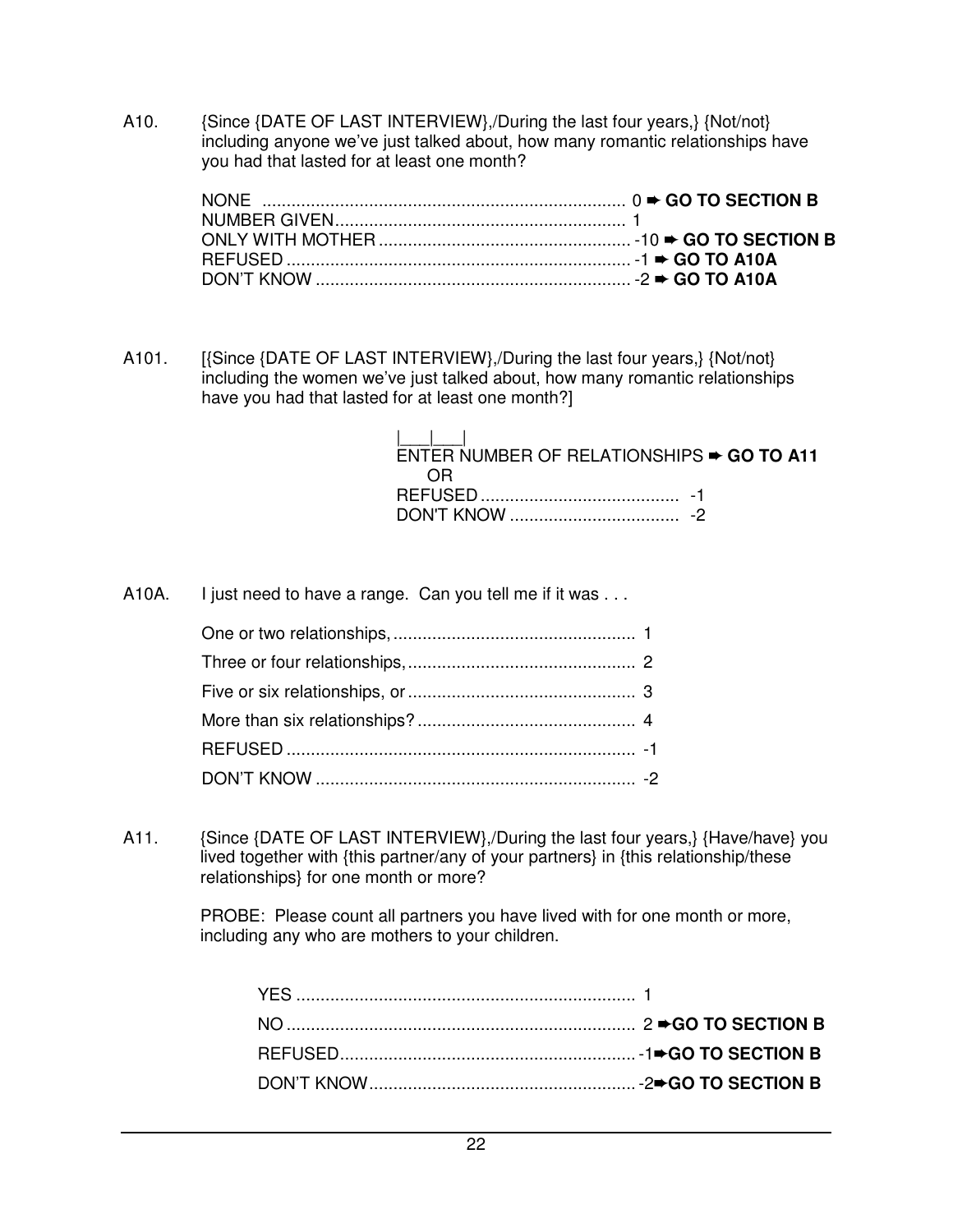# **BOX A11A1**

IF A101 = 1 (ONE RELATIONSHIP) GO TO SECTION B. ELSE, GO TO A11A.

A11A. {Since {DATE OF LAST INTERVIEW},/During the last four years,} {How/how} many different partners have you lived with for one month or more?

> PROBE: Please count all partners you have lived with for one month or more, including any who are mothers to your children.

> > $\Box$ ENTER NUMBER OF PARTNERS OR REFUSED ........................................ -1 DON'T KNOW .................................. -2

A11B. Did you marry any of these women?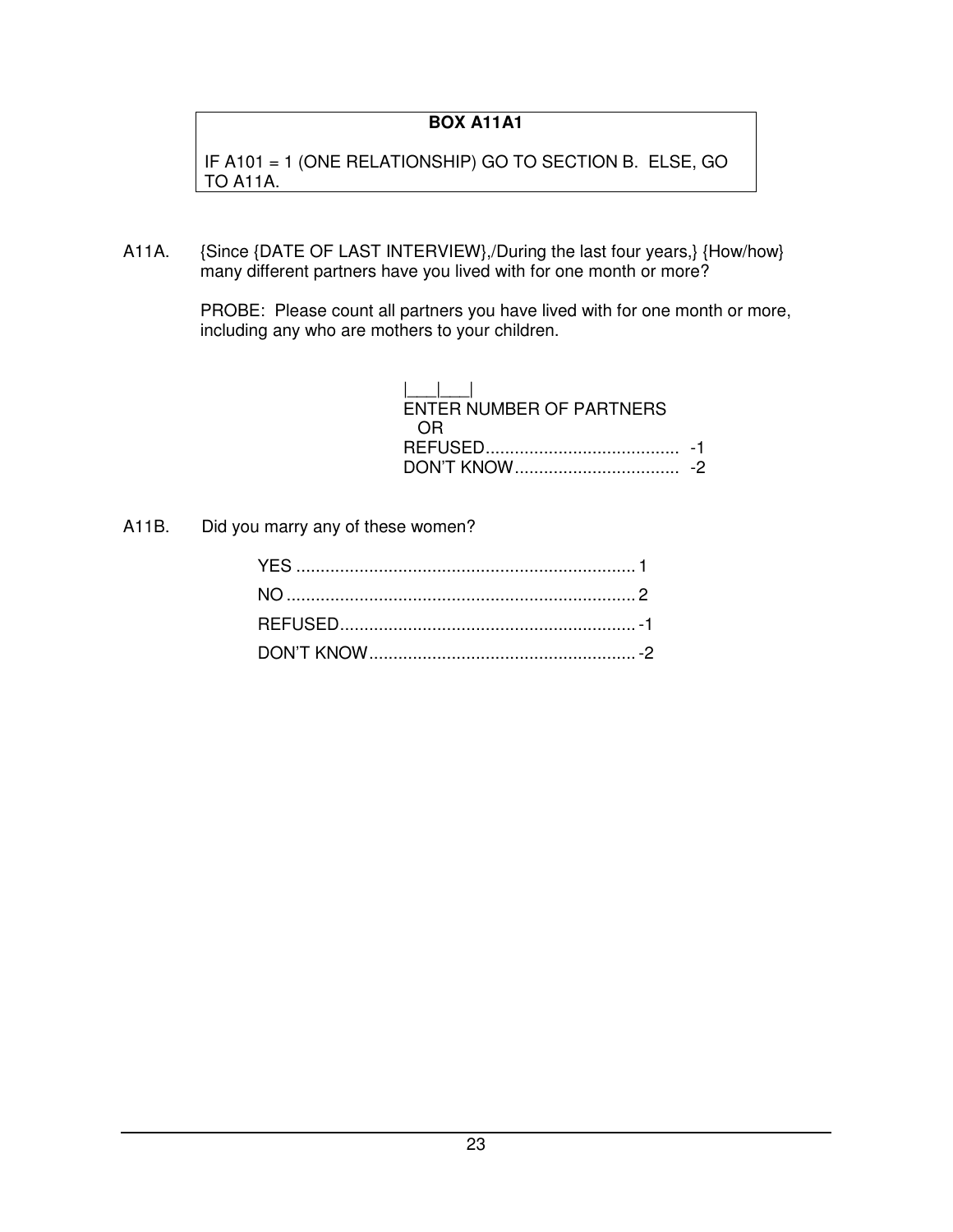# **SECTION B: BIO MOTHER AND BIO FATHER CONTRIBUTIONS AND RESOURCES**

#### **BOX B0**

IF MOTHER IS DECEASED FROM PRELOAD OR A4= -14 OR A4M=- 14 (MOTHER DECEASED) GO TO BOX B2.

ELSE, GO TO BOX B1.

#### **BOX B1**

IF THE MOTHER AND FATHER ARE MARRIED (A4=1) GO TO BOX B23.

IF THE MOTHER AND FATHER ARE LIVING TOGETHER BUT NOT MARRIED (A4=4) GO TO BOX B5.

IF MOTHER AND FATHER ARE NOT MARRIED OR LIVING TOGETHER (A4 NE 1 OR 4) AND FATHER HAS PRIMARY CUSTODY OF CHILD (PCG= BIO DAD), GO TO B2X.

ELSE, GO TO BOX B2.

B2X. I'd like to ask you some questions about {MOTHER} and her relationship to {CHILD}.

Has {MOTHER} seen {CHILD} during the last year?

B3X. Please think about the kind of mother you feel that {MOTHER} is to {CHILD}. Would you say that she is . . .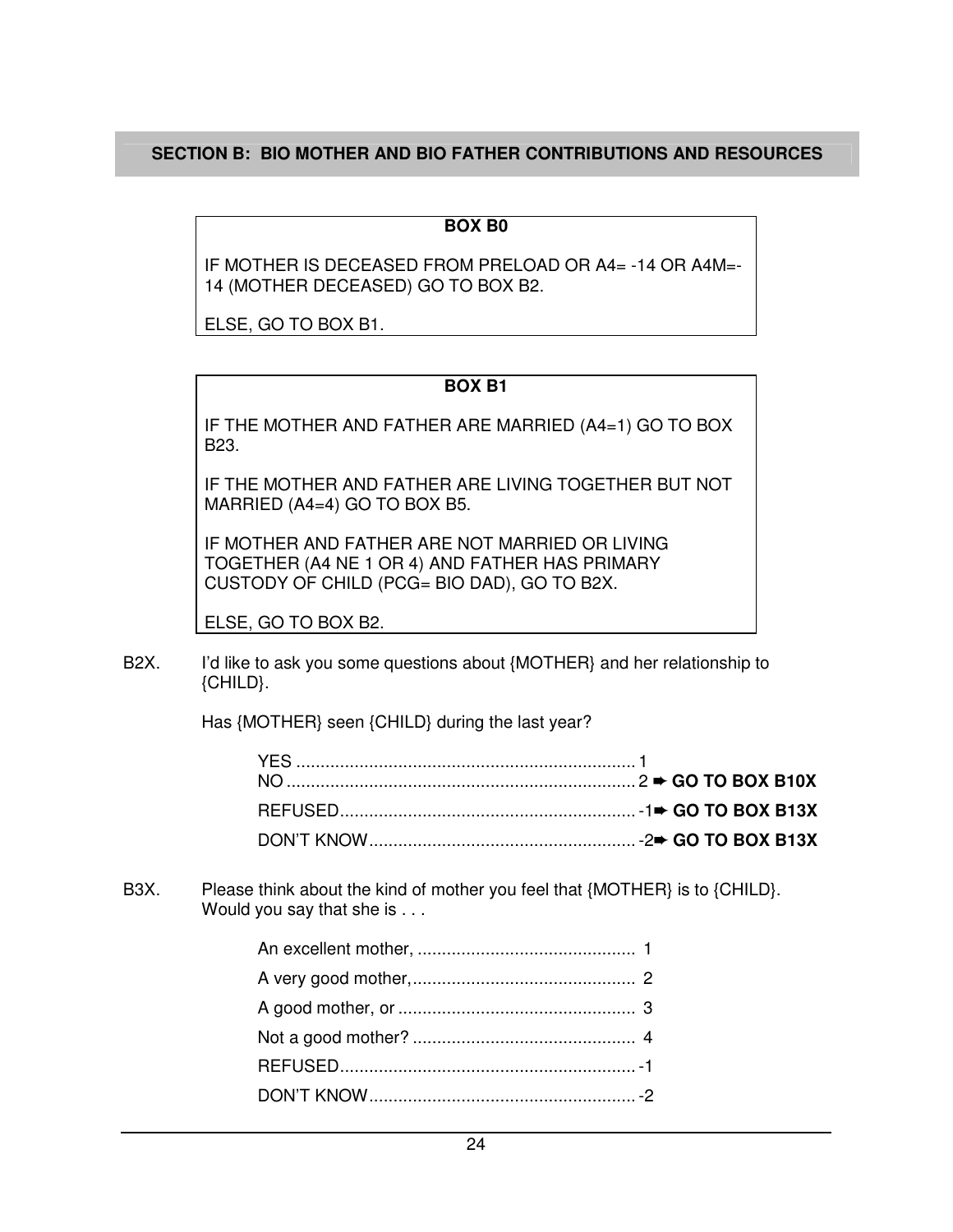B4X. During the past 30 days, on how many days has {MOTHER} seen {CHILD}? IF THE ANSWER IS "NONE," ENTER ZERO.

| $\mathbf{1}$ , $\mathbf{1}$ , $\mathbf{1}$ , $\mathbf{1}$ , $\mathbf{1}$ , $\mathbf{1}$ |  |
|-----------------------------------------------------------------------------------------|--|
| ENTER NUMBER OF DAYS                                                                    |  |
| 0.R                                                                                     |  |
|                                                                                         |  |
|                                                                                         |  |

B5X. Has {CHILD} stayed overnight with {MOTHER} during the last twelve months?

B6X. How many nights altogether has {CHILD} spent with {MOTHER} during the last twelve months?

PROBE: You can just give us an estimate.

| 1. 1. 1. 1.<br>ENTER NUMBER OF NIGHTS $\rightarrow$ GO TO BOX B7X |  |
|-------------------------------------------------------------------|--|
|                                                                   |  |
|                                                                   |  |

B6X1. I just need a range. Would you say...

# **BOX B7X**

IF THE MOTHER SAW CHILD MORE THAN ONCE DURING THE PAST MONTH

(B4X=2 OR MORE), GO TO B8X.

ELSE, GO TO BOX B9X.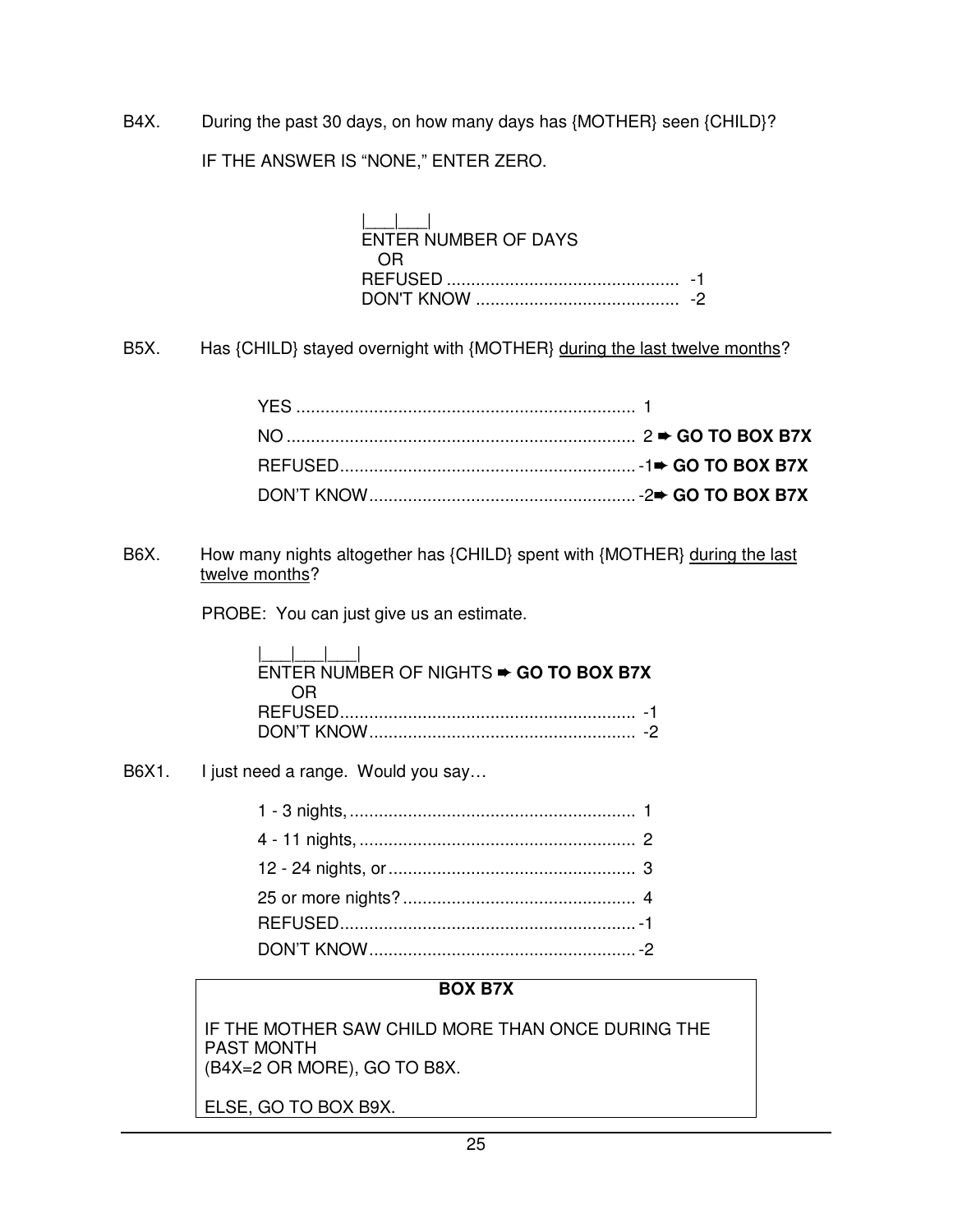B8X. In the past month, how often has {MOTHER} spent one or more hours a day with {CHILD}?

 $W$ as it  $\ldots$ 

# **BOX B9X**

IF THE MOTHER SAW CHILD FREQUENTLY (B8X = 1 OR 2) OR IT WAS REFUSED/NOT KNOWN HOW OFTEN THE MOTHER SAW THE CHILD (B8X = -1 OR -2), GO TO B11X.

ELSE, GO TO B10X.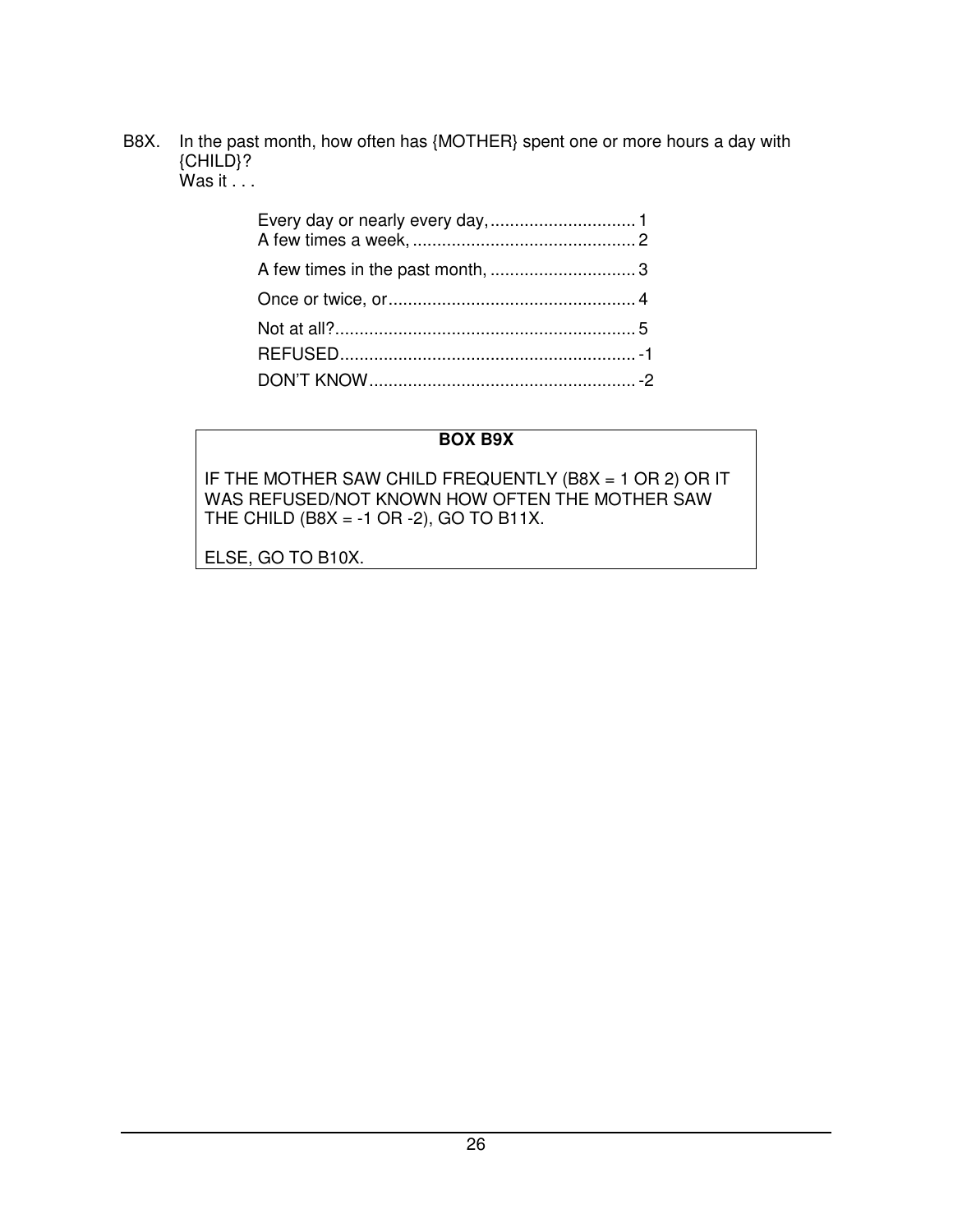B10X. What is the main reason {MOTHER} doesn't see {CHILD} more often?

IF MORE THAN ONE REASON, PROBE FOR MAIN REASON.

# CODE ONE

| <b>FATHER DOESN'T WANT MOTHER</b>      |  |
|----------------------------------------|--|
| MOTHER DOES NOT WANT TO SEE/           |  |
| CHILD DOESN'T WANT TO SEE MOTHER3      |  |
| MOTHER LIVES TOO FAR AWAY  4           |  |
| <b>MOTHER DOESN'T HAVE ENOUGH TIME</b> |  |
| <b>MOTHER DOESN'T HAVE</b>             |  |
|                                        |  |
| <b>MOTHER'S CURRENT</b>                |  |
| <b>FATHER'S CURRENT</b>                |  |
|                                        |  |
|                                        |  |
| <b>FATHER IS LEGALLY RESTRICTED</b>    |  |
|                                        |  |
|                                        |  |
|                                        |  |

# B11X. Have you ever asked {MOTHER} to spend more time with {CHILD}?

B12X. Have you ever refused to let {MOTHER} see {CHILD}?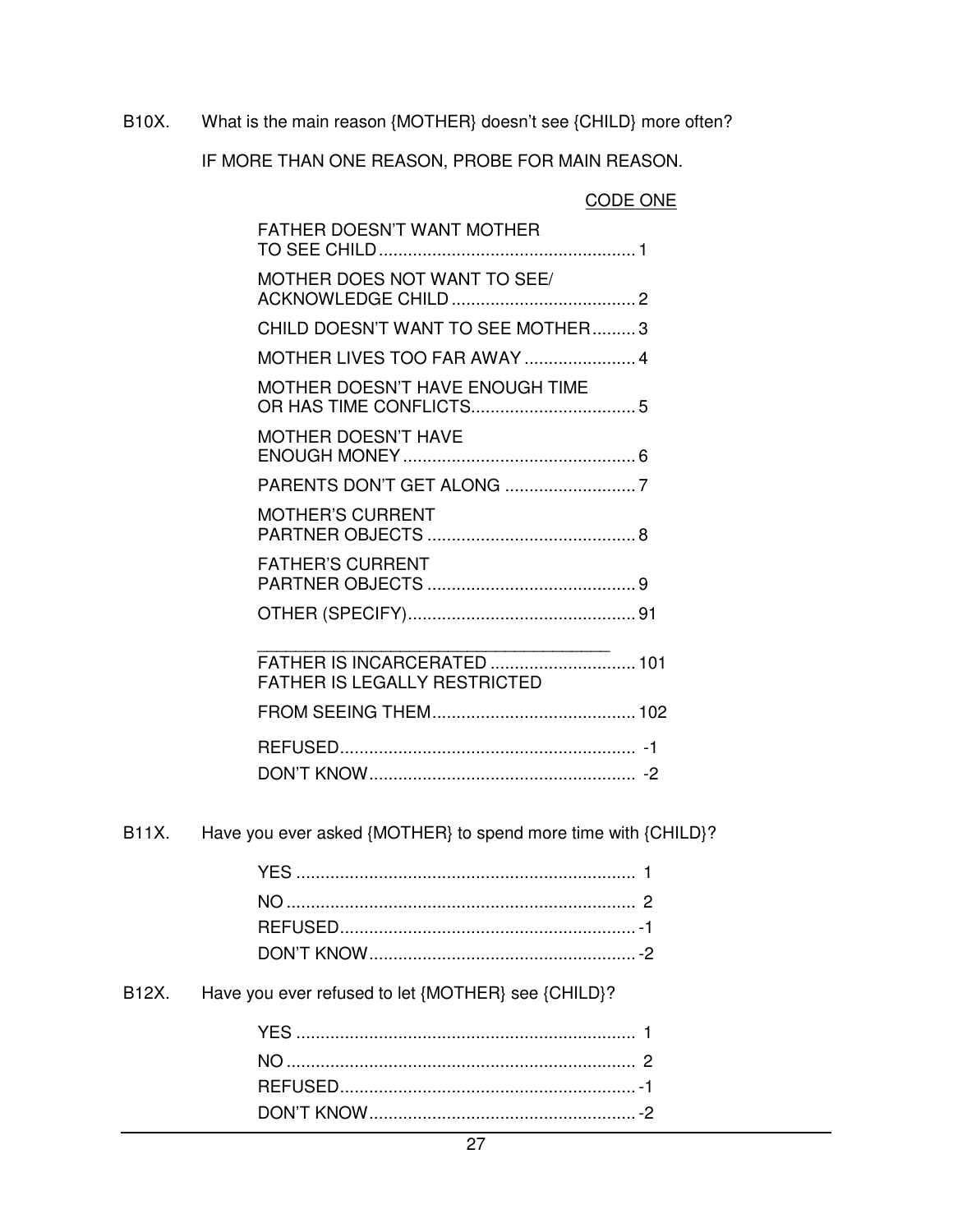B13X. Next I have some questions about financial contributions {MOTHER} might make to help support {CHILD}.

> Do you have a legal agreement or child support order that requires {MOTHER} to provide financial support to {CHILD}?

B14X. What is the primary reason that {MOTHER} does not have a child support order?

IF MORE THAN ONE REASON, PROBE FOR MAIN REASON.

|                                                         | <b>CODE ONE</b> |
|---------------------------------------------------------|-----------------|
| DON'T WANT THE STATE/LEGAL<br>SYSTEM INVOLVED/PREFER TO |                 |
| FATHER DOESN'T WANT THE MOTHER                          |                 |
| THE MOTHER DOESN'T WANT TO BE                           |                 |
|                                                         |                 |
| JUDGE HAS NOT ORDERED SUPPORT YET  101 → GO TO B17X     |                 |
|                                                         |                 |
|                                                         |                 |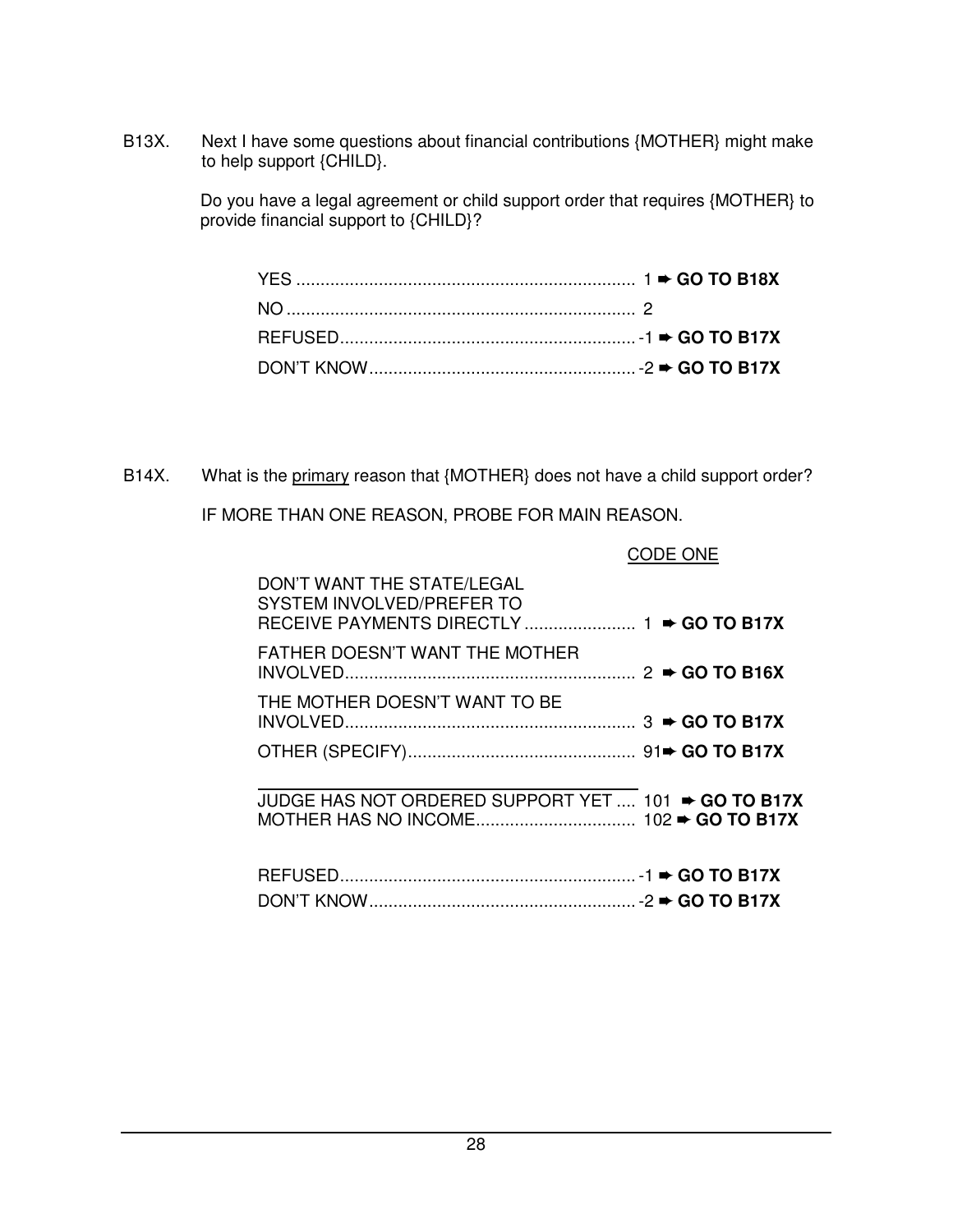B16X. Why don't you want the mother involved?

# CODE ALL THAT APPLY

| FINANCIAL REASONS/MOTHER NOT |  |
|------------------------------|--|
| <b>FATHER DOESN'T</b>        |  |
| MOTHER NOT A GOOD PARENT/    |  |
|                              |  |
|                              |  |
|                              |  |

B17X. Have you ever contacted a child support enforcement office, a department of social services, welfare office, or any government agency to find out about child support?

#### **BOX B17X1**

GO TO B22X.

B18X. How often does {MOTHER} pay on time? Is it……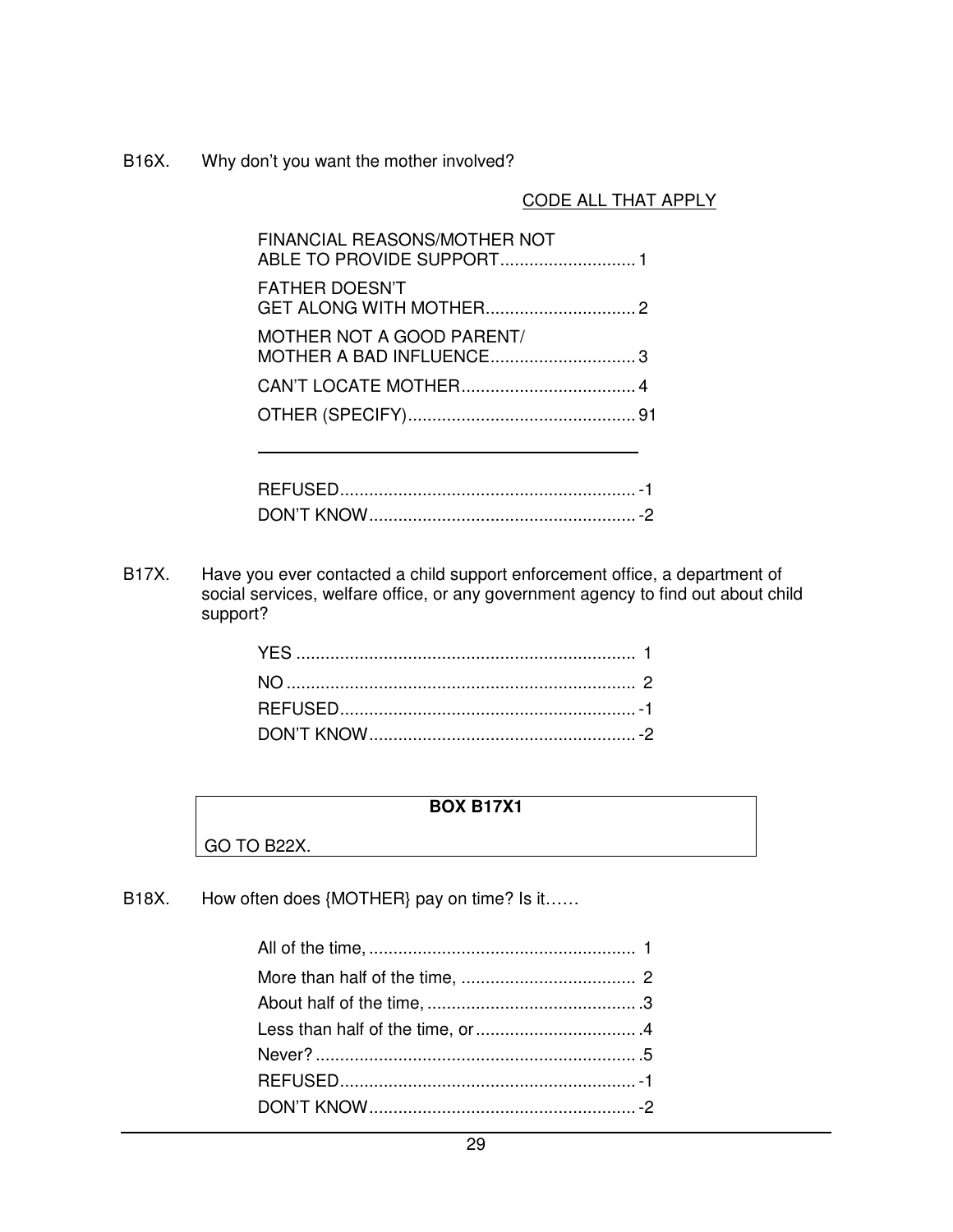B19X. Does the child support agreement specify anything about visits between {CHILD} and {MOTHER}?

B20X. How many days per month is {CHILD} supposed to spend with {MOTHER}?

| GAVE NUMBER OF DAYS PER MONTH 1 $\rightarrow$ GO TO B21X |
|----------------------------------------------------------|
|                                                          |

B21X. [How many days per month is {CHILD} supposed to spend with {MOTHER}?]

IF THE ANSWER IS "NONE" ENTER ZERO.

| .<br>ENTER NUMBER OF DAYS |  |
|---------------------------|--|
| 0 H                       |  |
|                           |  |
|                           |  |

B22X. {Other than formal child support payments}, How often does {MOTHER} give you money for {CHILD} or buy things directly for the child?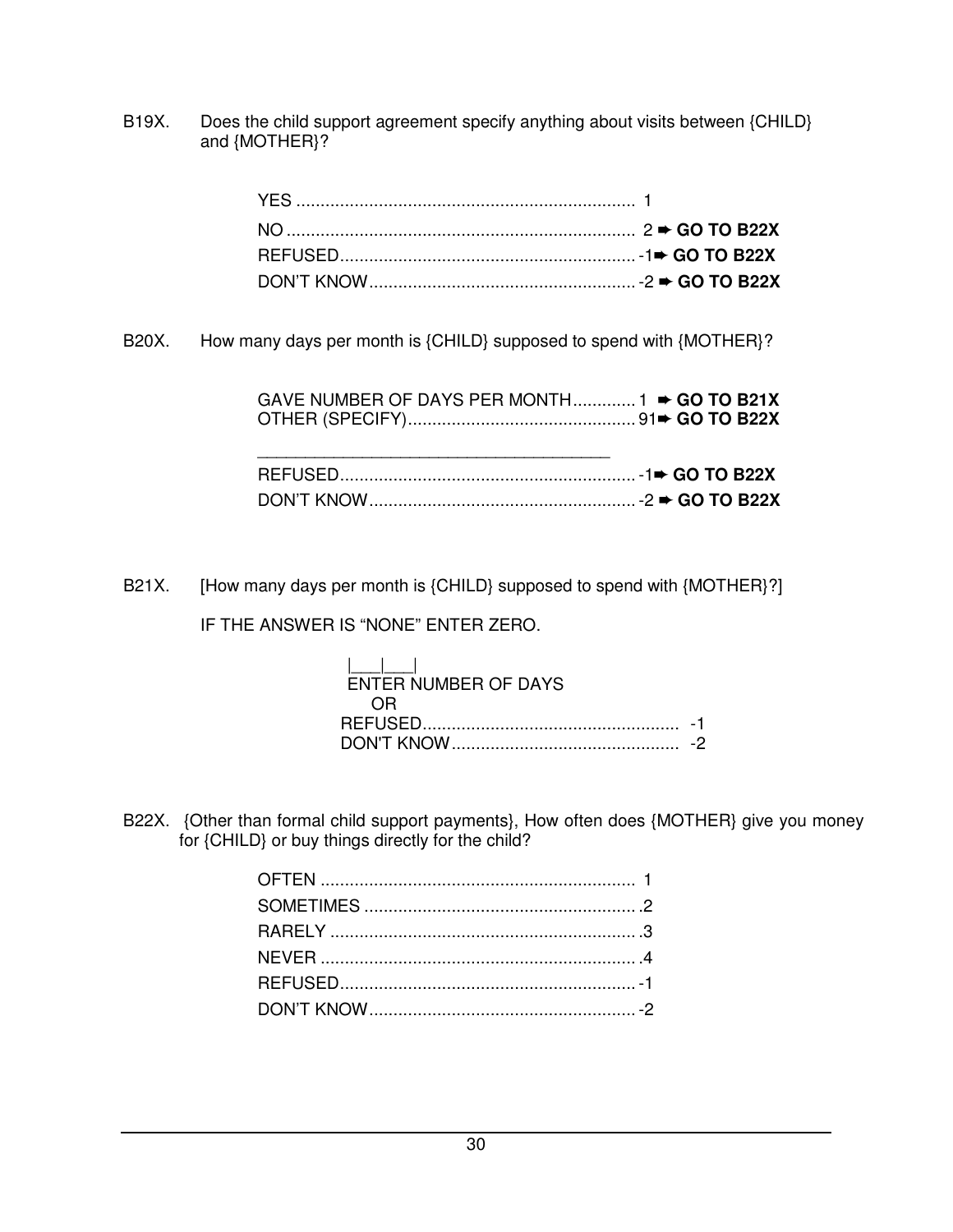B23X. What was {MOTHER} doing most of last week—working at a regular job, going to school, or something else?

| STAY AT HOME PARENT/HOMEMAKER  6→ GO TO B24X |  |
|----------------------------------------------|--|
|                                              |  |
|                                              |  |

B24X. Has {MOTHER} spent any time in jail {since {DATE OF 5 YEAR INTERVIEW}/in the past four years}?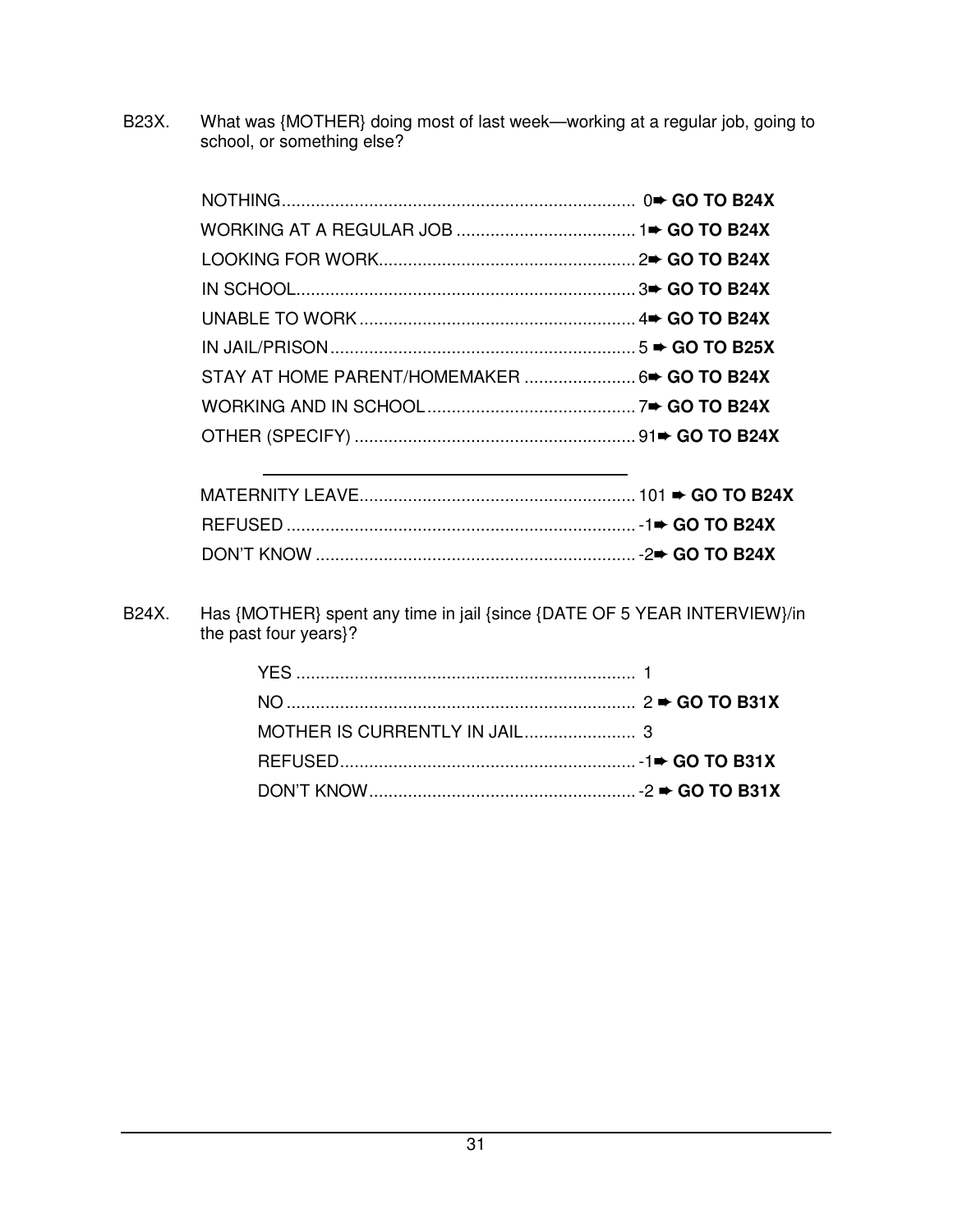B26X. What {is/was} {MOTHER} in jail for?

# IF "ASSAULT," PROBE FOR AGGRAVATED OR SIMPLE ASSAULT.

|                                                                                                                                                |                | <b>CODE ALL</b><br><b>THAT APPLY</b> |
|------------------------------------------------------------------------------------------------------------------------------------------------|----------------|--------------------------------------|
| AGGRAVATED ASSAULT/RAPE/MURDER (An attack on a person with a<br>weapon or hands, e.g., battery, rape, aggravated assault, manslaughter)        | $\mathbf{1}$   | $b26x_1$                             |
| SIMPLE ASSAULT (Attack without a weapon that results in no injury or a minor                                                                   | $\overline{2}$ | b26x 2                               |
| ROBBERY/THEFT/LARCENY (Taking something from someone with or without<br>using a weapon; forgery, fraud, embezzlement, bad checks; shoplifting) | 3              | b26x 3                               |
| POSSESSION, USE, OR SALE OF MARIJUANA, COCAINE, OR OTHER                                                                                       | 4              | b26x 4                               |
| MAJOR TRAFFIC OFFENSE (Driving under the influence of alcohol or other                                                                         | 5              | $b26x_5$                             |
|                                                                                                                                                |                | $b26x$ 6                             |
|                                                                                                                                                |                | $b26x$ $7$                           |
|                                                                                                                                                |                | b26x_8                               |
| MINOR INFRACTIONS (Tickets, disturbing peace, unspecified misdemeanors)  g                                                                     |                | b26x 9                               |
|                                                                                                                                                |                | b26x_10                              |
| OTHER (SPECIFY)                                                                                                                                | 91             | b26x_91                              |
|                                                                                                                                                |                |                                      |
|                                                                                                                                                |                |                                      |

| <b>BOX B27X</b>                                              |                   |
|--------------------------------------------------------------|-------------------|
| IF MOTHER IS CURRENTLY IN JAIL (B23X = 5 OR B24X = 3), GO TO | B29X1.            |
|                                                              | ELSE, GO TO B28X. |
|                                                              |                   |

B28X. How long did she spend in (jail/prison)?

 ACCEPT ESTIMATE OF THE NUMBER OF YEARS, MONTHS, WEEKS, OR DAYS.

| <b>ENTER NUMBER</b> |  |
|---------------------|--|
| - OR                |  |
|                     |  |
|                     |  |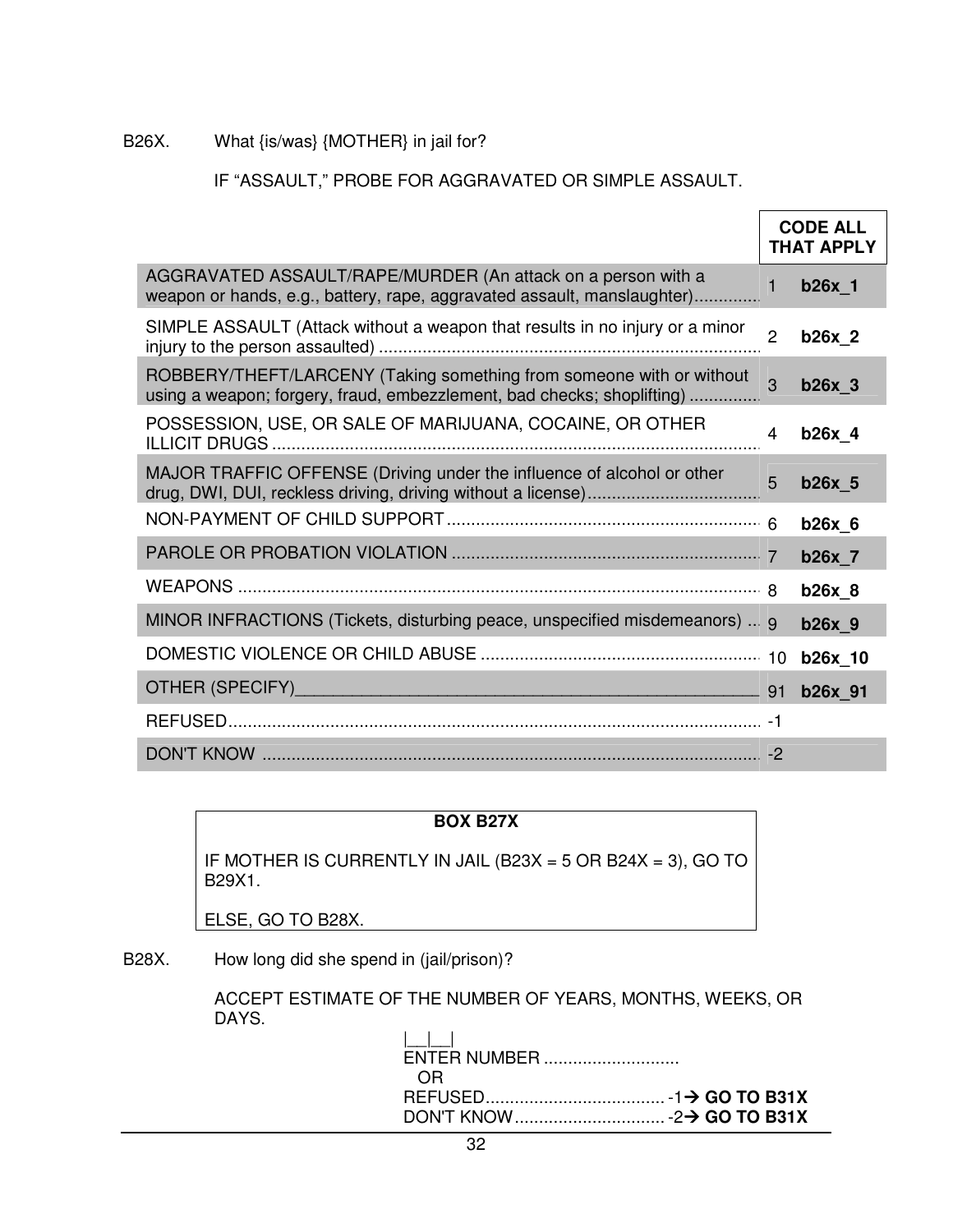B28X1. [How long did she spend in (jail/prison)?]

ENTER UNIT.

B29X1. When did {MOTHER} go to (jail/prison)?

PROBE: Do you know the month she went?

| المساحطا<br><b>ENTER MONTH</b> |  |
|--------------------------------|--|
| OR.                            |  |
|                                |  |
|                                |  |

B29X2. [When did {MOTHER} go to (jail/prison)?]

PROBE: Do you know the year she went?

| $\frac{1}{2}$ $\frac{1}{2}$ $\frac{1}{2}$ $\frac{1}{2}$ $\frac{1}{2}$ $\frac{1}{2}$ $\frac{1}{2}$ $\frac{1}{2}$<br>FNTFR YFAR |
|-------------------------------------------------------------------------------------------------------------------------------|
| OR.                                                                                                                           |
|                                                                                                                               |
|                                                                                                                               |

B30X1. When will {MOTHER} be released from (jail/prison)?

PROBE: Do you know the month?

| الطاطبا<br>ENTER MONTH |  |
|------------------------|--|
| - OR                   |  |
|                        |  |
|                        |  |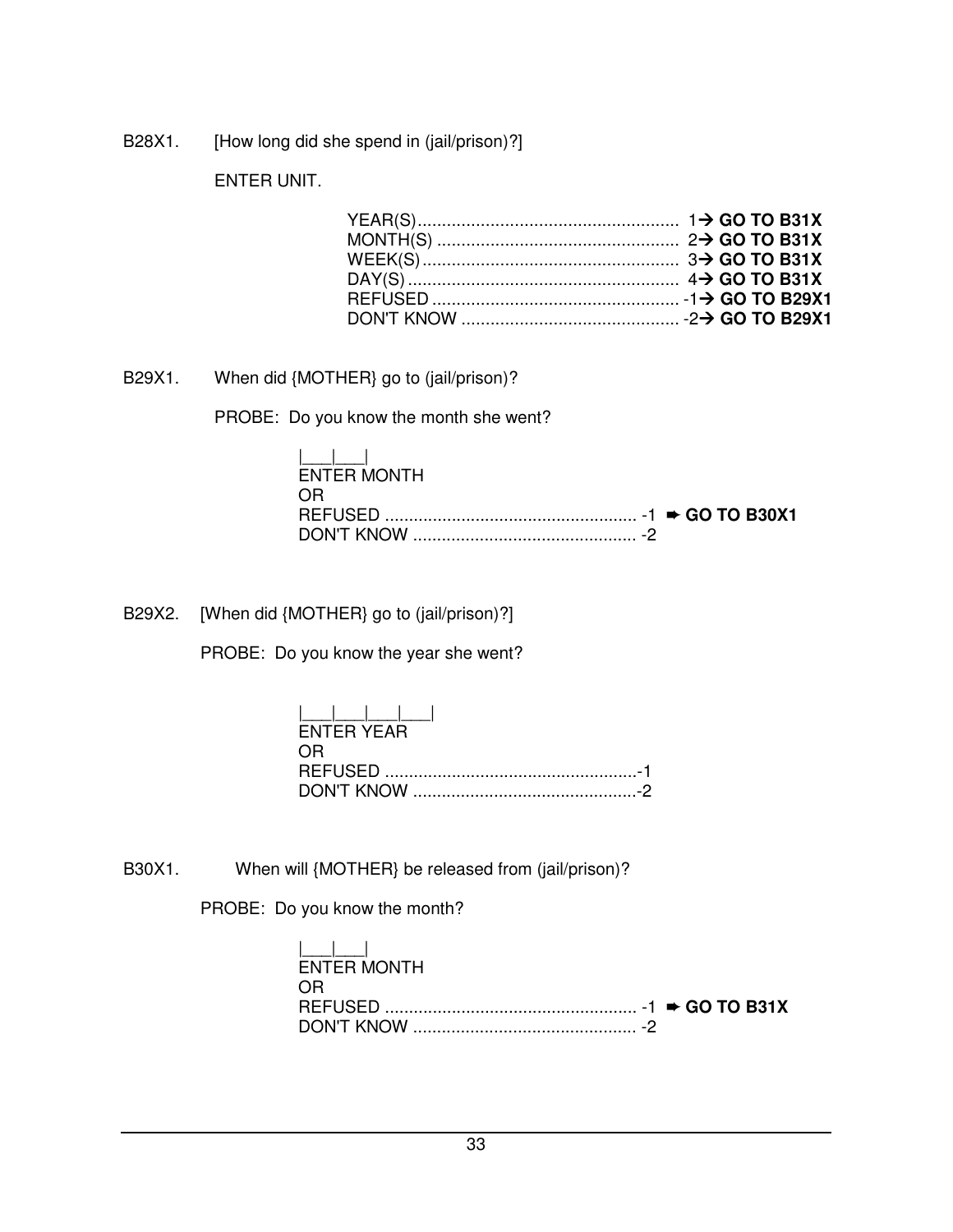B30X2. [When will {MOTHER} be released from (jail/prison)?]

PROBE: Do you know the year?

| المسالم والمسالمين |  |
|--------------------|--|
| <b>FNTFR YFAR</b>  |  |
| 0R.                |  |
|                    |  |
|                    |  |

B31X. Does {MOTHER} have any physical or mental health conditions that limit the kind or amount of work she can do?

B32X. Does {MOTHER} have problems such as keeping a job or getting along with family and friends because of alcohol or drug use?

# **GO TO SECTION C**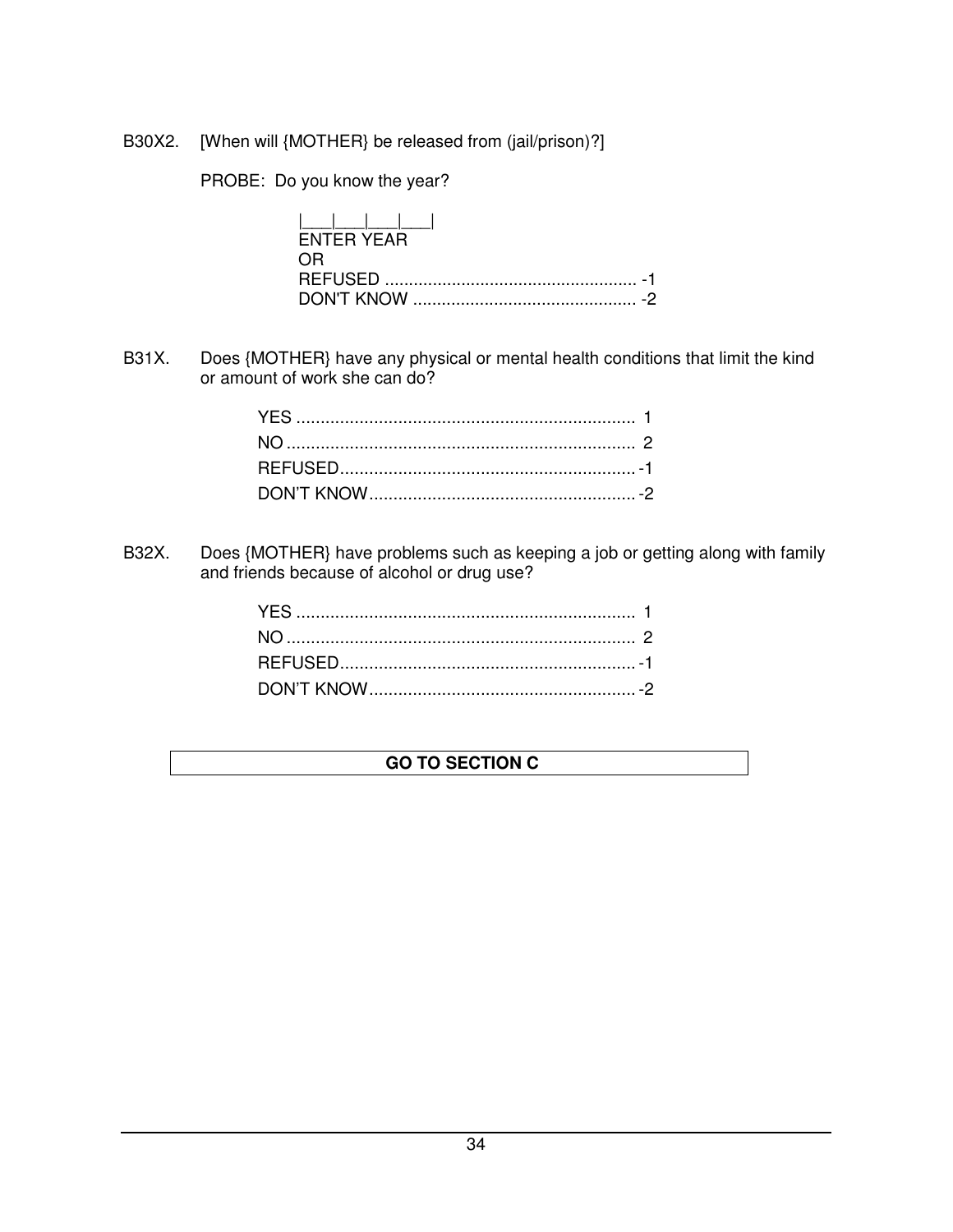#### **BOX B2**

IF FATHER LIVES WITH THE CHILD NONE OF THE TIME BUT SAW CHILD IN LAST YEAR (A2A=1), OR CHILD LIVES WITH THE FATHER ONLY SOME OF THE TIME OR ON WEEKENDS (A2=3 OR 7) GO TO B2B.

ELSE IF FATHER DID NOT SEE CHILD IN LAST YEAR (A2A=2), GO TO B3B.

ELSE IF IT IS UNKNOWN OR REFUSED WHETHER FATHER SAW CHILD IN LAST YEAR (A2A=-1 or -2) OR IF THE CHILD LIVES ALL, MOST, OR HALF OF THE TIME WITH THE FATHER  $(A2 = 1 \text{ OR } 2)$ , GO TO BOX B5.

B2B. Has {CHILD} stayed overnight with you during the last twelve months?

B2C. How many nights altogether has {CHILD} spent with you during the last twelve months?

PROBE: You can just give us an estimate.

| $\mathbf{1}$ $\mathbf{1}$ $\mathbf{1}$ $\mathbf{1}$<br>ENTER NUMBER OF NIGHTS $\rightarrow$ GO TO BOX B2D |  |
|-----------------------------------------------------------------------------------------------------------|--|
|                                                                                                           |  |

B2C1. I just need a range. Would you say...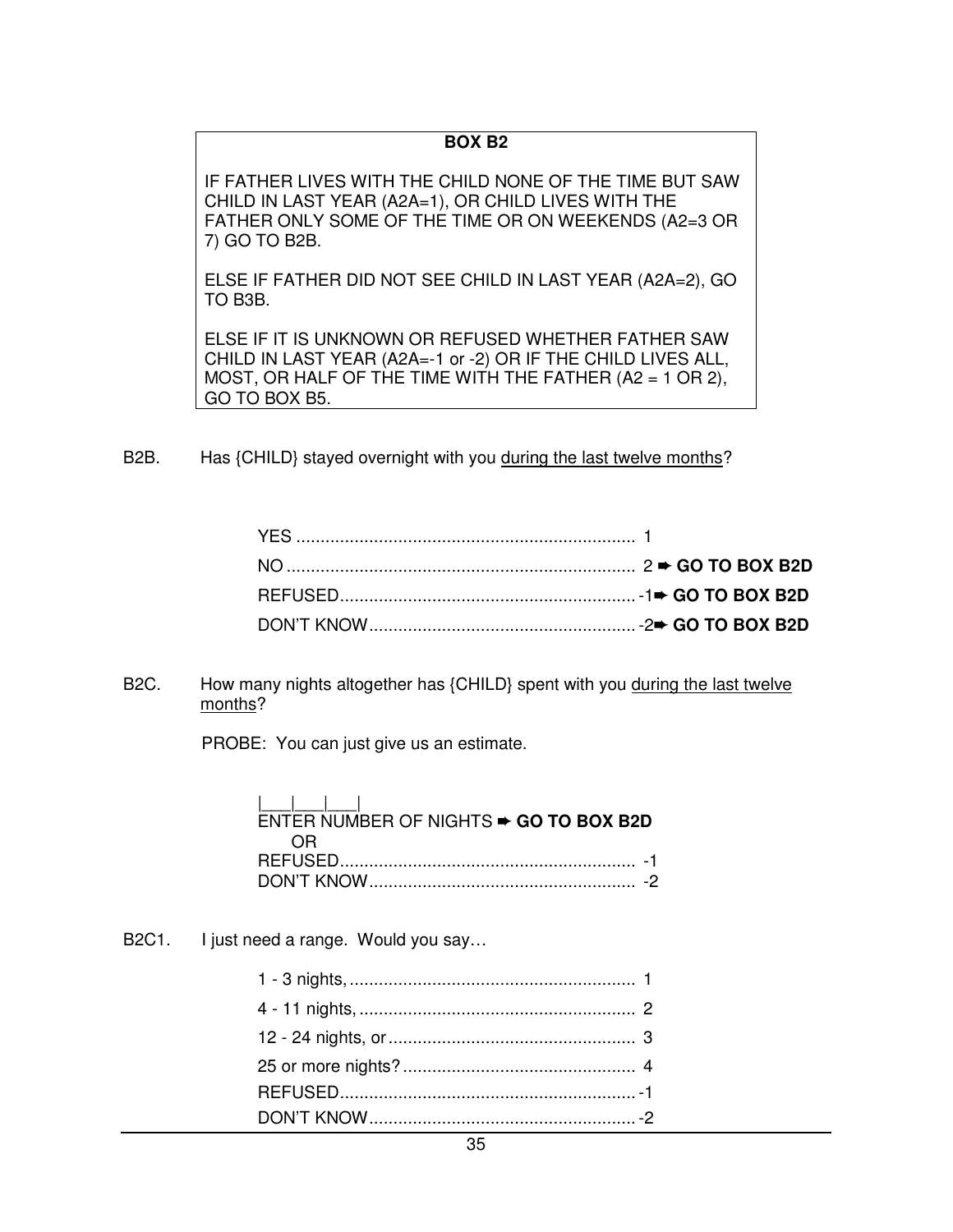# **BOX B2D**

IF THE FATHER SAW CHILD MORE THAN ONCE DURING THE PAST MONTH (A3E = 2 OR MORE), GO TO B3.

B3. In the past month, how often have you spent one or more hours a day with {CHILD}? Was it  $\ldots$ 

# **BOX B3A**

IF THE FATHER SAW CHILD FREQUENTLY (B3 = 1 OR 2) OR IT WAS REFUSED/NOT KNOWN HOW OFTEN THE FATHER SAW THE CHILD (B3 = -1 OR -2), GO TO B4.

ELSE, GO TO B3B.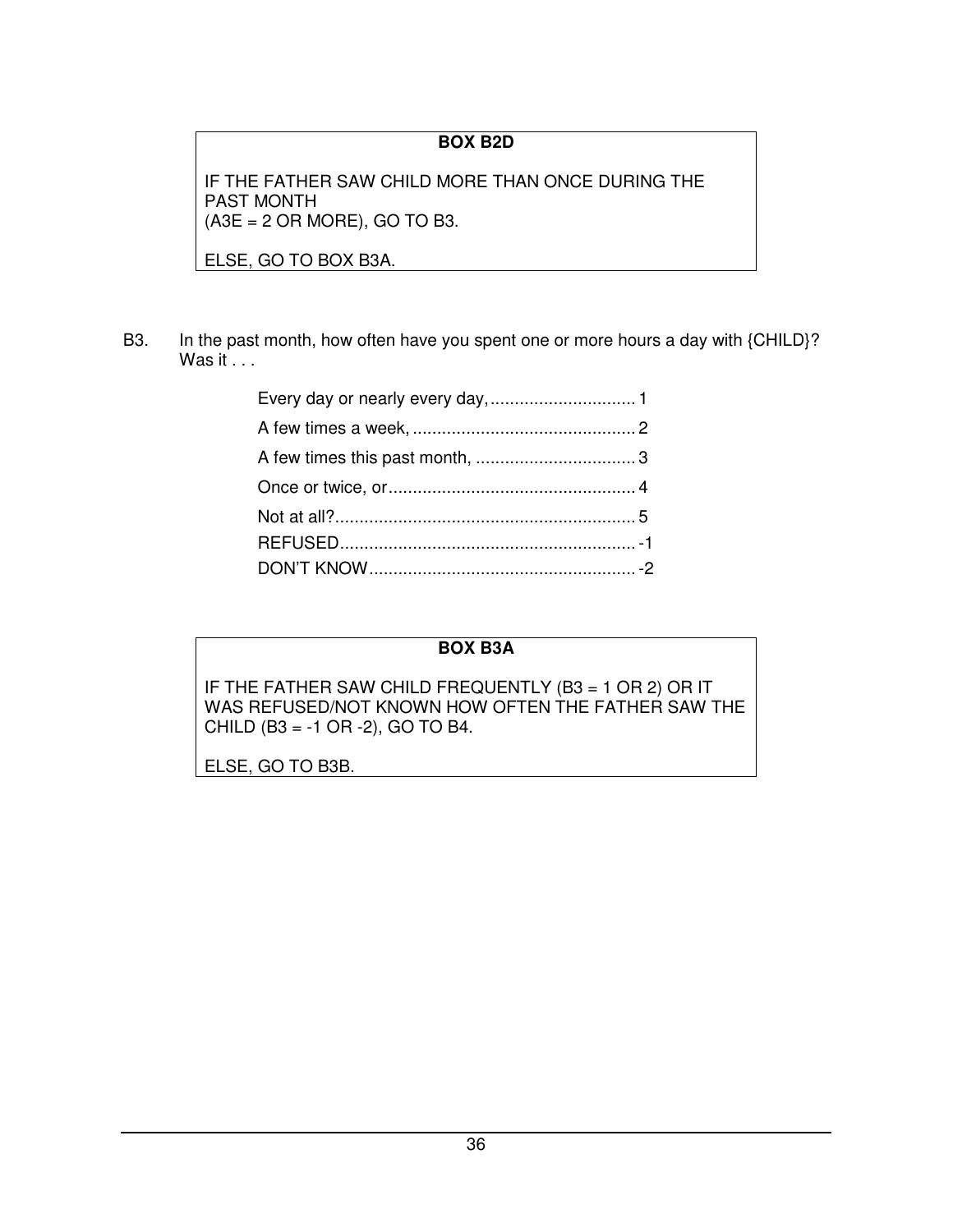B3B. {You said before that you have not seen {CHILD} in the last year.} What is the main reason you don't see {CHILD} more often?

IF MORE THAN ONE REASON, PROBE FOR MAIN REASON.

## CODE ONE

| <b>MOTHER DOESN'T WANT FATHER</b>        |  |
|------------------------------------------|--|
| <b>FATHER DOES NOT WANT TO SEE/</b>      |  |
| CHILD DOESN'T WANT TO SEE FATHER3        |  |
| <b>FATHER LIVES TOO FAR AWAY  4</b>      |  |
| FATHER DOESN'T HAVE ENOUGH TIME          |  |
| <b>FATHER DOESN'T HAVE</b>               |  |
|                                          |  |
| <b>FATHER'S CURRENT</b>                  |  |
| <b>MOTHER'S CURRENT</b>                  |  |
|                                          |  |
|                                          |  |
|                                          |  |
| FATHER NEEDS TO STRAIGHTEN SELF OUT  102 |  |
| DIFFICULT TO LOCATE/CONTACT CHILD 103    |  |
|                                          |  |
| TRANSPORTATION DIFFICULTIES  105         |  |
|                                          |  |
|                                          |  |

B4. Has {MOTHER} ever asked you to spend more time with {CHILD}?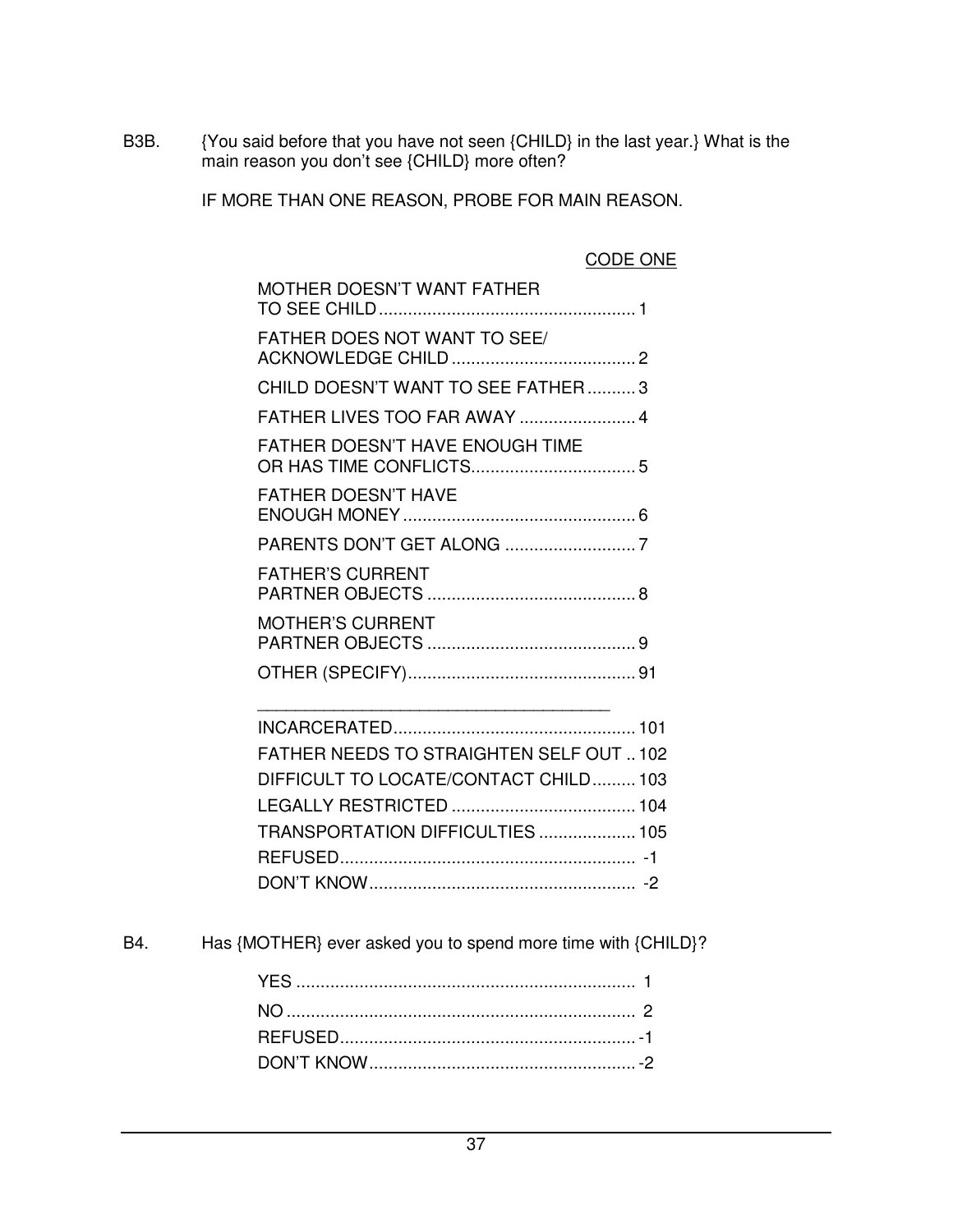B4A. Has {MOTHER} ever refused to let you see {CHILD}?

#### **BOX B5**

IF PATERNITY WAS ESTABLISHED AT ANY PREVIOUS INTERVIEW, ANY OF THE FOLLOWING VARIABLES EQUAL ONE, GO TO BOX B7.  $m1b2 = 1$  OR m2c8a = 1 (has father's legal paternity been established?) OR f2c6 = 1(has legal paternity been established?) OR m3c9 = 1 (INT CHK: HAS PATERNITY BEEN ESTABLISHED?) OR m3c8 = 1 (parent's married at last interview) OR m3c10a = 1 (Has father's legal paternity been established?) OR f3c8 = 1 (parent's married at last interview) OR f3c9 = 1 ( INT CHK: WAS PATERNITY ESTABLISHED AT LAST INTERVIEW?) OR f3c10a = 1 (Has your legal paternity been established?) OR m4c8 = 1 (parent's married at last interview) OR m4c9 = 1 (Was paternity established at last interview?) OR m4c10a = 1 (Has father's legal paternity been established?) OR  $f4c8 = 1$  (parent's married at last interview) OR f4c9 = 1 (Was paternity established at last interview?) OR  $f4c10a = 1$  (Has your legal paternity been established?) ELSE, GO TO B6A.

B6A. My next questions are about the legal arrangements you and {MOTHER} have regarding {CHILD}. Has your legal paternity been established? That is, did you sign any document that identifies you as the legal father of {CHILD}? Or, has a court ruled that you are the father?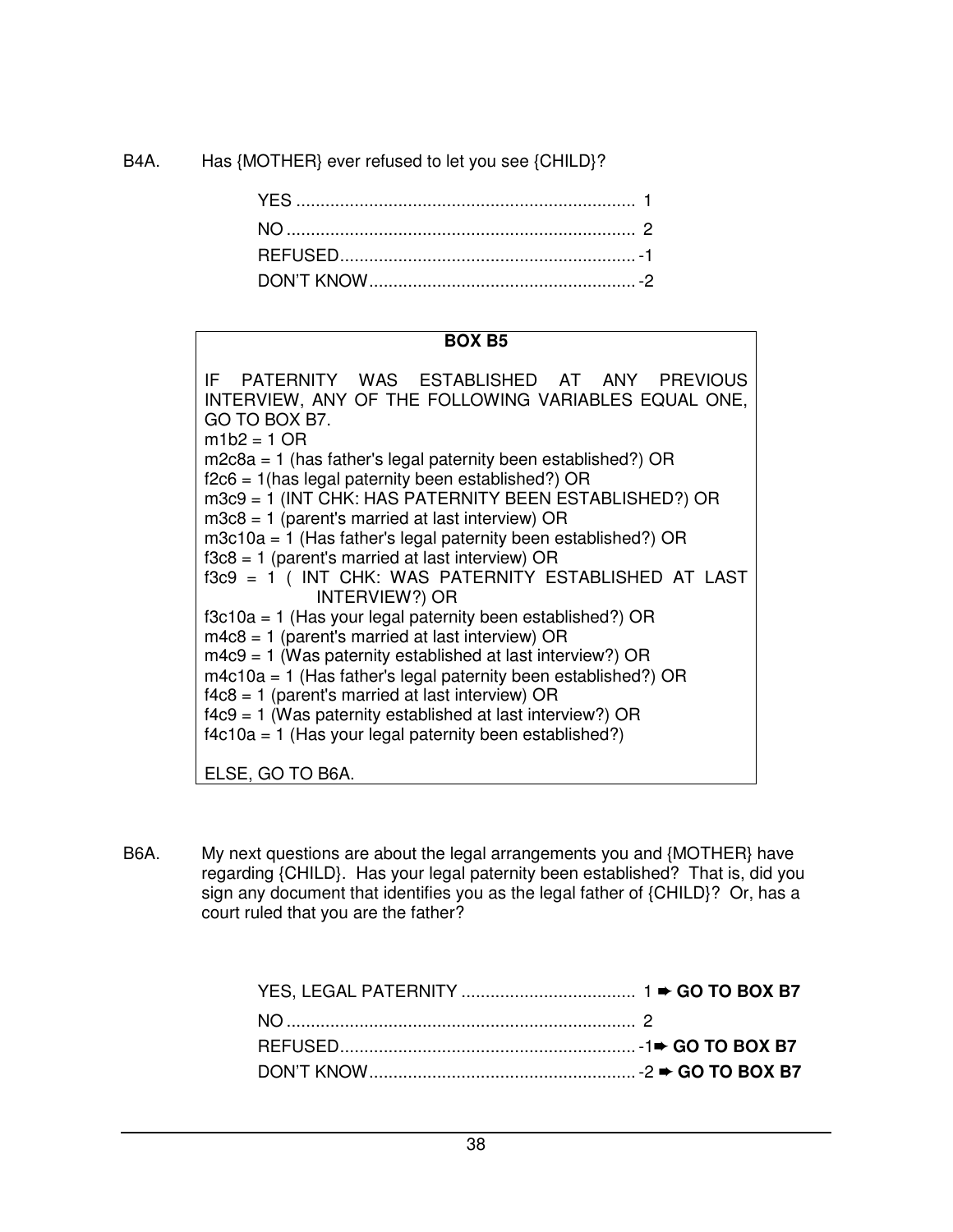B6A1. What is the primary reason that legal paternity has not been established?

IF MORE THAN ONE REASON, PROBE FOR MAIN REASON

# CODE ONE

| DON'T WANT THE STATE/LEGAL<br>SYSTEM INVOLVED/PREFER TO SEND |  |
|--------------------------------------------------------------|--|
| MOTHER DOESN'T WANT THE                                      |  |
| FATHER DOESN'T WANT TO BE                                    |  |
|                                                              |  |

| IMPLICIT UNDERSTANDING/NOT NECESSARY 101➡ GO TO BOX B7 |  |
|--------------------------------------------------------|--|
|                                                        |  |
|                                                        |  |
|                                                        |  |

B6A2. Why doesn't {MOTHER} want you involved?

|                   |                                  | <b>CODE ALL THAT APPLY</b> |
|-------------------|----------------------------------|----------------------------|
| b6a2 1            | FINANCIAL REASONS/FATHER NOT     |                            |
| b6a22             | MOTHER DOESN'T GET               |                            |
| b6a2 <sub>3</sub> | <b>FATHER NOT A GOOD PARENT/</b> |                            |
| b6a2 91           |                                  |                            |
|                   |                                  |                            |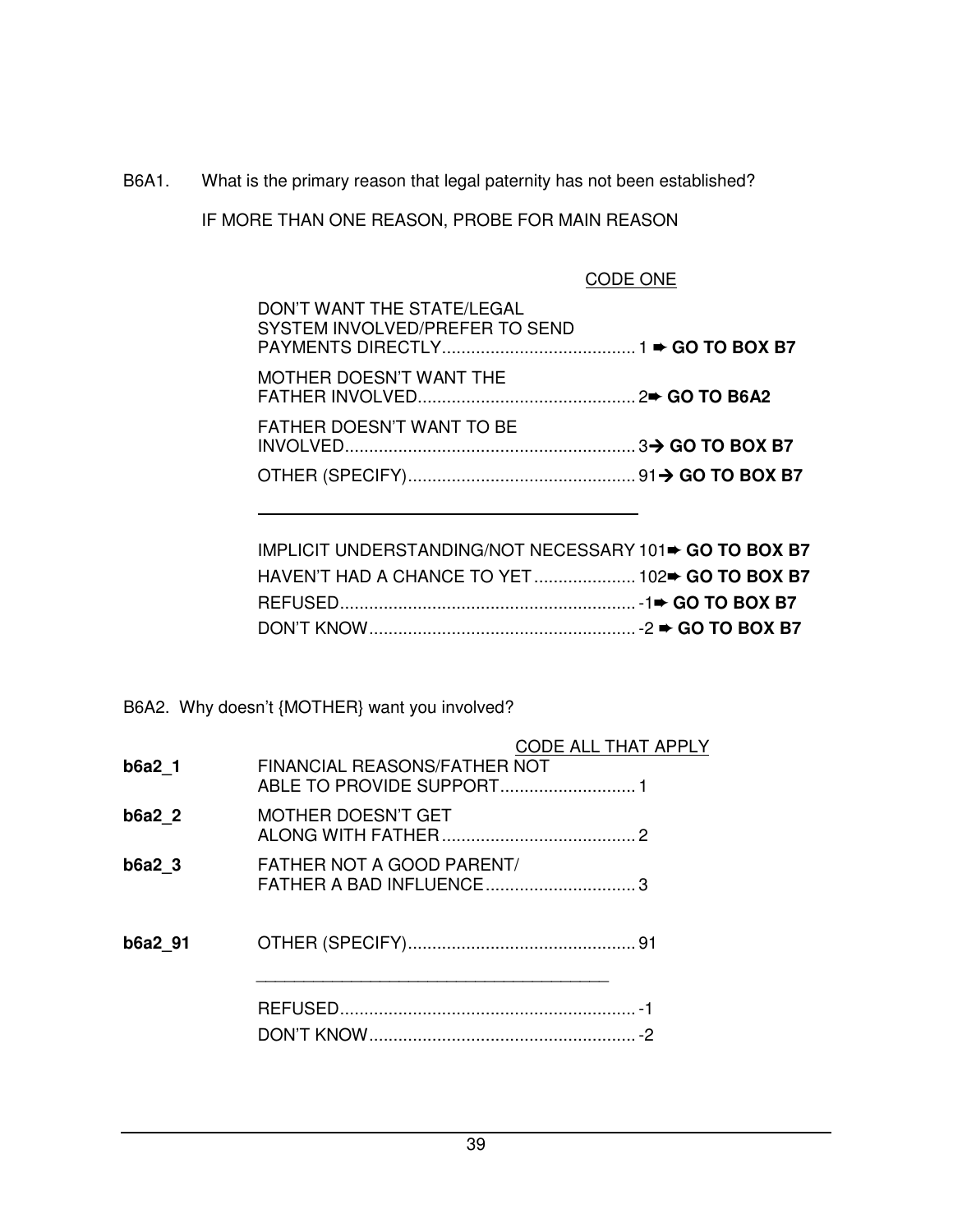#### **BOX B7**

IF THE MOTHER AND FATHER ARE MARRIED (A4=1), GO TO BOX B23.

ELSE IF THE MOTHER AND FATHER HAD A LEGAL AGREEMENT OR CHILD SUPPORT ORDER AT THE PREVIOUS INTERVIEW (AS INDICATED BY THE PRELOAD), GO TO B11.

ELSE IF FATHER'S PATERNITY IS ESTABLISHED (B6A=1), GO TO B8A.

ELSE, GO TO BOX B21.

B8A. Next I have some questions about financial contributions you might make to help support {CHILD}.

> Do you have a legal agreement or child support order that requires you to provide financial support to {CHILD}?

B8B. What is the primary reason that you do not have a child support order?

IF MORE THAN ONE REASON, PROBE FOR MAIN REASON.

#### CODE ONE

| YOU DON'T WANT THE STATE/LEGAL<br>SYSTEM INVOLVED/PREFER TO |  |
|-------------------------------------------------------------|--|
| MOTHER DOESN'T WANT THE FATHER                              |  |
| THE FATHER DOESN'T WANT TO BE                               |  |
|                                                             |  |
| FATHER IS PRIMARY CAREGIVER  101 → GO TO B8D                |  |
|                                                             |  |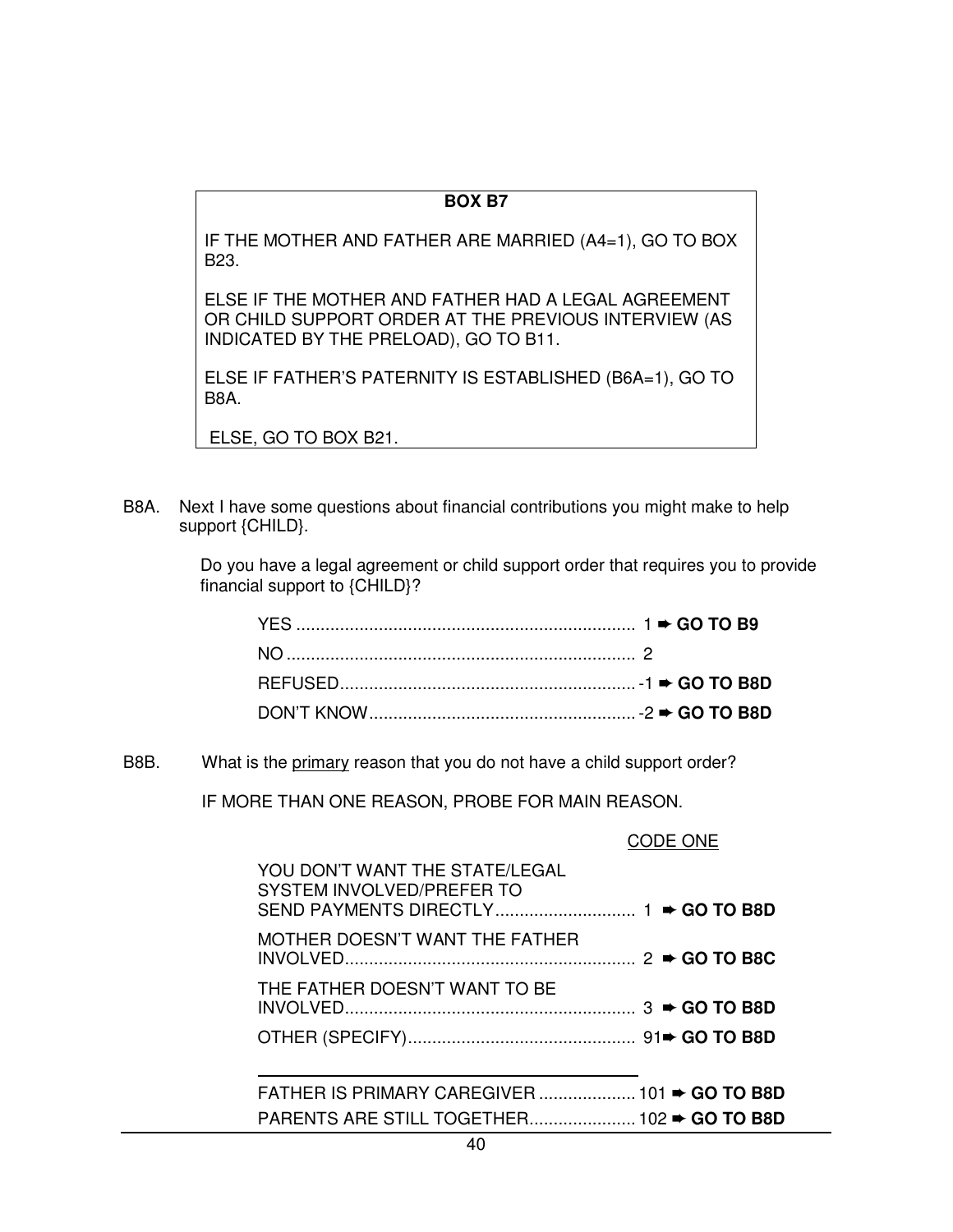|              | FATHER DOES NOT HAVE INCOME FROM JOB103 → GO TO B8D                           |
|--------------|-------------------------------------------------------------------------------|
| <b>B8C.</b>  | Why doesn't {MOTHER} want you involved?                                       |
|              | CODE ALL THAT APPLY                                                           |
| b8c 1        | FINANCIAL REASONS/FATHER NOT                                                  |
| $b8c$ 2      | <b>MOTHER DOESN'T</b>                                                         |
| <b>b8c 3</b> | FATHER NOT A GOOD PARENT/                                                     |
| b8c_91       |                                                                               |
|              |                                                                               |
|              |                                                                               |
|              |                                                                               |
| B8D.         | Have you ever been contacted by a child support enforcement office, a departn |

B8D. Have you ever been contacted by a child support enforcement office, a department of social services, welfare office, or any government agency about child support?

# **BOX B8E**

GO TO B21.

B9. When was that legal agreement first reached?

| المساحط المنا      |  |
|--------------------|--|
| <b>ENTER MONTH</b> |  |
| OR.                |  |
|                    |  |
|                    |  |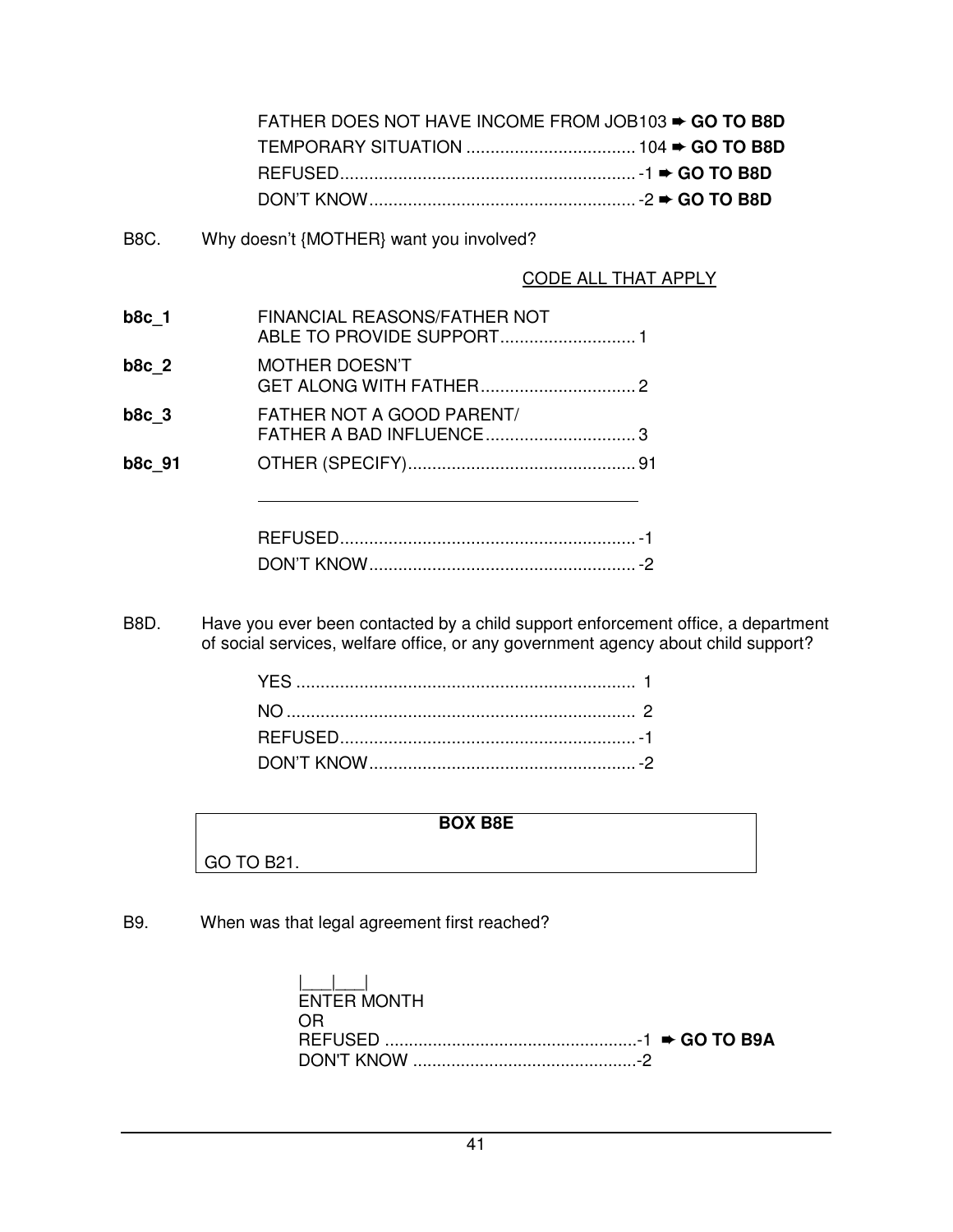B91. When was that legal agreement first reached?

| FNTFR YFAR |
|------------|
| OR.        |
|            |
|            |

#### **BOX B10**

IF FATHER HAS ANY CHILDREN (OTHER THAN THE FOCAL CHILD) BY THE MOTHER (ANY  $A\dot{B}B = 1$ ), GO TO B10A.

ELSE, GO TO B11.

B10A. Is your legal agreement just for {CHILD} or is it for {your other child/any of your other children} as well?

B11. {The last time we interviewed you, you told us that you have a legal agreement or child support order that requires you to provide financial support for {CHILD}.} Have there been any changes to the original agreement since it was reached?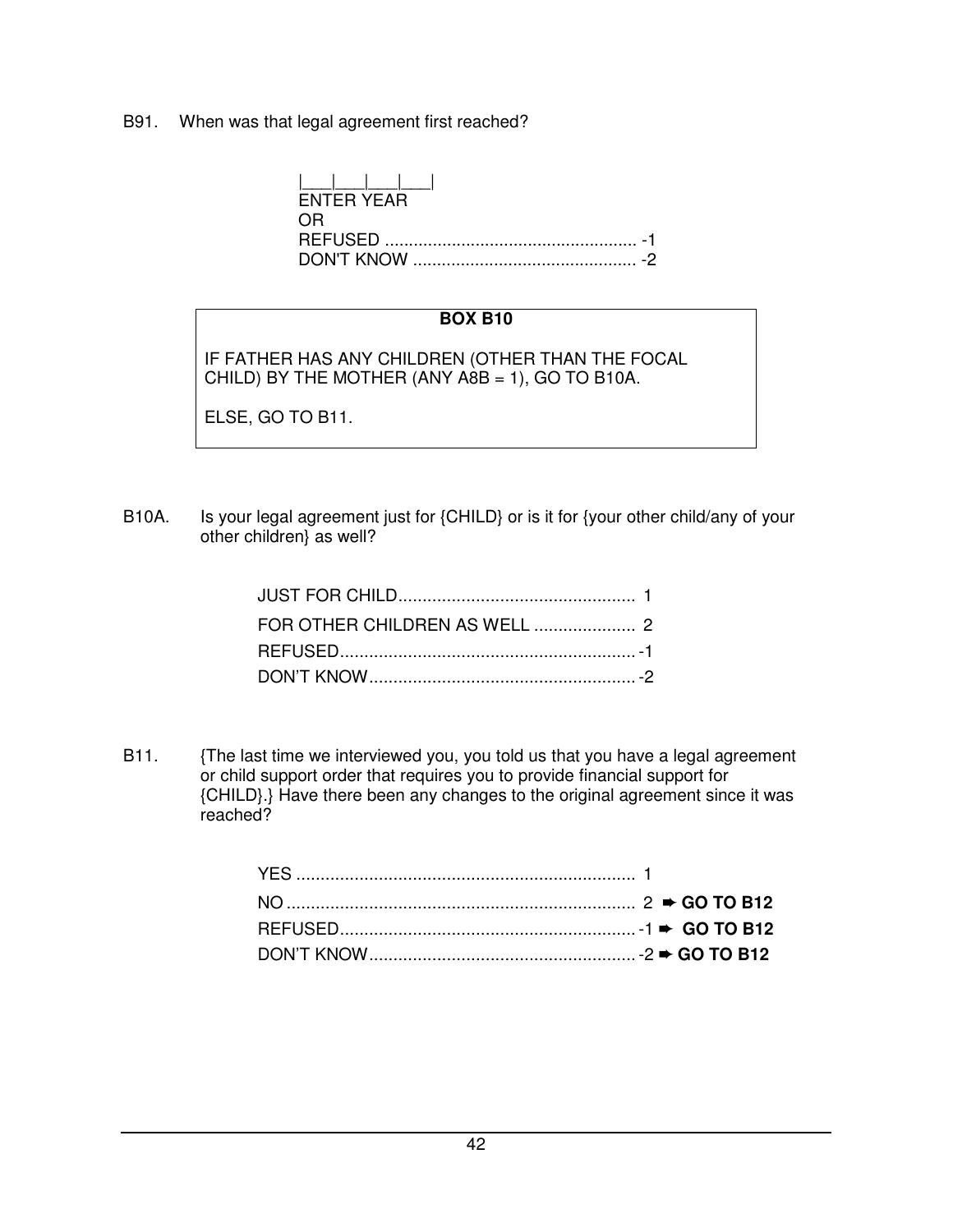B11A. Why was the original agreement changed?

|          | <b>CODE ALL THAT APPLY</b>                   |
|----------|----------------------------------------------|
| b11a 1   |                                              |
| $b11a$ 2 | <b>CHANGE IN FATHER'S ECONOMIC</b>           |
| $b11a$ 3 | <b>CHANGE IN MOTHER'S ECONOMIC</b>           |
| $b11a$ 4 |                                              |
|          |                                              |
| b11a 101 | <b>MOTHER VIOLATED ORIGINAL AGREEMENT101</b> |
| b11a_102 | AGREEMENT WAS DROPPED 102                    |
| b11a 103 | PARENTS NOW LIVE TOGETHER 103                |
| b11a 104 | FATHER WAS INCARCERATED 104                  |
| b11a_105 | CHILD CUSTODY CHANGED 105                    |
| b11a 106 | NO LEGAL AGREEMENT EVER EXISTED 106          |
|          |                                              |
|          |                                              |

B11B1. When was the original agreement changed?

| <b>The Common</b> |  |
|-------------------|--|
| ENTER MONTH       |  |
| OR.               |  |
|                   |  |
|                   |  |

B11B2. When was the original agreement changed?

| <b>FNTER YFAR</b> |  |
|-------------------|--|
| OR.               |  |
|                   |  |
|                   |  |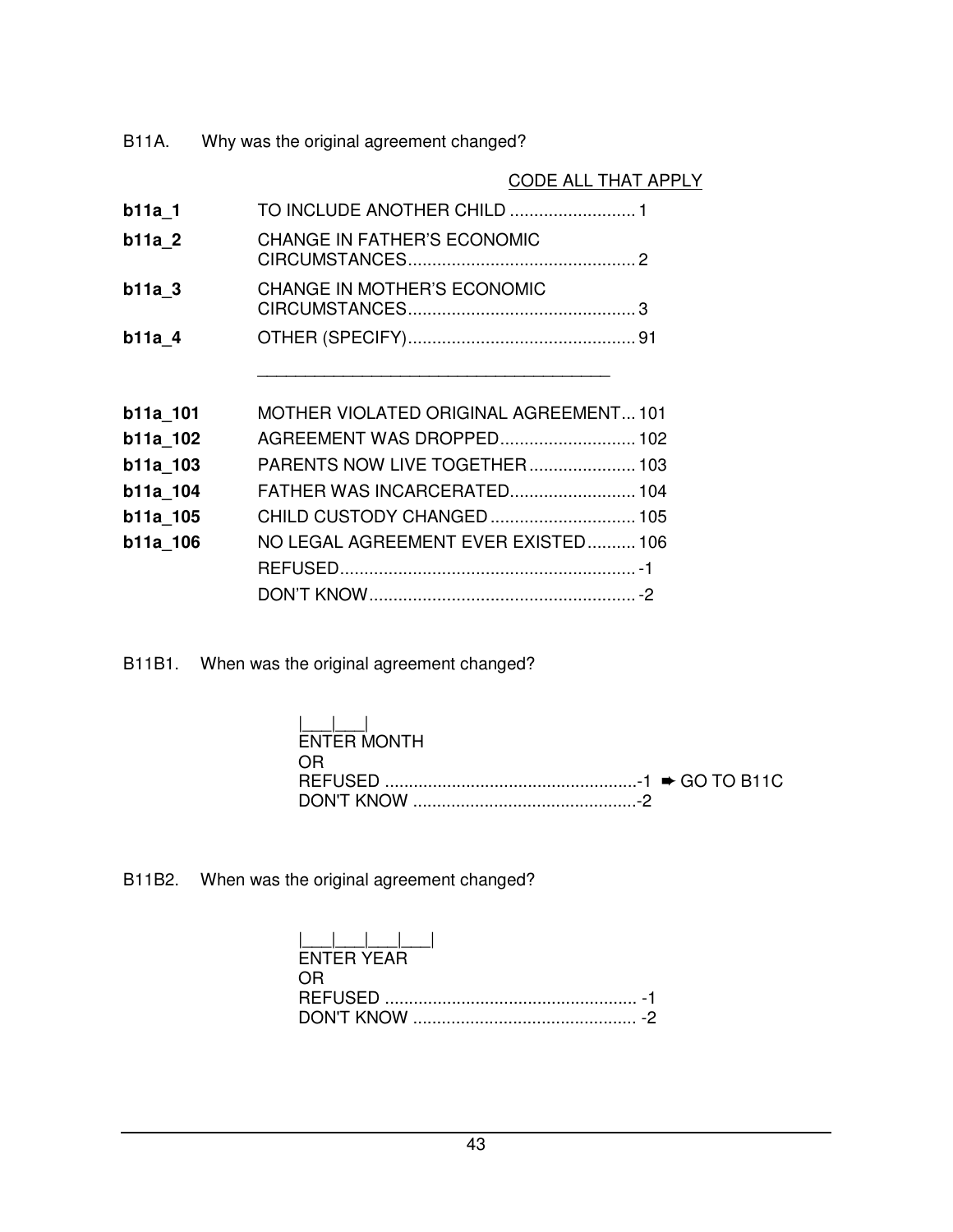B12. How much are the payments supposed to be per month?

| NONE/PAYMENTS LEGALLY |  |
|-----------------------|--|
|                       |  |
|                       |  |
|                       |  |

B12A. How much are the payments supposed to be per month?

| ENTER AMOUNT OF PAYMENT |  |
|-------------------------|--|
| - OR                    |  |
|                         |  |
|                         |  |

B12B. How much are the payments supposed to be per month?

\_\_\_\_\_\_\_\_\_\_\_\_\_\_\_\_\_\_\_\_\_\_\_\_\_\_\_\_\_\_\_\_\_\_\_\_\_

## ENTER UNIT.

| NONE/PAYMENTS LEGALLY |  |
|-----------------------|--|
|                       |  |
|                       |  |
|                       |  |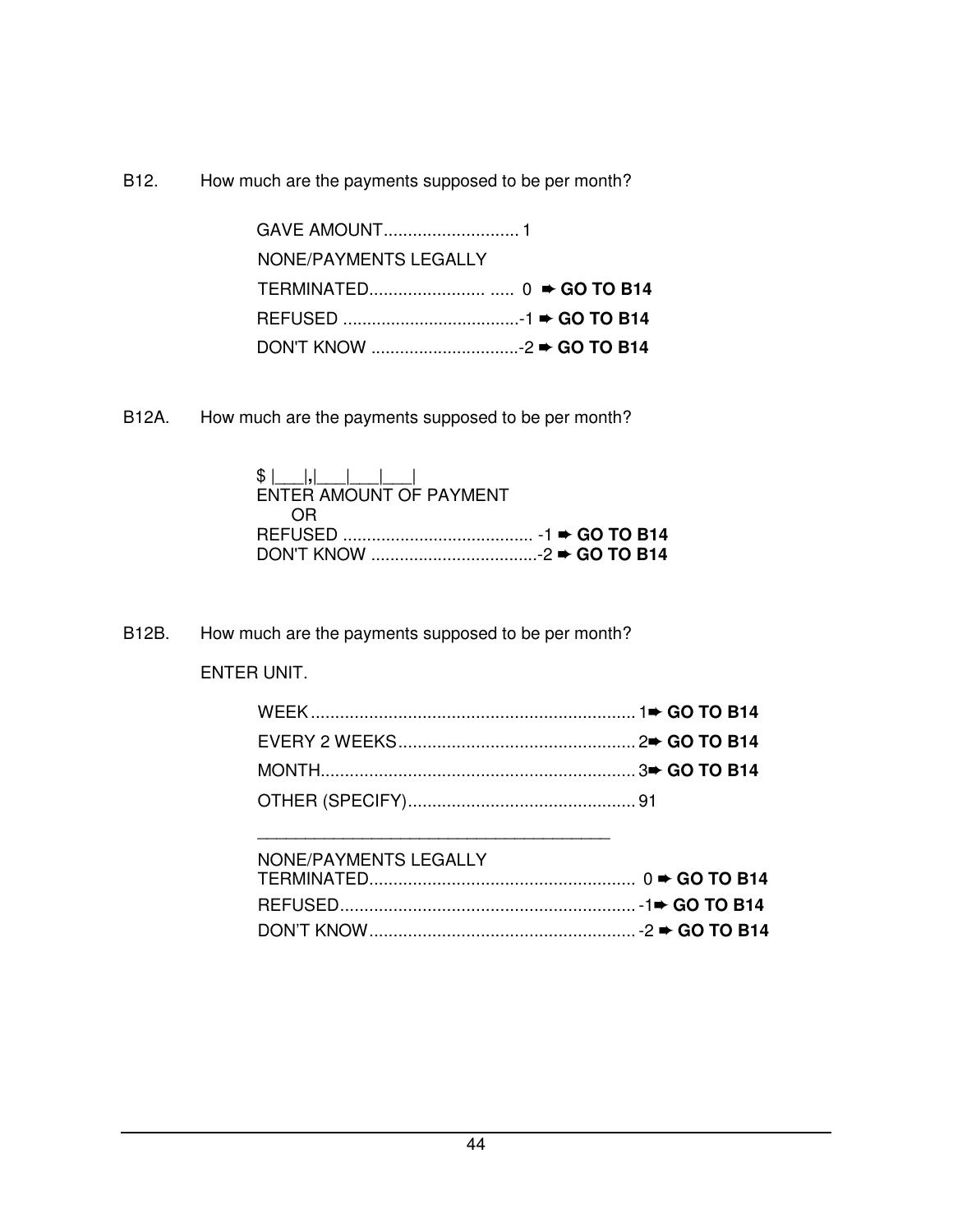B14. Are payments supposed to be given directly to {MOTHER}, to the court, to a welfare or child support agency, or to somewhere else?

| WELFARE OR CHILD SUPPORT AGENCY 3 <sup>+</sup> GO TO B15 |  |
|----------------------------------------------------------|--|
|                                                          |  |

B15. How often do you pay on time? Is it . . .

\_\_\_\_\_\_\_\_\_\_\_\_\_\_\_\_\_\_\_\_\_\_\_\_\_\_\_\_\_\_\_\_\_\_\_\_\_

B16. How much of this legally agreed upon child support have you actually paid {since {MONTH IN B11B1} {YEAR IN B11B2}/since {MONTH IN B9} {YEAR IN B91}/in the past year}? Would you say you have paid….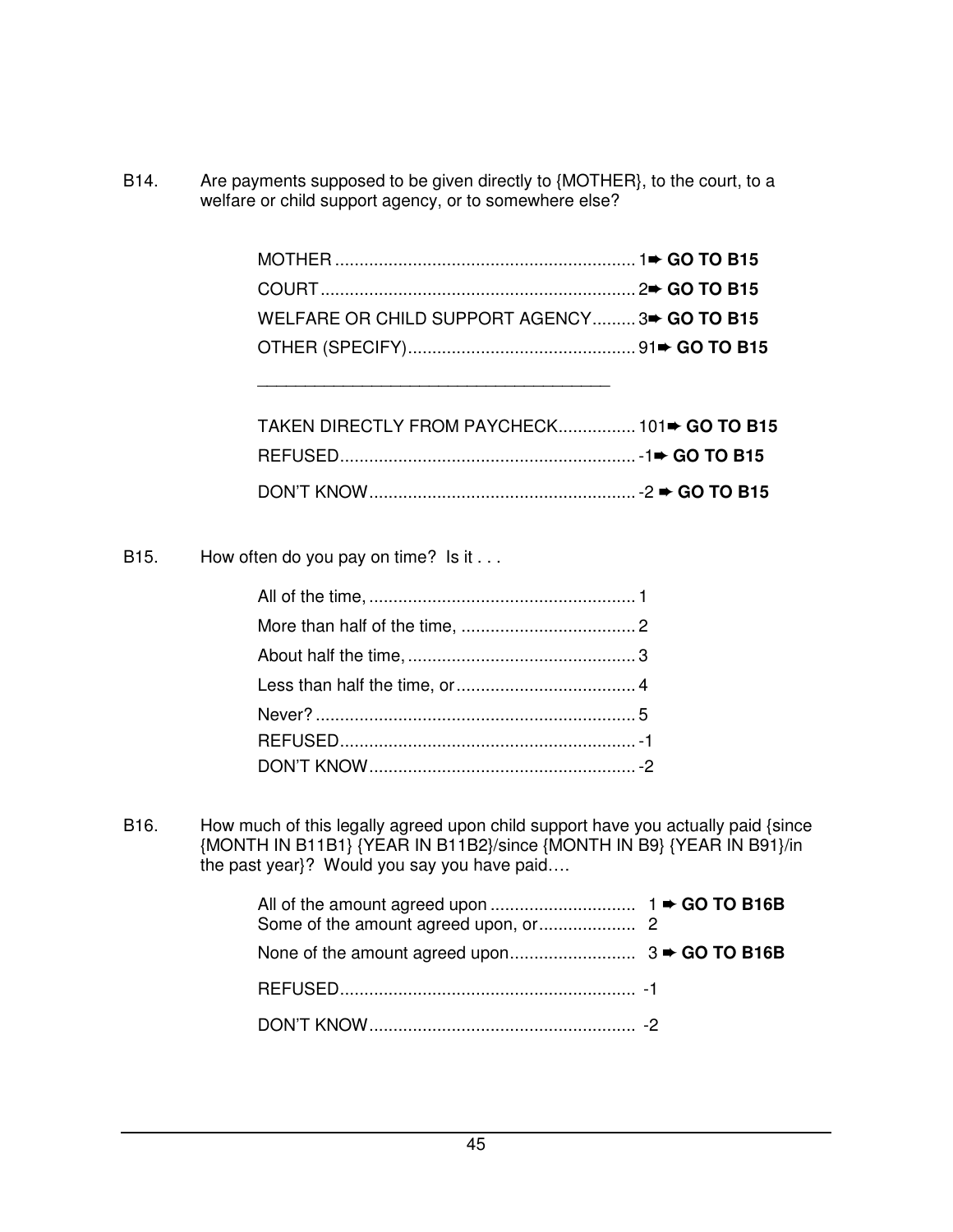B16A. Can you tell me approximately how much you have paid? Was it . . .

B16B. {Since {MONTH IN B11B1} {YEAR IN B11B2},/Since {MONTH IN B9} {YEAR IN B91,/In the past year,} have you given money or other financial support directly to {MOTHER} {instead of/in addition to} paying formal child support?

B16C. {Not including money that you gave to {MOTHER} as part of the formal child support,} {How/how} much money did you give to {MOTHER} {since {MONTH IN B11B1} {YEAR IN B11B2}/since {MONTH IN B9} {YEAR IN B91}/in the past year}?

PROBE: You can just give us an estimate.

 $\frac{1}{2}$   $\frac{1}{2}$   $\frac{1}{2}$   $\frac{1}{2}$   $\frac{1}{2}$   $\frac{1}{2}$   $\frac{1}{2}$   $\frac{1}{2}$   $\frac{1}{2}$  GO TO B17

| ENTER AMOUNT |  |
|--------------|--|
|              |  |
|              |  |
|              |  |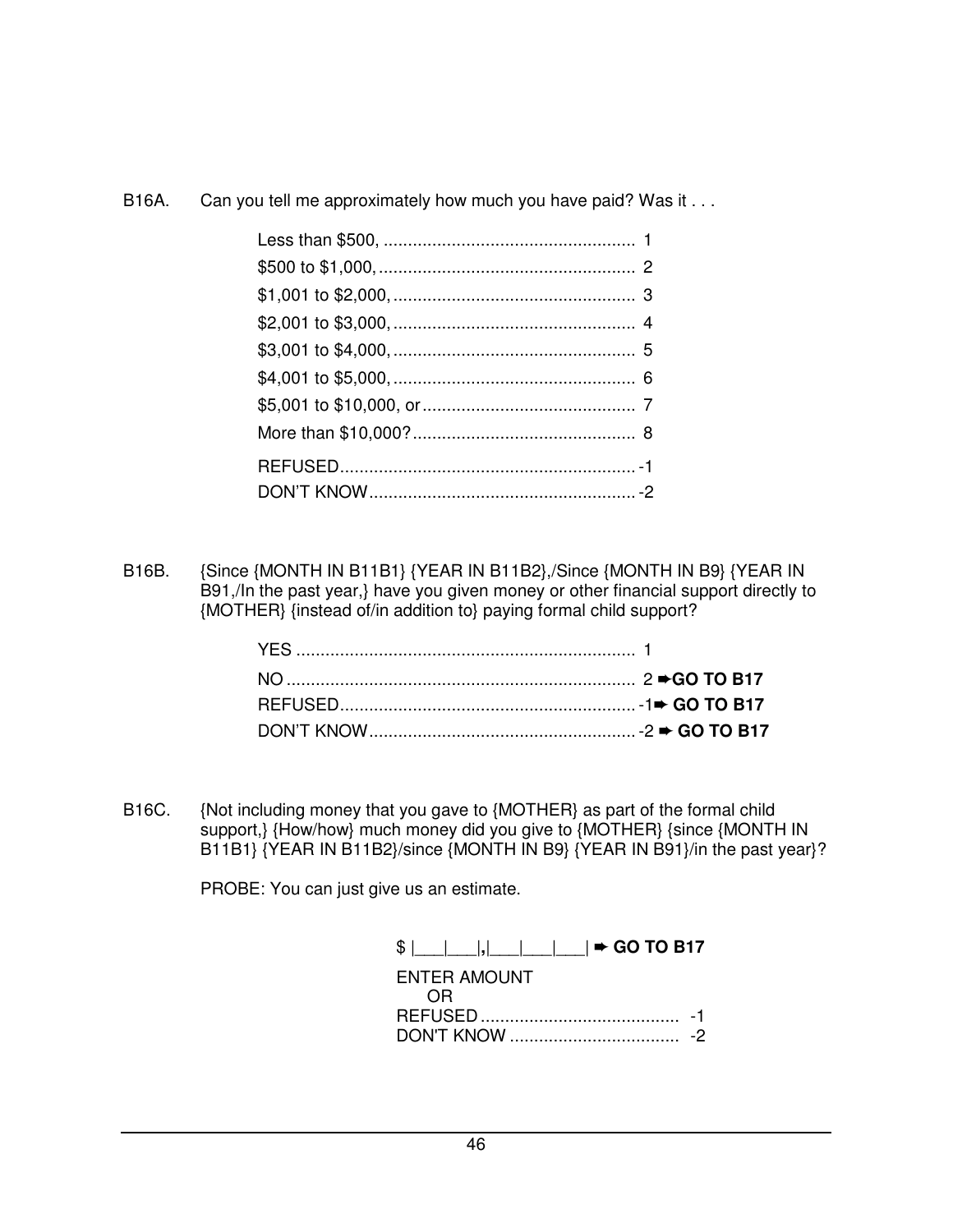B16D. I just need a range. Can you tell me if it was . . .

B17. Do you have any arrears on the child support that you are supposed to pay to {MOTHER}, or do you owe anything to the welfare department for unpaid monthly support or for reimbursing medical costs?

> PROBE: Arrears is unpaid child support that the father owes to the mother or to the child support agency.

B17A. What is the amount of the arrears?

PROBE: You can just give us an estimate.

| $\Box$    $\Box$   $\Box$   $\blacktriangleright$ GO TO B17C |  |
|--------------------------------------------------------------|--|
| ENTER AMOUNT                                                 |  |
|                                                              |  |
|                                                              |  |
|                                                              |  |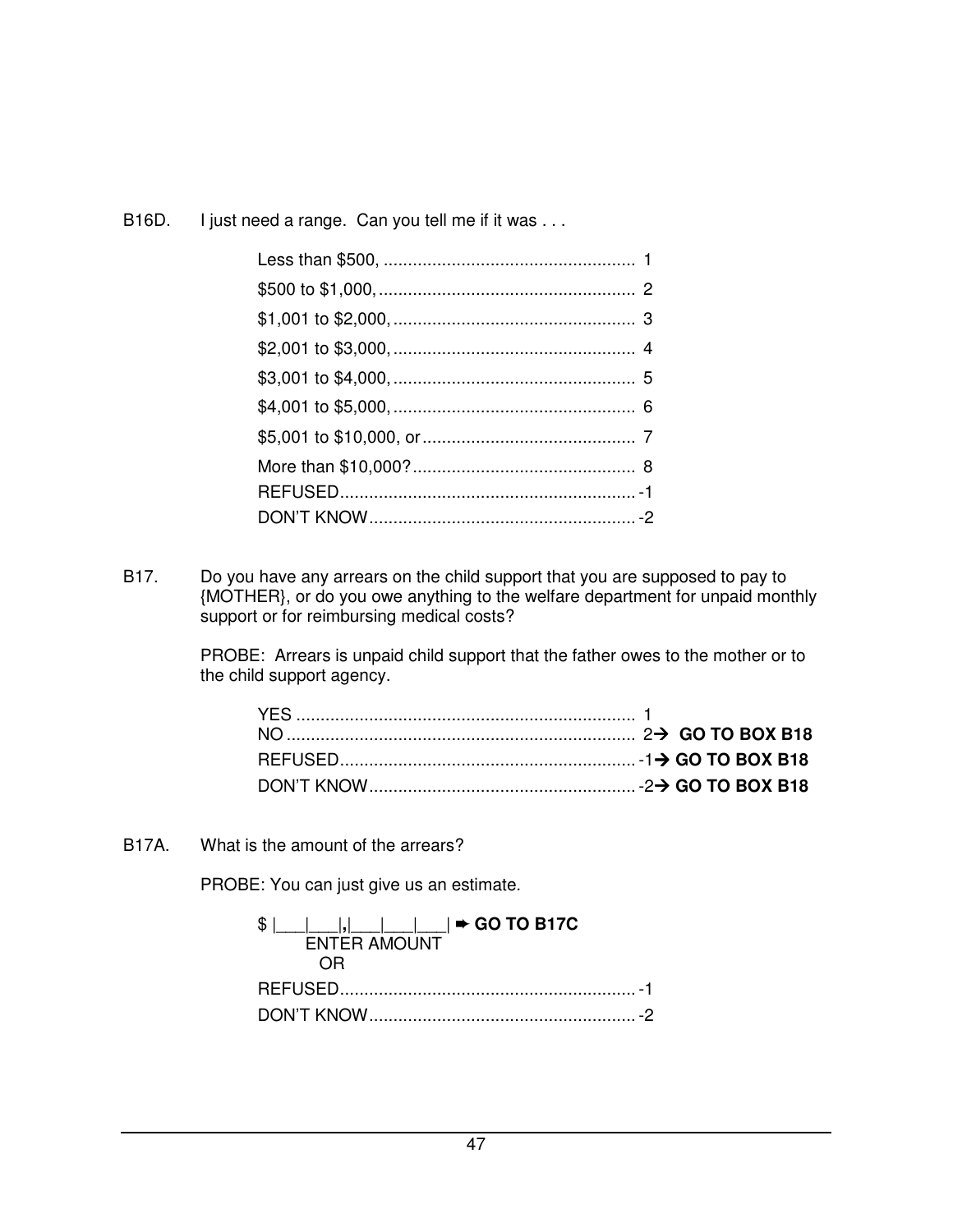B17B. I just need to have a range. Can you tell me if it is . . .

Has any action been taken by a welfare office, court, or judge to try to get you to pay the child support you owe? **B17C.**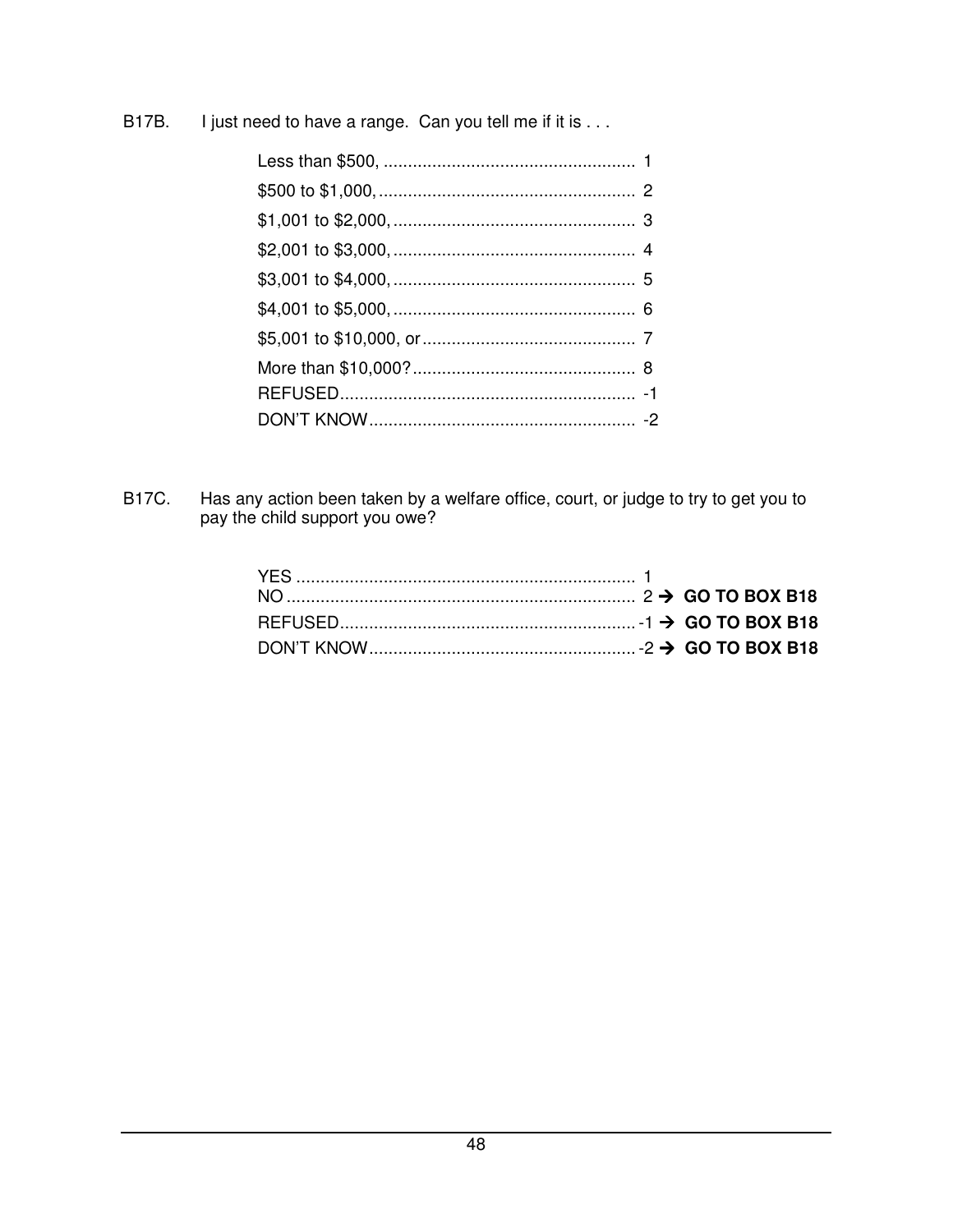B17D. What action has been taken?

## CODE ALL THAT APPLY

| b17d 1   | GARNISHED FATHER'S WAGES 1                                   |
|----------|--------------------------------------------------------------|
| b17d 2   | <b>SEIZED FATHER'S</b>                                       |
| b17d 3   | <b>SUSPENDED FATHER'S</b>                                    |
| b17d_4   | SEIZED FATHER'S LIQUID ASSETS 4                              |
| b17d 5   | PUT A LIEN ON FATHER'S                                       |
| $b17d$ 6 | SUSPENDED FATHER'S BUSINESS,<br>PROFESSIONAL OR OCCUPATIONAL |
| b17d_7   | SENT FATHER TO PRISON OR JAIL 7                              |
| b17d 8   | PUT FATHER ON PROBATION  8                                   |
| b17d 91  |                                                              |
| b17d_101 | NO ACTUAL PUNISHMENT SO FAR 101                              |
| b17d_102 |                                                              |
| b17d_103 | INCREASED FATHERS PAYMENTS 103                               |
|          |                                                              |
|          |                                                              |

## **BOX B18**

IF MOTHER AND FATHER ARE MARRIED OR LIVE TOGETHER (A4  $= 1$  OR 4), GO TO BOX B19.

ELSE, GO TO B18A.

B18A. Does the child support agreement specify anything about visits between you and {CHILD}?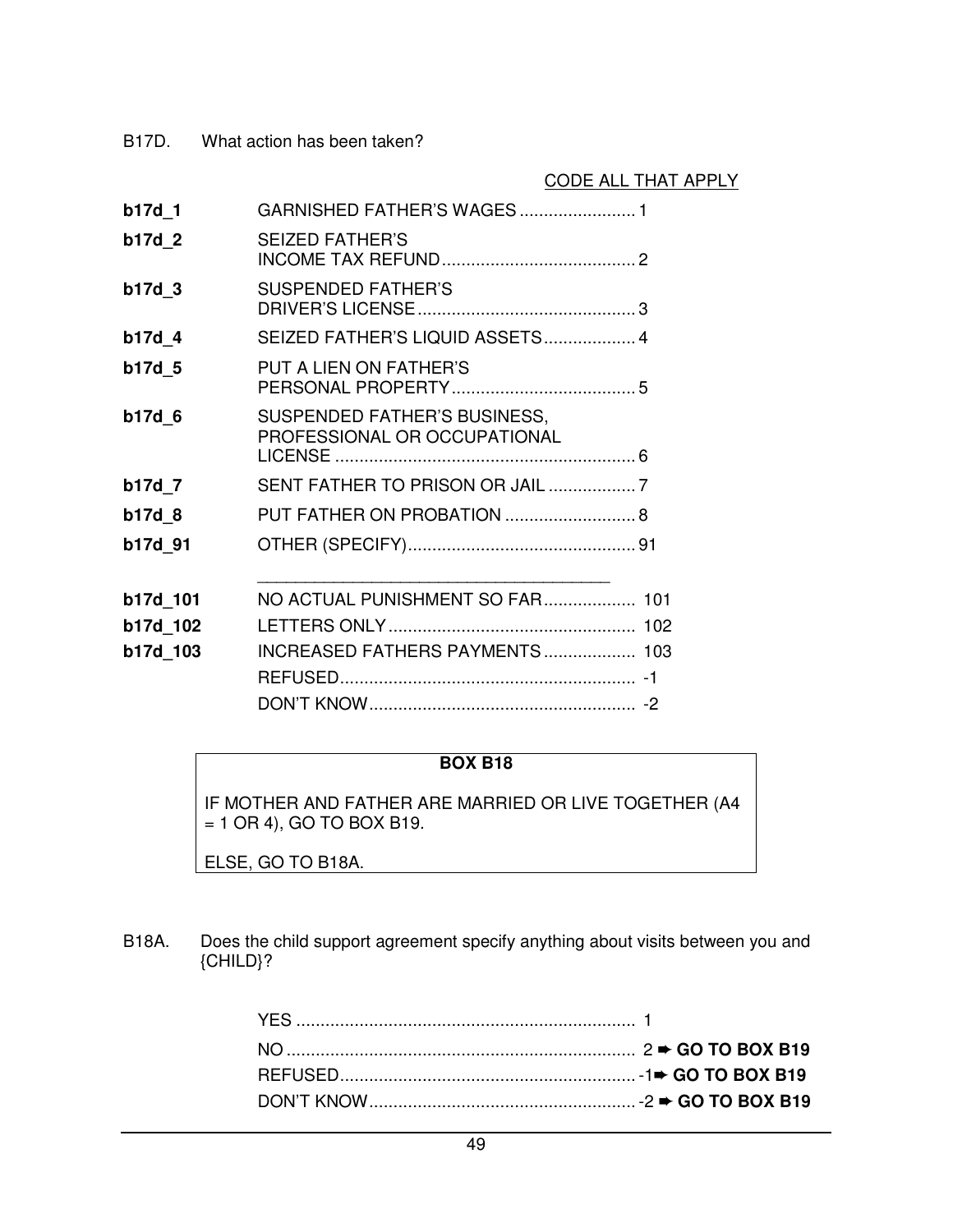B18B. How many days per month is {CHILD} supposed to spend with you?

GAVE NUMBER OF DAYS PER MONTH...............1 **→ GO TO B18C** OTHER (SPECIFY) ............................................... 91➨ **GO TO BOX B19**

| FATHER ONLY SEES CHILD ON HOLIDAYS 102→ GO TO BOX B19 |  |
|-------------------------------------------------------|--|
|                                                       |  |
|                                                       |  |

B18C. [How many days per month is {CHILD} supposed to spend with you?]

IF THE ANSWER IS "NONE" ENTER ZERO.

| $\mathbf{I}$ and $\mathbf{I}$ and $\mathbf{I}$<br>ENTER NUMBER OF DAYS |  |
|------------------------------------------------------------------------|--|
|                                                                        |  |
|                                                                        |  |
|                                                                        |  |

#### **BOX B19**

IF [MOTHER AND FATHER ARE CURRENTLY MARRIED (A4 = 1)] OR [MOTHER HAS A FORMAL AGREEMENT WITH FATHER (THE PRELOAD INDICATES THAT MOTHER AND FATHER HAD A LEGAL AGREEMENT OR CHILD SUPPORT ORDER AT PREVIOUS INTERVIEW OR IN CURRENT INTERVIEW B8A = 1)], GO TO BOX B21C.

ELSE, GO TO B21.

B21. Have you paid anything toward {{CHILD}/your children}'s support in the past twelve months?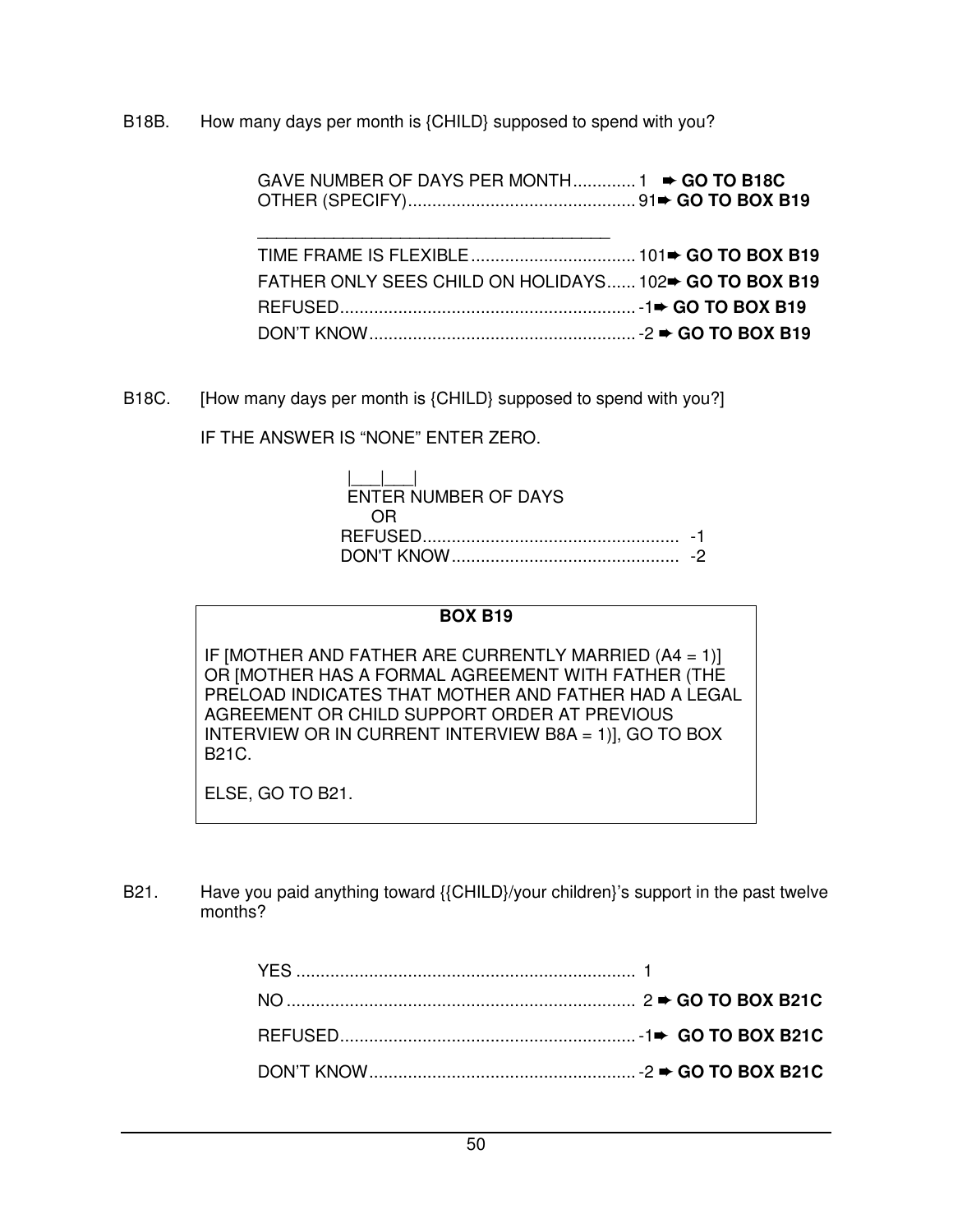B21A. How much have you paid-for {{CHILD}/your children}'s support in the past twelve months?

| $\frac{1}{2}$                         GO TO BOX B21C |
|------------------------------------------------------|
| <b>ENTER AMOUNT</b>                                  |
| OR)                                                  |
| REFUSED                                              |
|                                                      |

B21B. I just need to have a range. Can you tell me if it is . . .

# **BOX B21C**

IF MOTHER AND FATHER ARE MARRIED (A4 = 1), GO TO BOX B23.

ELSE, GO TO B22.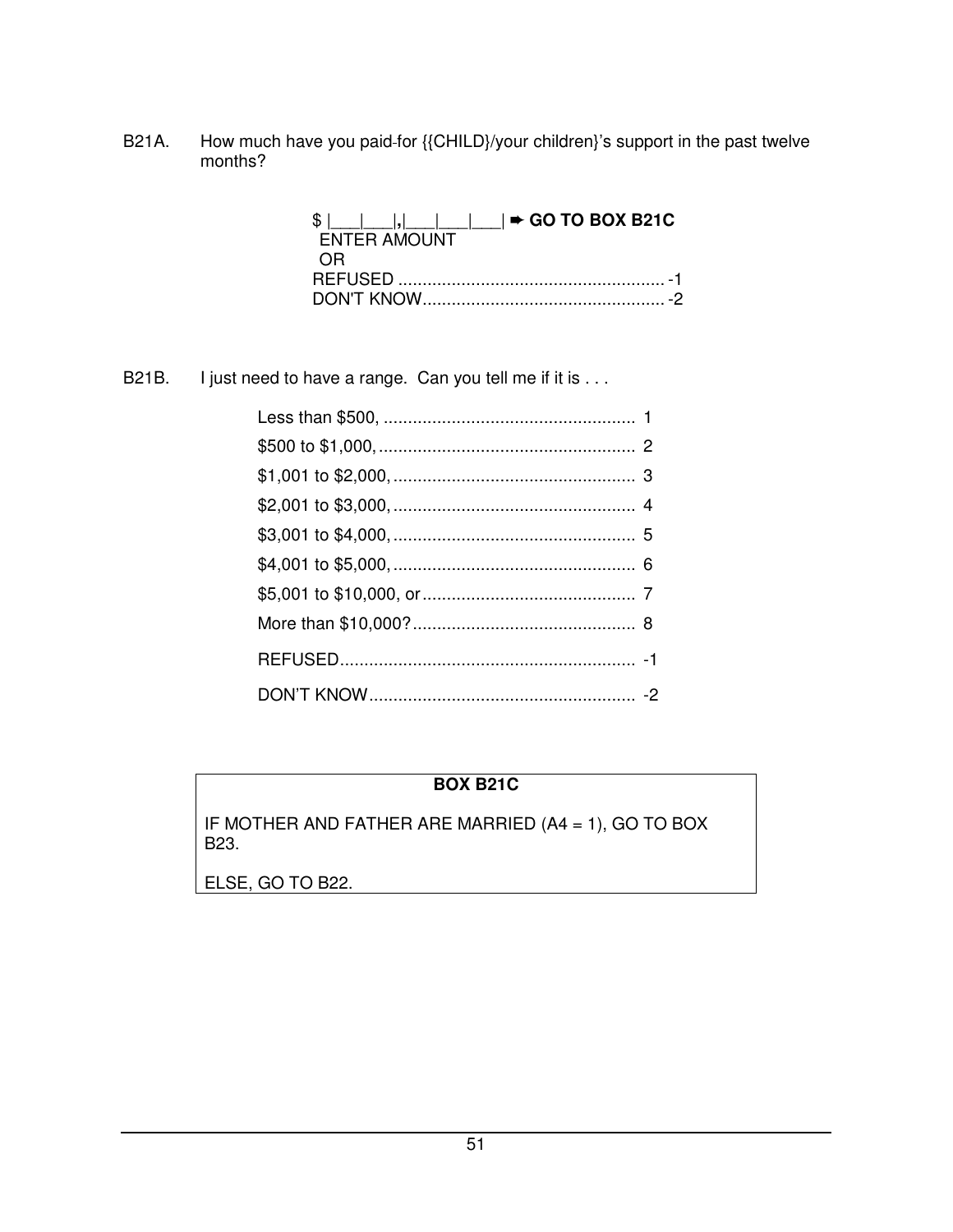B22. I am going to read you a list of things that children need. Please tell me how often you buy or pay for these for {CHILD}. How often do you buy or pay for…

|              |                                                                                                              | <b>OFTEN</b>   | <b>SOMETIMES</b> | <b>RARELY</b> | <b>NEVER</b>   | <b>REF</b> | <b>DK</b> |
|--------------|--------------------------------------------------------------------------------------------------------------|----------------|------------------|---------------|----------------|------------|-----------|
| <b>B22A.</b> | Clothes for {CHILD}? Is it often,<br>sometimes, rarely or never? Is it often,<br>sometimes, rarely or never? | 1              | $\overline{2}$   | 3             | $\overline{4}$ | $-1$       | $-2$      |
| <b>B22B.</b> |                                                                                                              | 1.             | $\overline{c}$   | 3             | 4              | $-1$       | $-2$      |
| <b>B22C.</b> | Medicine for {CHILD}?                                                                                        | $\mathbf{1}$   | $\overline{2}$   | 3             | $\overline{4}$ | $-1$       | $-2$      |
| B22D.        |                                                                                                              | 1              | $\overline{2}$   | 3             | 4              | $-1$       | $-2$      |
| <b>B22E.</b> | Camp or school tuition for {CHILD}?                                                                          | $\mathbf{1}$   | $\overline{2}$   | 3             | $\overline{4}$ | $-1$       | $-2$      |
| <b>B22F.</b> | School supplies for {CHILD}?                                                                                 | 1              | $\overline{2}$   | 3             | 4              | $-1$       | $-2$      |
| B22G.        | Entertainment items for {CHILD} such as<br>videos, computer games, music CDs?                                | $\mathbf{1}$   | $\overline{2}$   | 3             | $\overline{4}$ | $-1$       | $-2$      |
| <b>B22H.</b> | Personal items (haircuts, etc)?                                                                              | 1              | $\overline{2}$   | 3             | $\overline{4}$ | $-1$       | $-2$      |
| <b>B22I.</b> | Anything else? (SPECIFY)                                                                                     | 1              | $\overline{2}$   | 3             | $\overline{4}$ | $-1$       | $-2$      |
| B22 101.     | CANDY, JUNK FOOD, INCIDENTALS                                                                                | 1              | $\overline{c}$   | 3             | 4              | $-1$       | $-2$      |
| B22 102.     | <b>HEALTH AND MEDICAL SUPPLIES</b>                                                                           | 1              | $\overline{2}$   | 3             | $\overline{4}$ | $-1$       | $-2$      |
| B22 103.     | ALLOWANCE OR SPENDING MONEY                                                                                  | 1              | $\overline{2}$   | 3             | 4              | $-1$       | $-2$      |
| B22 104.     | SPECIAL EVENTS OR OUTINGS                                                                                    | $\blacksquare$ | $\overline{2}$   | 3             | $\overline{4}$ | $-1$       | $-2$      |
| B22 105.     | <b>SPORTS OR EXTRACURRICULAR</b>                                                                             | 1              | $\overline{2}$   | 3             | $\overline{4}$ | $-1$       | $-2$      |
| B22_106.     | <b>EVERYTHING WHATEVER S/HE</b><br><b>WANTS</b>                                                              | 1              | $\overline{2}$   | 3             | $\overline{4}$ | $-1$       | $-2$      |
| B22 107.     | <b>BIO FATHER LIVES WITH CHILD</b>                                                                           | 1              | $\overline{2}$   | 3             | 4              | $-1$       | $-2$      |
| B22 108.     | <b>TRANSPORTATION COSTS</b>                                                                                  |                | $\overline{2}$   | 3             | $\overline{4}$ | $-1$       | $-2$      |

PROBE: Is it often, sometimes, rarely or never?

#### **BOX B23**

IF THE FATHER HAS ANY CHILDREN BY SOMEONE OTHER THAN THE MOTHER (ANY A8B>1), GO TO B24.

ELSE, GO TO SECTION C.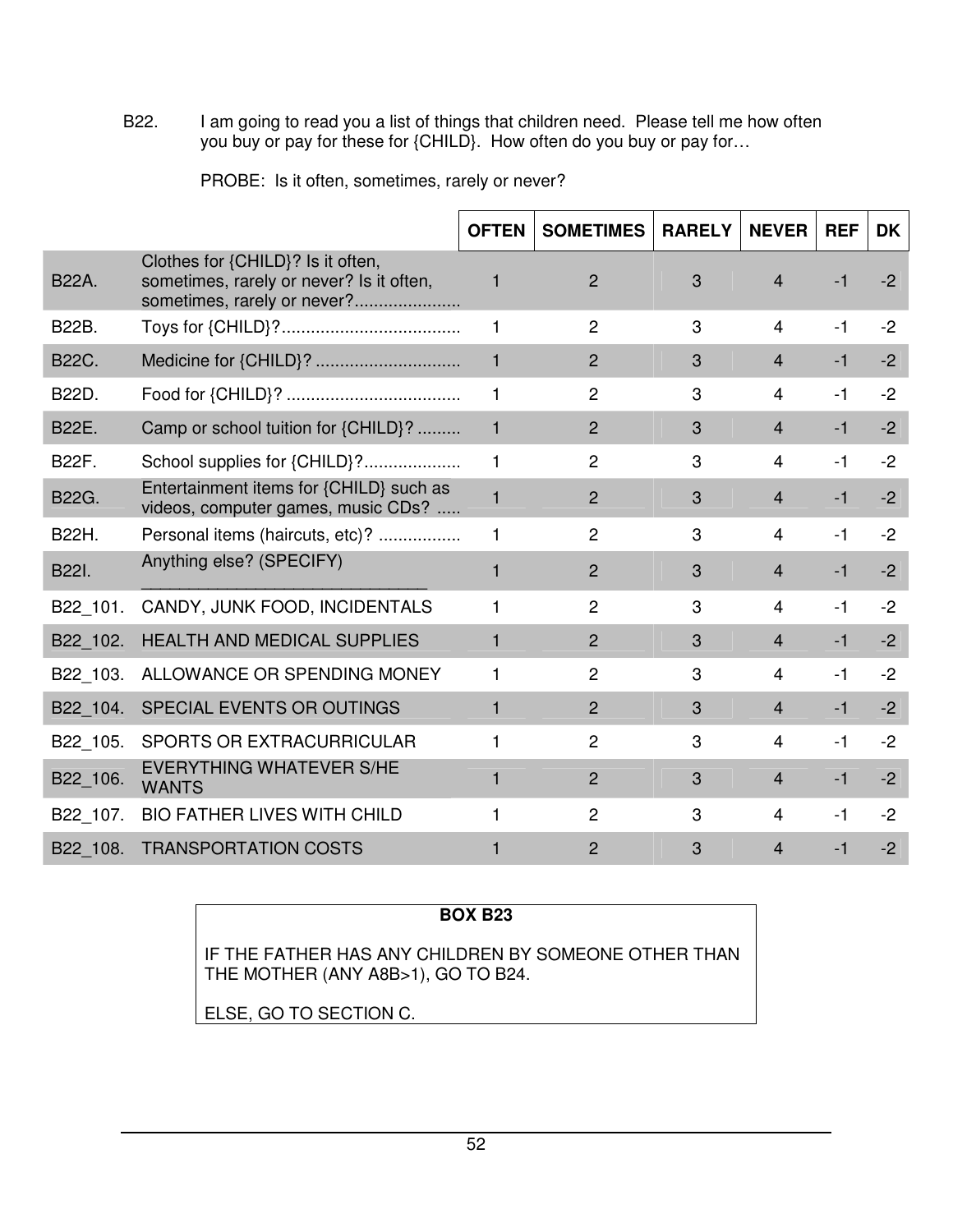B24. You mentioned before that you have {a child/some children} with someone other than {MOTHER}. Do you have a legal obligation to pay child support for {that child/those children}?

B25. About how much child support did you pay for {that child/all those children} in the past twelve months?

| $\frac{1}{2}$ $\frac{1}{2}$ $\frac{1}{2}$ $\frac{1}{2}$ $\frac{1}{2}$ GO TO SECTION C |  |
|---------------------------------------------------------------------------------------|--|
|                                                                                       |  |
|                                                                                       |  |

B25A. I just need to have a range. Can you tell me if it was . . .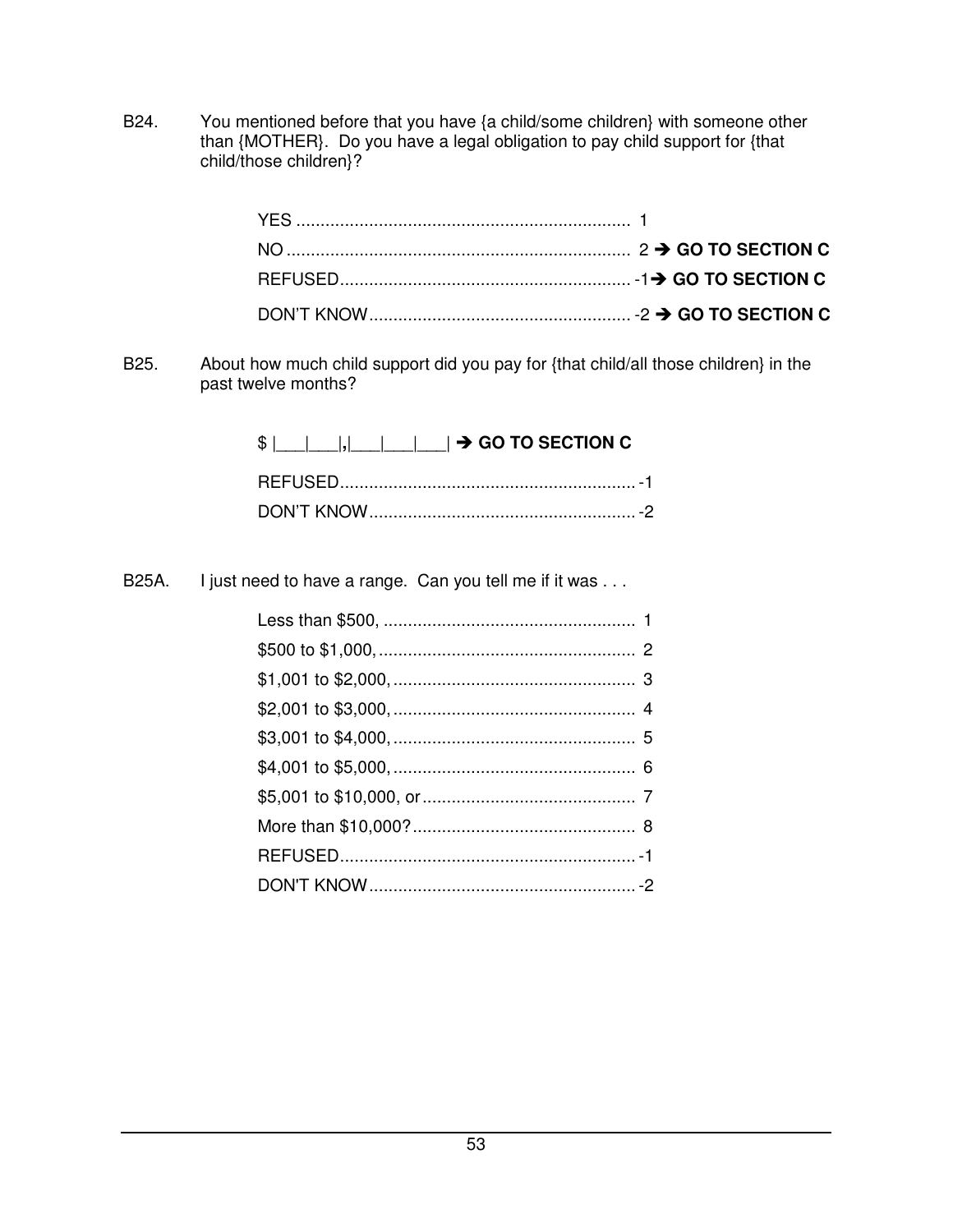#### **SECTION C: FATHER'S RELATIONSHIP WITH MOTHER**

#### **BOX C0**

IF THE MOTHER IS DEAD [(THE PRELOAD INDICATES THAT THE MOTHER IS NOT LIVING) OR  $(A4 = -14)$  OR  $(A4M = -14)$ , GO TO C1A.

ELSE, GO TO C1.

C1. Now I'd like to ask you some questions about your relationship with {MOTHER}. In general, would you say that your relationship with her is excellent, very good, good, fair, or poor?

C1A. The next question is about things fathers may do with their children. For each activity that fathers may do, please tell me how important this activity is to you.

> PROBE: Would you say that is Very Important, Somewhat Important, or Not Important?

|                                                                                                          | <b>VERY</b><br><b>IMPORTANT</b> | <b>SOMEWHAT</b><br><b>IMPORTANT</b> | <b>NOT</b><br><b>IMPORTANT</b> | <b>REF</b> | DK.  |
|----------------------------------------------------------------------------------------------------------|---------------------------------|-------------------------------------|--------------------------------|------------|------|
| A. Provide regular financial support?<br>Would you say that is Very<br>Important, Somewhat Important, or |                                 | 2                                   | 3                              | -1         |      |
| B. Teach children about life?                                                                            |                                 | 2                                   | 3                              | -1         | -2   |
| C. Provide direct care, such as child<br>care, transportation, tending                                   |                                 | 2                                   | 3                              | -1         |      |
| D. Show love and affection?                                                                              |                                 | 2                                   | 3                              | -1         | -2   |
|                                                                                                          |                                 | $\overline{2}$                      | 3                              | $-1$       | $-2$ |
| F. Serve as an authority figure?                                                                         |                                 | 2                                   | 3                              | -1         | -2   |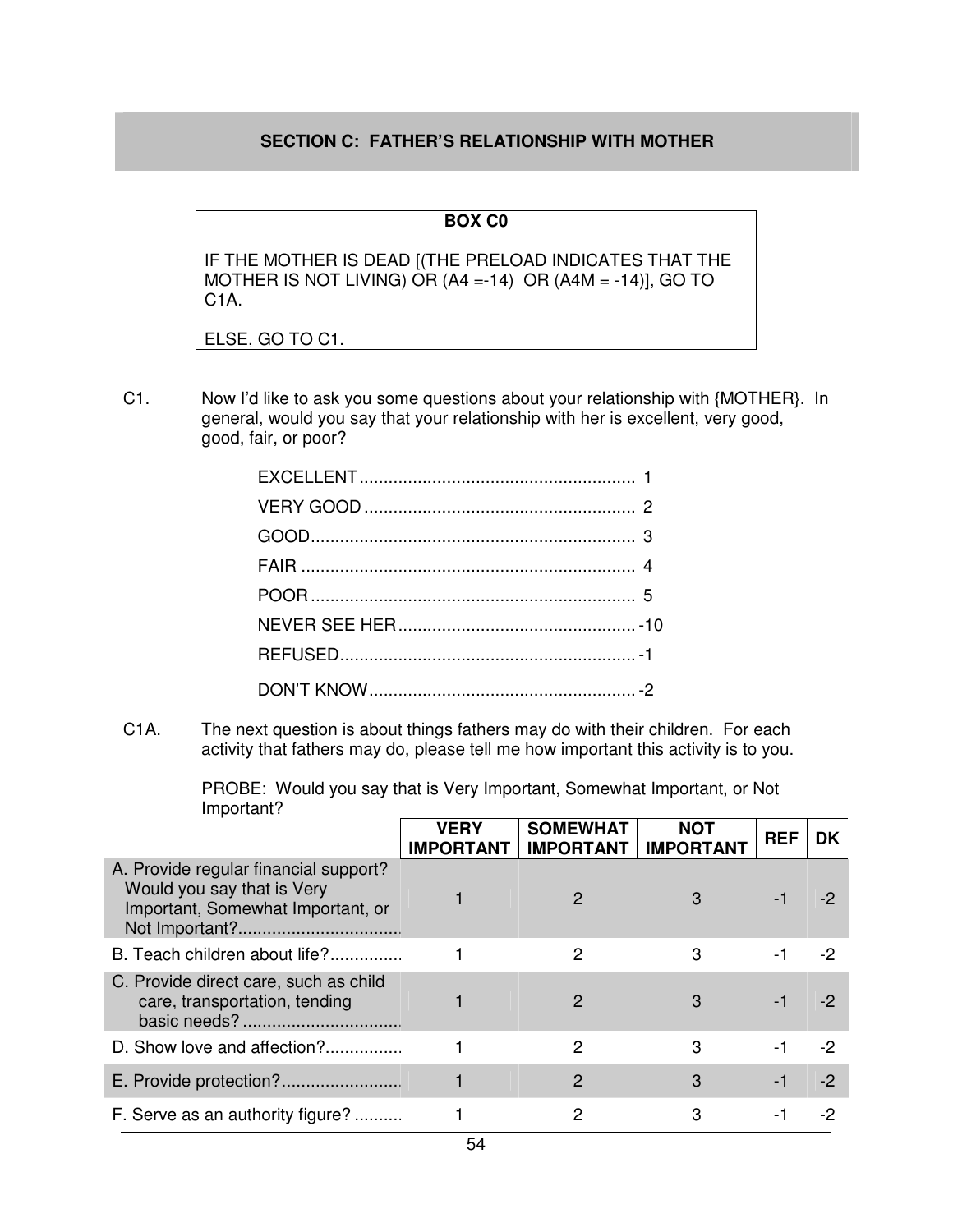# **BOX C2**

IF THE MOTHER IS DEAD [(THE PRELOAD INDICATES THAT THE MOTHER IS NOT LIVING) OR  $(A4 = -14)$  OR  $(A4M = -14)$ ], GO TO SECTION D.

. ELSE, IF THE FATHER SAW CHILD IN THE LAST YEAR (A2A = 1) OR THE CHILD LIVES WITH THE FATHER AT LEAST SOME OF THE TIME (A2 = 1, 2, 3 OR 7), GO TO C2.

ELSE, GO TO BOX C4.

C2. The following questions are about how parents work together in raising a child. Please tell me how often the following statements are true for you and {MOTHER}.

PROBE: Would you say it's always true, sometimes true, rarely true, or never true?

|                   |                                                                                                                                                | <b>ALWAYS</b><br><b>TRUE</b> | <b>SOMETIMES</b><br><b>TRUE</b> | <b>RARELY</b><br><b>TRUE</b> | <b>NEVER</b><br><b>TRUE</b> | <b>REF</b> | <b>DK</b> |
|-------------------|------------------------------------------------------------------------------------------------------------------------------------------------|------------------------------|---------------------------------|------------------------------|-----------------------------|------------|-----------|
| C <sub>2</sub> A. | You can trust {MOTHER}<br>to take good care of<br>{CHILD} Would you say<br>it's always true,<br>sometimes true, rarely<br>true, or never true? |                              | $\mathcal{P}$                   | 3                            |                             |            |           |
| C <sub>2</sub> B. | She supports you in the<br>way you want to raise<br>{CHILD}                                                                                    |                              | 2                               | 3                            | 4                           |            | -2        |
| C <sub>2</sub> C. | You and {MOTHER} talk<br>about problems that come<br>up with raising $\{CHILD\}$                                                               |                              | 2                               | 3                            | $\overline{4}$              | $-1$       | -2        |
| C2D.              | You respect {MOTHER}'s<br>wishes about how<br>{CHILD} should be raised                                                                         |                              | $\mathcal{P}$                   | 3                            | 4                           | -1         | -2        |
| C <sub>2</sub> E. | You are critical of the<br>things {MOTHER} does<br>with {CHILD}                                                                                |                              | 2                               | 3                            | 4                           |            |           |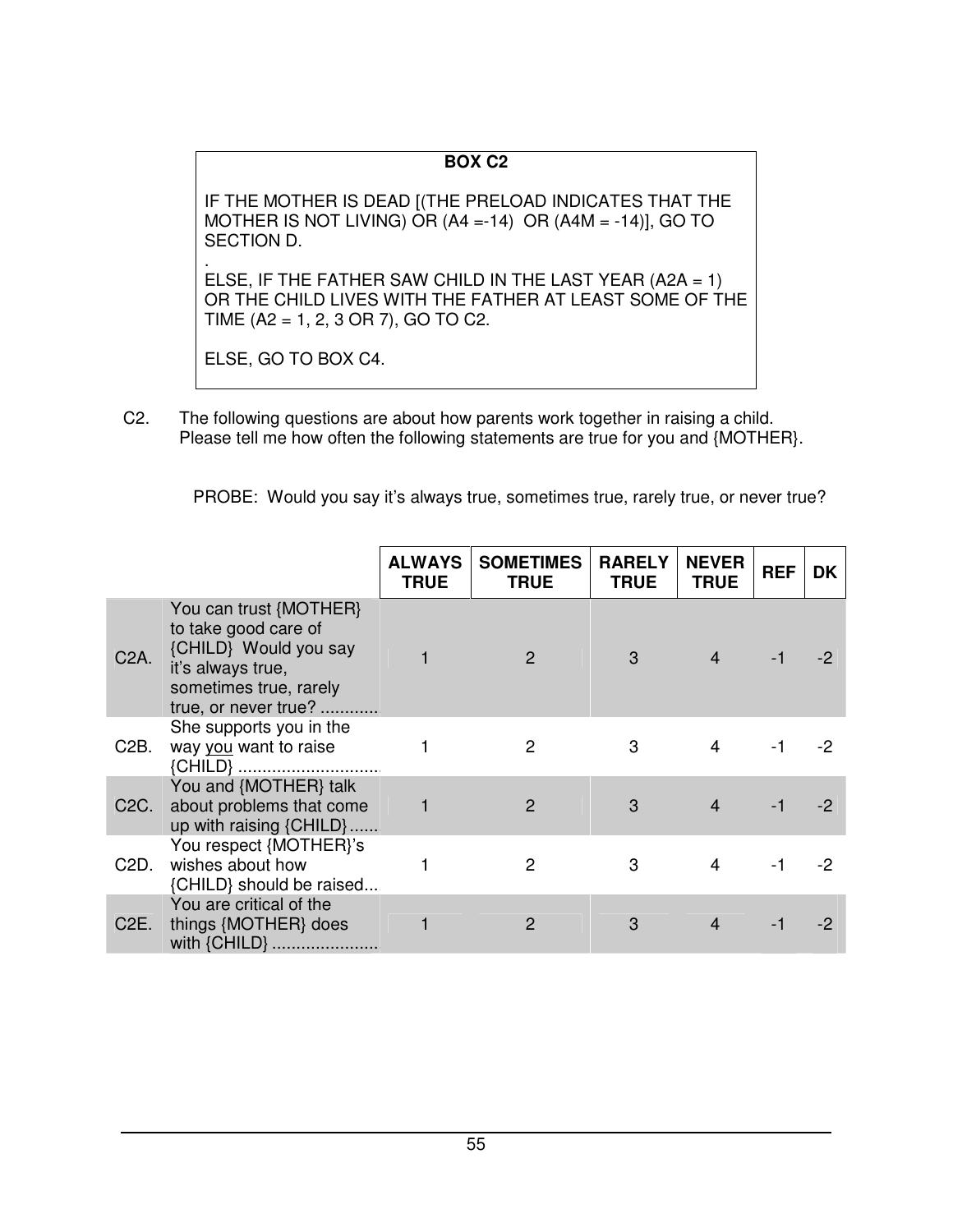C3. Fathers can help in many different ways. Please tell me how often you help with the following:

PROBE: Would you say you help with this often, sometimes, rarely, or never?

|                   |                                                                                                                                                    | <b>OFTEN</b> | <b>SOMETIMES</b> | <b>RARELY</b> | <b>NEVER</b> | <b>REF</b> | <b>DK</b> |
|-------------------|----------------------------------------------------------------------------------------------------------------------------------------------------|--------------|------------------|---------------|--------------|------------|-----------|
| C3A.              | How often do you look<br>after {CHILD} when<br>{MOTHER} needs to do<br>things? Would you say<br>you help with this often,<br>sometimes, rarely, or |              | 2                | 3             |              |            |           |
| C <sub>3</sub> B. | How often do you run<br>errands for {MOTHER}<br>like picking things up from<br>the store?                                                          |              | 2                | 3             |              |            |           |
| C3C.              | How often do you fix<br>things around {CHILD}'s<br>home, paint, or help make<br>it look nicer in other                                             |              | 2                | 3             |              |            |           |
| C3D               | How often do you take<br>{CHILD} places {he/she}<br>needs to go, such as to<br>school or the doctor?                                               |              | 2                | 3             |              |            |           |

**BOX C4**

IF THE MOTHER AND FATHER HAVE NO RELATIONSHIP (A4 = 7), GO TO SECTION D.

ELSE, IF THE MOTHER AND FATHER ARE CURRENTLY MARRIED, LIVING TOGETHER, OR ROMANTICALLY INVOLVED WITH EACH OTHER (A4 = 1, 4, 5, -1, OR -2), GO TO C5.

ELSE, GO TO C7.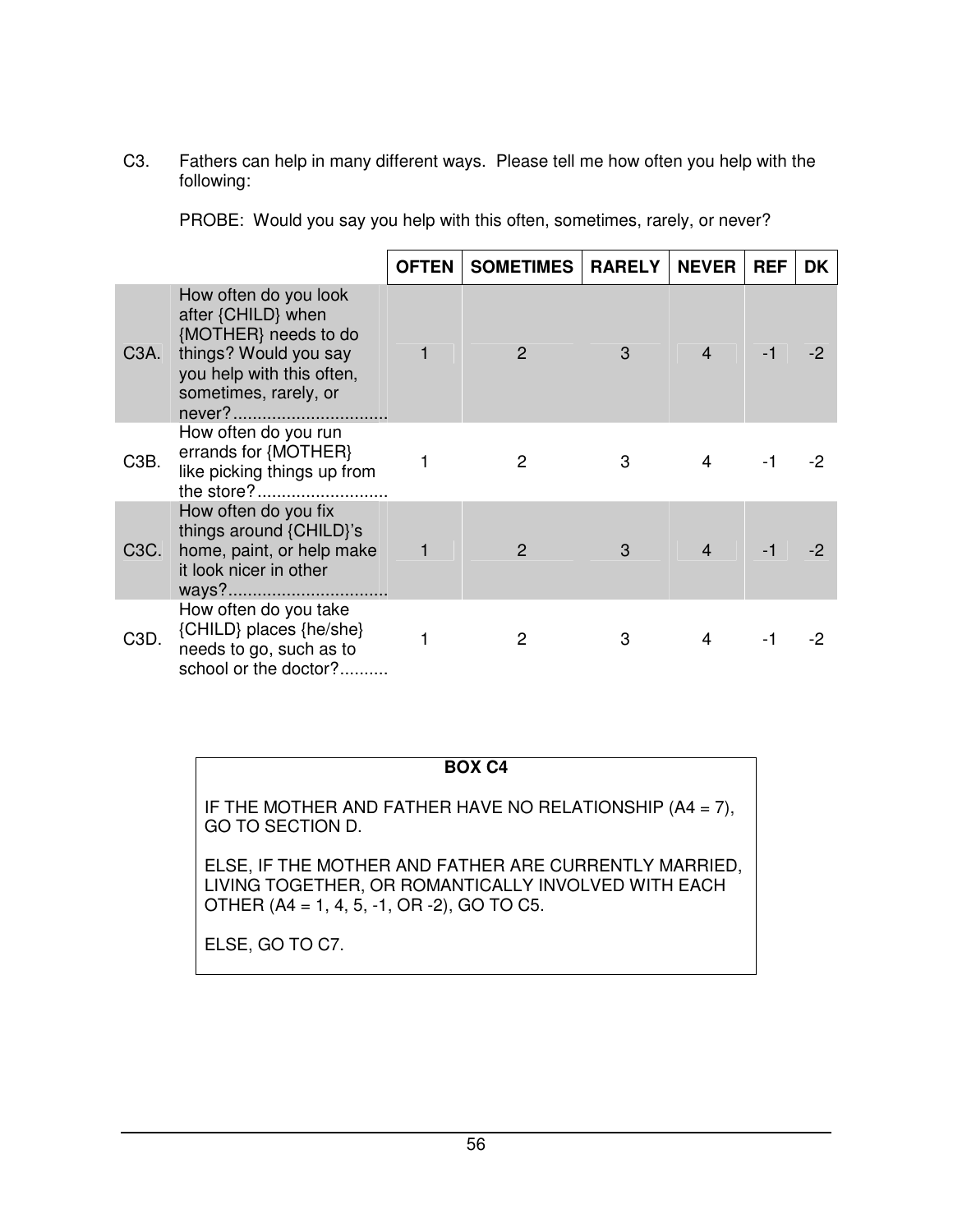C5. Sometimes couples have serious problems in their relationship and have thoughts of breaking up. Even people who get along well with their partner sometimes wonder whether their relationship is working out. For the next set of statements, please tell me how often each is true about your relationship with {MOTHER} over the past year. First, how often have you …

> PROBE: Would you say that over the past year this was often, sometimes, or never true?

|                  |                                                                                                                                                         | <b>OFTEN   SOMETIMES   NEVER   REF</b> |  | <b>DK</b> |
|------------------|---------------------------------------------------------------------------------------------------------------------------------------------------------|----------------------------------------|--|-----------|
| $C5A$ .          | Thought your relationship with<br>{MOTHER} might be in trouble?<br>Would you say that over the past year<br>this was often, sometimes or never<br>true? |                                        |  |           |
| C <sub>5</sub> B | You and {MOTHER} discussed<br>ending your relationship?                                                                                                 |                                        |  |           |
| C <sub>5</sub> C | Talked to a close friend or relative<br>about breaking up with {MOTHER}?                                                                                |                                        |  |           |

C6. Now, think about how {MOTHER} behaves towards you. For each statement I read, please tell me how often she behaves this way.

PROBE: Does {MOTHER} behave this way often, sometimes, or never?

|      |                                                                                                                                        | <b>OFTEN</b> | <b>SOMETIMES</b> | <b>NEVER</b> | <b>REF</b> | DK   |
|------|----------------------------------------------------------------------------------------------------------------------------------------|--------------|------------------|--------------|------------|------|
| C6A. | First, she is fair and willing to<br>compromise when you have a<br>disagreement. Does {MOTHER}<br>behave this way often, sometimes, or |              | 2                | 3            | $-1$       |      |
| C6B. | She expresses affection or love for                                                                                                    |              | 2                | 3            | $-1$       | -2   |
| C6C. | She insults or criticizes you or your                                                                                                  |              | 2                | 3            | $-1$       | $-2$ |
| C6D. | She encourages or helps you to do<br>things that are important to you                                                                  |              | 2                | 3            | $-1$       | -2   |
| C6E. | She tries to keep you from seeing or<br>talking with your friends or family                                                            |              | $\overline{2}$   | 3            | $-1$       | $-2$ |
| C6F. | She tries to prevent you from going to                                                                                                 |              | $\overline{2}$   | 3            | $-1$       | $-2$ |
| C6G. | She withholds money, makes you<br>ask for money, or takes your money                                                                   |              | $\overline{2}$   | 3            | $-1$       | $-2$ |
| C6H. |                                                                                                                                        |              | $\overline{2}$   | 3            | $-1$       | $-2$ |
| C6I. | She hits you with a fist or an object                                                                                                  |              | $\overline{2}$   | 3            | $-1$       | $-2$ |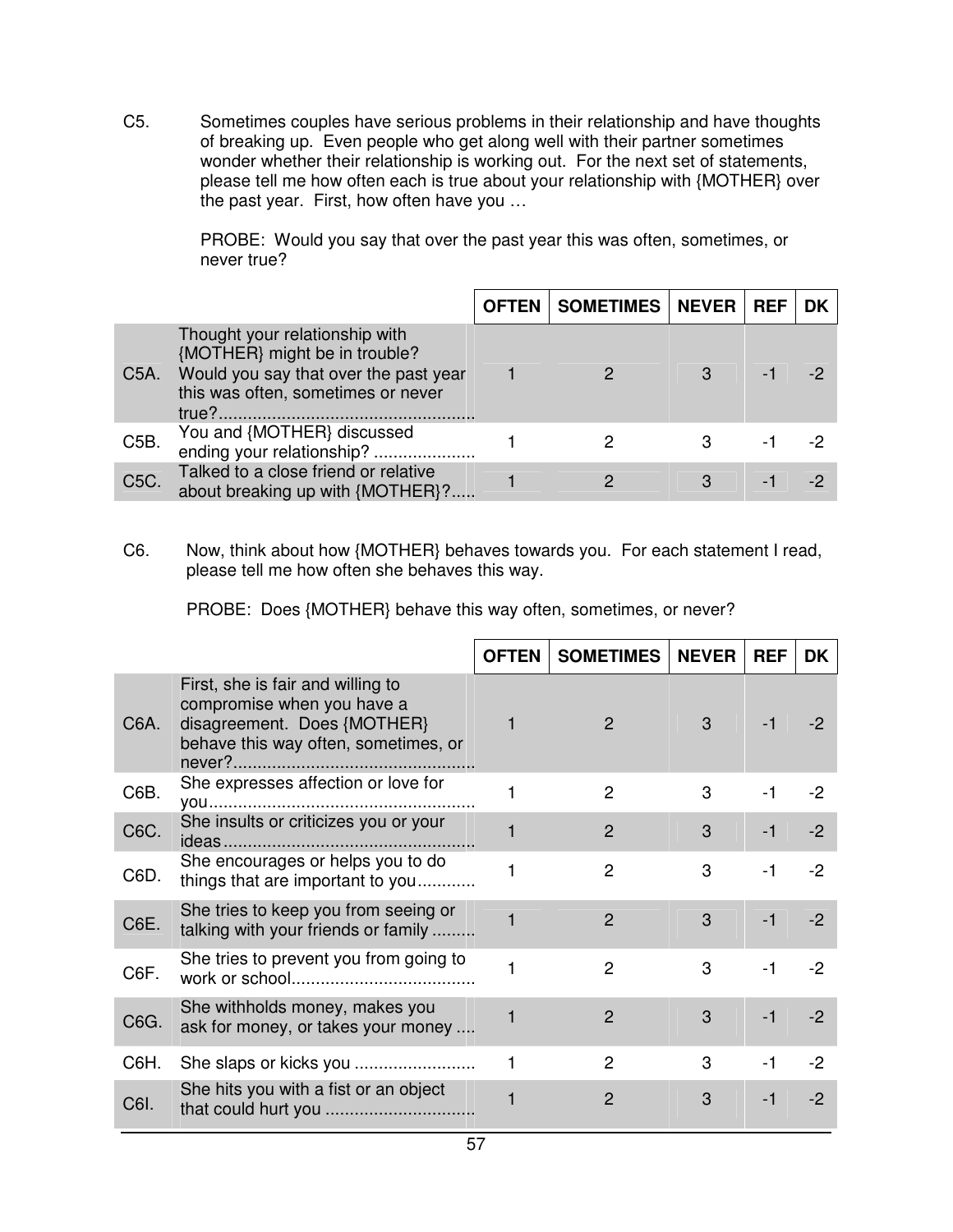| C6J. | She tries to make you have sex or do<br>sexual things you don't want to do    | 2              |   | -1   | -2   |
|------|-------------------------------------------------------------------------------|----------------|---|------|------|
| C6K. | She withholds sex to try to control                                           | $\overline{2}$ | 3 | -1   | -2   |
| C6L. | She insults or criticizes you for not<br>taking good enough care of the child |                |   | -1   |      |
| C6M. | She throws something at you                                                   | $\mathcal{P}$  | 3 |      | $-2$ |
| C6N. | She pushes, grabs, or shoves you                                              | 2              | 3 | $-1$ | $-2$ |
| C6O. | She listens to you when you need                                              | $\mathcal{P}$  | 3 | -1   | $-2$ |
| C6P. | She really understands your hurts                                             | 2              | 3 | - 1  |      |

C7. Now I have some questions about events that may have happened {since {DATE OF LAST INTERVIEW}/in the last four years}.

 Have you and {MOTHER} had a physical fight in front of {CHILD} {since {DATE OF LAST INTERVIEW}/in the last four years}?

| NO CONTACT WITH MOTHER DURING |  |  |
|-------------------------------|--|--|
|                               |  |  |
|                               |  |  |

C8A. Have you or {MOTHER} been seriously hurt in a physical fight with each other {since {DATE OF LAST INTERVIEW}/in the last four years}.

| NO CONTACT WITH MOTHER DURING |  |
|-------------------------------|--|
|                               |  |
|                               |  |

# **BOX C8A1**

IF C8A = -14, GO TO SECTION D. ELSE, GO TO C9.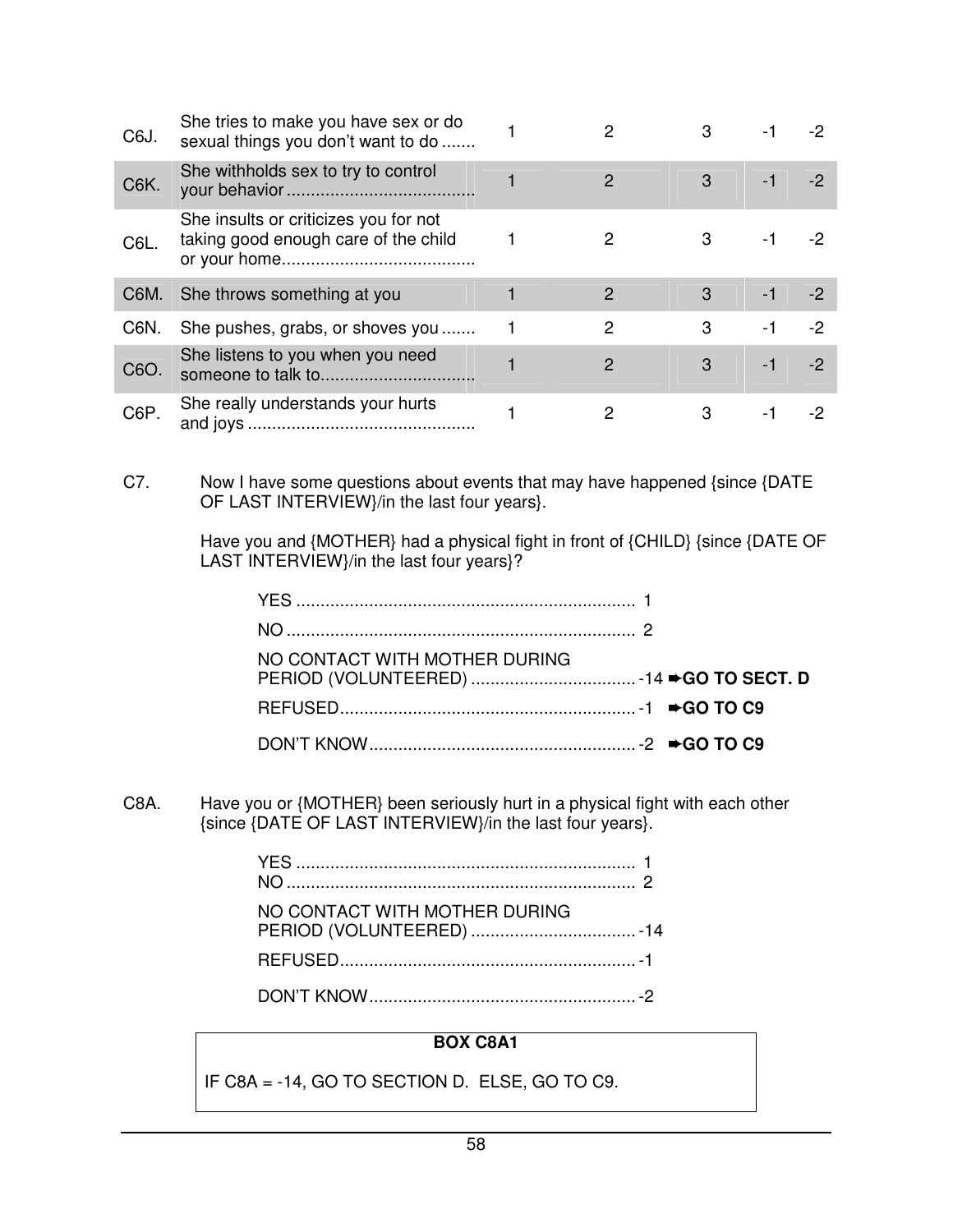C9. Sometimes couples have problems because one of the partners has cheated on the other by getting involved sexually with someone else. {During the time you were together as a couple,} Do you think {MOTHER} ever cheated on you with another person after {CHILD}'s birth?

C9A. Did you ever cheat on {MOTHER} with another person after {CHILD}'s birth?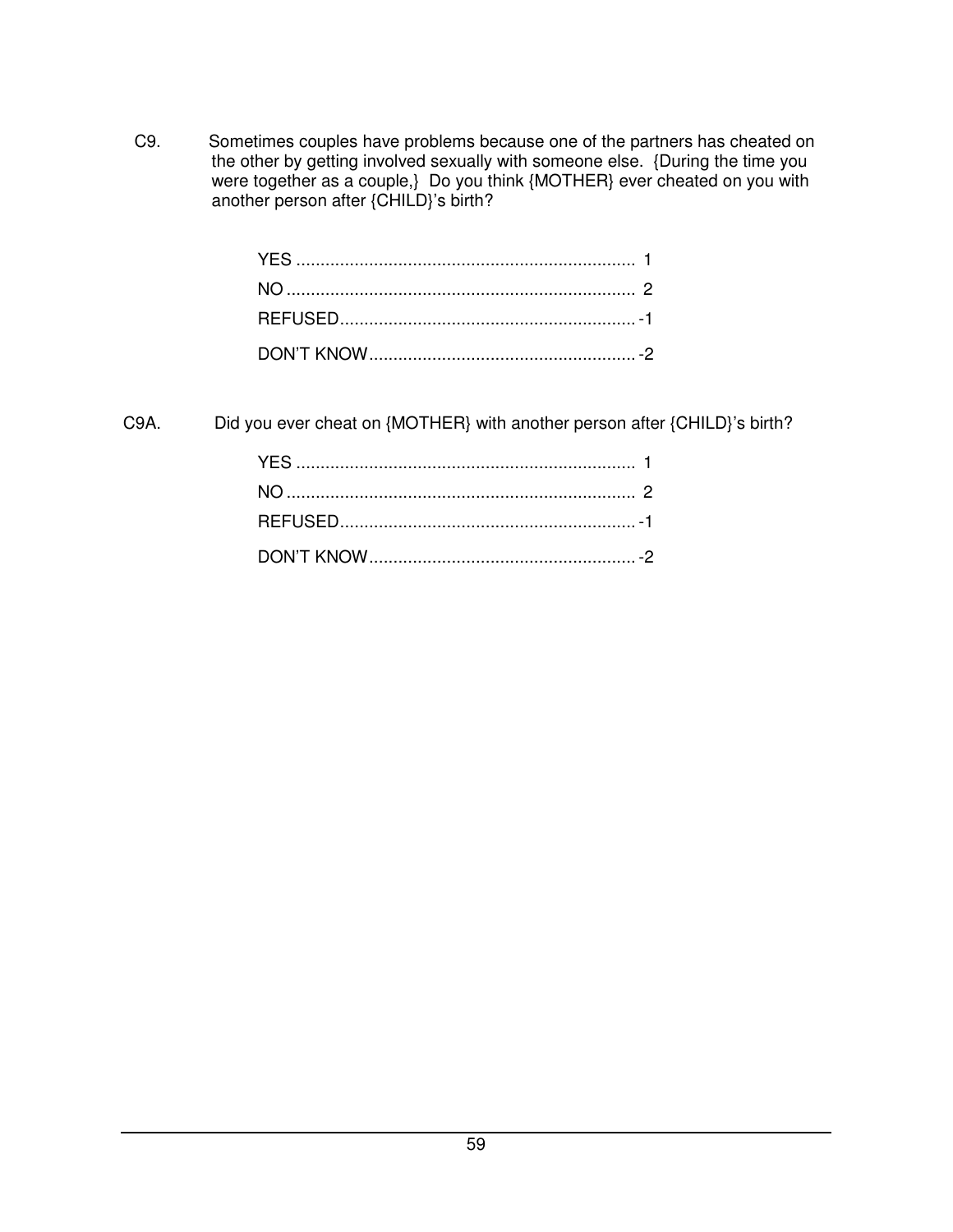## **SECTION D: CURRENT PARTNER**

# **BOX D1**

IF [THE CHILD LIVES WITH THE FATHER LESS THAN HALF OF THE TIME (A2 NE 1 OR 2)] OR [THE MOTHER AND FATHER ARE MARRIED OR LIVING TOGETHER (A4 = 1 OR 4)], GO TO SECTION E.

ELSE, GO TO D2.

D2. Are you currently involved in a romantic relationship with someone {other than {MOTHER}}?

D2A2. Is {{CURRENT PARTNER}/your partner} male or female?

D2B. Are you married to {{CURRENT PARTNER}/your partner}?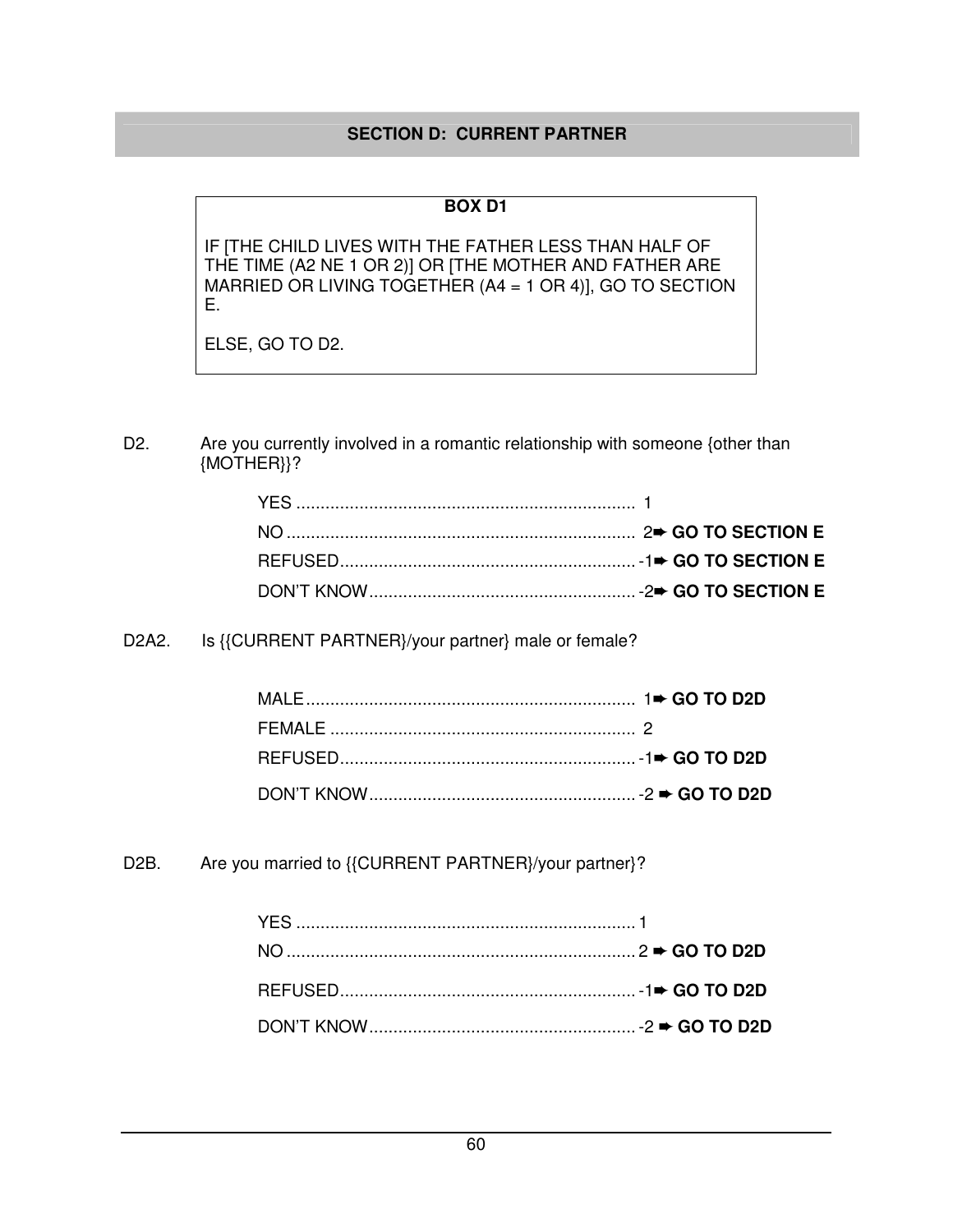D2C1. When did you and {{CURRENT PARTNER}/your partner} get married?

PROBE: Do you know the month?

| المساحما    |  |
|-------------|--|
| ENTER MONTH |  |
| OR.         |  |
|             |  |
|             |  |

D2C2. When did you and {{CURRENT PARTNER}/your partner} get married?

PROBE: Do you know the year?

D2D. Do you and {{CURRENT PARTNER}/your partner} live together most of the time?

D2E1. When did you and {{CURRENT PARTNER}/your partner} start living together?

PROBE: Do you know the month?

 $|1|$ ENTER MONTH OR REFUSED ..................................................... -1 ➨ **GO TO D2F** DON'T KNOW ............................................... -2

D2E2. When did you and {{CURRENT PARTNER}/your partner} start living together?

PROBE: Do you know the year?

| <b>FNTFR YFAR</b> |
|-------------------|
| OR.               |
|                   |
|                   |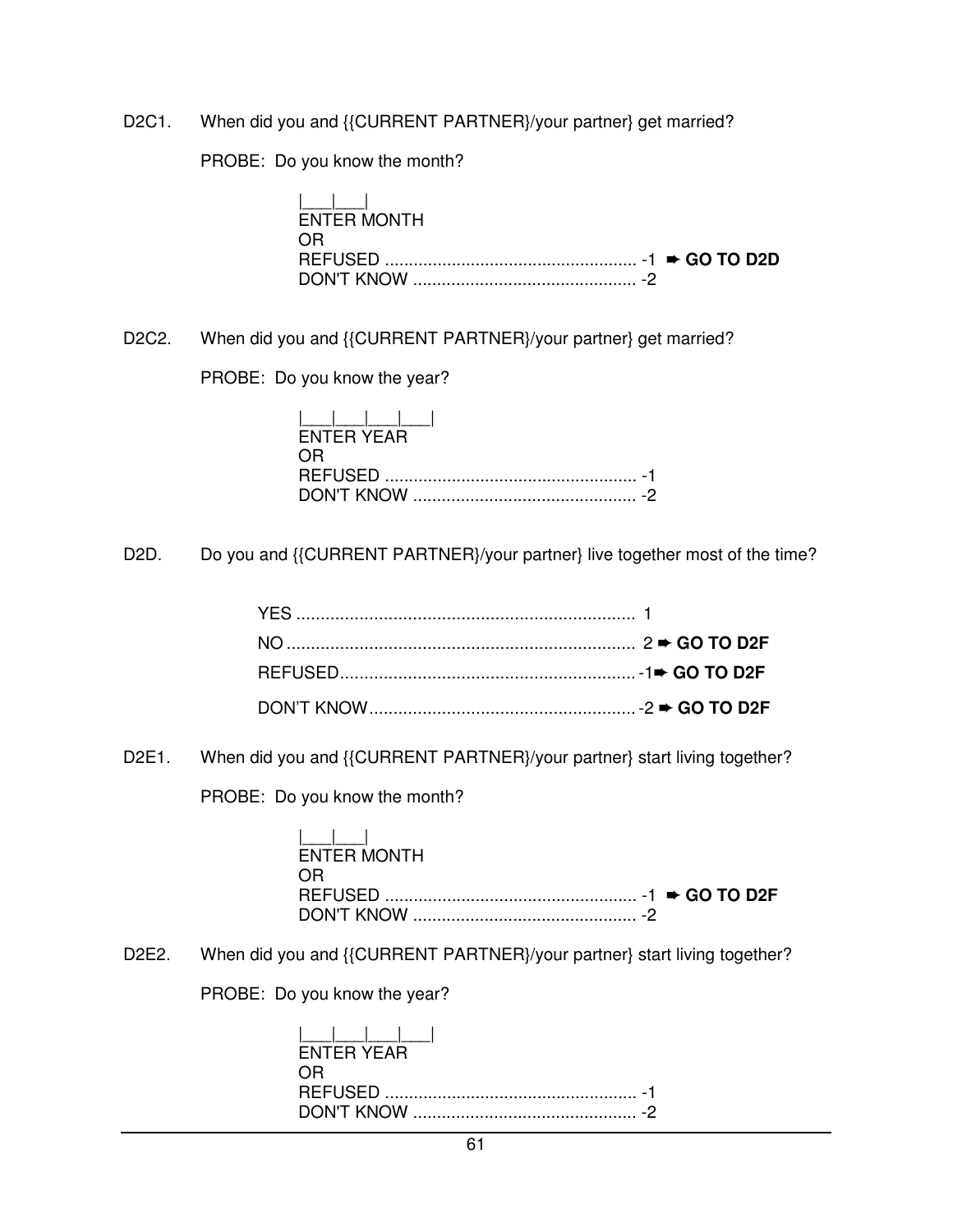D2F. And, how long have you and {{CURRENT PARTNER}/your partner} been romantically involved?

D2F1. [And, how long have you and {{CURRENT PARTNER}/your partner} been romantically involved?]

| <b>FNTFR YFARS</b> |
|--------------------|
|                    |
|                    |
|                    |

D2F2. And, how long have you and {{CURRENT PARTNER}/your partner} been romantically involved?

| $\mathbf{1}$ $\mathbf{1}$ $\mathbf{1}$<br><b>ENTER MONTHS</b> |
|---------------------------------------------------------------|
|                                                               |
|                                                               |

### **BOX D2G**

IF THE RESPONDENT HAD A PARTNER AT THE LAST INTERVIEW ACCORDING TO THE PRELOAD, GO TO D2H.

ELSE, GO TO BOX D2I.

D2H. Is this partner the same partner that you reported {at {DATE OF LAST INTERVIEW}}/four years ago}?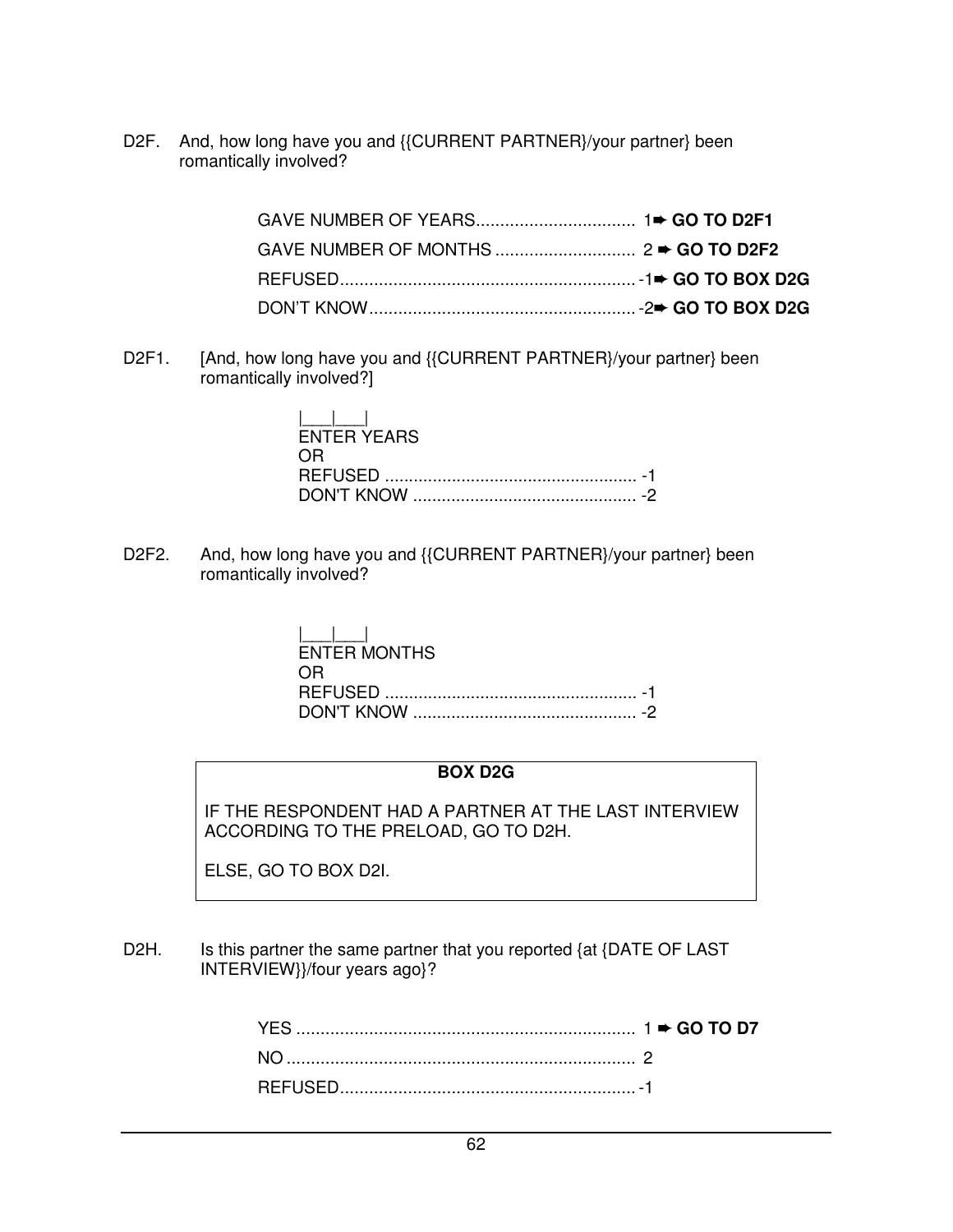DON'T KNOW ....................................................... -2

#### **BOX D2I**

IF FATHER IS LIVING WITH CURRENT SPOUSE/PARTNER (ANY A5D ANSWER =1 OR 2), THEN GO TO D4.

ELSE, ASK D3.

D3. Now I'd like to ask you some questions about {{CURRENT PARTNER}/your partner}.

First, how old is {{CURRENT PARTNER}/your partner}?

**PROBE:** Your best estimate is fine.

| ENTER THE NUMBER OFYEARS OLD |  |
|------------------------------|--|
| OR                           |  |
|                              |  |
|                              |  |

#### D4. **NOT FOR PUBLIC RELEASE.**

D5. Which of the following best describes {{CURRENT PARTNER}/your partner}'s race? Is {he/she/{CURRENT PARTNER}/your partner} . . .

D5A. Is {{CURRENT PARTNER}/your partner} of Hispanic or Latino origin or descent?

 $\overline{\phantom{a}}$  ,  $\overline{\phantom{a}}$  ,  $\overline{\phantom{a}}$  ,  $\overline{\phantom{a}}$  ,  $\overline{\phantom{a}}$  ,  $\overline{\phantom{a}}$  ,  $\overline{\phantom{a}}$  ,  $\overline{\phantom{a}}$  ,  $\overline{\phantom{a}}$  ,  $\overline{\phantom{a}}$  ,  $\overline{\phantom{a}}$  ,  $\overline{\phantom{a}}$  ,  $\overline{\phantom{a}}$  ,  $\overline{\phantom{a}}$  ,  $\overline{\phantom{a}}$  ,  $\overline{\phantom{a}}$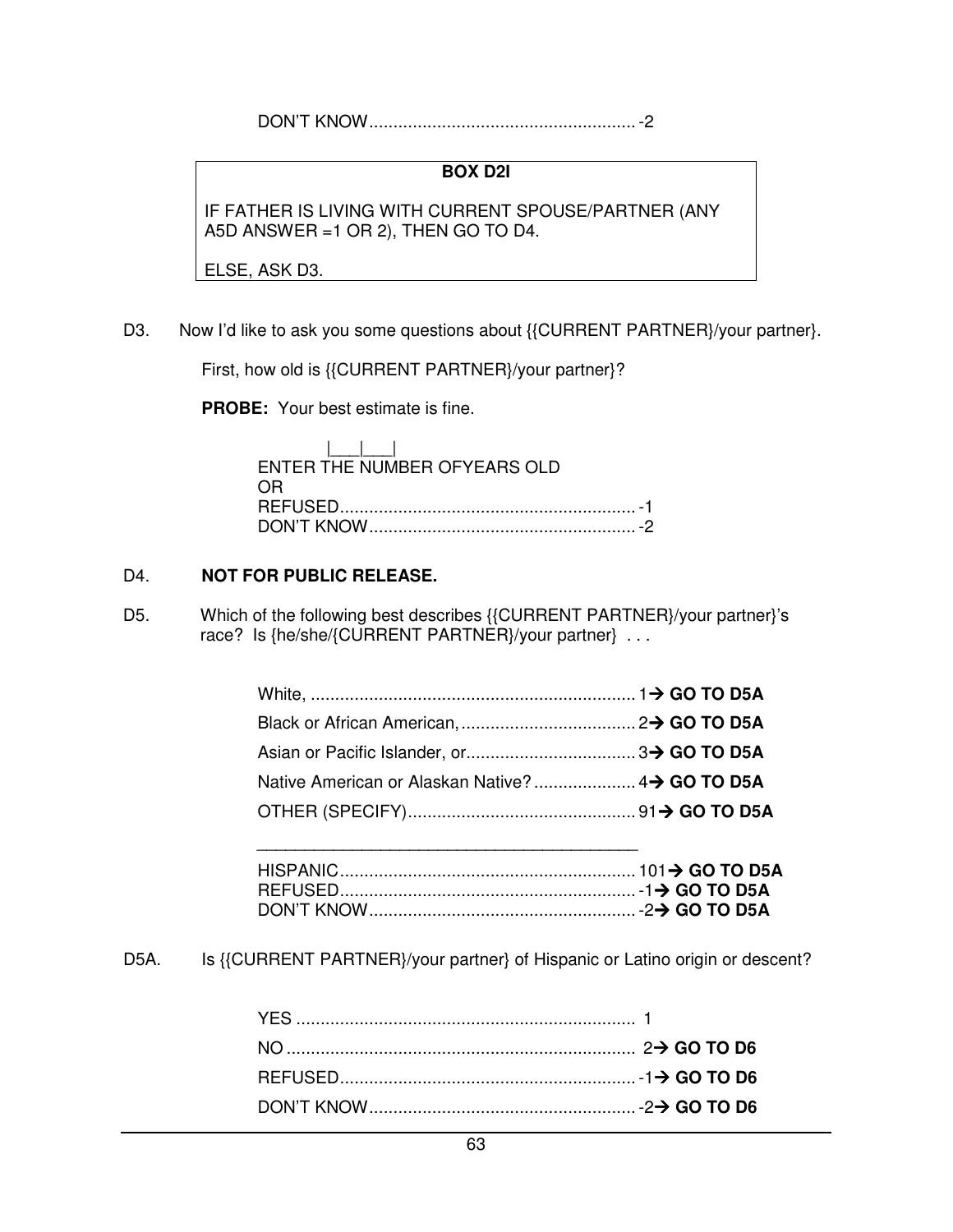D5B. Is {he/she/{CURRENT PARTNER}/your partner} Mexican, Puerto Rican, Cuban, or Other Hispanic?

| OTHER HISPANIC/LATINO (SPECIFY)  91 |  |
|-------------------------------------|--|
|                                     |  |
|                                     |  |
|                                     |  |
|                                     |  |

D6. What is the highest grade of school {{CURRENT PARTNER}/your partner} has completed, or the highest degree {he/she/{CURRENT PARTNER}/your partner} has received?

| ELEMENTARY, MIDDLE, OR                     |  |
|--------------------------------------------|--|
| SOME REGULAR HIGH SCHOOL 3 → GO TO D6B     |  |
|                                            |  |
|                                            |  |
|                                            |  |
|                                            |  |
| <b>BUSINESS OR SECRETARIAL</b>             |  |
| VOCATIONAL, TECHNICAL, OR                  |  |
| <b>JUNIOR/COMMUNITY</b>                    |  |
|                                            |  |
|                                            |  |
| <b>GRADUATE OR PROFESSIONAL</b>            |  |
| OTHER TYPE OF SCHOOL (SPECIFY)91→ GO TO D7 |  |
|                                            |  |
|                                            |  |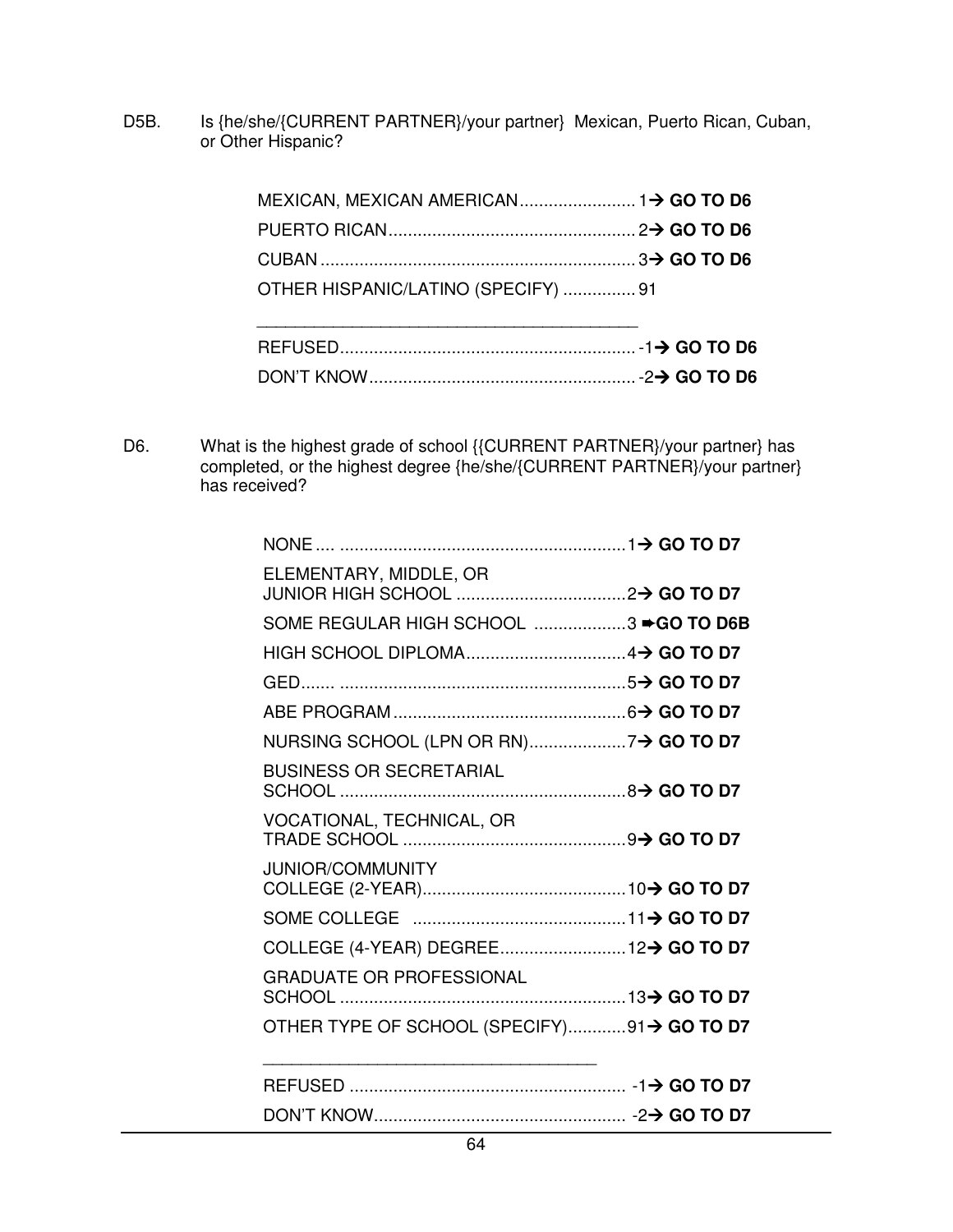## D6B. ENTER GRADE COMPLETED

| $\mathbf{1}$ $\mathbf{1}$ $\mathbf{1}$ |  |
|----------------------------------------|--|
| ENTER GRADE                            |  |
| 0 H                                    |  |
|                                        |  |
|                                        |  |

D7. What was {{CURRENT PARTNER}/your partner} doing most of last week working at a regular job, going to school, or something else?

| STAY AT HOME PARENT/HOMEMAKER  6→ GO TO D7A                                                                      |  |
|------------------------------------------------------------------------------------------------------------------|--|
|                                                                                                                  |  |
|                                                                                                                  |  |
| and the control of the control of the control of the control of the control of the control of the control of the |  |
|                                                                                                                  |  |
|                                                                                                                  |  |

D7A. In what month and year did {he/she/{CURRENT PARTNER}/your partner} last work at a job lasting two consecutive weeks or more, either full or part-time, for which {he/she/{CURRENT PARTNER}/your partner} received a regular paycheck?

| NEVER WORKED FOR TWO |  |
|----------------------|--|
|                      |  |
|                      |  |
|                      |  |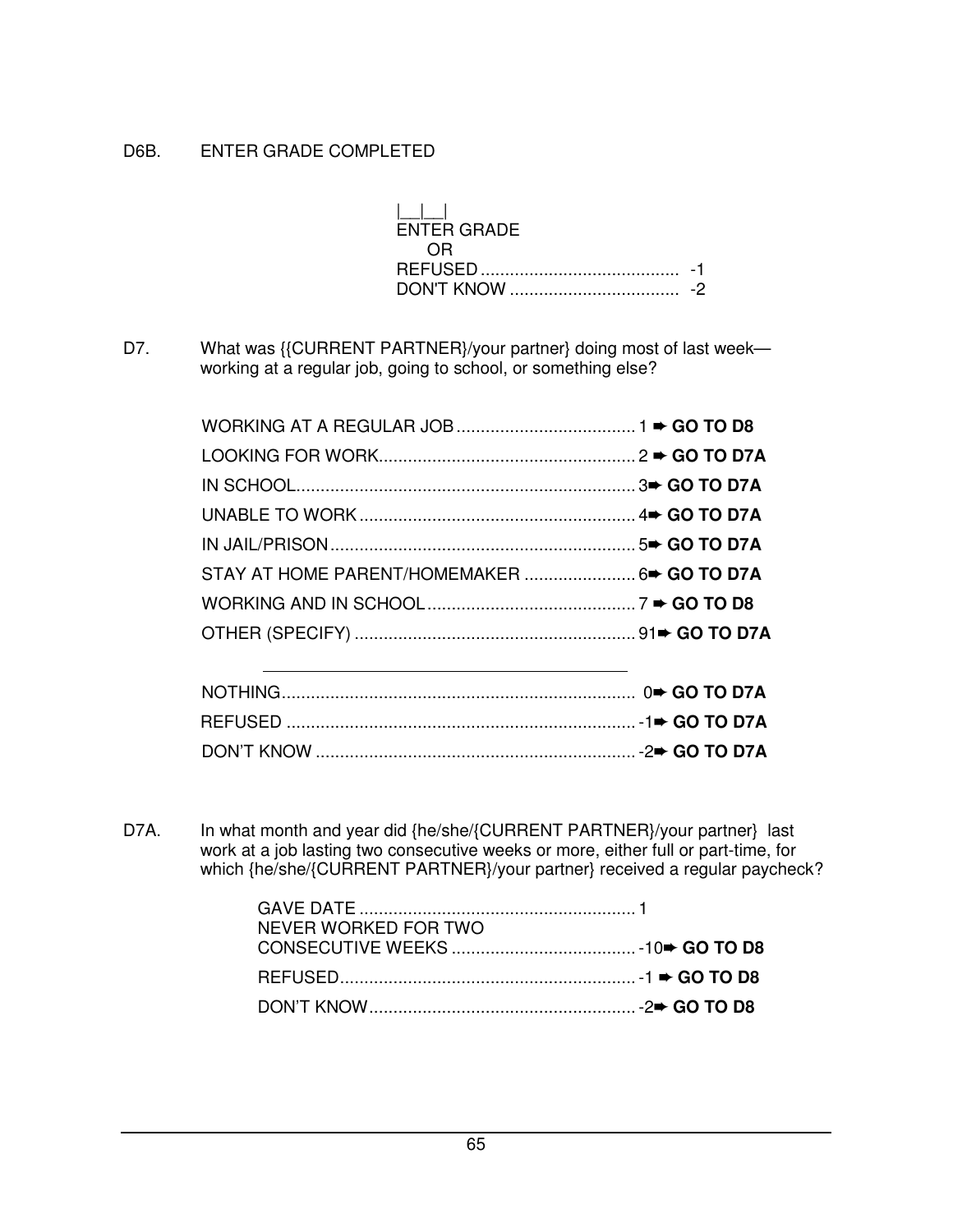D7B. [In what month and year did {he/she/{CURRENT PARTNER}/your partner} last work at a job lasting two consecutive weeks or more, either full or part-time, for which {he/she/{{CURRENT PARTNER}/your partner} received a regular paycheck?]

| <b>ENTER MONTH</b> |  |
|--------------------|--|
| OR.                |  |
|                    |  |
|                    |  |

D7C. [In what month and year did {he/she/{CURRENT PARTNER}/your partner} last work at a job lasting two consecutive weeks or more, either full or part-time, for which {he/she/{{CURRENT PARTNER}/your partner}} received a regular paycheck?]

| <b>ENTER YEAR</b> |  |
|-------------------|--|
| OR)               |  |
|                   |  |
|                   |  |

D8. Does {{CURRENT PARTNER}/your partner} engage in any activities {other than regular paid employment} in order to generate income, or in exchange for meals, clothing, a place to live or other basic necessities?

D9. Does {{CURRENT PARTNER}/your partner} have any physical or mental health conditions that limit the kind or amount of work {he/she/{CURRENT PARTNER}/your partner} can do?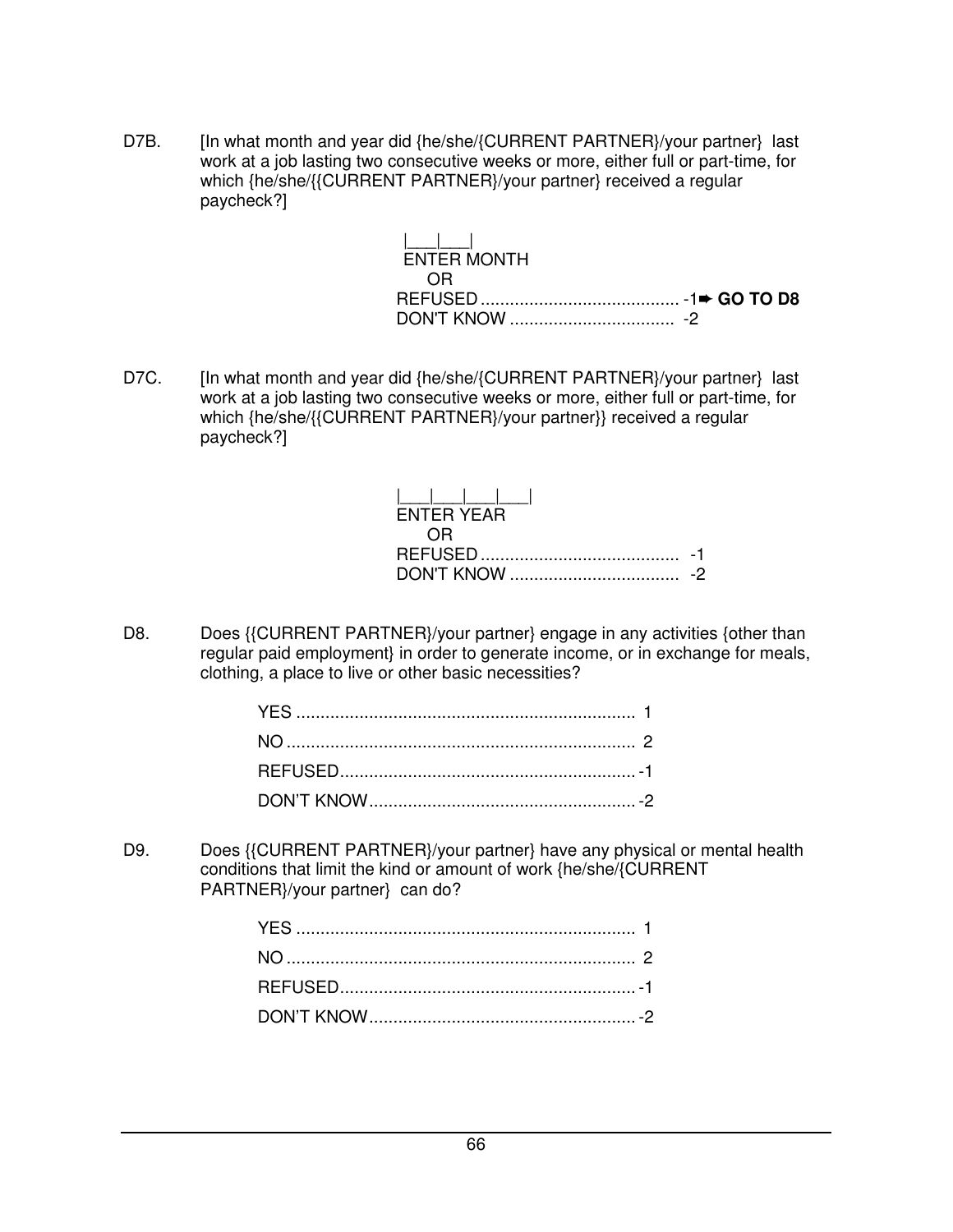D10. Does {{CURRENT PARTNER}/your partner} have problems such as keeping a job or getting along with family and friends because of alcohol or drug use?

D11. Does {{CURRENT PARTNER}/your partner} have any biological children?

D11A. How many biological children does {he/she/{CURRENT PARTNER}/your partner} have?

 |\_\_\_\_|\_\_\_\_| ENTER NUMBER OF BIOLOGICAL CHILDREN OR REFUSED ......................................... -1 DON'T KNOW ................................... -2

# **BOX D11A1**

IF  $D11A = 1$ , GO TO BOX D11C.

ELSE, GO TO D11B.

D11B. With how many different partners has {{CURRENT PARTNER}/your partner} had biological children?

 |\_\_\_| ENTER NUMBER OF MEN OR REFUSED ......................................... -1 DON'T KNOW ................................... -2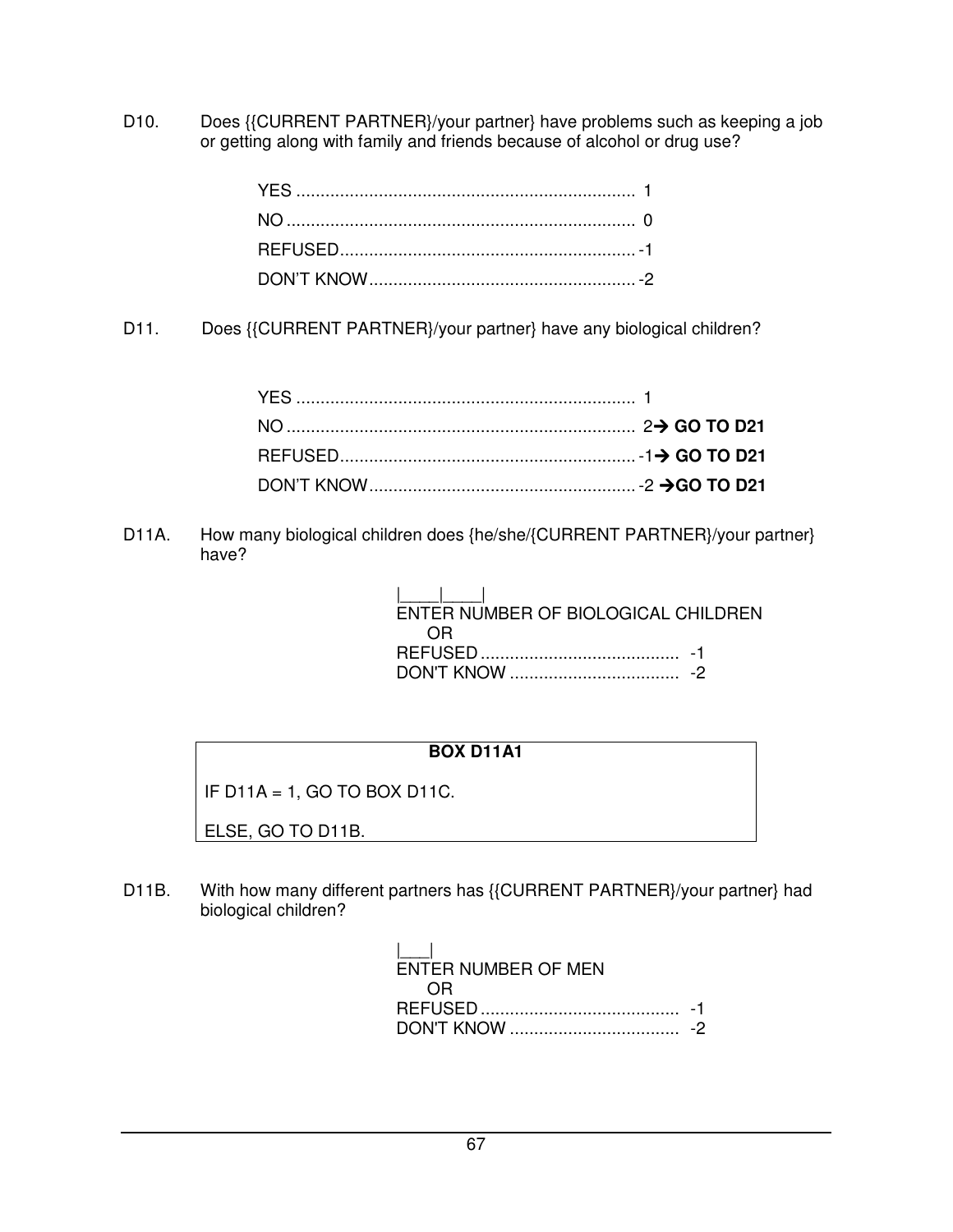# **BOX D11C**

IF THE FATHER HAS BIOLOGICAL CHILDREN WITH SOMEONE OTHER THAN THE MOTHER (ANY A8B CATEGORY GE 2), AND THE CURRENT PARTNER IS FEMALE (D2A2 = 2), GO TO D11D.

ELSE, GO TO BOX D12.

D11D. Are you the biological father to {this child/any of these children?}

## **BOX D12**

IF THE FATHER AND CURRENT PARTNER LIVE TOGETHER (D2D=1), GO TO D13.

ELSE, GO TO D21.

D13. {Does this child/Do any of these children} live with you?

# **BOX D13**

IF THE PARTNER HAS ONE CHILD (D11A = 1), GO TO D21.

ELSE, GO TO D13B.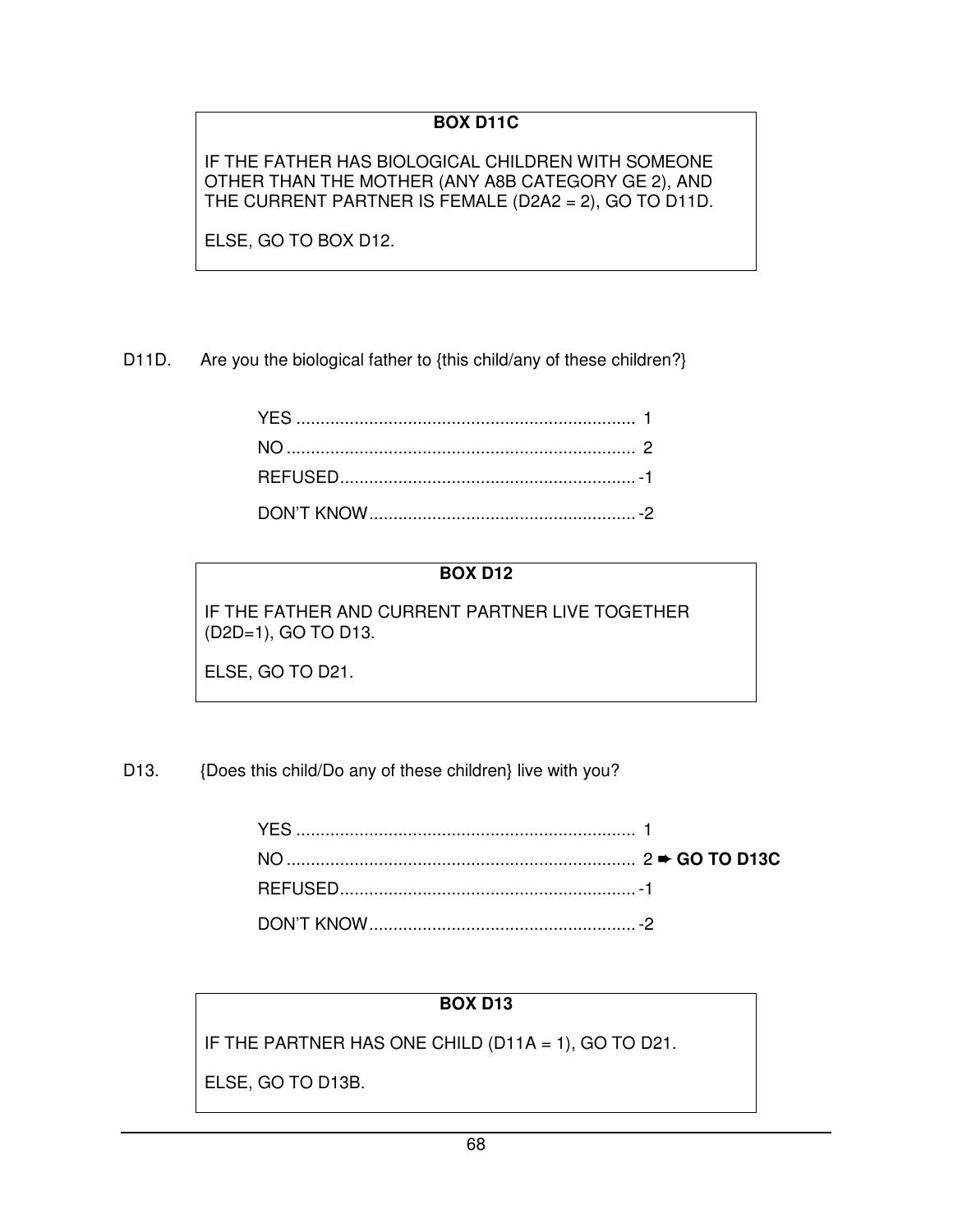D13B. Does {{CURRENT PARTNER}/your partner} have any biological children who do not reside with you?

D13C. Are any of these non-resident children under 18 years old?

D13D. Does {{CURRENT PARTNER}/your partner} pay child support to any of these nonresident children?

D13E. Does {{CURRENT PARTNER}/your partner} visit {his/her/the} nonresident children?

# **BOX D13E1**

IF PARTNER HAS A BIOLOGICAL CHILD OR CHILDREN WITH ONE PARTNER (D11B=1) AND THE RESPONDENT IS THE BIOLOGICAL FATHER TO THIS CHILD OR THE CHILDREN (D11D=1), GO TO D21.

ELSE, GO TO D13F.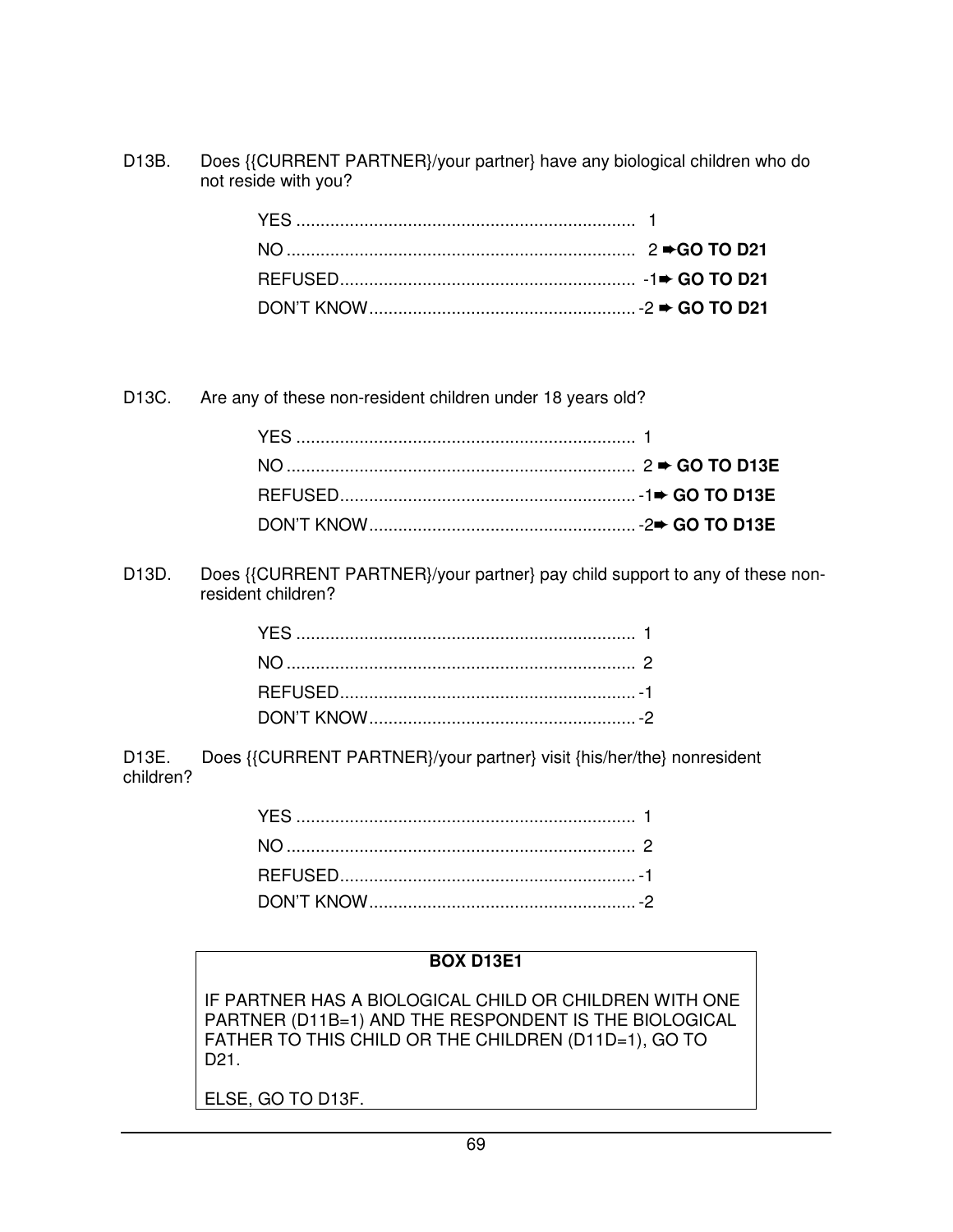D13F. How well does {MOTHER} get along with {{CURRENT PARTNER}/your partner}? Would you say that they ….

D21. Now I have some questions about events that may have happened in the last 12 months.

 Have you and {{CURRENT PARTNER}/your partner} had a physical fight in front of {CHILD} in the last year?

D22. Have you or {{CURRENT PARTNER}/your partner} been seriously hurt in a physical fight with each other in the last 12 months?

| D23. Has {{CURRENT PARTNER}/your partner} spent any time in jail or prison? |  |
|-----------------------------------------------------------------------------|--|
|                                                                             |  |
|                                                                             |  |
|                                                                             |  |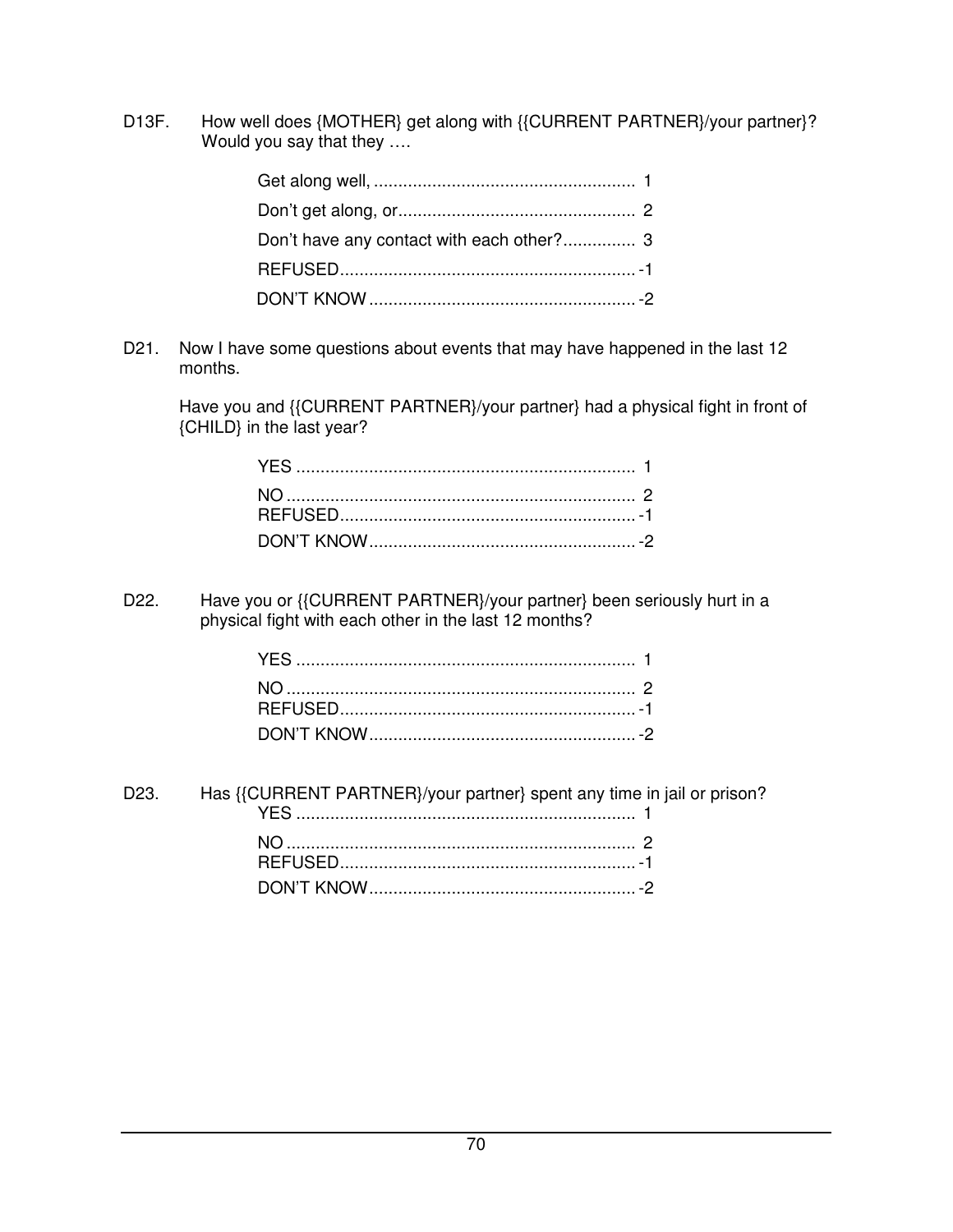## **SECTION E: FATHER'S FAMILY BACKGROUND AND SUPPORT**

Next, I have a few questions about your parents, your background, and the help you can get from other people.

## **BOX E1**

IF THE FATHER WAS INTERVIEWED AT ANY FOLLOW UP (1 YR, 3YR OR 5 YR) (INFORMATION FROM PRELOAD), GO TO E1G.

ELSE, GO TO E1A.

E1A. In what country or territory was your father born?

E1B. In what country or territory was your mother born?

## **BOX E1C**

IF BOTH OF THE FATHER'S PARENTS WERE BORN IN THE UNITED STATES OR A U.S. TERRITORY, GO TO E1E.

ELSE, GO TO E1D.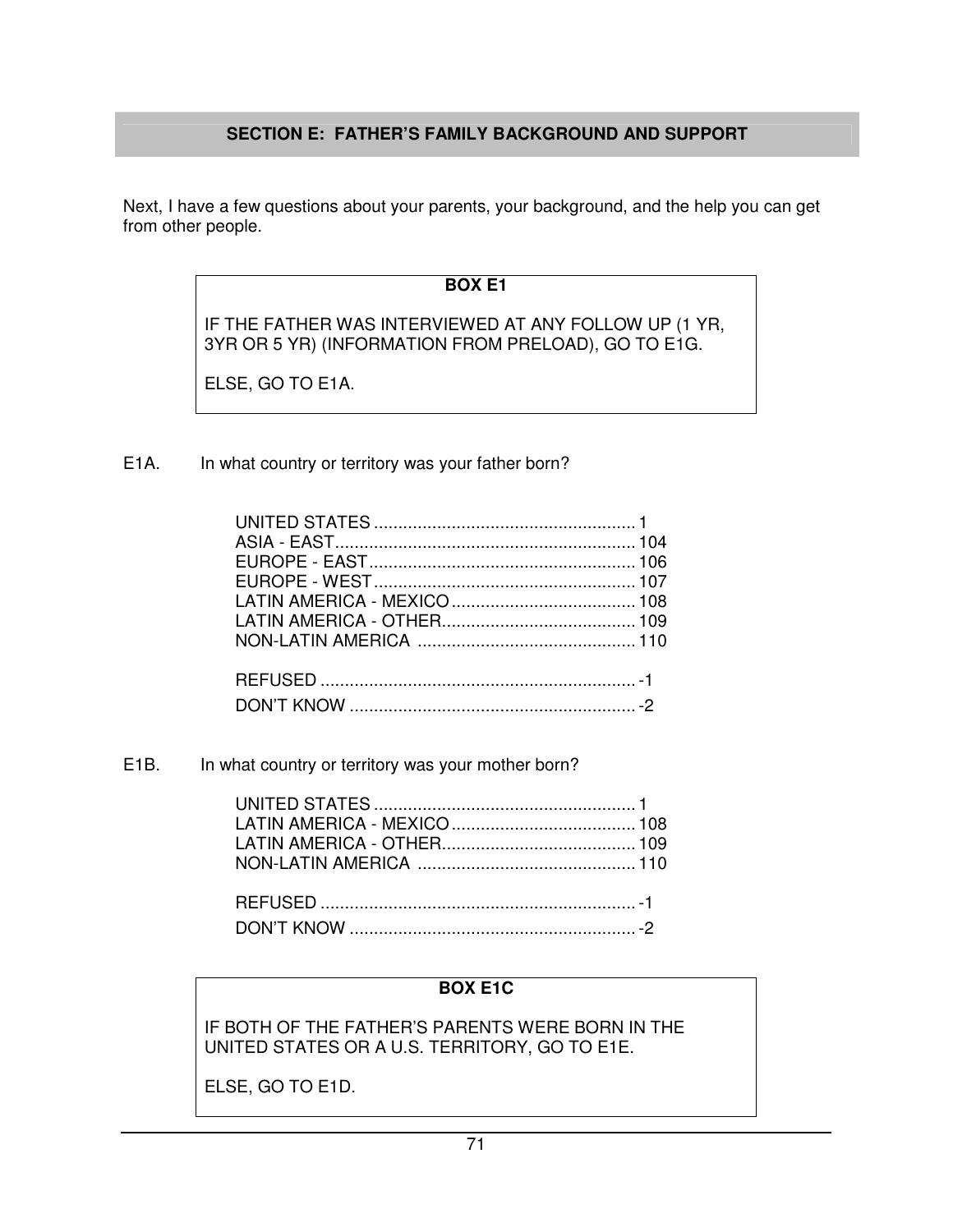E1D. Are you a United States citizen?

E1E. What is the highest grade of school that your biological mother completed?

| ELEMENTARY, MIDDLE, OR                     |  |
|--------------------------------------------|--|
| SOME REGULAR HIGH SCHOOL 3 →GO TO E1E1     |  |
|                                            |  |
|                                            |  |
|                                            |  |
|                                            |  |
| <b>BUSINESS OR SECRETARIAL</b>             |  |
| VOCATIONAL, TECHNICAL, OR                  |  |
| <b>JUNIOR/COMMUNITY</b>                    |  |
|                                            |  |
|                                            |  |
| <b>GRADUATE OR PROFESSIONAL</b>            |  |
| OTHER TYPE OF SCHOOL (SPECIFY)91→GO TO E1F |  |
|                                            |  |

| DON'T KNOW |  |
|------------|--|

# E1E1. ENTER GRADE COMPLETED

 $\frac{1}{\sqrt{2}}$ 

| and the property of the<br>ENTER GRADE |  |
|----------------------------------------|--|
| 0 H                                    |  |
|                                        |  |
|                                        |  |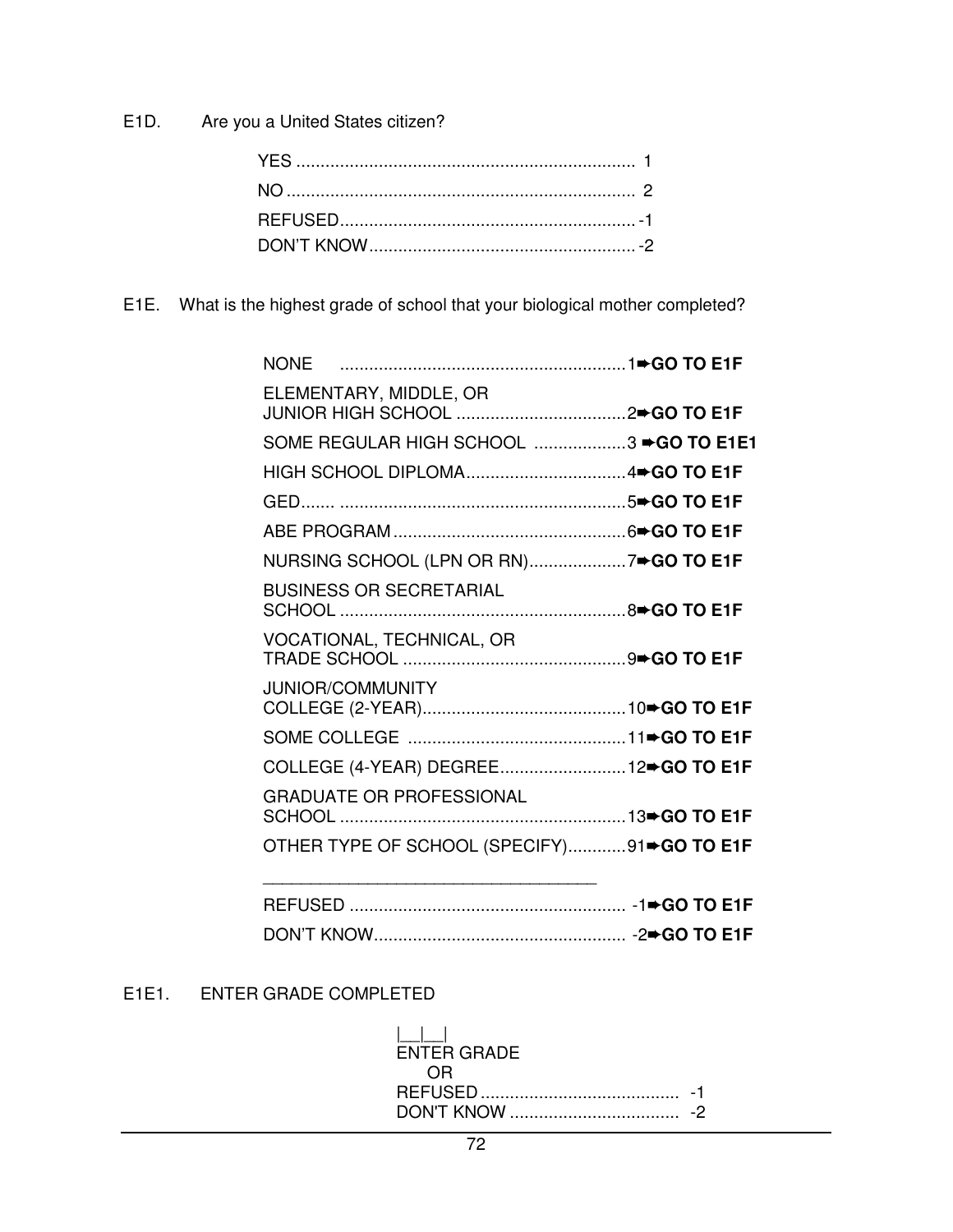E1F. What is the highest grade of school that your biological father completed?

| ELEMENTARY, MIDDLE, OR                     |  |
|--------------------------------------------|--|
| SOME REGULAR HIGH SCHOOL 3 →GO TO E1F1     |  |
|                                            |  |
|                                            |  |
|                                            |  |
| NURSING SCHOOL (LPN OR RN)7→GO TO E1G      |  |
| <b>BUSINESS OR SECRETARIAL</b>             |  |
| VOCATIONAL, TECHNICAL, OR                  |  |
| <b>JUNIOR/COMMUNITY</b>                    |  |
|                                            |  |
| COLLEGE (4-YEAR) DEGREE 12+GO TO E1G       |  |
| <b>GRADUATE OR PROFESSIONAL</b>            |  |
| OTHER TYPE OF SCHOOL (SPECIFY)91→GO TO E1G |  |
|                                            |  |
|                                            |  |

| DON'T KNOW |  |
|------------|--|

# E1F1. ENTER GRADE COMPLETED

| $\mathbf{1}$ $\mathbf{1}$ $\mathbf{1}$<br>ENTER GRADE |  |
|-------------------------------------------------------|--|
| OR.                                                   |  |
|                                                       |  |
|                                                       |  |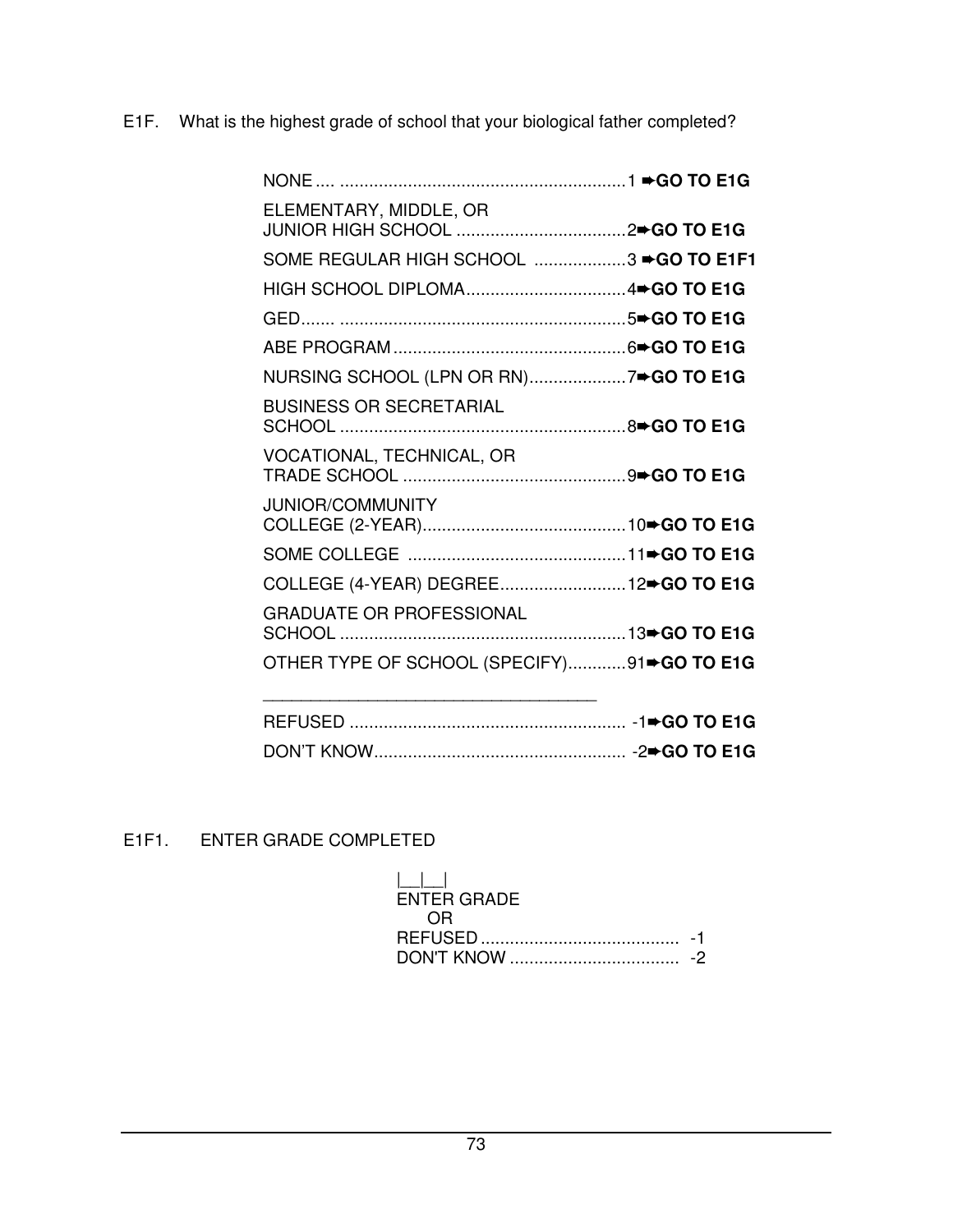E1G. {Now I have a few questions about your parents.} Are both of your parents living?

# E1H. Are your parents currently living together?

E1I. How far away from you {is/are} {the closest /your} {mother/father/parent/parents} living?

| More than two miles but less than 30 miles away,  2    |  |
|--------------------------------------------------------|--|
| More than 30 miles but less than 100 miles away, or  3 |  |
|                                                        |  |
|                                                        |  |
|                                                        |  |

E1J. How often does {CHILD} see your {parents/mother/father}? Would you say . . .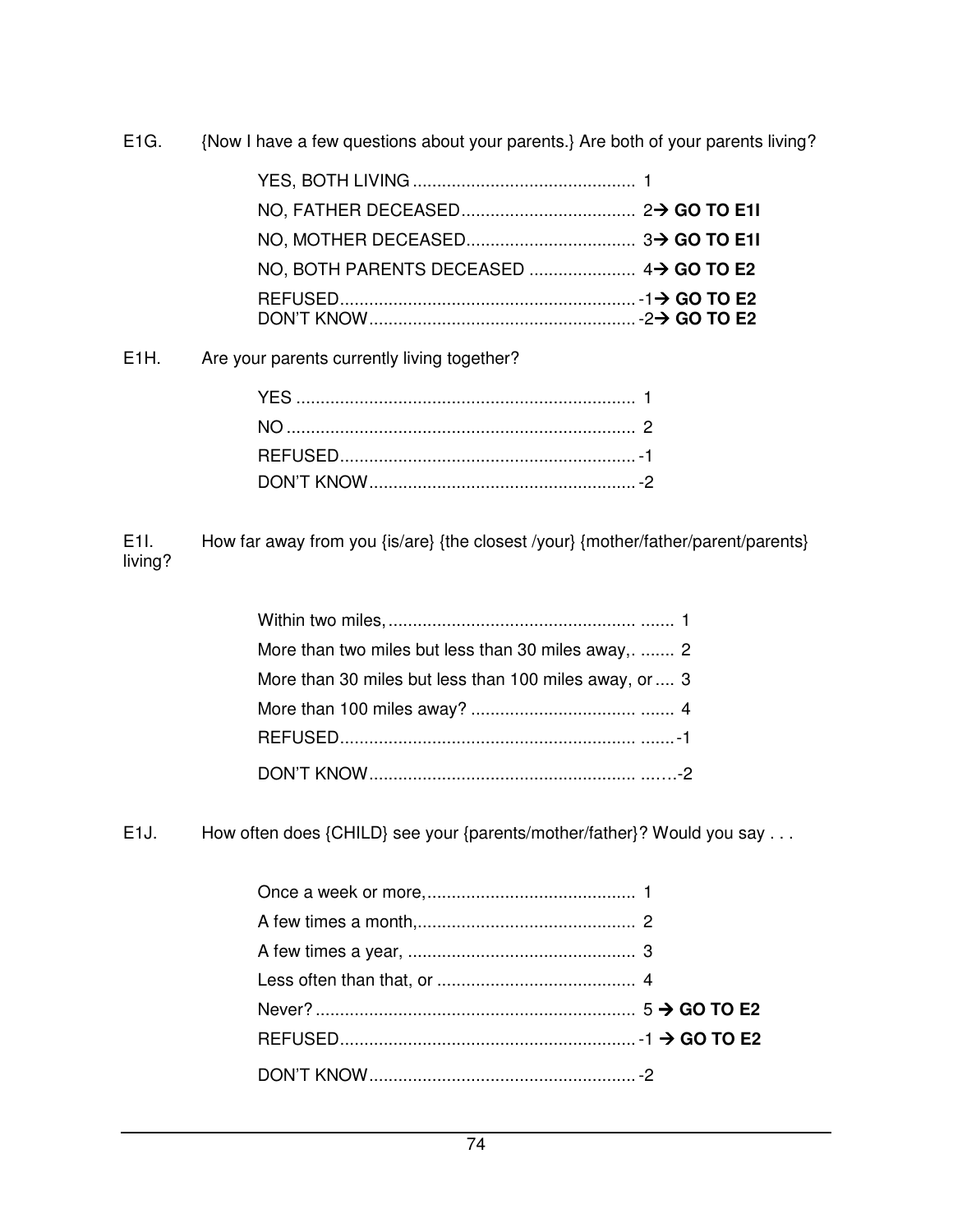E1K. How often does {CHILD} spend the night with your {parents/mother/father}? Would you say . . .

E2. In the past twelve months, have you received any financial help or money from anyone? Please include your relatives and friends, and {MOTHER}'s relatives and friends, but don't include help from any government or private agency.

- E2A. Who gave you financial help or money?
	- **PROBE:** Anyone else?

#### CODE ALL THAT APPLY

| e2a 1  | RESPONDENT'S PARENTS  1     |  |
|--------|-----------------------------|--|
| e2a 2  |                             |  |
| e2a 3  |                             |  |
| e2a 4  |                             |  |
| e2a 5  | OTHER RELATIVES OF MOTHER 5 |  |
| e2a 6  |                             |  |
| e2a 7  |                             |  |
| e2a 8  |                             |  |
| e2a 91 |                             |  |
|        |                             |  |
|        |                             |  |
|        |                             |  |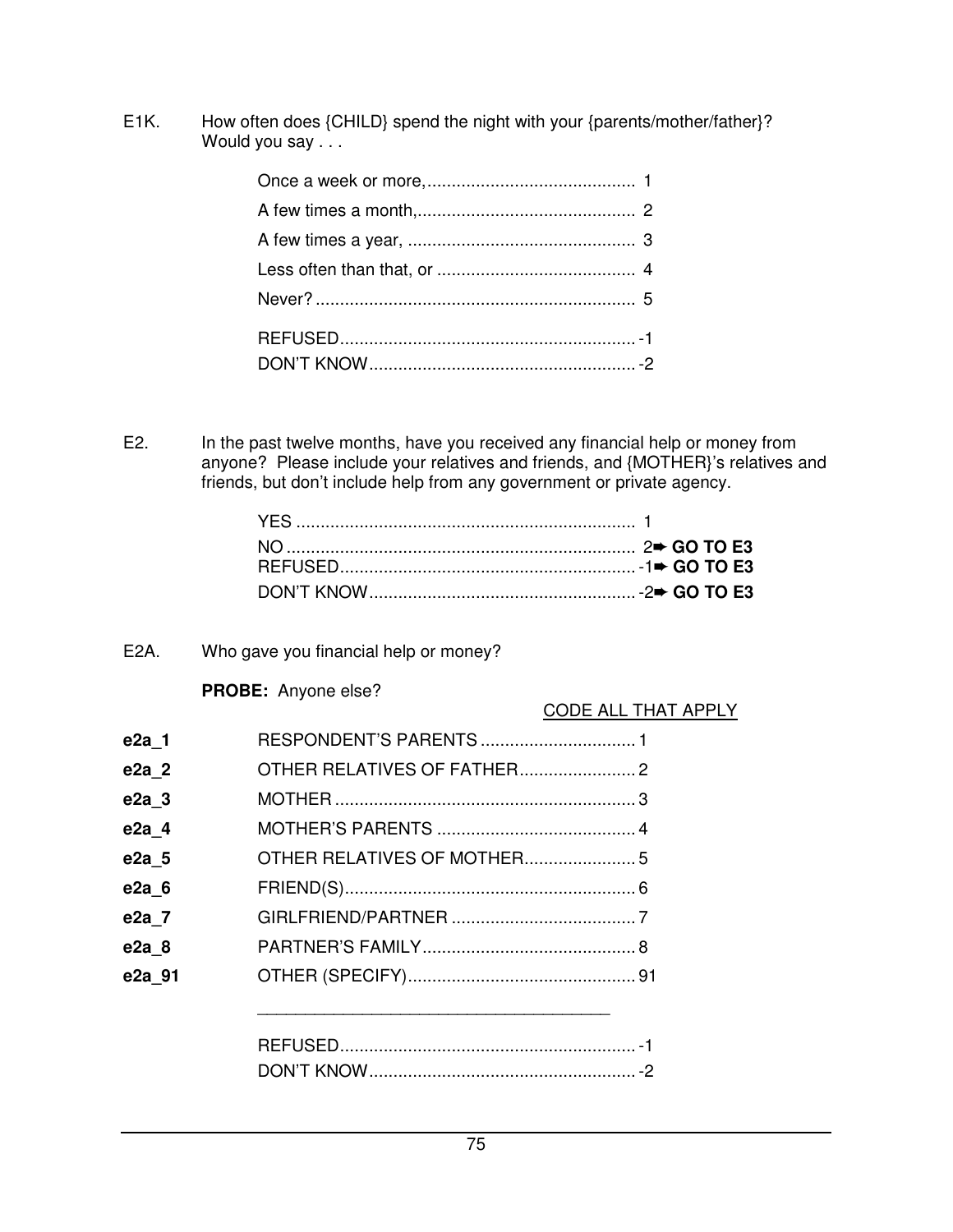$E2B.$ About how much financial help or money were you given in the past twelve months?

| $\frac{1}{2}$ $\frac{1}{2}$ $\frac{1}{2}$ $\frac{1}{2}$ $\frac{1}{2}$ $\frac{1}{2}$ $\frac{1}{2}$ $\frac{1}{2}$ $\frac{1}{2}$ $\frac{1}{2}$ $\frac{1}{2}$ $\frac{1}{2}$ $\frac{1}{2}$ $\frac{1}{2}$ $\frac{1}{2}$ $\frac{1}{2}$ $\frac{1}{2}$ $\frac{1}{2}$ $\frac{1}{2}$ $\frac{1}{2}$ $\frac{1}{2}$ $\frac{1}{2}$<br><b>FNTER AMOUNT <math>\rightarrow</math> GO TO E3</b> |
|------------------------------------------------------------------------------------------------------------------------------------------------------------------------------------------------------------------------------------------------------------------------------------------------------------------------------------------------------------------------------|
|                                                                                                                                                                                                                                                                                                                                                                              |
|                                                                                                                                                                                                                                                                                                                                                                              |

E<sub>2</sub>C. I just need to know a range. Can you tell me if it was . . .

E3. Next, I want to ask you about help you could get during this next year if you needed it.

If you needed help during the next year, could you count on someone to . . .

Loan you \$200?

#### What about \$1,000? E3A.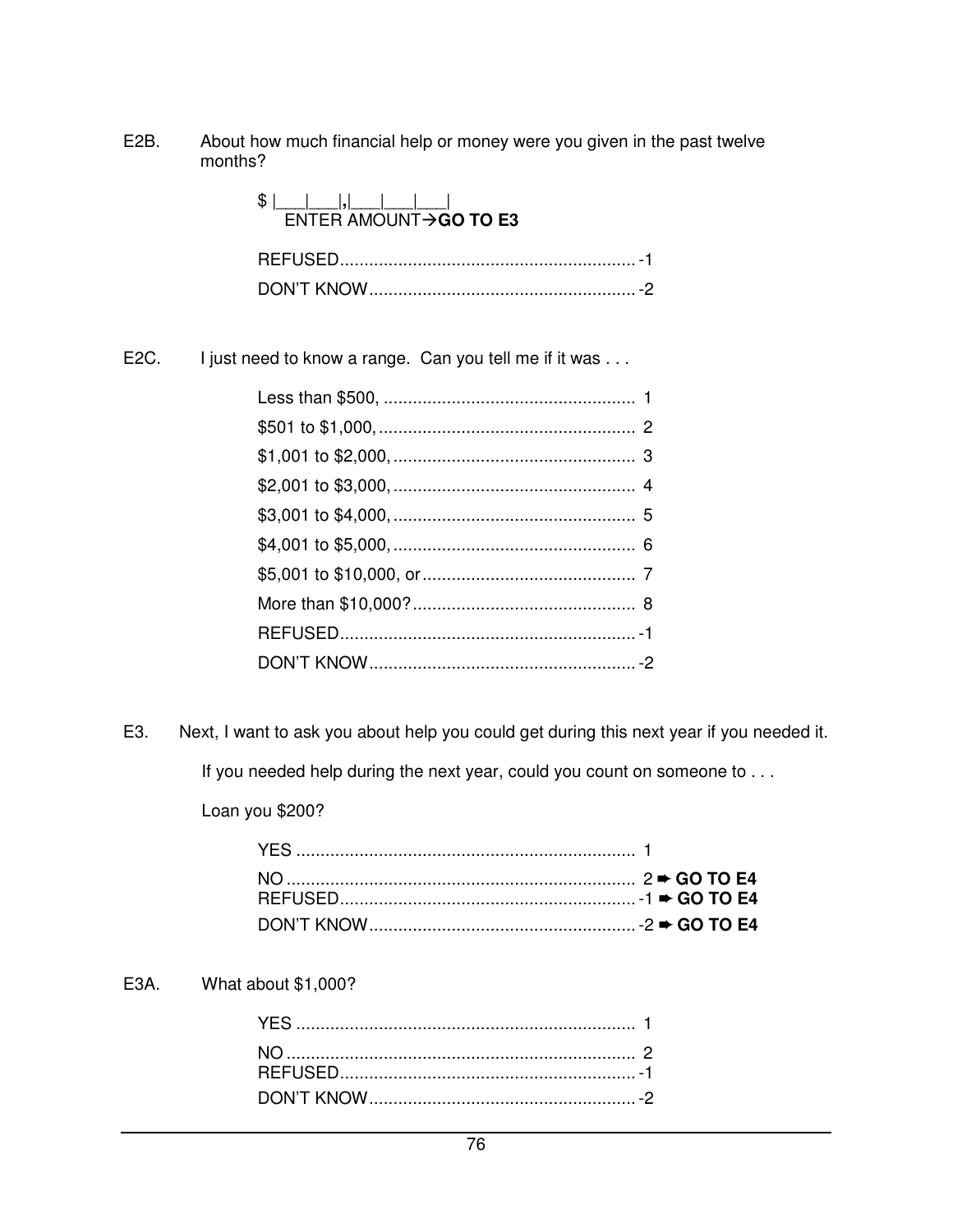E4. Is there someone you could count on to provide you with a place to live?

E<sub>5</sub>. Is there someone you could count on to help you with emergency child care?

| NO CHILD(REN)/NO NEED FOR CARE - 10 |  |
|-------------------------------------|--|
|                                     |  |

E<sub>6</sub>. Is there someone you could count on to co-sign for a bank loan with you for \$1,000?

E6A. What about co-signing for \$5,000?

If {CHILD} wanted to take lessons, join a sport, or do some other extracurricular activity that you couldn't afford, is there someone who would pay for this? E6B.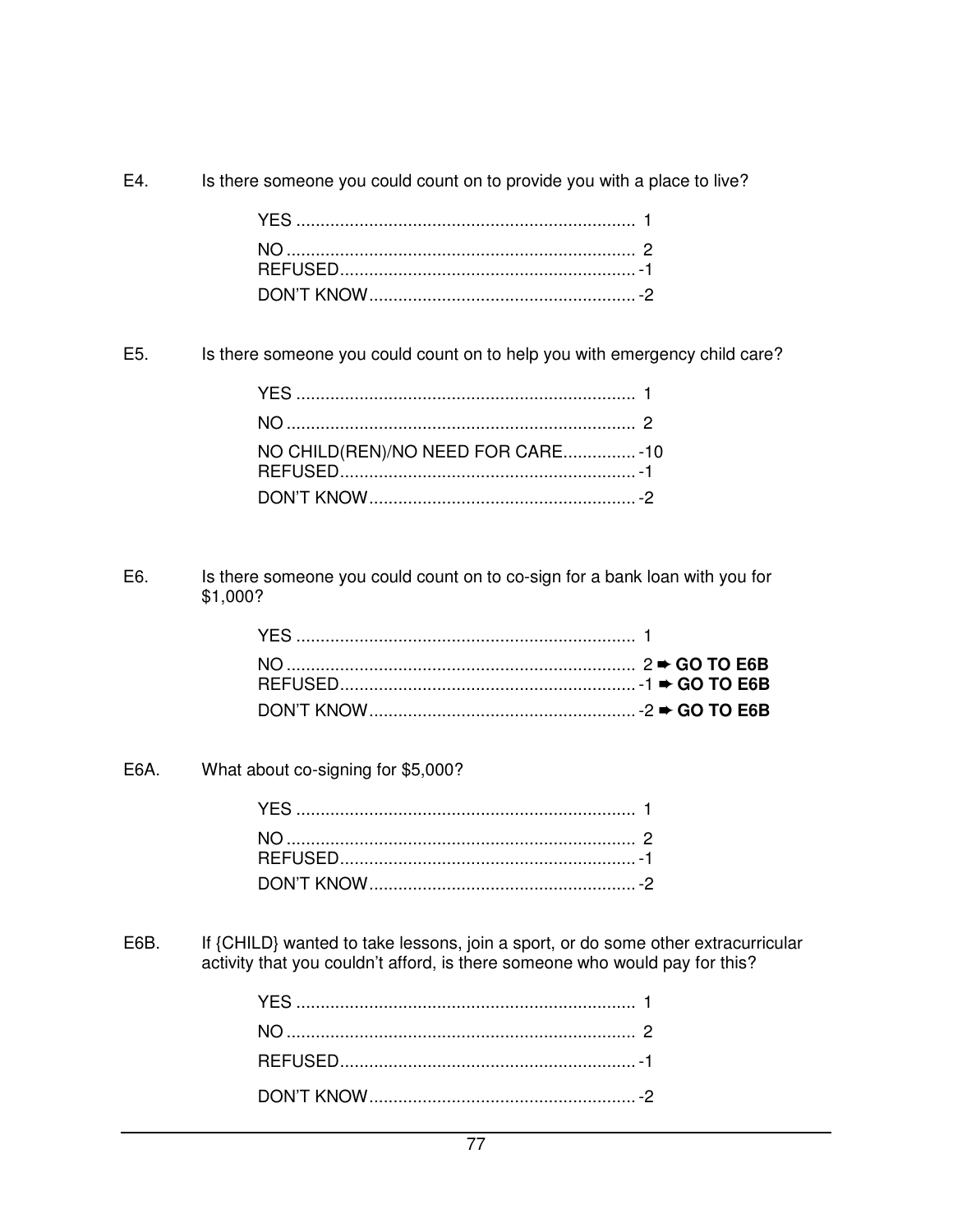E7. The next question is about emotional support you may get from friends and family. Is there any special person you know that you feel very close with—someone you share confidences and feelings with; someone you can depend on?

E8. Suppose you had a problem, and you were feeling depressed or confused about what to do. Who could you ask for help or advice? Could you ask…

## CODE ALL THAT APPLY

| e8 0 |                                                    |  |
|------|----------------------------------------------------|--|
| e8 1 |                                                    |  |
| e8 2 |                                                    |  |
| e8_3 |                                                    |  |
| e8_4 |                                                    |  |
| e8 5 |                                                    |  |
| e8 6 |                                                    |  |
| e8_7 | {Your {partner/spouse}'s parents or relatives?  7} |  |
|      |                                                    |  |
|      |                                                    |  |

E9. Suppose {CHILD} had a problem, who might {he/she} ask for help or advice other than you? Could {he/she} ask...

#### CODE ALL THAT APPLY

| e9 0 |                                                    |  |
|------|----------------------------------------------------|--|
| e9 1 |                                                    |  |
| e9 2 |                                                    |  |
| e9 3 | {CHILD}'s mother's parents or relatives, 3         |  |
| e9 4 |                                                    |  |
| e9 5 |                                                    |  |
| e9 6 |                                                    |  |
| e9 7 | {Your {partner/spouse}'s parents or relatives?  7} |  |
|      |                                                    |  |
|      |                                                    |  |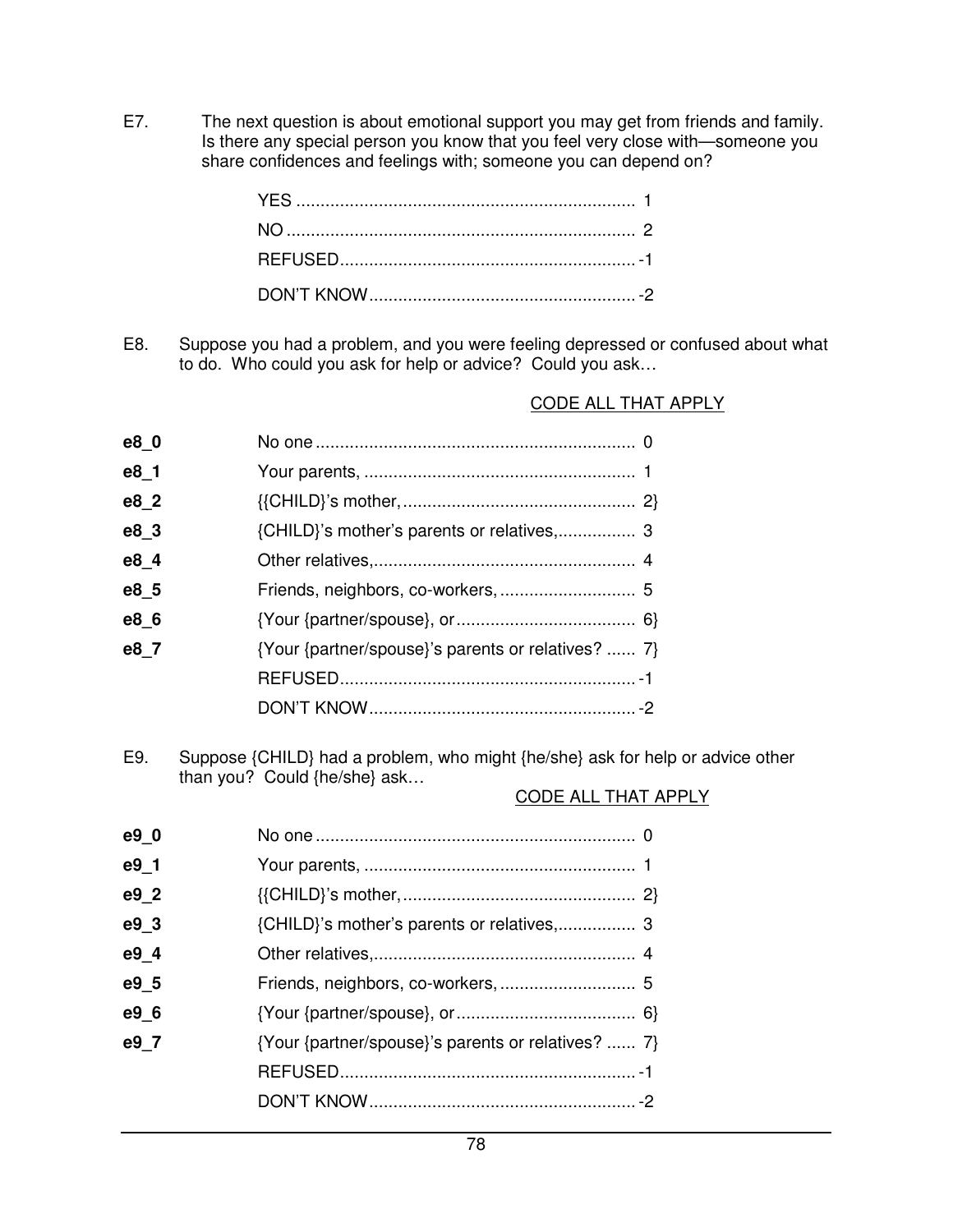## **SECTION F: ENVIRONMENT AND PROGRAMS**

#### **BOX F1**

IF THE FATHER IS MARRIED TO OR LIVING WITH THE MOTHER  $(A4 = 1 \text{ OR } 4),$  GO TO F24.

ELSE, GO TO F1.

F1. Now I would like to ask you some questions about your housing situation. Have you moved {since {DATE OF LAST INTERVIEW}/in the last four years}?

F1A. How many times have you moved {since {DATE OF LAST INTERVIEW}/in the last four years}?

 |\_\_\_|\_\_\_| ENTER NUMBER OF MOVES OR REFUSED ......................................... -1 DON'T KNOW ................................... -2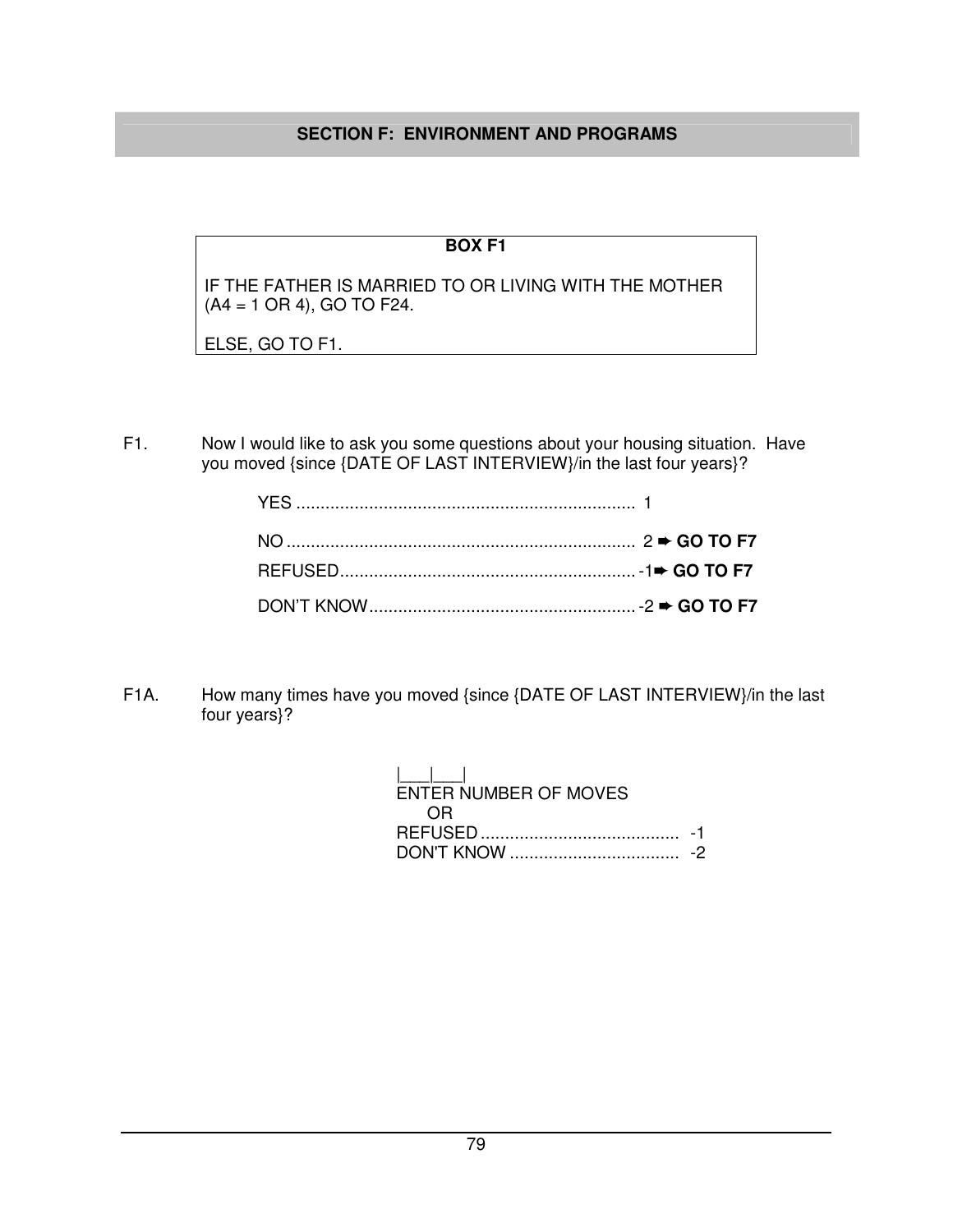F2. What is your current housing situation? Please stop me when I read the statement that describes your situation. Do you . . .

|                                                         | CODE ONE |
|---------------------------------------------------------|----------|
|                                                         |          |
| Live with family or friends who rent and you contribute |          |
| Live with family or friends who rent but you do         |          |
|                                                         |          |
| Live in a house or condo owned by another               |          |
| Live in temporary housing or a group                    |          |
| Do you live in some other housing                       |          |
|                                                         |          |

| <b>HALFWAY HOUSE/TREATMENT</b> |  |
|--------------------------------|--|
|                                |  |
|                                |  |
|                                |  |
|                                |  |

F3. Approximately, how much do you think {you/they} could sell this home for today?

PROBE FOR APPROXIMATE AMOUNT.

\_\_\_\_\_\_\_\_\_\_\_\_\_\_\_\_\_\_\_\_\_\_\_\_\_\_\_\_\_\_\_\_\_\_\_\_\_

| <b>ENTER AMOUNT</b> |
|---------------------|
|                     |
|                     |
|                     |

F3A. Approximately, how much do {you/they} owe on this house?

| ENTER AMOUNT |  |
|--------------|--|
|              |  |
|              |  |
|              |  |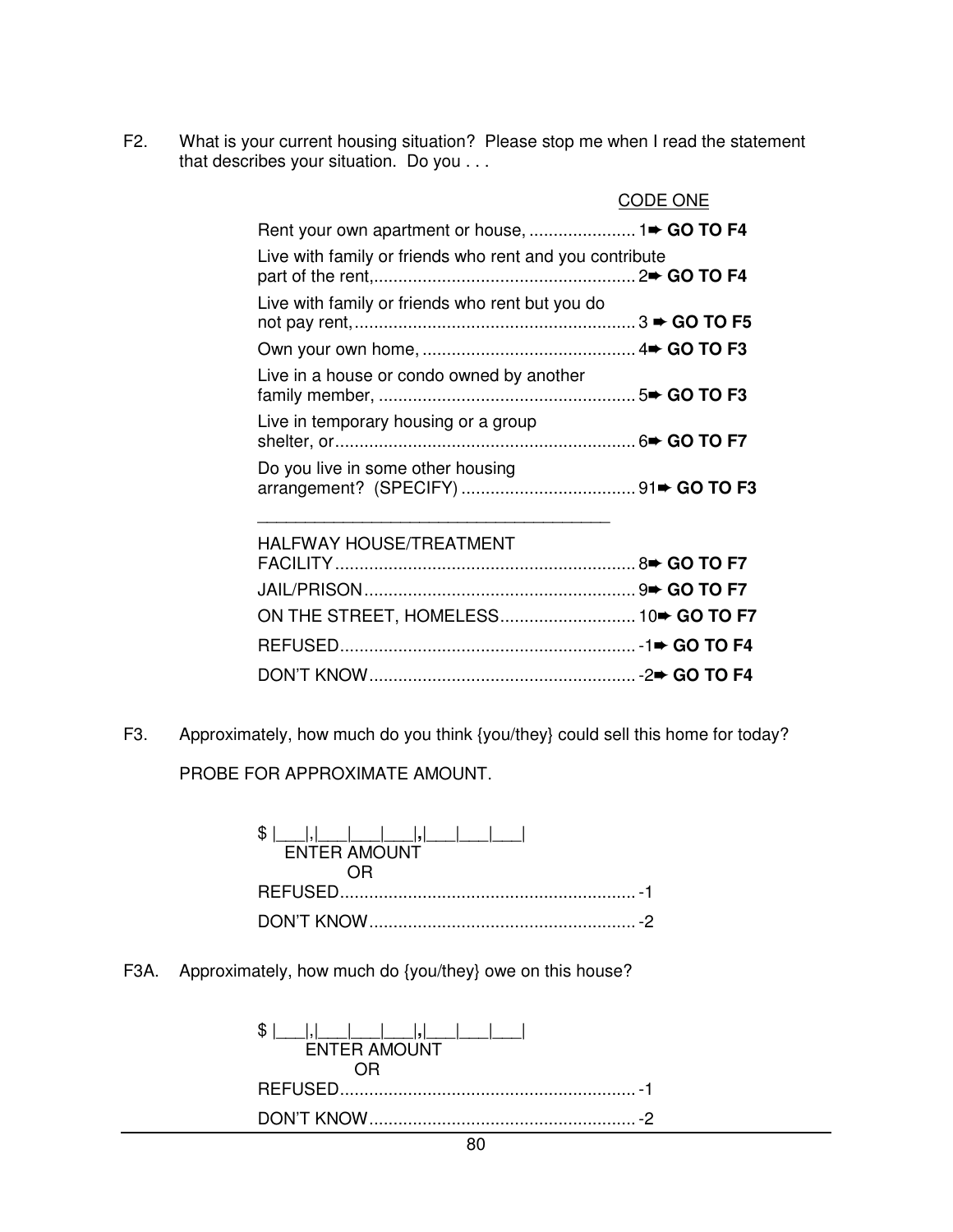F3B. What are {your/their} monthly mortgage payments? Please include taxes and any insurance payments that are included in the monthly payments.

| $  \t\t\t   \t\t\t   \t\t\t  $<br><b>ENTER AMOUNT</b> |  |
|-------------------------------------------------------|--|
|                                                       |  |
|                                                       |  |
|                                                       |  |

F3B1. Whose name is on the mortgage for this house?

|                                                                                              | <b>CODE ONE</b> |
|----------------------------------------------------------------------------------------------|-----------------|
|                                                                                              |                 |
| MOTHER'S OR CURRENT PARTNER'S NAME                                                           |                 |
| BOTH FATHER'S NAME AND MOTHER'S                                                              |                 |
| FAMILY MEMBER(S) ON THE<br>MOTHER'S OR CURRENT PARTNER'S SIDE  4 <sup>th</sup> GO TO BOX F3C |                 |
| FAMILY MEMBER(S) ON THE FATHER'S                                                             |                 |
|                                                                                              |                 |
|                                                                                              |                 |

DON'T KNOW ....................................................... -2➨ **GO TO BOX F3C**

#### **BOX F3C**

IF RESPONDENT LIVES IN A HOUSE OR CONDO OWNED BY ANOTHER FAMILY MEMBER (F2=5), GO TO F4.

ELSE, GO TO F7.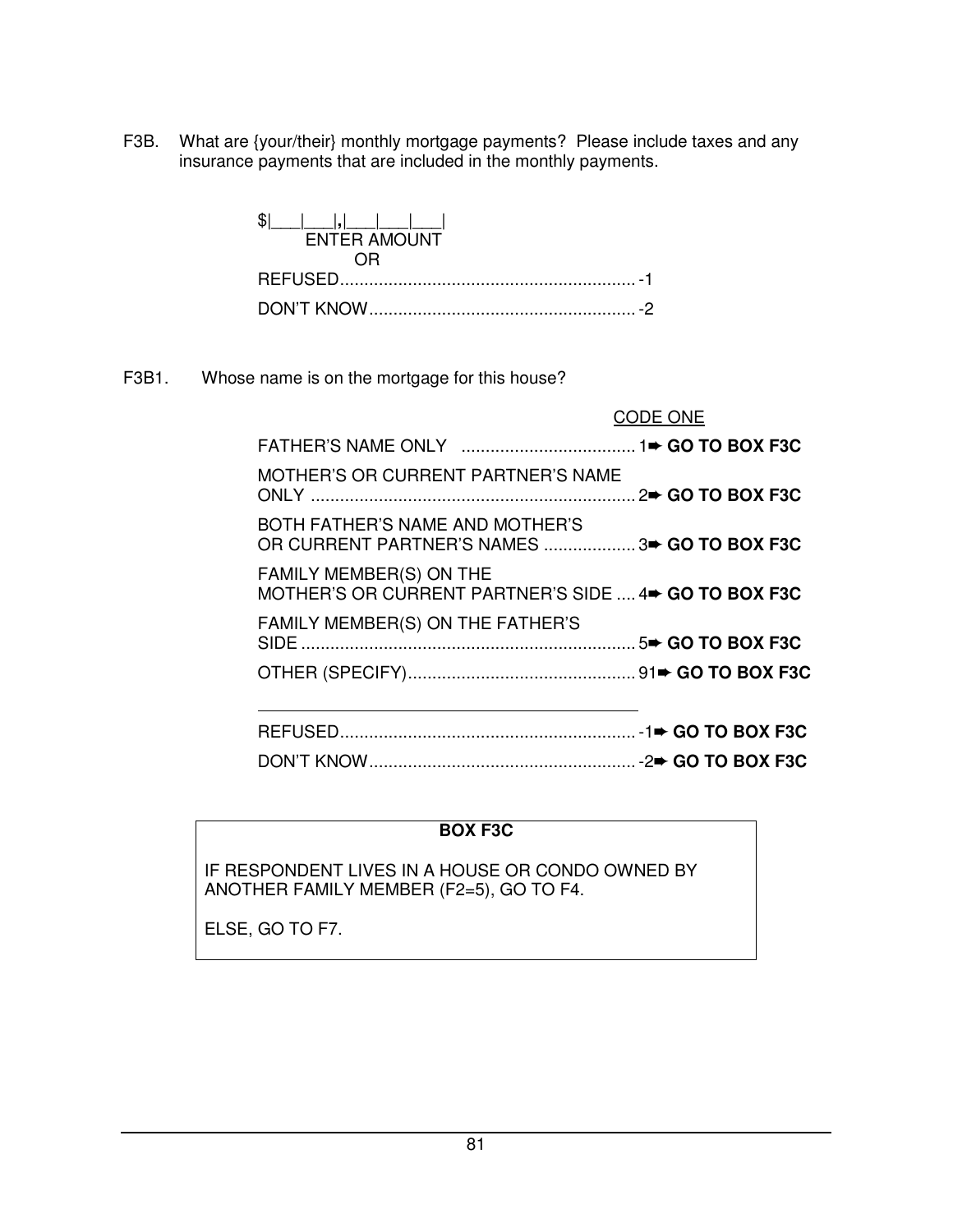F4. How much rent do you pay each month?

IF NO RENT IS PAID, ENTER ZERO.

| ENTER AMOUNT PER MONTH |  |
|------------------------|--|
|                        |  |

#### **BOX F4A**

IF RESPONDENT OWNS THEIR OWN HOME OR LIVES IN A HOUSE OR CONDO OWNED BY ANOTHER FAMILY MEMBER [F2=4 OR F2=5], GO TO F5.

ELSE, GO TO F4A.

F4A. Whose name is on the lease for this (apartment/house/condo)?

| <b>FATHER'S</b>                                                                                 |  |
|-------------------------------------------------------------------------------------------------|--|
| <b>MOTHER'S OR CURRENT PARTNER'S NAME</b>                                                       |  |
| BOTH FATHER'S NAME AND MOTHER'S<br>OR CURRENT PARTNER'S NAMES  3→ GO TO F4B                     |  |
| <b>FAMILY MEMBER(S) ON THE</b><br>MOTHER'S OR CURRENT PARTNER'S SIDE  4 <sup>th</sup> GO TO F4B |  |
| FAMILY MEMBER(S) ON THE FATHER'S                                                                |  |
|                                                                                                 |  |
| NOT APPLICABLE-DOES NOT                                                                         |  |
|                                                                                                 |  |
|                                                                                                 |  |
|                                                                                                 |  |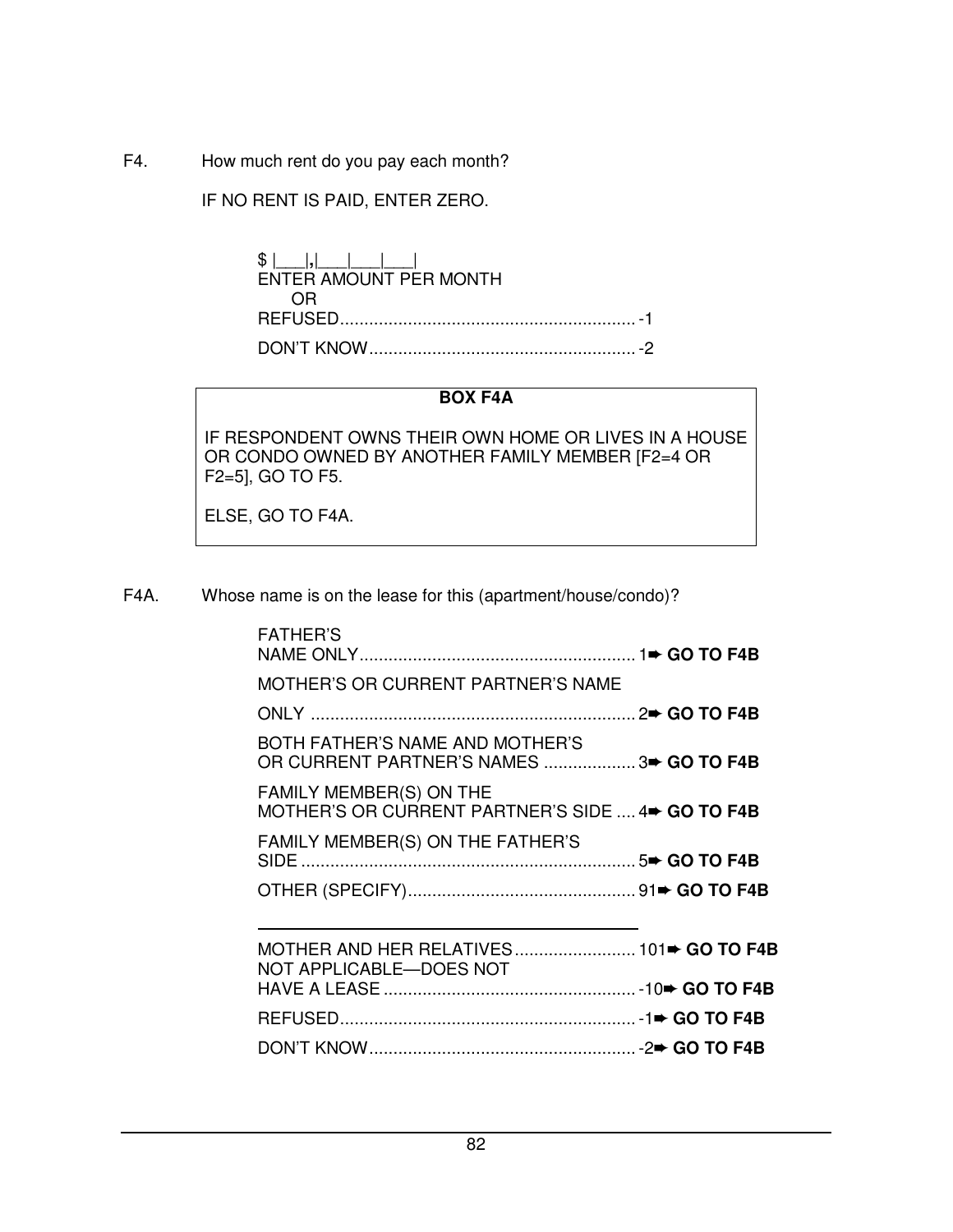F4B. Are you required to report your income and assets to your landlord on an annual basis?

F5. Is this home in a public housing project?

## **BOX F5A**

IF RESPONDENT LIVES WITH FAMILY OR FRIENDS, BUT PAYS NO RENT [(F2=3) OR (F2=5 AND F4=0)], GO TO F7.

ELSE, GO TO F6.

F6. Is the federal, state, or local government helping to pay for your rent?

 PROBE: This help can be in the form of additional money added to your benefits, as a voucher that you give your landlord, or as assistance from Section 8.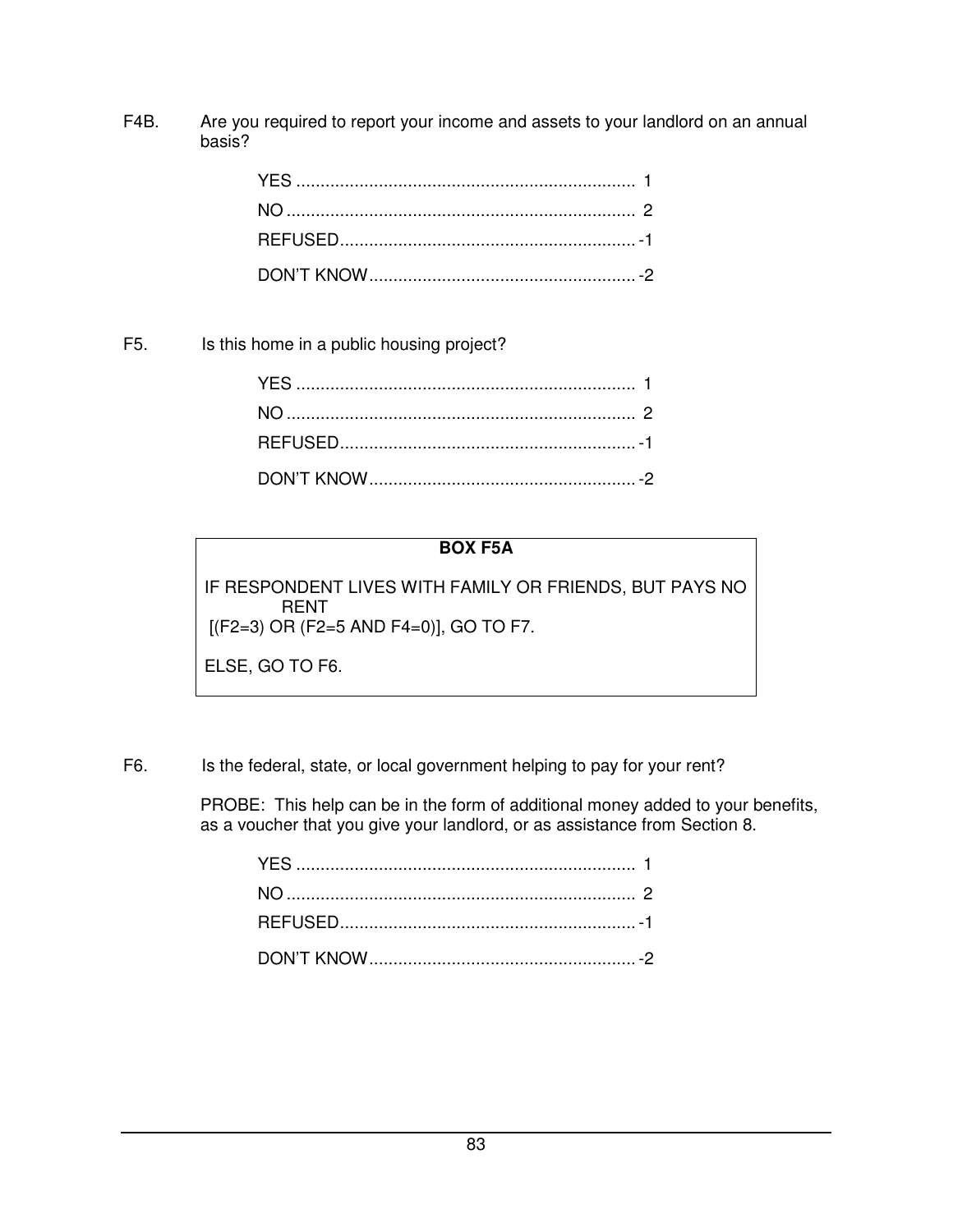My next questions are about help you may have received from some agencies and government programs.

F7. In the past twelve months, have you received help from any of the following agencies or programs?

|  |  | $\vert$ YES $\vert$ NO $\vert$ REF $\vert$ DK $\vert$ |  |
|--|--|-------------------------------------------------------|--|
|  |  |                                                       |  |
|  |  |                                                       |  |
|  |  |                                                       |  |

F8. In the last twelve months, have you received income from ...

{PROBE: By welfare or TANF, we mean temporary assistance to needy families, AFDC, or cash welfare.}

- a1. Welfare or TANF?
- b1. How many months did you receive help from welfare or TANF in the last twelve months?
- c1. Approximately how much did you or anyone else in your household receive the last month you received welfare or TANF?
- a2. Food Stamps or EBT (Electronic Bank Transfer)?
- b2. How many months did you or anyone else in your household receive help from Food Stamps or EBT (Electronic Bank Transfer) in the last twelve months?
- c2. Approximately how much did you receive the last month you received Food Stamps or EBT (Electronic Bank Transfer)?

a3. Other assistance such as Unemployment Insurance, or Worker's Compensation?

- b3. How many months did you receive help from other assistance such as Unemployment Insurance, or Worker's Compensation in the last twelve months?
- c3. Approximately how much did you or anyone else in your household receive the last month you received other assistance such as Unemployment Insurance, or Worker's Compensation?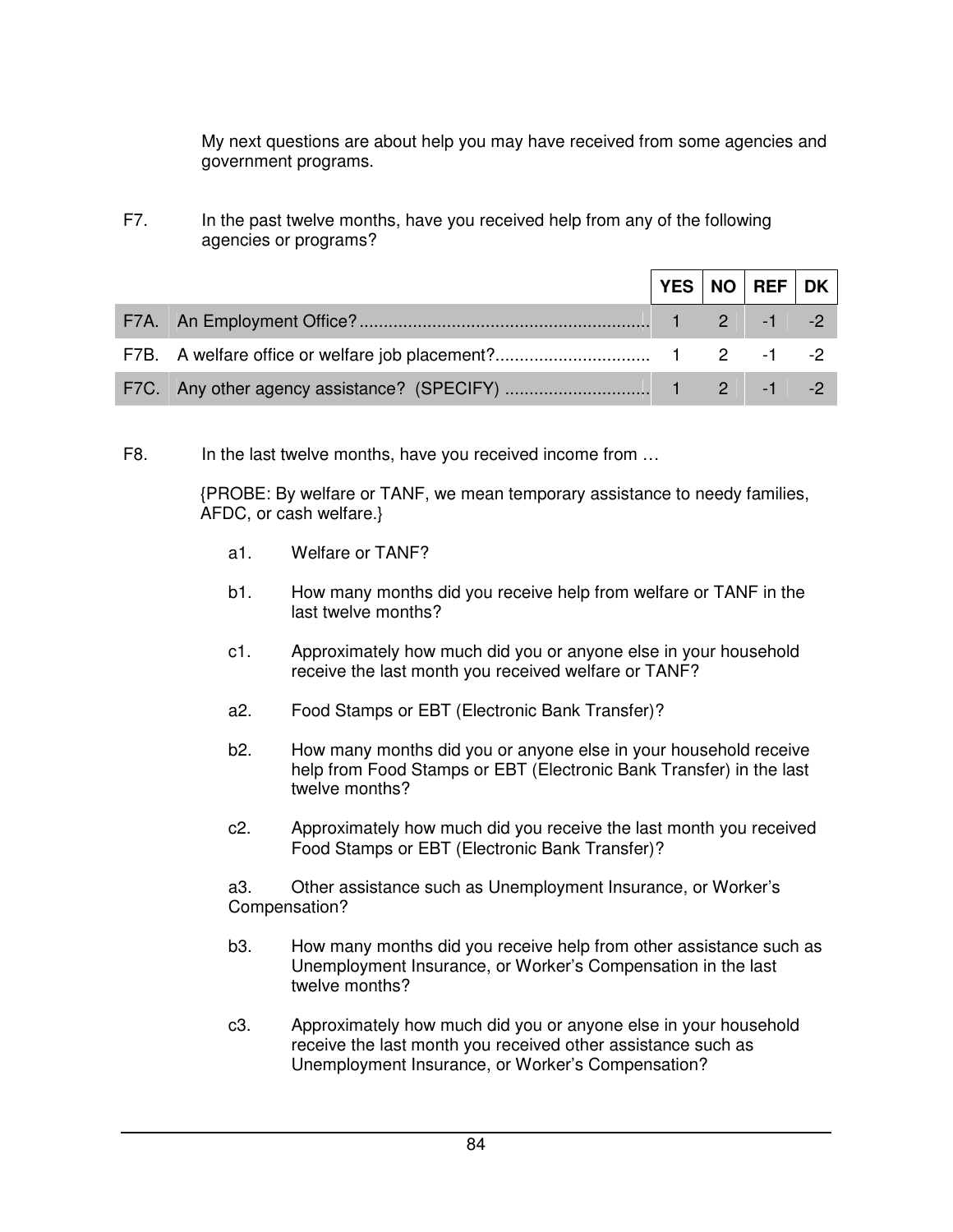## **BOX F9**

IF THE FATHER RECEIVED WELFARE OR TANF IN THE LAST 12 MONTHS (F8A1=1), GO TO F10.

ELSE, GO TO F12.

F10. Are you currently receiving welfare or TANF?

F11. For how long have you been receiving welfare this time?

| GAVE NUMBER OF MONTHS $\ldots$ $\ldots$ $\ldots$ $\ldots$ $\ldots$ $\ldots$ $\ldots$ $\ldots$ $\ldots$ $\ldots$ $\ldots$ $\ldots$ GO TO F11B |  |  |
|----------------------------------------------------------------------------------------------------------------------------------------------|--|--|
|                                                                                                                                              |  |  |
|                                                                                                                                              |  |  |

F11A. [For how long have you been receiving welfare this time?]

| <b>FNTFR YFARS</b> |
|--------------------|
|                    |
|                    |
|                    |

F11B. [For how long have you been receiving welfare this time?]

| $\mathbf{1}$ $\mathbf{1}$ $\mathbf{1}$<br><b>ENTER MONTHS</b> |  |
|---------------------------------------------------------------|--|
| OR.                                                           |  |
|                                                               |  |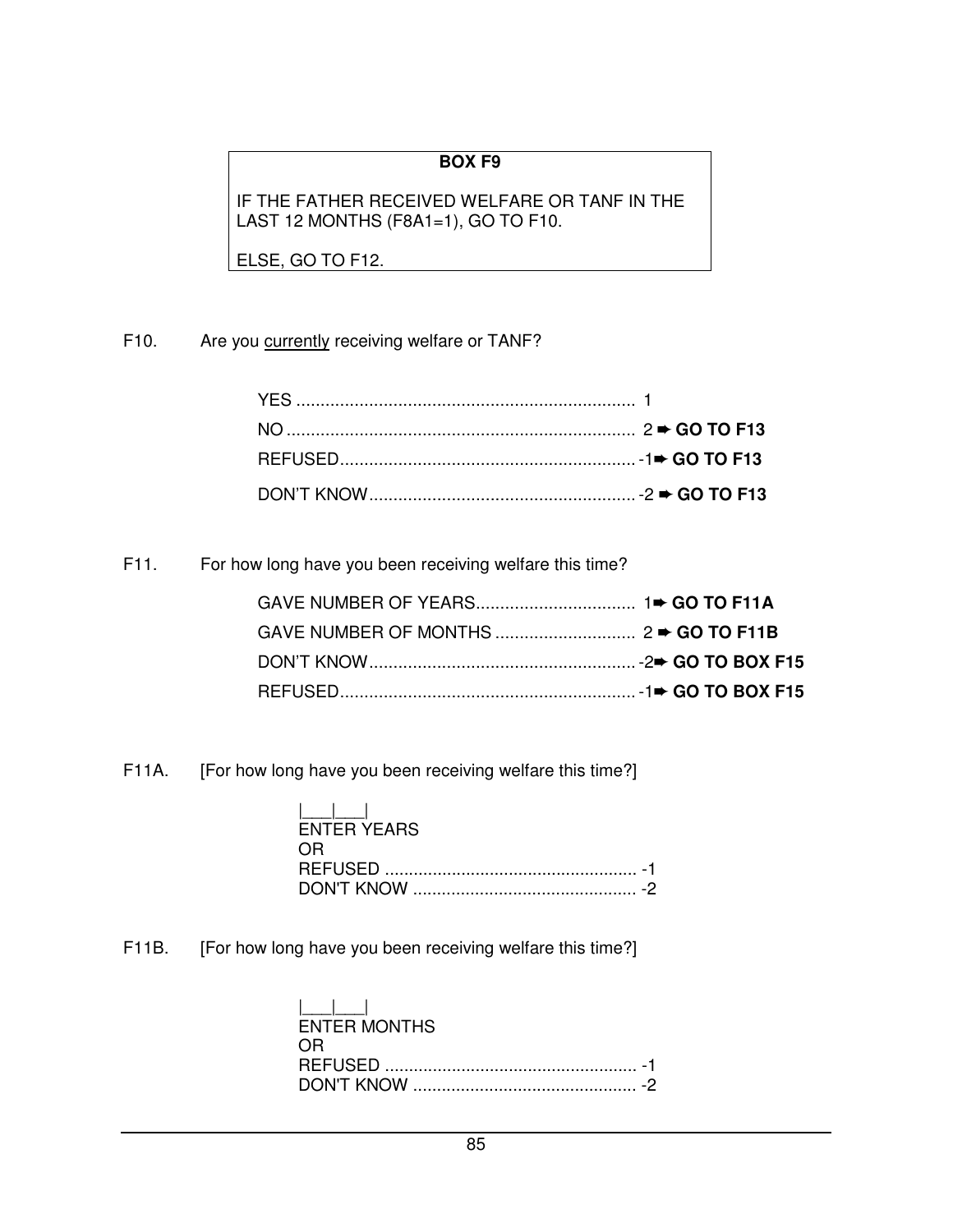# **GO TO BOX F15**

F12. Have you received welfare or TANF at any time over the last four years?

F13. When did you last receive welfare or TANF?

| المطاعما<br><b>ENTER MONTH</b> |  |
|--------------------------------|--|
| OR O                           |  |
|                                |  |
|                                |  |

F13A. [When did you last receive welfare or TANF?]

| <b>FNTFR YFAR</b> |  |
|-------------------|--|
| <b>OR</b>         |  |
|                   |  |
|                   |  |

F14. When you stopped receiving welfare or TANF benefits, was it your decision to leave welfare or did the welfare department stop your cash grant?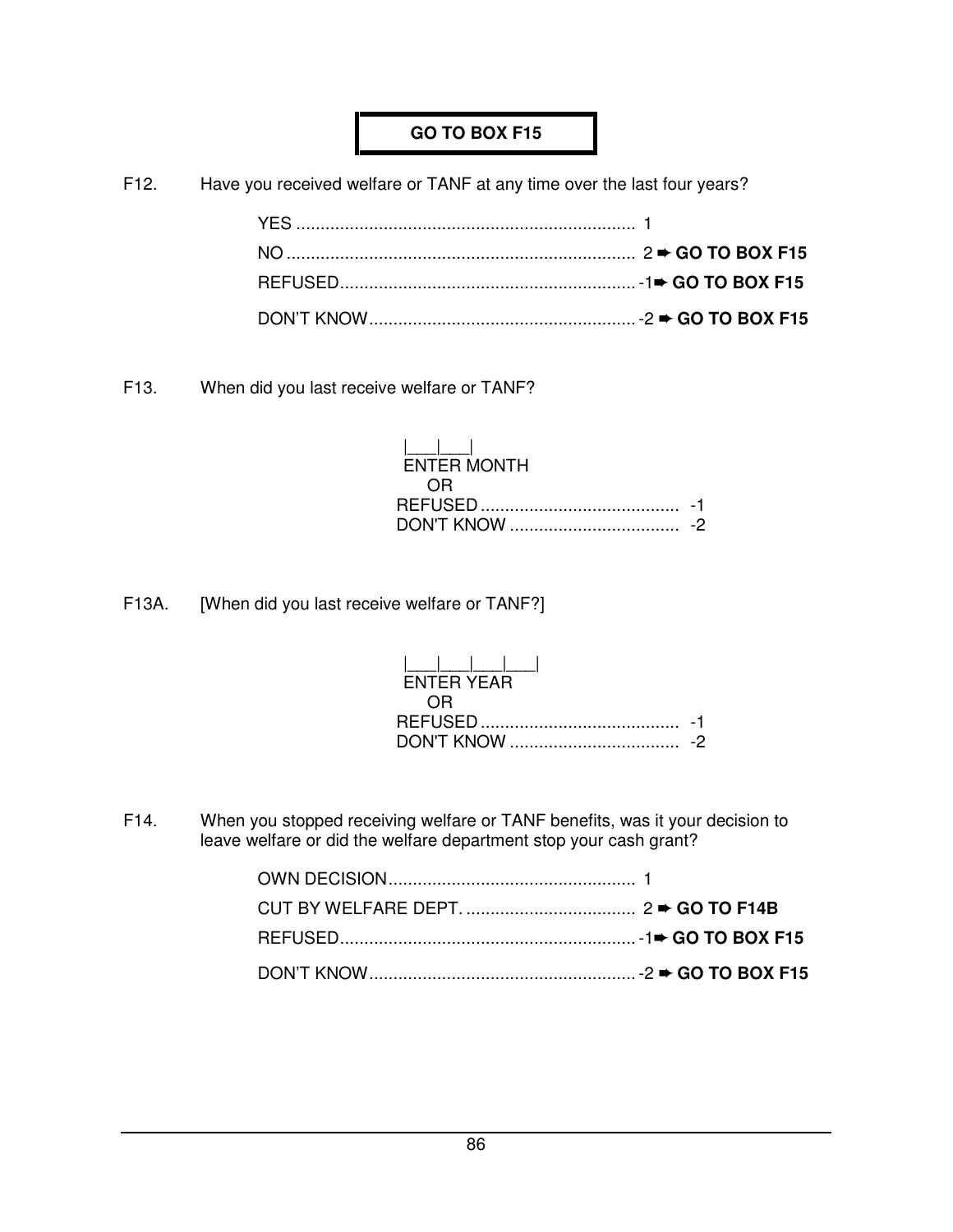F14A. Why did you decide to stop receiving cash aid?

IF MORE THAN ONE REASON GIVEN, PROBE FOR MAIN REASON.

|                                                                                  | <b>CODE ONE</b> |  |
|----------------------------------------------------------------------------------|-----------------|--|
|                                                                                  |                 |  |
| GOT A DIFFERENT OR BETTER JOB 2→ GO TO BOX F15                                   |                 |  |
| WORKED MORE HOURS OR GOT A<br>RAISE OR GOT MORE EARNINGS  3→ GO TO BOX F15       |                 |  |
|                                                                                  |                 |  |
| MOVED IN WITH PARTNER WHO                                                        |                 |  |
|                                                                                  |                 |  |
| MOVED TO ANOTHER COUNTY                                                          |                 |  |
| WANTED TO SAVE UP SOME MONTHS                                                    |                 |  |
| WANTED TO AVOID THE WORK OR<br>OTHER PARTICIPATION REQUIREMENTS 9→ GO TO BOX F15 |                 |  |
| COULDN'T STAND THE HASSLES  10→ GO TO BOX F15                                    |                 |  |
|                                                                                  |                 |  |
|                                                                                  |                 |  |
|                                                                                  |                 |  |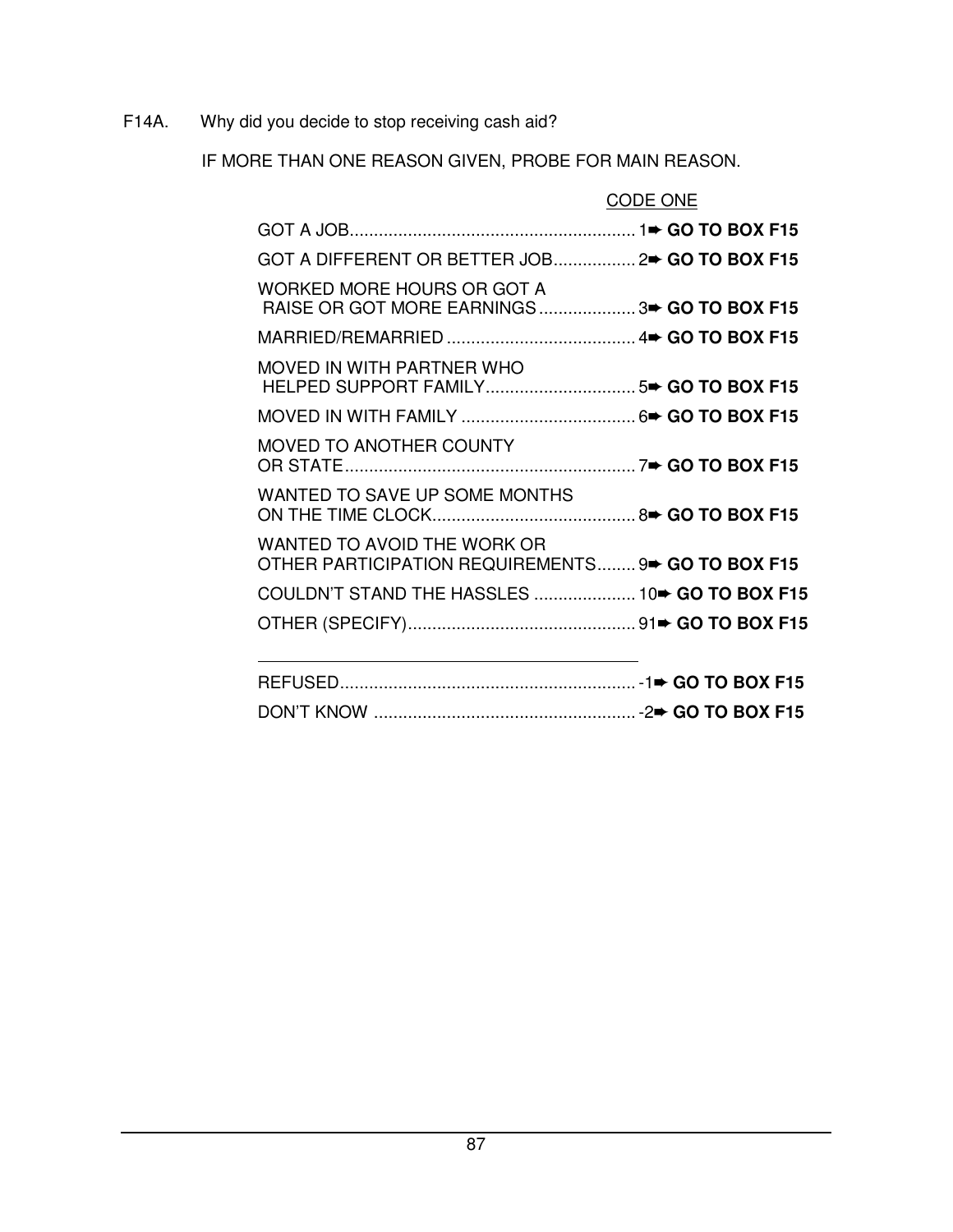F14B. Why did the welfare office stop or cut off your cash aid?

IF MORE THAN ONE REASON, PROBE FOR MAIN REASON.

| CODE ONE |
|----------|
|----------|

| <b>EARNINGS INCREASED AND MADE</b> |  |
|------------------------------------|--|
|                                    |  |
| REACHED END OF WELFARE TIME        |  |
| DID NOT FOLLOW PROGRAM RULES       |  |
| MARRIED/REMARRIED/                 |  |
|                                    |  |
| MOVED TO ANOTHER COUNTY            |  |
|                                    |  |

RECEIVING BENEFITS FROM ANOTHER

#### **BOX F15**

IF THE FATHER WAS ON WELFARE/TANF IN THE LAST 12 MONTHS (F8A1=1), GO TO F16.

ELSE, GO TO F18.

F16. Were you required to do anything, such as work, go to school, look for a job, or name the father of a child in return for your welfare benefits?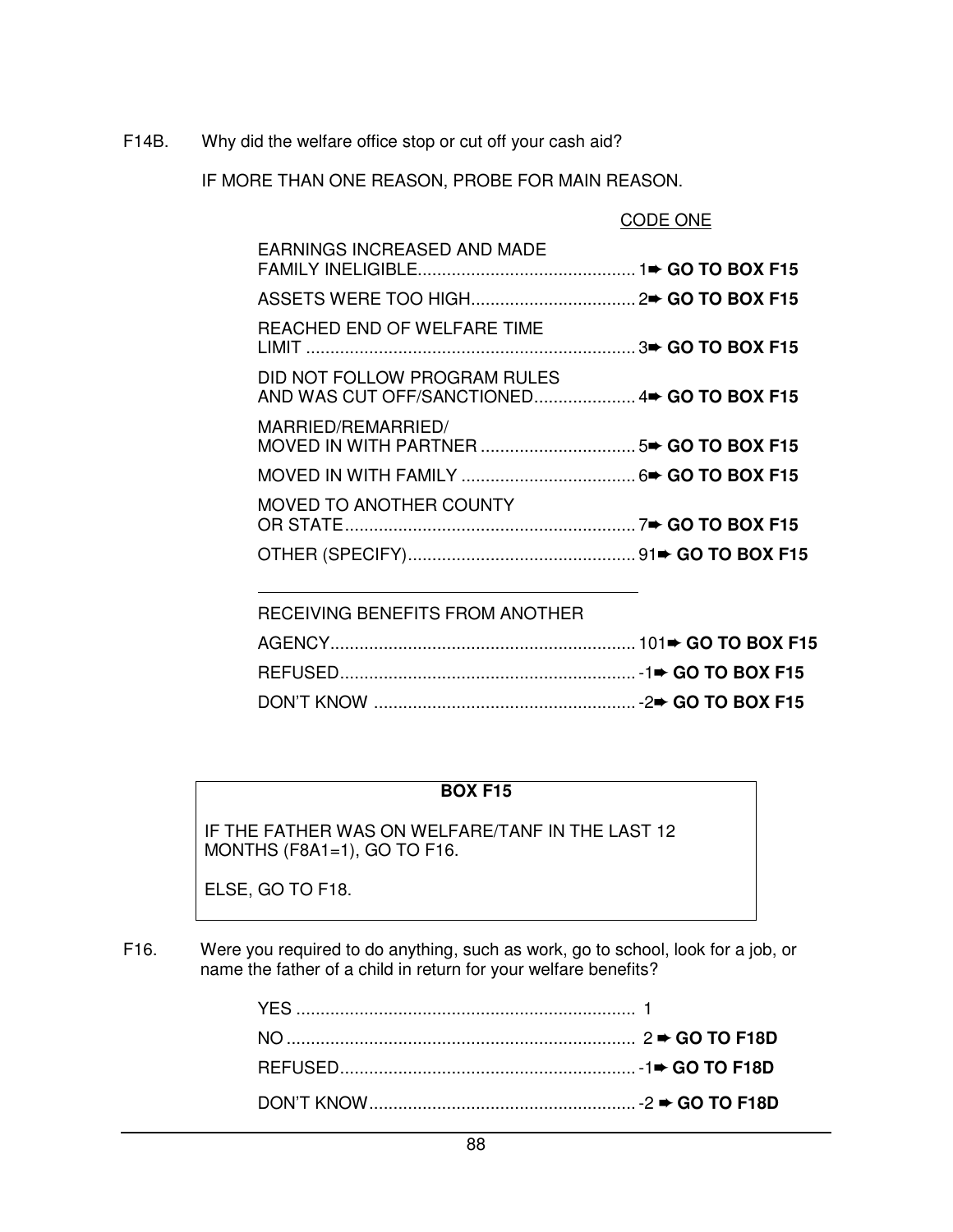F16A. What were you required to do?

PROBE: Anything else?

## CODE ALL THAT APPLY

| f16a 1  |  |
|---------|--|
| f16a 2  |  |
| f16a 3  |  |
| f16a 4  |  |
| f16a 91 |  |
|         |  |
|         |  |

F17. Were your welfare benefits reduced or cut at any time in the past twelve months because you did not fulfill these requirements?

#### **BOX F17**

#### **GO TO F18D**

F18. Was there ever a time in the past twelve months that you thought you might be eligible for welfare?

| F18A. | Did you apply for welfare in the past twelve months? |  |
|-------|------------------------------------------------------|--|
|       |                                                      |  |
|       | NO, DID NOT APPLY (OR DID                            |  |
|       |                                                      |  |
|       |                                                      |  |
|       |                                                      |  |
|       |                                                      |  |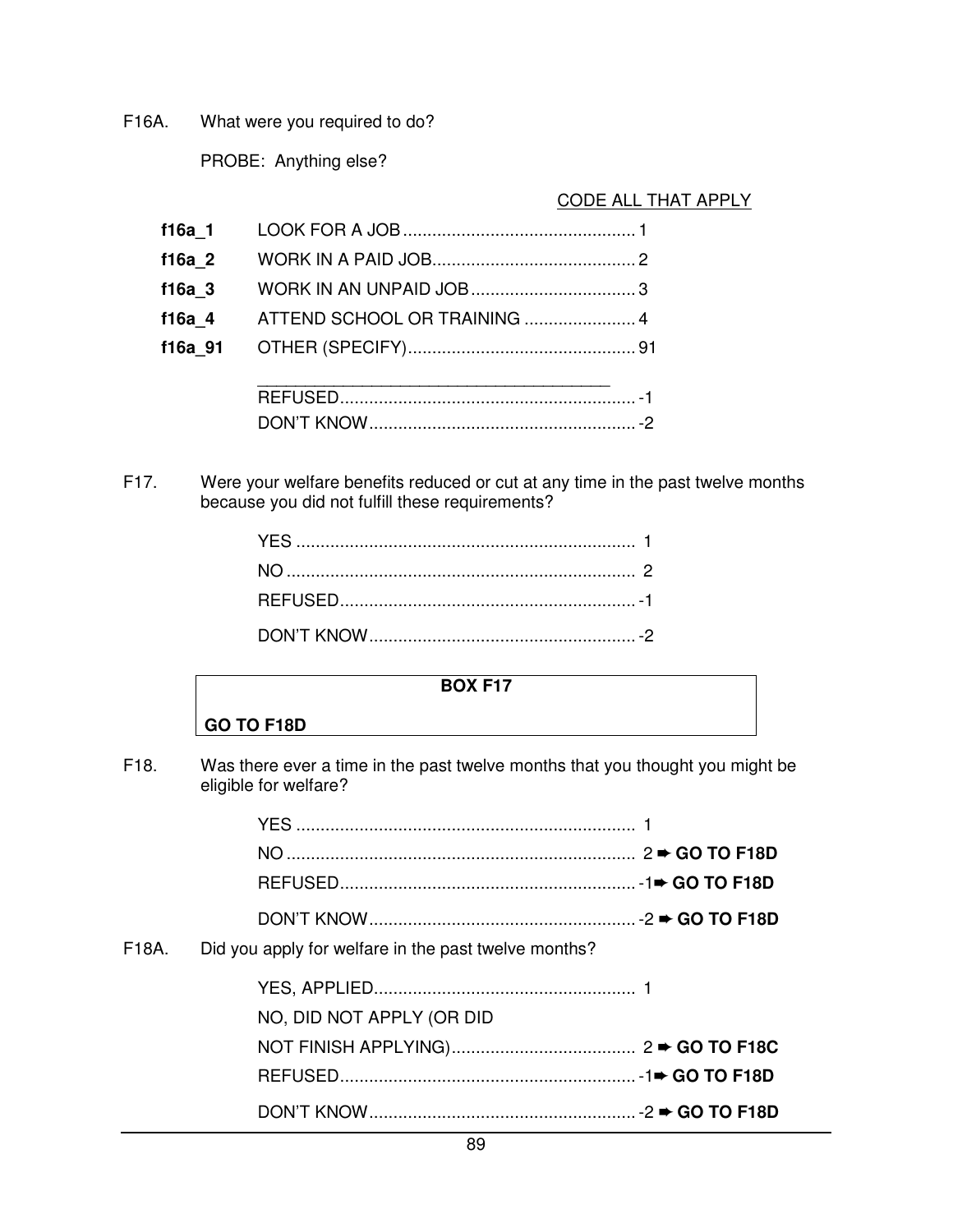F18B. What happened with the application? Was it turned down, did you get the benefits, or are you still waiting to hear?

| CODE ONE |
|----------|
|          |
|          |
|          |
|          |
|          |

#### **BOX F18B**

# **GO TO F18D**

F18C. Why didn't you apply for welfare? Was it because you didn't know how to apply, you did not want to go on welfare, or some other reason?

| CODE ONE |
|----------|
|          |
|          |
|          |
|          |

| OTHER INCOME, DIDN'T THINK NEEDED IT  101→ GO TO F18D |  |
|-------------------------------------------------------|--|
|                                                       |  |
|                                                       |  |
|                                                       |  |

F18D. Have you or {CHILD} received Supplemental Security Income (SSI) in the past twelve months?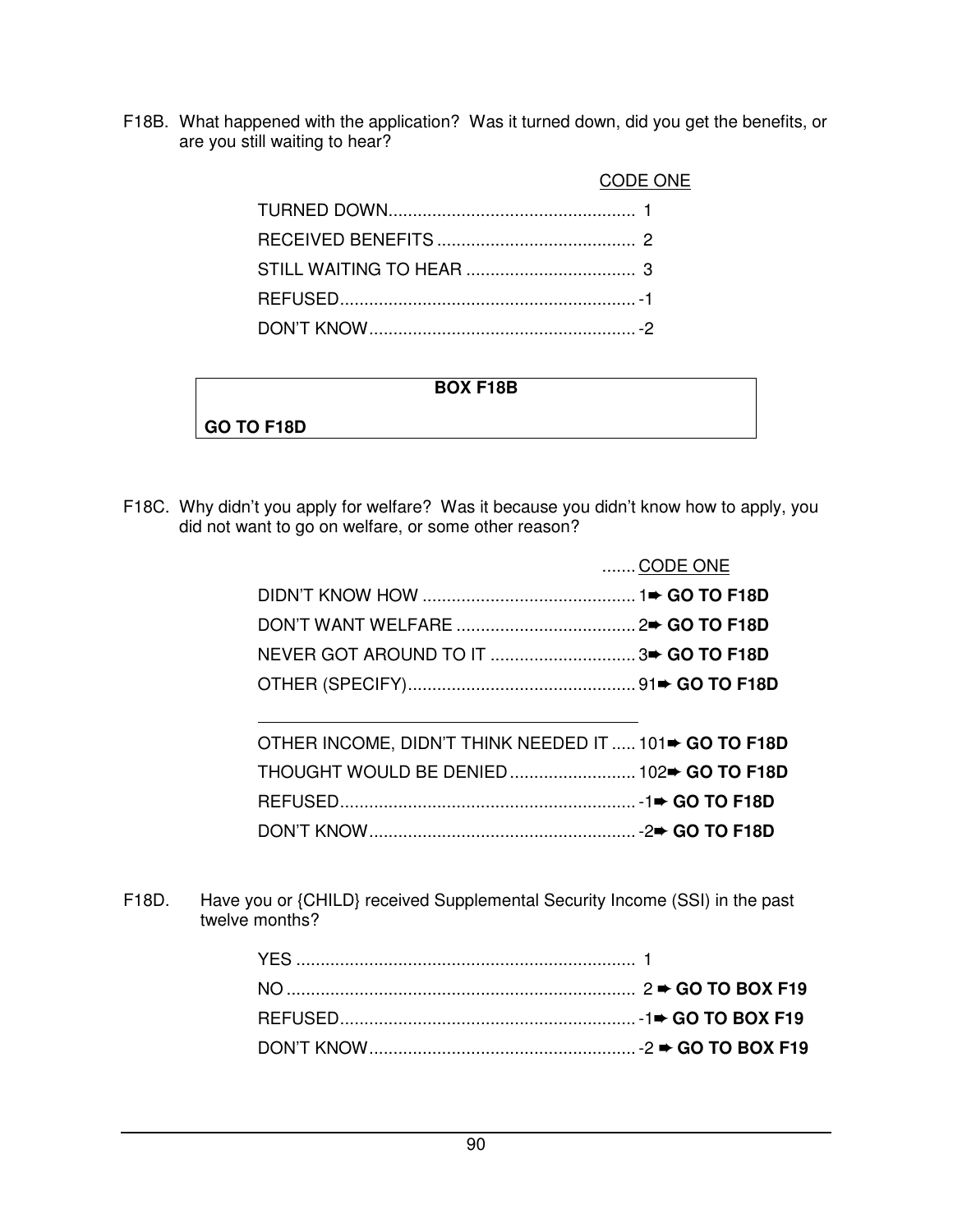F18E. Who has received SSI in the past twelve months?

|                                          | CODE ONE |
|------------------------------------------|----------|
|                                          |          |
|                                          |          |
| BOTH RESPONDENT AND CHILD  3> GO TO F18F |          |
|                                          |          |
|                                          |          |
|                                          |          |
|                                          |          |
|                                          |          |

F18F. How many months did {you/{CHILD}/you and {CHILD}/{OTHER}} receive SSI in the past twelve months?

| ENTER NUMBER OF MONTHS<br>ΩR |  |
|------------------------------|--|
|                              |  |
|                              |  |

F18G. Approximately how much did {you/{CHILD}/you and {CHILD}/{OTHER}} receive each month?

 $$$   $|$   $|$   $|$   $|$   $|$   $|$   $|$   $|$  ENTER AMOUNT **OR** Service Service Service Service Service Service Service Service Service Service Service Service Service Se REFUSED ......................................... -1 DON'T KNOW ................................... -2

#### **BOX F19**

IF THE FATHER OR SOMEONE IN HIS HOUSEHOLD RECEIVED FOOD STAMPS OR EBT IN THE PAST 12 MONTHS (F8A2=1), GO TO F21.

ELSE, GO TO F20.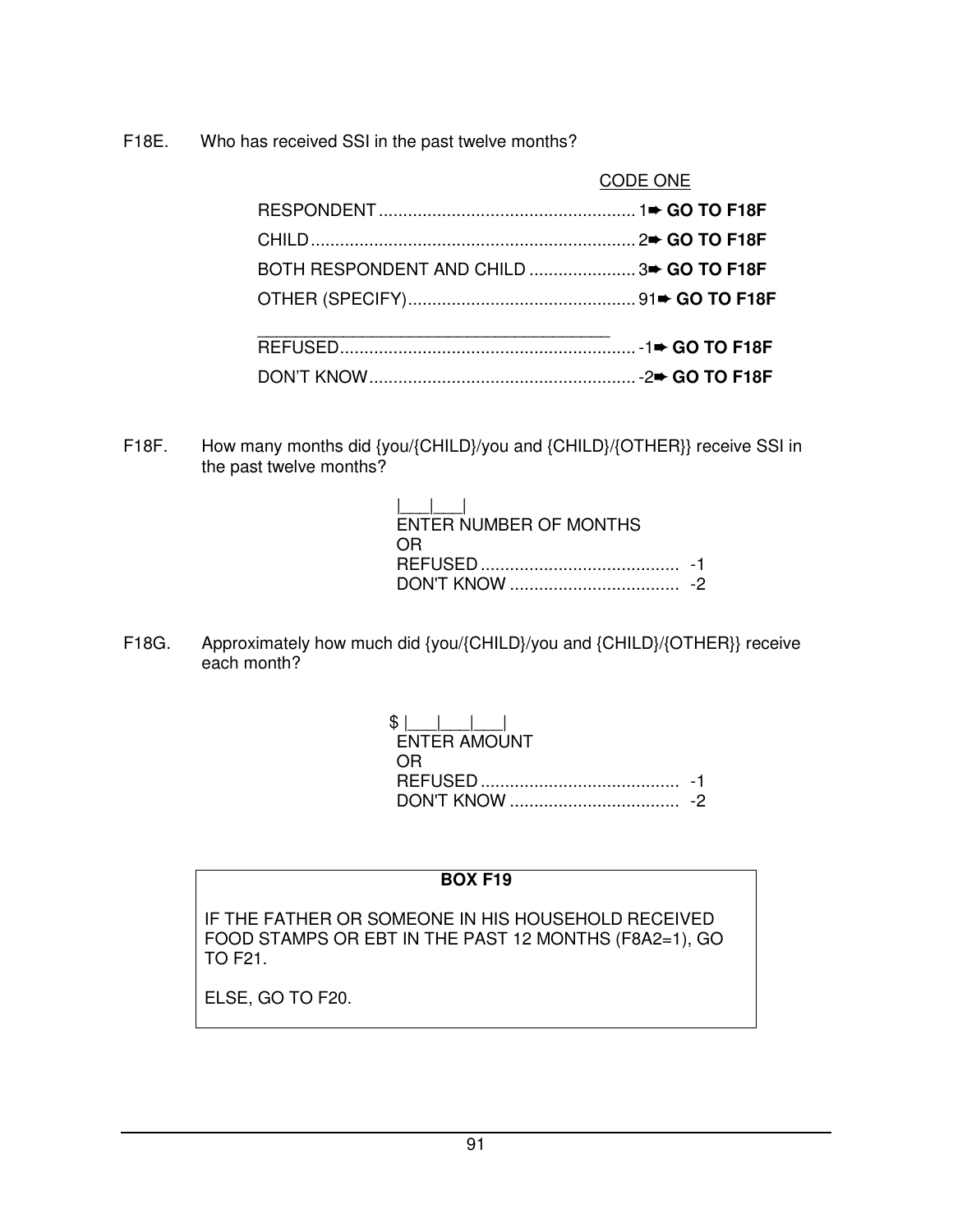F20. Was there ever a time in the past twelve months that you thought you might be eligible for food stamps or EBT (Electronic Bank Transfer)?

F20A. Did you apply for food stamps or EBT (Electronic Bank Transfer) in the past twelve months?

| NO, DID NOT APPLY (OR DID |  |
|---------------------------|--|
|                           |  |
|                           |  |
|                           |  |

F20B. What happened with the application? Was it turned down, did you get the food stamps or EBT (Electronic Bank Transfer), or are you still waiting to hear?

| CODE ONE |
|----------|
|          |
|          |
|          |
|          |
|          |

|            | <sup>1</sup> CO TO F21 = 0.0 TO F21 |
|------------|-------------------------------------|
| DON'T KNOW |                                     |

F21. Did you fill out a federal tax return for 2005 or 2006? \*years updated throughout interviewing to indicate previous tax years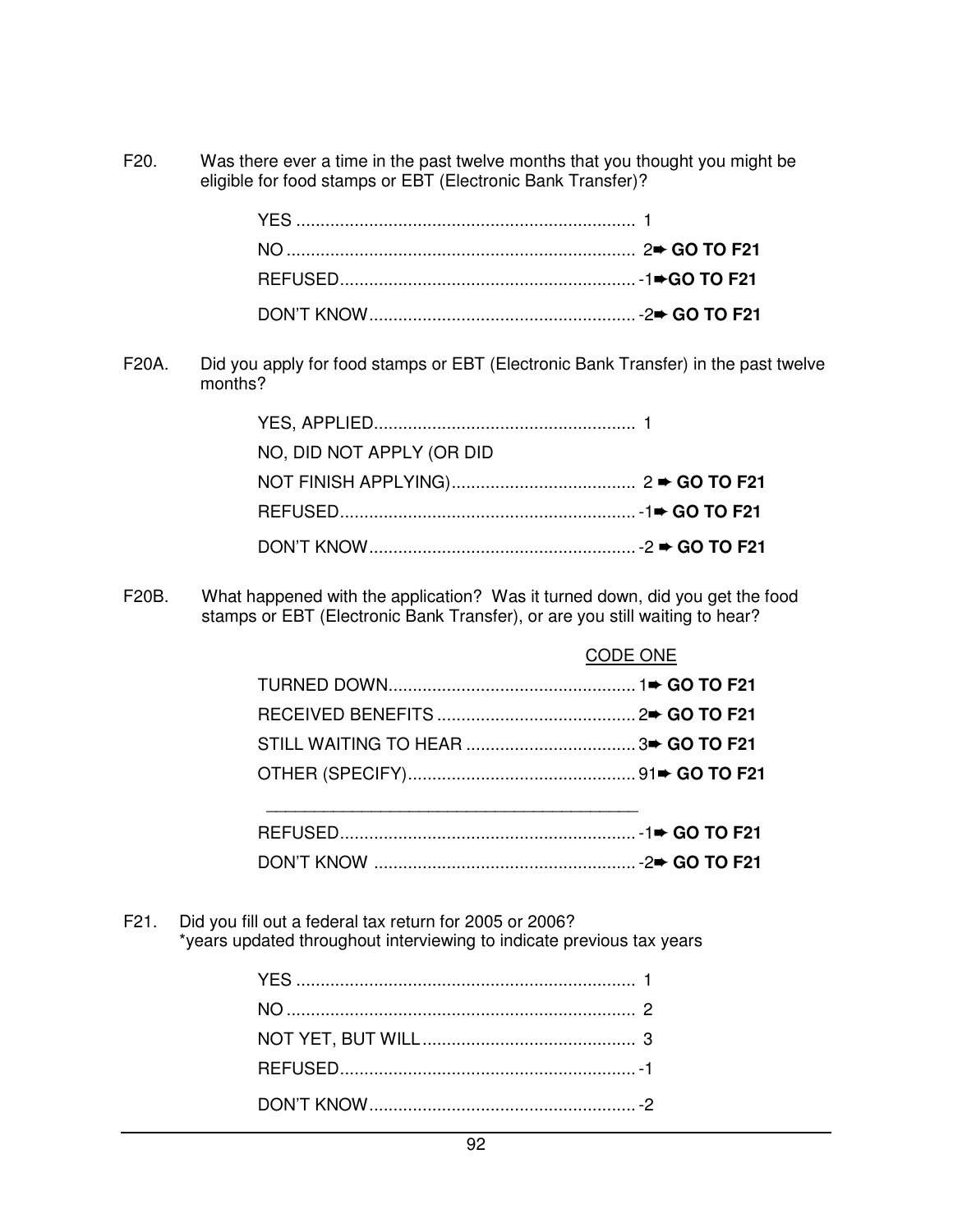F22. As part of filling out your federal tax return the last time, did you fill out a special form to claim the Earned Income Credit, called Schedule EIC?

> PROBE IF DON'T KNOW WHAT EIC IS: The federal government has a special rule that allows working people who make less than about \$29,000 a year to get a tax refund. It's called the Earned Income Credit or EIC. Sometimes, if the IRS thinks that someone is eligible for the EIC they send out a letter asking that person to fill out a special form so that they can claim the EIC.

F23. We are also interested in some of the problems that families face making ends meet. In the past twelve months, did you do any of the following because there wasn't enough money?

NOTE: REPEAT AS NEEDED "because there wasn't enough money"

|       |                                                                                                                                                                                         | <b>YES</b>     | <b>NO</b>      | <b>REF</b> | DK   |
|-------|-----------------------------------------------------------------------------------------------------------------------------------------------------------------------------------------|----------------|----------------|------------|------|
| F23A. | In the past twelve months, did you receive free food or meals?                                                                                                                          | $\overline{1}$ | $\overline{2}$ | $-1$       | $-2$ |
| F23B. | (In the past twelve months,) Were you ever hungry, but didn't                                                                                                                           | $\mathbf{1}$   | $\overline{2}$ | $-1$       | $-2$ |
| F23C. | (In the past twelve months,) Did you not pay the full amount of                                                                                                                         | $\mathbf{1}$   | $\overline{2}$ | $-1$       | $-2$ |
| F23D. | (In the past twelve months,) Were you evicted from your home<br>or apartment for not paying the rent or mortgage?                                                                       | $\mathbf{1}$   | $\overline{2}$ | $-1$       | $-2$ |
| F23E. | (In the past twelve months,) Did you not pay the full amount of a                                                                                                                       | $\blacksquare$ | $\overline{2}$ | $-1$       | $-2$ |
| F23F. | (In the past twelve months,) Was your gas or electric service<br>ever turned off, or the heating oil company did not deliver oil,<br>because there wasn't enough money to pay the bills | $\mathbf{1}$   | $\overline{2}$ | $-1$       | $-2$ |
| F23G. | (In the past twelve months,) Did you borrow money from friends                                                                                                                          | $\mathbf{1}$   | $\overline{2}$ | $-1$       | $-2$ |
| F23H. | (In the past twelve months.) Did you move in with other people<br>even for a little while because of financial problems                                                                 | $\mathbf{1}$   | $\overline{2}$ | $-1$       | $-2$ |
| F23I. | (In the past twelve months,) Did you stay at a shelter, in an<br>abandoned building, an automobile or any other place not<br>meant for regular housing, even for one night?             |                | $\overline{2}$ | $-1$       | $-2$ |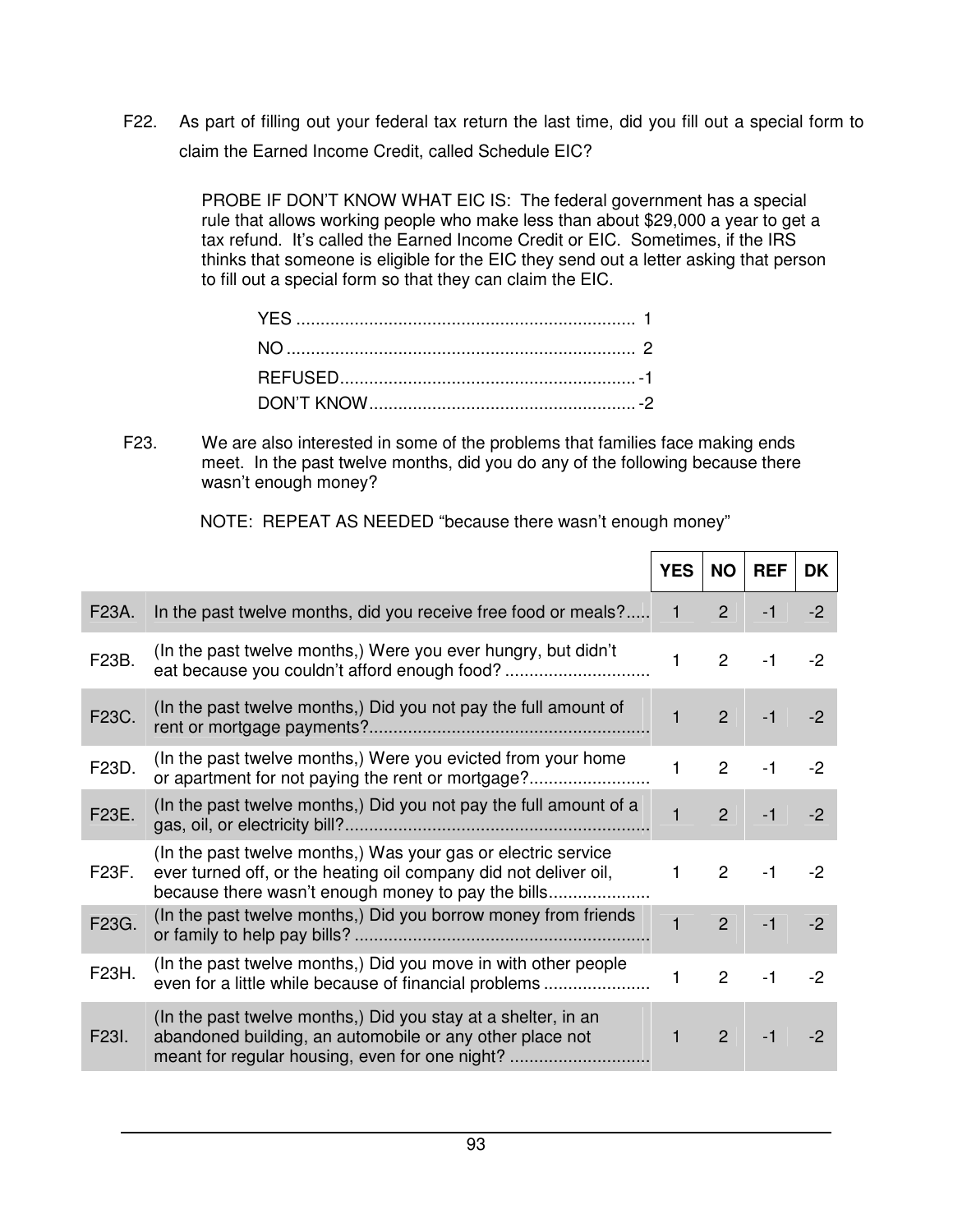F23J. (In the past twelve months,) Was there anyone in your household who needed to see a doctor or go to the hospital but  $\qquad 1 \qquad 2 \qquad -1 \qquad -2$ couldn't go because of the cost? ................................................................

F23K. In the past twelve months, was your telephone service ever disconnected by the telephone company because there wasn't enough money to pay the bill?

F23L. About how many days in the past twelve months were you without any phone service?

BOTH CELL PHONE AND LANDLINE SERVICE COUNT AS PHONE SERVICE.

| ENTER NUMBER OF DAYS |  |
|----------------------|--|
|                      |  |
|                      |  |
|                      |  |

F24. My next questions are about some experiences you may have had {since {DATE OF LAST INTERVIEW}/in the last four years}.

> {Since {DATE OF LAST INTERVIEW}/During the last four years}, other than for a minor traffic violation, have you been stopped by the police, but not picked up or arrested?

F25. And, {Since {DATE OF LAST INTERVIEW}/During the last four years}, not counting minor traffic offenses, have you ever been booked or charged with breaking a law, either by the police or by someone connected with the courts? Please include juvenile offenses.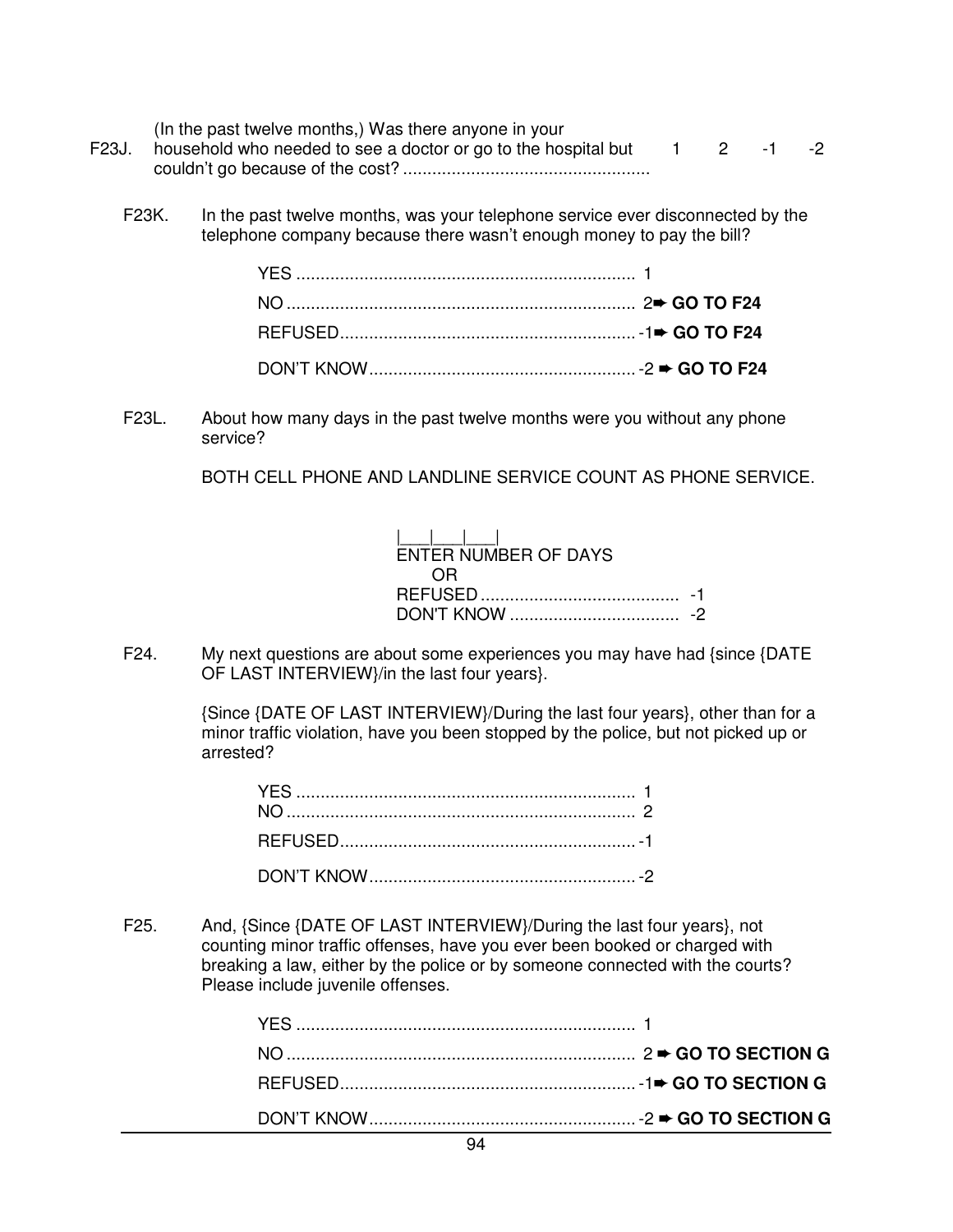F26. Do you currently have any charges pending against you?

F26A. How many charges do you currently have pending?

| ENTER NUMBER OF PENDING CHARGES |  |
|---------------------------------|--|
| OR)                             |  |
|                                 |  |
|                                 |  |

F26B2. [What charges do you currently have pending?]

IF "ASSAULT," PROBE FOR AGGRAVATED OR SIMPLE ASSAULT.

|                                                                                                                                                |                | <b>CODE ALL</b><br><b>THAT APPLY</b> |
|------------------------------------------------------------------------------------------------------------------------------------------------|----------------|--------------------------------------|
| AGGRAVATED ASSAULT/RAPE/MURDER (An attack on a person with a<br>weapon or hands, e.g., battery, rape, aggravated assault, manslaughter)        | 1              | f26b2 1                              |
| SIMPLE ASSAULT (Attack without a weapon that results in no injury or a minor                                                                   | $\overline{2}$ | f26b2 2                              |
| ROBBERY/THEFT/LARCENY (Taking something from someone with or without<br>using a weapon; forgery, fraud, embezzlement, bad checks; shoplifting) | 3              | f26b2_3                              |
| POSSESSION, USE, OR SALE OF MARIJUANA, COCAINE, OR OTHER                                                                                       | 4              | f26b2 4                              |
| MAJOR TRAFFIC OFFENSE (Driving under the influence of alcohol or other                                                                         | 5              | f26b2 5                              |
|                                                                                                                                                |                | f26b2 6                              |
|                                                                                                                                                |                | f26b2 7                              |
|                                                                                                                                                | 8              | f26b2 8                              |
| MINOR INFRACTIONS (Tickets, disturbing peace, unspecified misdemeanors)  9                                                                     |                | f26b2 9                              |
|                                                                                                                                                |                | f26b2 10                             |
|                                                                                                                                                | 91             | f26b2 91                             |
|                                                                                                                                                |                |                                      |
|                                                                                                                                                | $-2$           |                                      |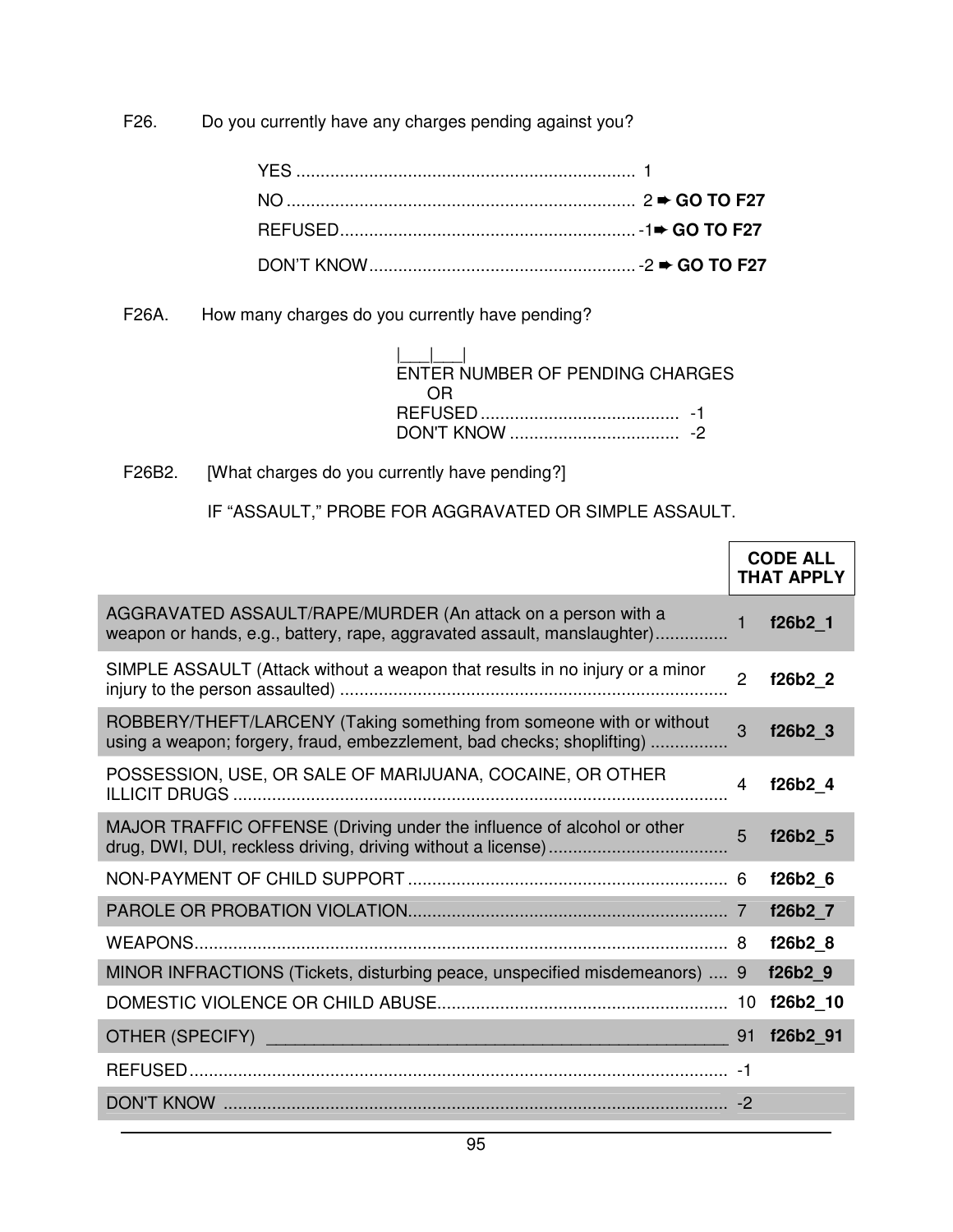F27. And, {since {DATE OF LAST INTERVIEW}/during the last four years}, have you been convicted of any charges? Do not count minor traffic violations.

F27A. How many times have you been convicted of something {since {DATE OF LAST INTERVIEW}/during the last four years}?

| $\mathbf{1}$ and $\mathbf{1}$<br>ENTER NUMBER OF TIMES |  |
|--------------------------------------------------------|--|
| 0 H                                                    |  |
|                                                        |  |
|                                                        |  |

F28A. [Please tell me the charges you were convicted of {since {DATE OF LAST INTERVIEW}/during the last four years}.]

#### IF "ASSAULT," PROBE FOR AGGRAVATED OR SIMPLE ASSAULT.

|                                                                                                                                                |                | <b>CODE ALL</b><br><b>THAT APPLY</b> |
|------------------------------------------------------------------------------------------------------------------------------------------------|----------------|--------------------------------------|
| AGGRAVATED ASSAULT/RAPE/MURDER (An attack on a person with a<br>weapon or hands, e.g., battery, rape, aggravated assault, manslaughter)        |                | $f28a$ 1                             |
| SIMPLE ASSAULT (Attack without a weapon that results in no injury or a minor                                                                   | $\overline{2}$ | $f28a_2$                             |
| ROBBERY/THEFT/LARCENY (Taking something from someone with or<br>without using a weapon; forgery, fraud, embezzlement, bad checks; shoplifting) | 3              | $f28a$ 3                             |
| POSSESSION, USE, OR SALE OF MARIJUANA, COCAINE, OR OTHER<br><b>ILLICIT DRUGS</b>                                                               | 4              | f28a 4                               |
| MAJOR TRAFFIC OFFENSE (Driving under the influence of alcohol or other                                                                         | 5              | f28a 5                               |
|                                                                                                                                                |                | $f28a$ 6                             |
|                                                                                                                                                |                | f28a 7                               |
|                                                                                                                                                |                | $f28a$ $8$                           |
| MINOR INFRACTIONS (Tickets, disturbing peace, unspecified misdemeanors) 9                                                                      |                | f28A 9                               |
|                                                                                                                                                |                | f28a_10                              |
| OTHER (SPECIFY)                                                                                                                                | 11             | f28A 91                              |
|                                                                                                                                                |                |                                      |
|                                                                                                                                                |                |                                      |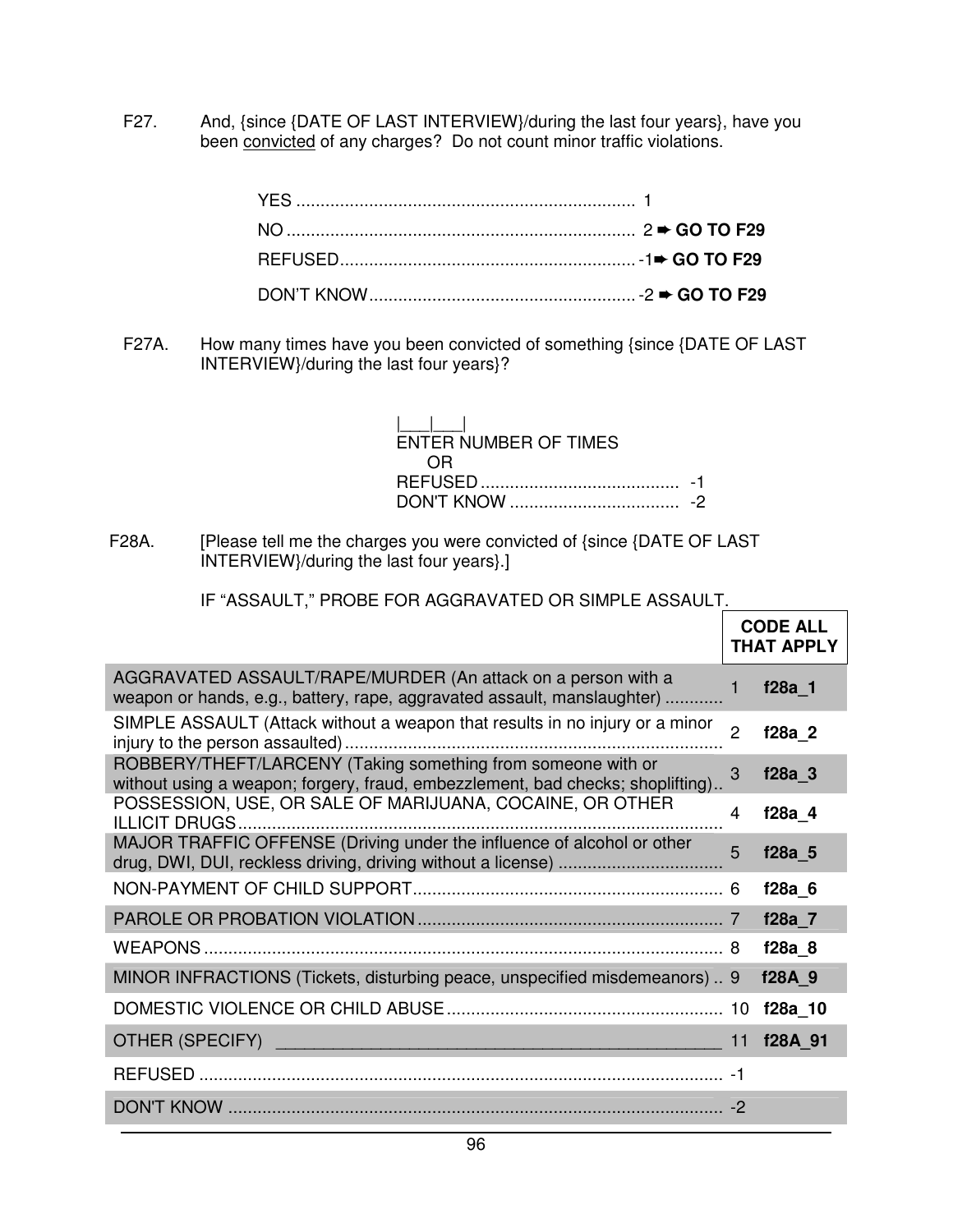F28B. Have you ever spent time in a correctional institution, like a county jail, a state or federal prison, or a youth correctional institution like a training school or reform school?

F28C. Did you ever spend time in a youth correctional institution like a training school or reform school? Include boot camps that are set up for youth offenders.

F28D. Altogether, how much time did you serve in youth institutions?

| $\mathbf{1}$<br><b>ENTER MONTHS</b> |  |
|-------------------------------------|--|
| 0.R                                 |  |
|                                     |  |
|                                     |  |

F28E. Did you ever spend time in an adult correctional institution like a county, state or federal jail or prison?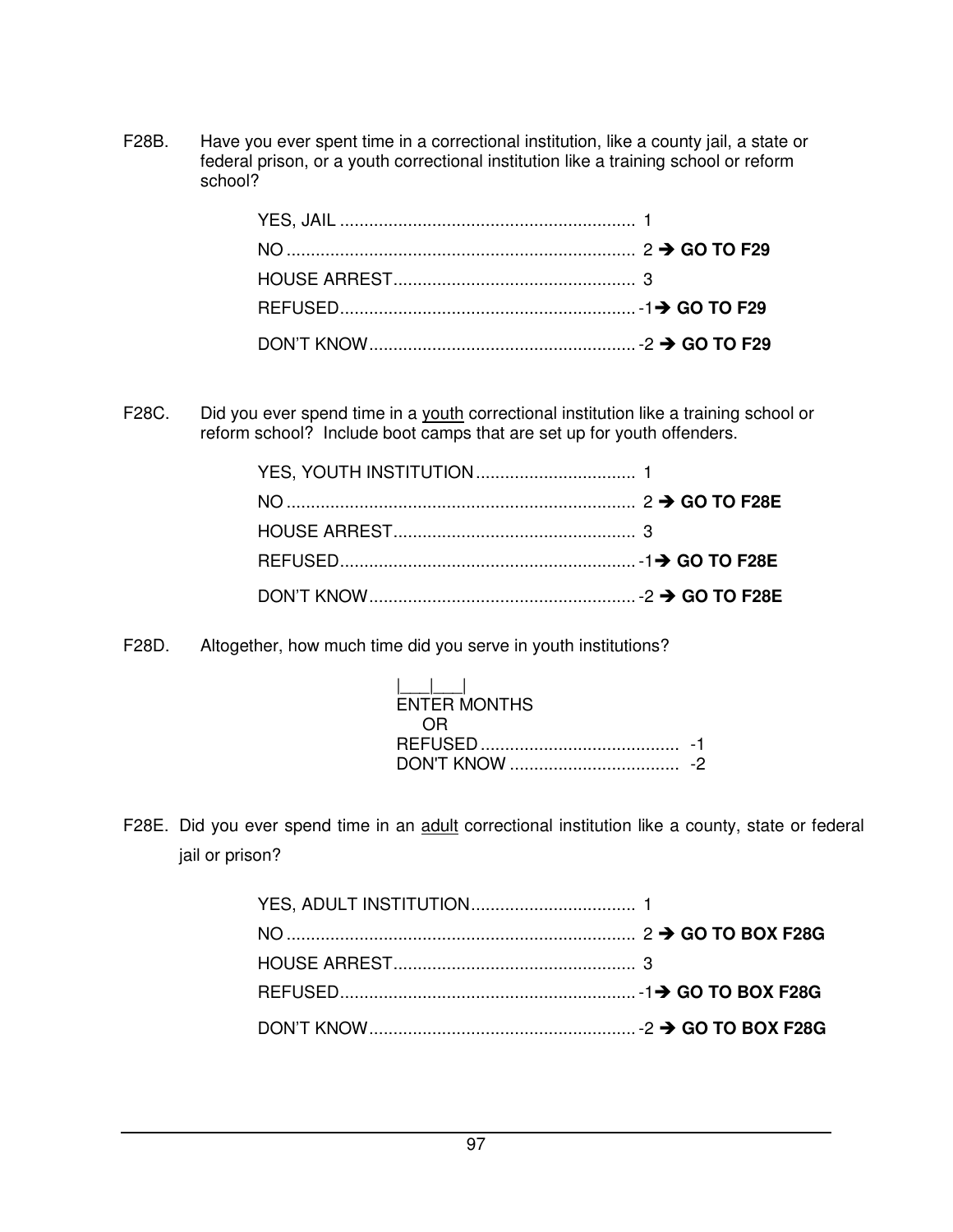F28F. Altogether, how much time did you serve in adult institutions?

ACCEPT ESTIMATE OF THE NUMBER OF YEARS OR MONTHS.

| ENTER NUMBER |  |
|--------------|--|
| OR           |  |
|              |  |
|              |  |

F28F1. [Altogether, how much time did you serve in adult institutions?]

ENTER UNIT.

#### **BOX F28G**

IF THE RESPONDENT HAS SERVED TIME IN A JUVENILE OR ADULT INSTITUION (F28C = 1) OR (F28E = 1), GO TO F28H.

ELSE, GO TO F29.

F28H. How old were you {the first time/when} you were sent to a correctional institution?

 |\_\_\_|\_\_\_| ENTER NUMBER OF YEARS OLD OR REFUSED ......................................... -1 DON'T KNOW ................................... -2

F28I1. When did your {most recent} incarceration start?

PROBE: Do you know the month?

| $\Box$<br><b>ENTER MONTH</b> |  |
|------------------------------|--|
| OR.                          |  |
|                              |  |
|                              |  |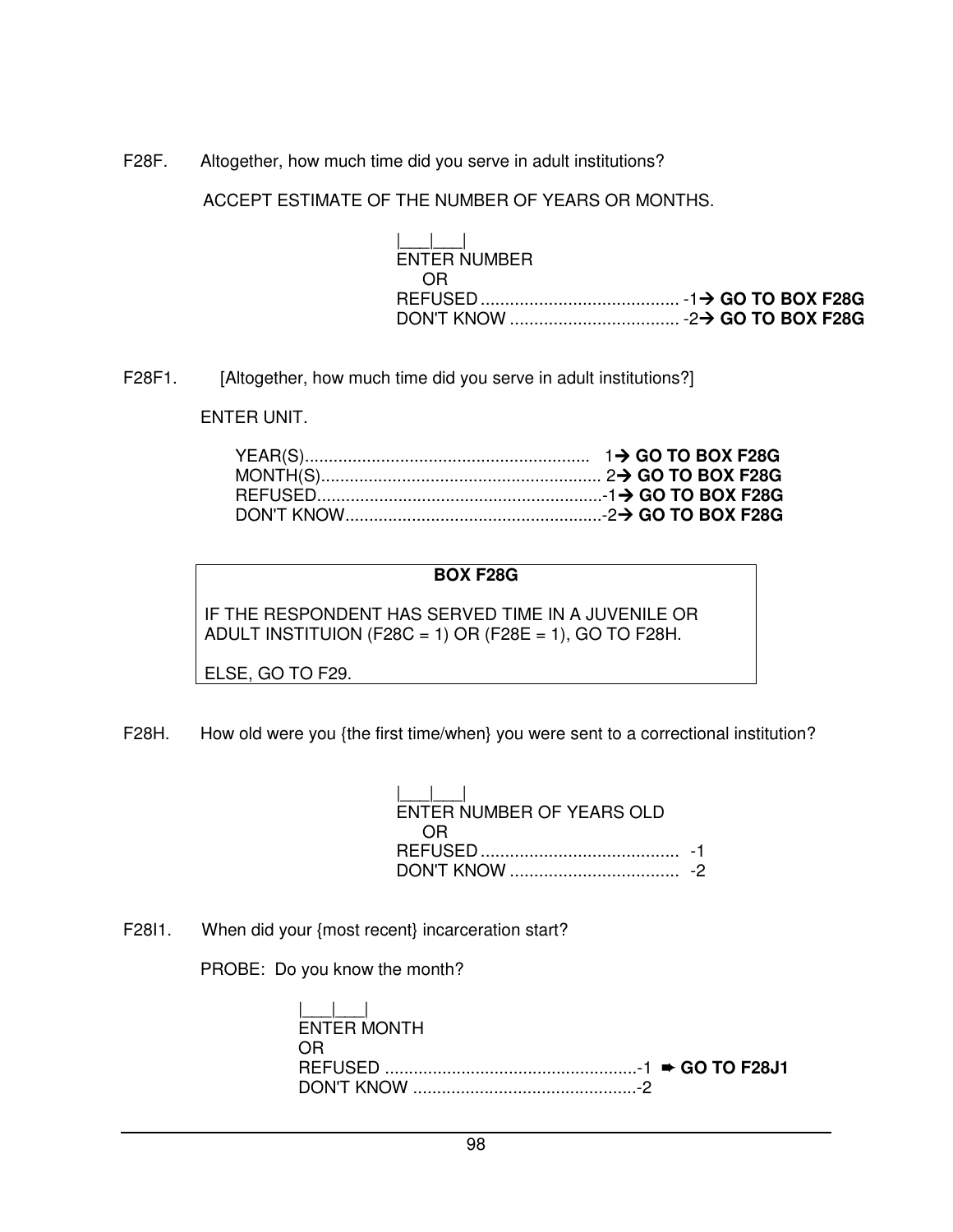F28I2. When did your {most recent} incarceration start?

PROBE: Do you know the year?

| $ $ _ $ $ _ $ $ _ $ $ _ $ $ _ $ $ _ $ $ |
|-----------------------------------------|
| <b>FNTER YEAR</b>                       |
| OR.                                     |
|                                         |
|                                         |

F28J1. When were you released {the most recent time}?

F28J2. [When were you released {the most recent time}?]

PROBE: Do you know the month?

| المساحدات   |  |
|-------------|--|
| ENTER MONTH |  |
| OR.         |  |
|             |  |
|             |  |

F28J3. [When were you released {the most recent time}?]

PROBE: Do you know the year?

| FNTFR YFAR |
|------------|
| - OR       |
|            |
|            |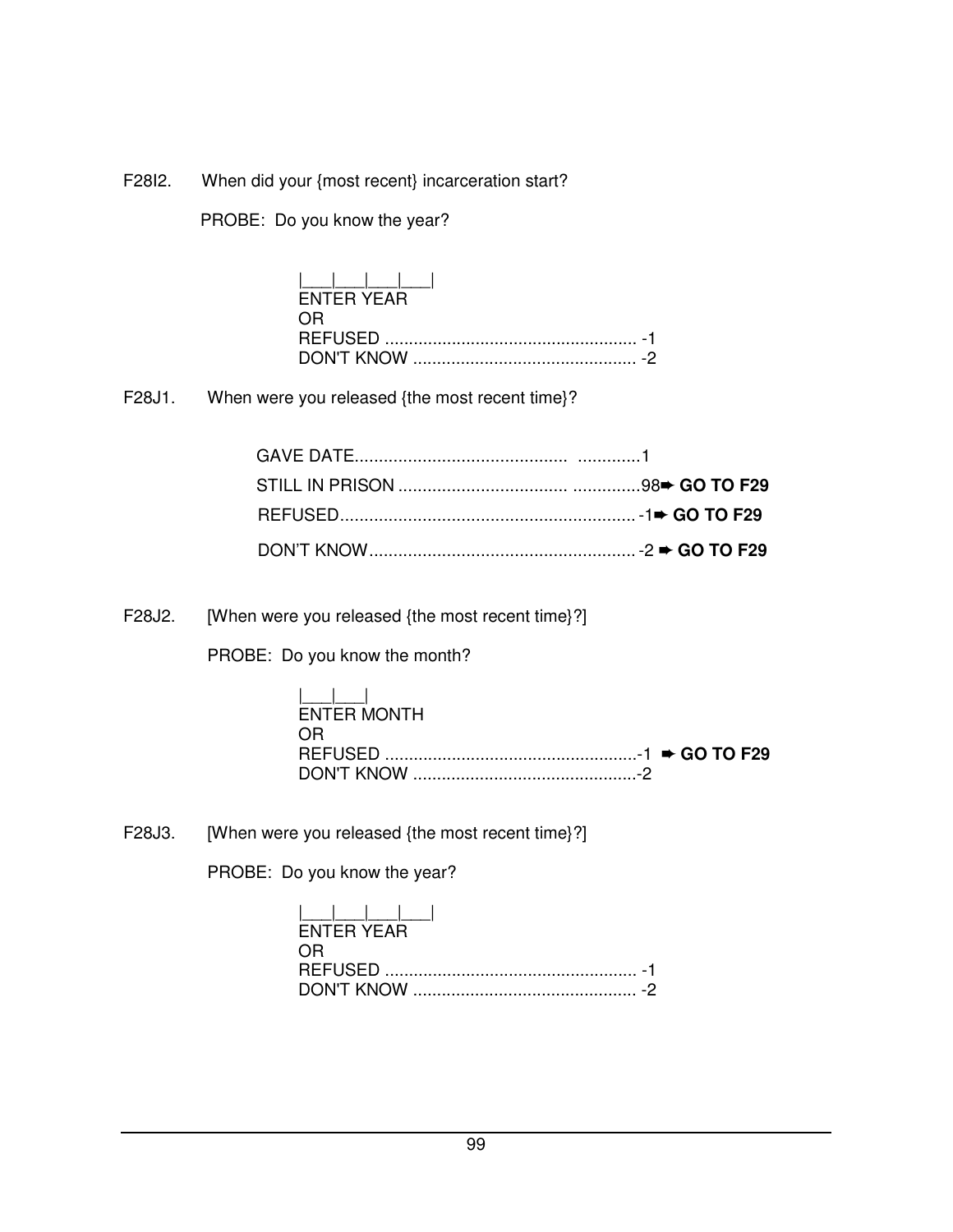# Were you ever required to perform community service or have you been on probation? F<sub>29</sub>.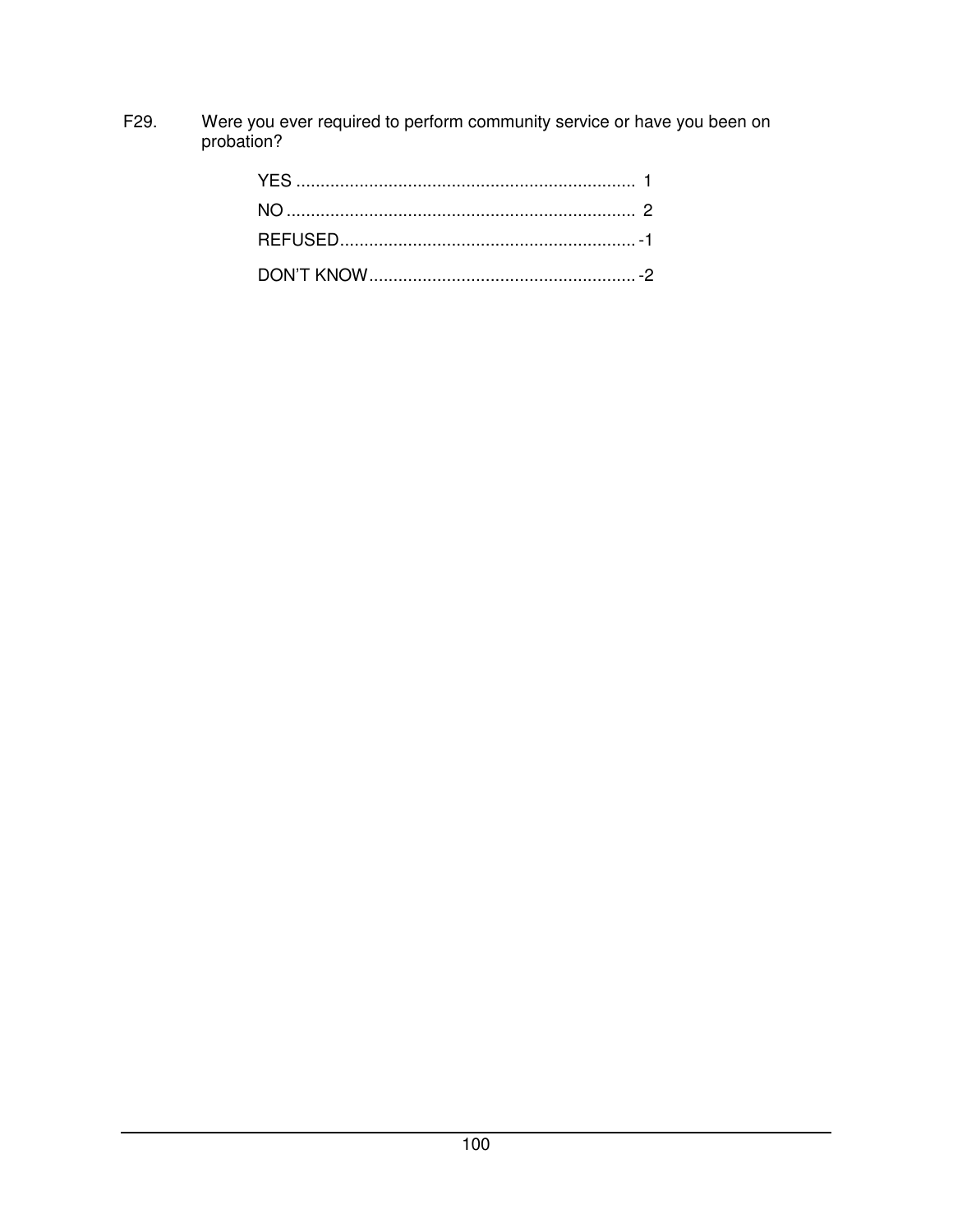#### **SECTION G: HEALTH AND HEALTH BEHAVIOR**

G0. My next question is about how satisfied you are with your life overall. In general, would you say you are . . .

G1. Now I'd like to ask you some questions about your health and how you've been feeling in the past twelve months.

In general, how is your health? Would you say it is . . .

G2. Do you have a serious health problem that limits the amount or kind of work you can do?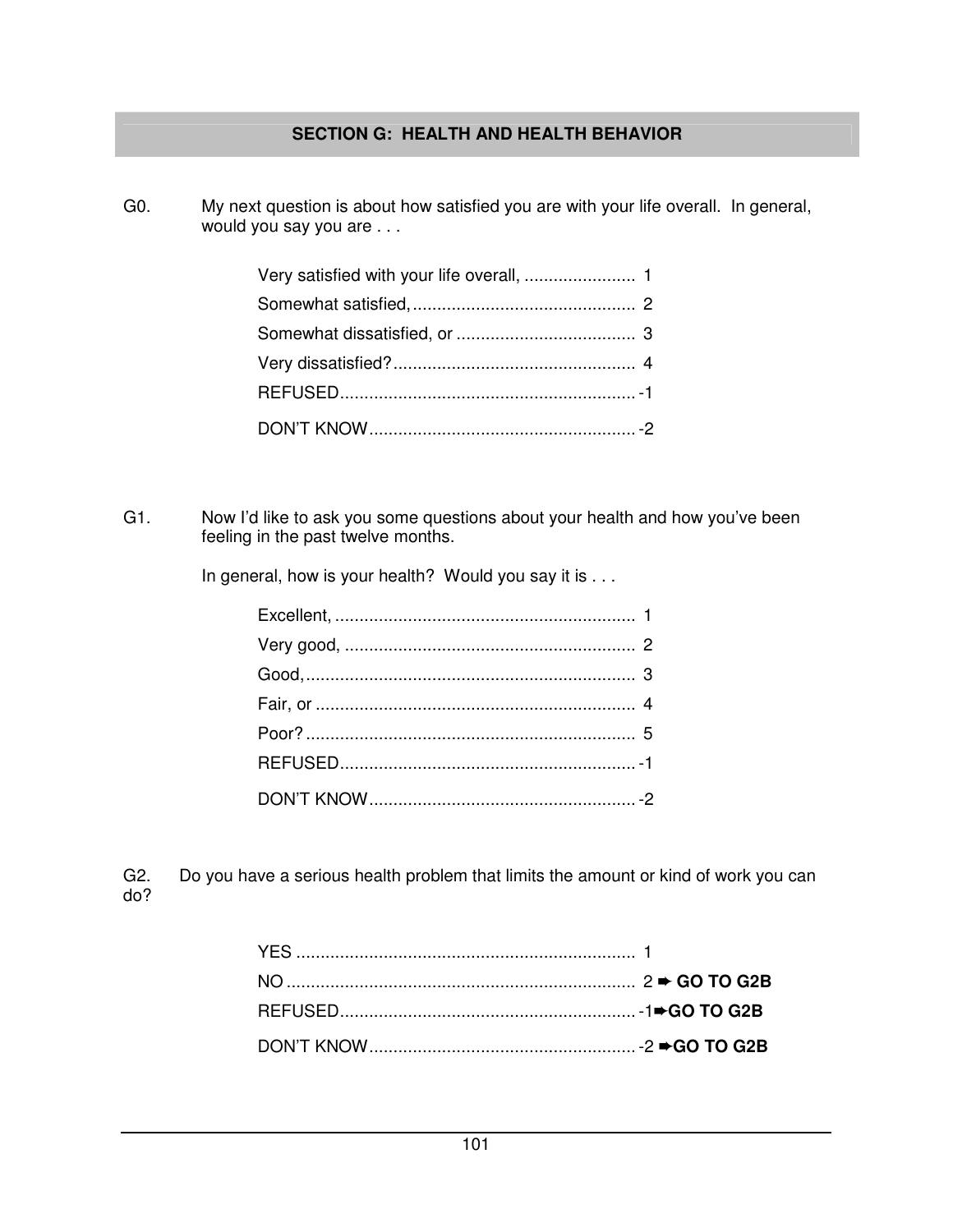# CODE ALL THAT APPLY

| g2a_1   |  |
|---------|--|
| g2a_2   |  |
| g2a_3   |  |
| g2a_4   |  |
| g2a_5   |  |
| g2a_6   |  |
| g2a_7   |  |
| g2a_91  |  |
|         |  |
|         |  |
| g2a_101 |  |
| g2a_102 |  |
| g2a_103 |  |
| g2a_104 |  |
| g2a_105 |  |
| g2a_106 |  |
| g2a_107 |  |
| g2a_108 |  |
| g2a_109 |  |
|         |  |
|         |  |

Do you regularly take any prescribed medication for physical or mental health problems? G<sub>2</sub>B.

> INCLUDE OVER-THE-COUNTER DRUGS IF THEY WERE PRESCRIBED BY A DOCTOR.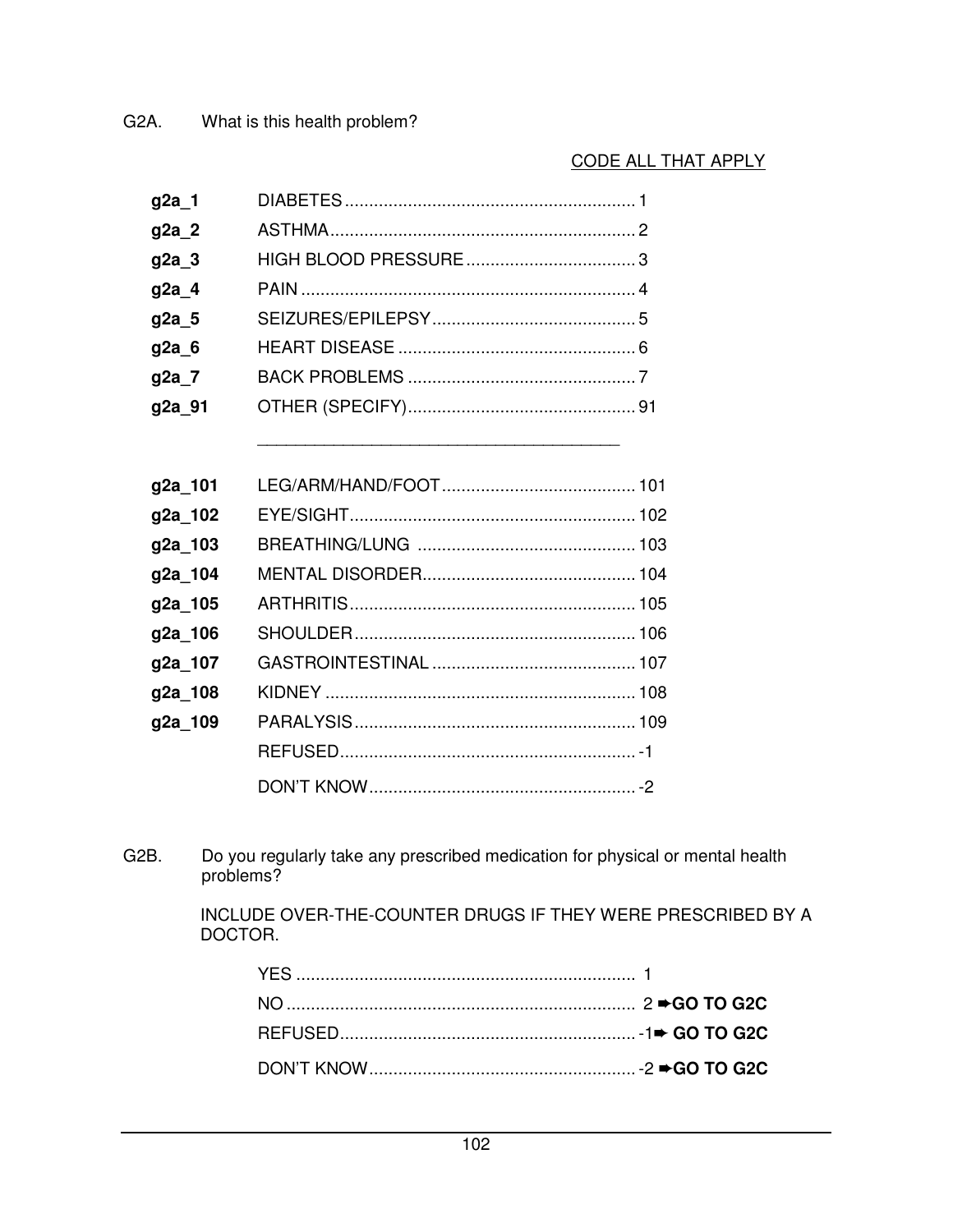| G2B1. | For which of the following conditions do you take prescribed medication? |
|-------|--------------------------------------------------------------------------|
|       | Do you take them for $\dots$                                             |

|              | <b>YES</b>   | <b>NO</b>      | <b>REF</b> | <b>DK</b> |
|--------------|--------------|----------------|------------|-----------|
| Α.           |              | $\mathcal{P}$  | -1         | $-2$      |
| В.           |              | 2              | $-1$       | $-2$      |
| C.           | 1            | $\mathcal{P}$  | $-1$       | $-2$      |
| D.           |              | 2              | -1         | $-2$      |
| Ε.           | 1            | $\mathcal{P}$  | $-1$       | $-2$      |
| F.           |              | 2              | $-1$       | $-2$      |
| G.           | 1            | $\mathcal{P}$  | $-1$       | $-2$      |
| Η.           |              | $\mathcal{P}$  | $-1$       | $-2$      |
| $\mathbf{L}$ | $\mathbf{1}$ | $\mathcal{P}$  | $-1$       | $-2$      |
| $101 -$      |              | $\mathcal{P}$  | $-1$       | $-2$      |
|              | 1            | $\mathcal{P}$  | $-1$       | $-2$      |
| 103.         | 1            | 2              | $-1$       | $-2$      |
|              | $\mathbf{1}$ | $\mathcal{P}$  | $-1$       | $-2$      |
| 105.         |              | $\overline{2}$ | $-1$       | $-2$      |
|              |              | $\mathcal{P}$  | $-1$       | $-2$      |
|              |              |                |            |           |

G2C. In the past twelve months, have you stayed overnight in a hospital or gone to the emergency room?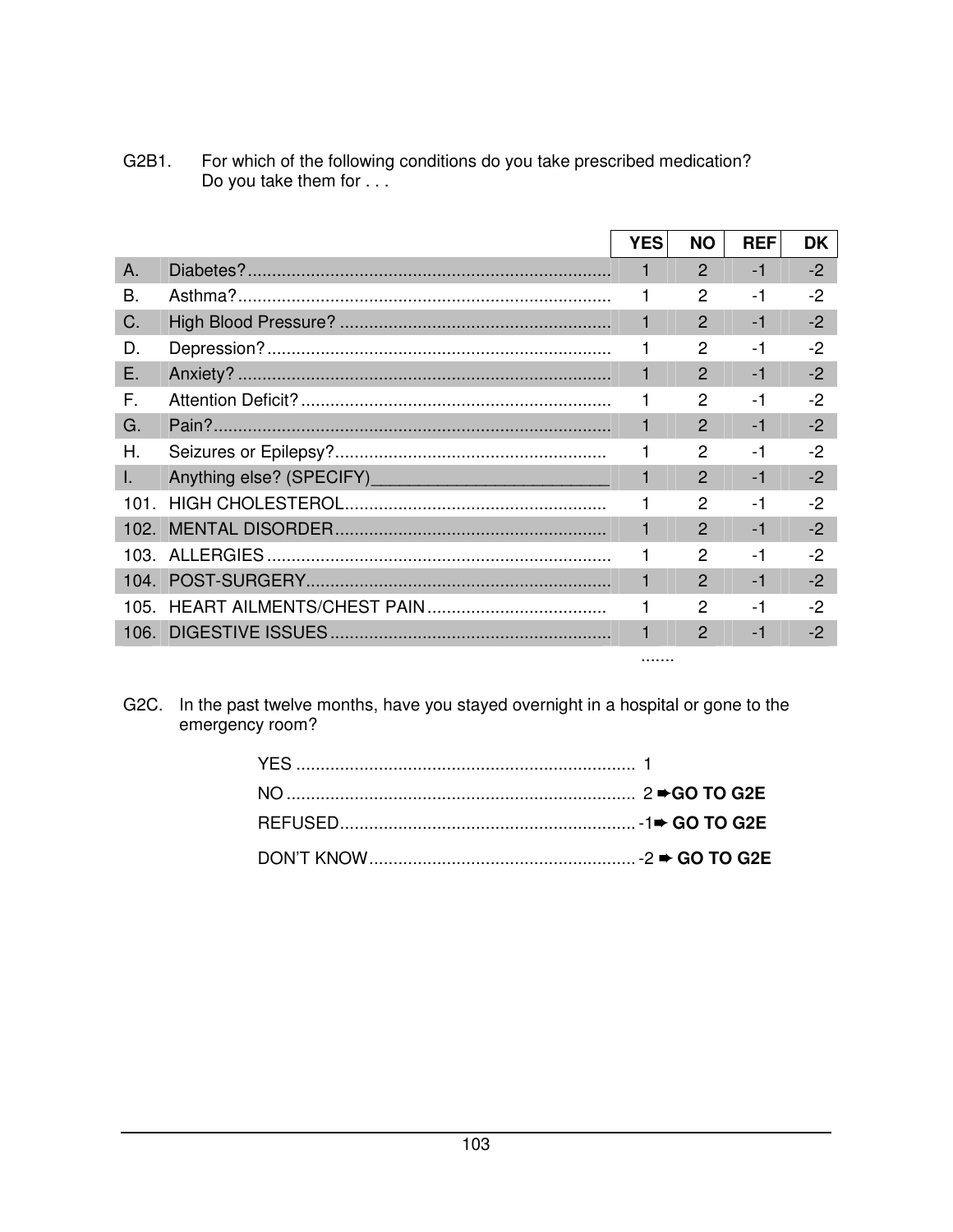G2D. How many times have you stayed overnight in a hospital in the past twelve months?

IF ANSWER IS "NONE," ENTER ZERO.

 PROBE: Count each stay—even if it lasted more than one overnight—as just one stay.

| $\mathbf{1}$ $\mathbf{1}$ $\mathbf{1}$<br>ENTER NUMBER OF TIMES |  |
|-----------------------------------------------------------------|--|
| 0 H                                                             |  |
|                                                                 |  |
|                                                                 |  |

G2D1. How many times have you gone to the emergency room because of your own injury or illness in the past twelve months?

IF ANSWER IS "NONE," ENTER ZERO.

| <b>ENTER NUMBER OF TIMES</b>      |  |
|-----------------------------------|--|
| $\left( \right)$ $\left( \right)$ |  |
|                                   |  |
|                                   |  |

G2E. Are you currently covered by any type of health insurance, including private insurance, Medicaid, or another public, federal or state assistance program which pays for medical care, or do you belong to a Medicaid HMO?

G3. During the past twelve months, has there ever been a time when you felt sad, blue, or depressed for two or more weeks in a row?

| NO, ON MEDICATION/                           |  |
|----------------------------------------------|--|
| ANTI-DEPRESSANTS (VOLUNTEERED)  -14 GO TO G7 |  |
|                                              |  |
|                                              |  |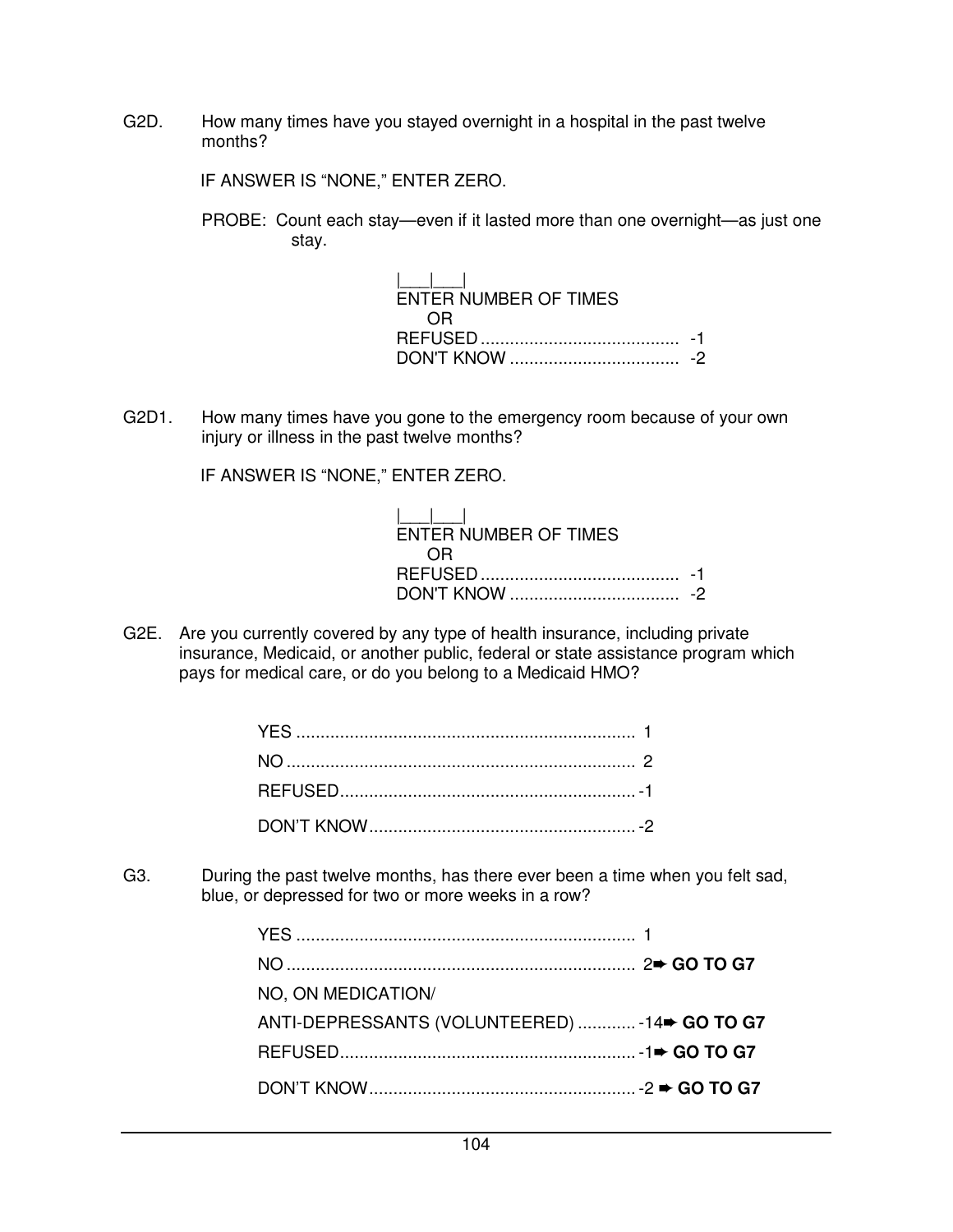G4. For the next two questions, please think of the two-week period during the past twelve months when these feelings were worst. During that time, did the feelings of being sad, blue, or depressed usually last . . .

G5. During those two weeks, did you feel this way . . .

G6. During those two weeks did you lose interest in most things like hobbies, work, or activities that usually give you pleasure?

**BOX G6**

**GO TO G10**

- 
- G7. During the past twelve months, has there ever been a time lasting two weeks or more when you lost interest in most things like hobbies, work, or activities that usually give you pleasure?

| NO, ON MEDICATION/<br>ANTI-DEPRESSANTS (VOLUNTEERED)  -14 GO TO G16A |  |
|----------------------------------------------------------------------|--|
|                                                                      |  |
|                                                                      |  |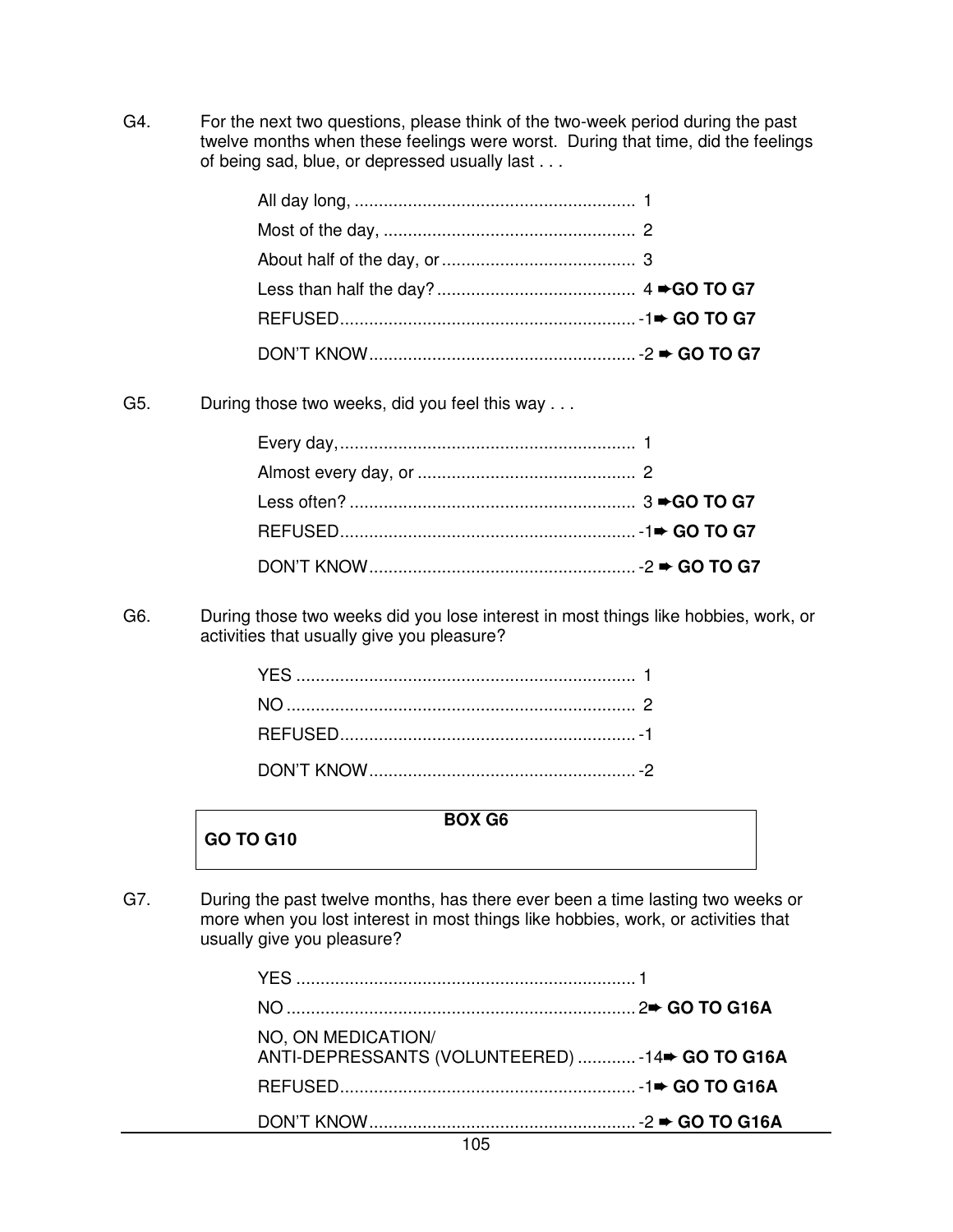G8. For the next few questions, please think of the two-week period during the past twelve months when you had the most complete loss of interest in things. During that two-week period, did the loss of interest usually last . . .

G9. Did you feel this way every day, almost every day, or less often during the two weeks?

G10. Thinking about those same two weeks, did you feel more tired out or low on energy than is usual for you?

G11. During these two weeks, did you gain or lose weight without trying, or did you stay about the same?

PROBE: We are still talking about the same two weeks.

| IF VOLUNTEERED: BOTH                        |  |
|---------------------------------------------|--|
|                                             |  |
|                                             |  |
| IF VOLUNTEERED: WAS ON A DIET  5→ GO TO G12 |  |
|                                             |  |
|                                             |  |
|                                             |  |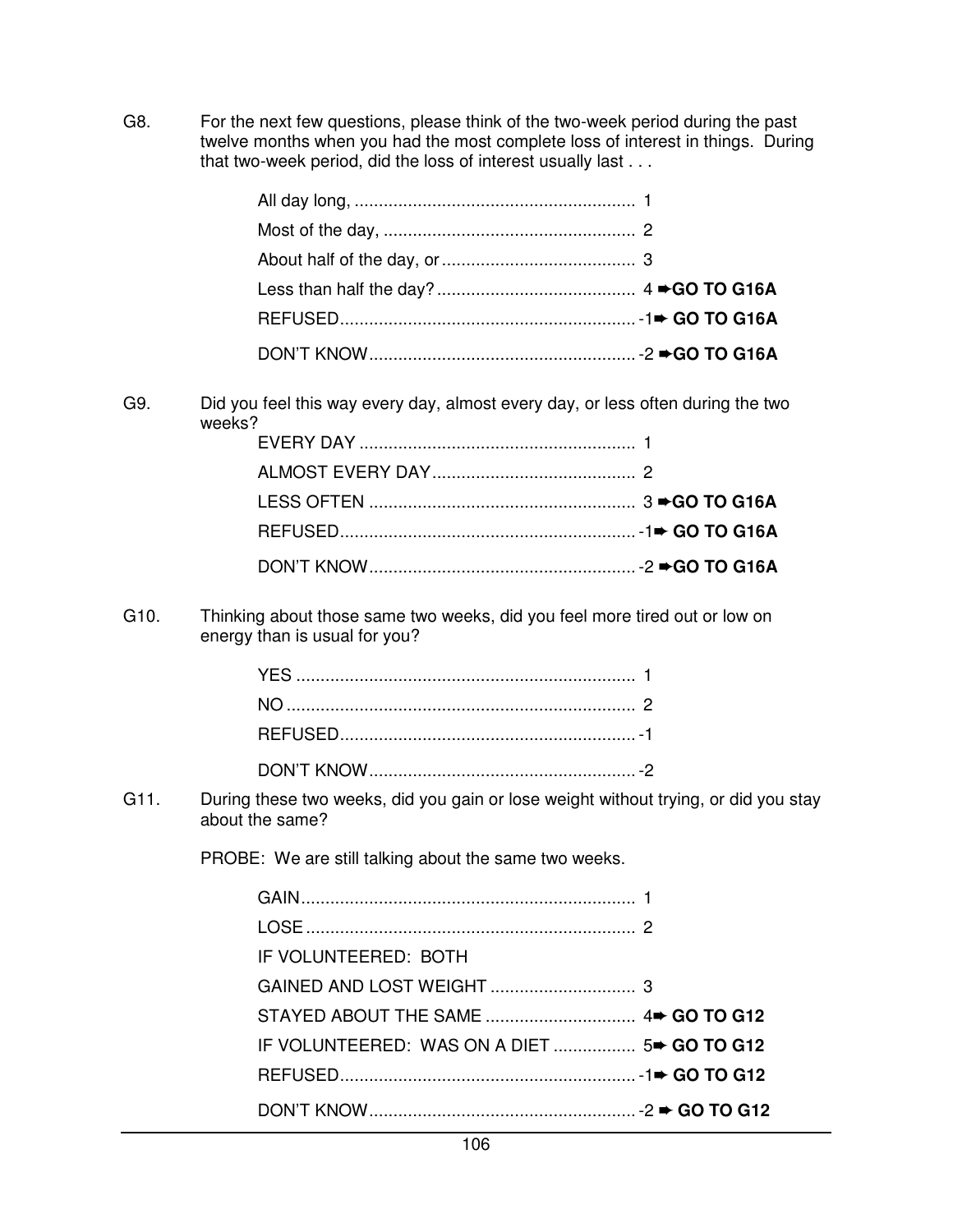G11A. About how much did {you gain/you lose/your weight change} during these two weeks?

| $\mathbf{1}$ and $\mathbf{1}$<br>ENTER NUMBER OF POUNDS<br>ΩR |  |
|---------------------------------------------------------------|--|
|                                                               |  |
|                                                               |  |

G12. Did you have more trouble falling asleep than you usually do during those two weeks?

G12A. Did that happen every night, nearly every night, or less often during those two weeks?

G13. During those two weeks, did you have a lot more trouble concentrating than usual?

G14. People sometimes feel down on themselves, no good, or worthless. During that two week period, did you feel this way?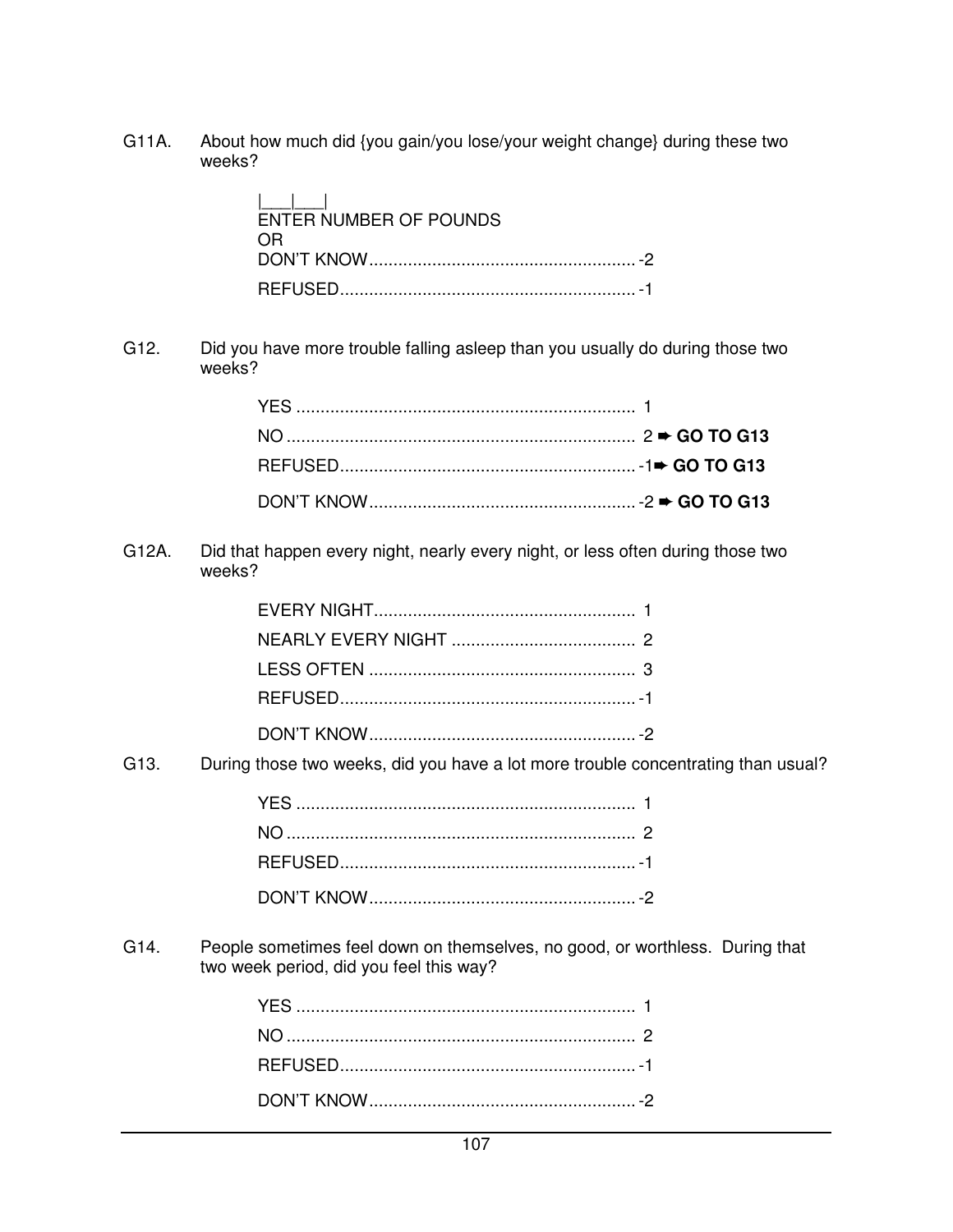G15. Did you think a lot about death--either your own, someone else's, or death in general during those two weeks?

G16. For each of the following statements, please tell me if you strongly agree, somewhat agree, somewhat disagree, or strongly disagree.

 PROBE: Do you strongly agree, somewhat agree, somewhat disagree or strongly disagree with this?

|    |                                                                                                                                                                        | <b>STRONGLY</b><br><b>AGREE</b> | <b>SOMEWHAT</b><br><b>AGREE</b> | <b>SOMEWHAT</b><br><b>DISAGREE</b> | <b>STRONGLY</b><br><b>DISAGREE</b> | <b>REF</b> | <b>DK</b> |
|----|------------------------------------------------------------------------------------------------------------------------------------------------------------------------|---------------------------------|---------------------------------|------------------------------------|------------------------------------|------------|-----------|
| A. | I have little control<br>over the things that<br>happen to me. Do<br>you strongly agree,<br>somewhat agree,<br>somewhat disagree<br>or strongly disagree<br>with this? |                                 | $\mathcal{P}$                   | 3                                  |                                    |            |           |
| В. | There is really no way<br>I can solve some of<br>the problems I have                                                                                                   |                                 | 2                               | 3                                  | 4                                  |            | -2        |
| C. | There is little I can do<br>to change many of<br>the important things<br>in my life                                                                                    |                                 | $\mathcal{P}$                   | 3                                  | 4                                  | -1         | -2        |
| D. | I often feel helpless in<br>dealing with problems                                                                                                                      |                                 | $\overline{2}$                  | 3                                  | 4                                  | $-1$       | $-2$      |
| Е. | Sometimes I feel that<br>I'm being pushed<br>around                                                                                                                    |                                 | $\overline{2}$                  | 3                                  | 4                                  | -1         | -2        |

G17. In the past month, did you smoke cigarettes?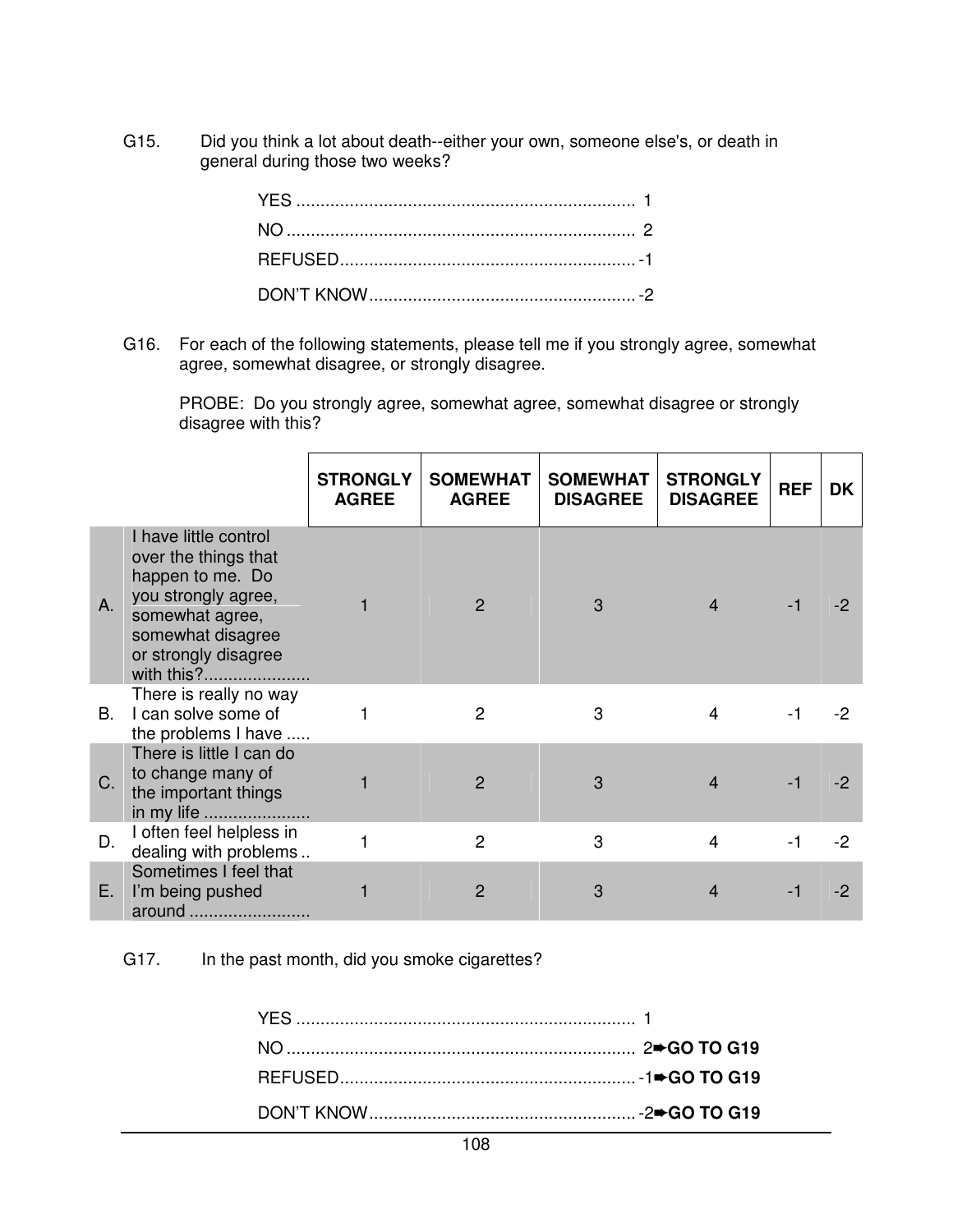G18. How many packs per day do you usually smoke?

| LESS THAN HALF A PACK A DAY  1 |  |
|--------------------------------|--|
|                                |  |
|                                |  |
|                                |  |
|                                |  |
|                                |  |
|                                |  |

G19. The next questions are about how frequently you drink alcoholic beverages. By a "drink" we mean either a bottle of beer, a wine cooler, a glass of wine, a shot of liquor, or a mixed drink. With these definitions in mind, what is the largest number of drinks you had in any single day during the past twelve months—none, between one to three, four to ten, eleven to twenty, or more than twenty drinks in a single day?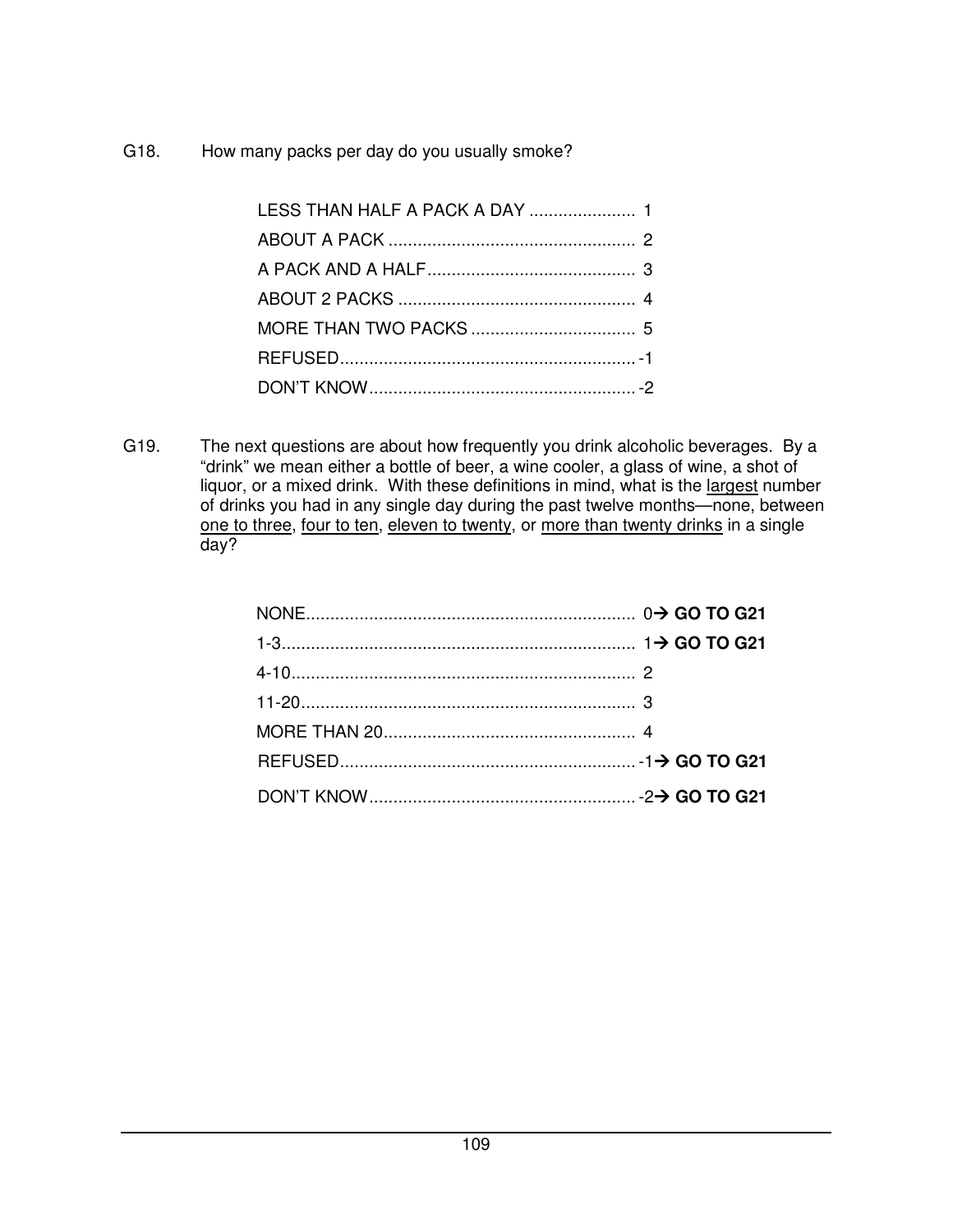G19A. In the past twelve months, how often did you have four or more drinks in one day? Was it  $\ldots$ 

| <b>Beer</b><br>1 12 or 16 oz bottle<br>1 case of beer | $= 1$ drink<br>$= 24$ drinks | <b>Hard Liguor</b><br>1 highball<br>1 shot glass<br>$\frac{1}{2}$ pint of liquor | $= 1$ drink<br>$= 1$ drink<br>$= 6$ drinks |
|-------------------------------------------------------|------------------------------|----------------------------------------------------------------------------------|--------------------------------------------|
| Wine                                                  |                              | 1 pint of liquor                                                                 | $= 12$ drinks                              |
| 1 4 oz. glass of<br>wine                              | $= 1$ drink                  | 1 fifth of liquor                                                                | $= 20$ drinks                              |
| 1 liter or quart<br>bottle                            | $= 6$ drinks                 | 1 quart of liquor                                                                | $= 24$ drinks                              |
| 1 wine cooler                                         | $= 1$ drink                  |                                                                                  |                                            |
|                                                       |                              |                                                                                  |                                            |

### **HELP TEXT USED FOR ALCOHOL EQUIVALENTS**

G20. In the past twelve months, was there ever a time when your drinking or being hung over interfered with your work at school, or a job, or at home?

| I AM A CASUAL/SOCIAL |  |
|----------------------|--|
|                      |  |
|                      |  |
|                      |  |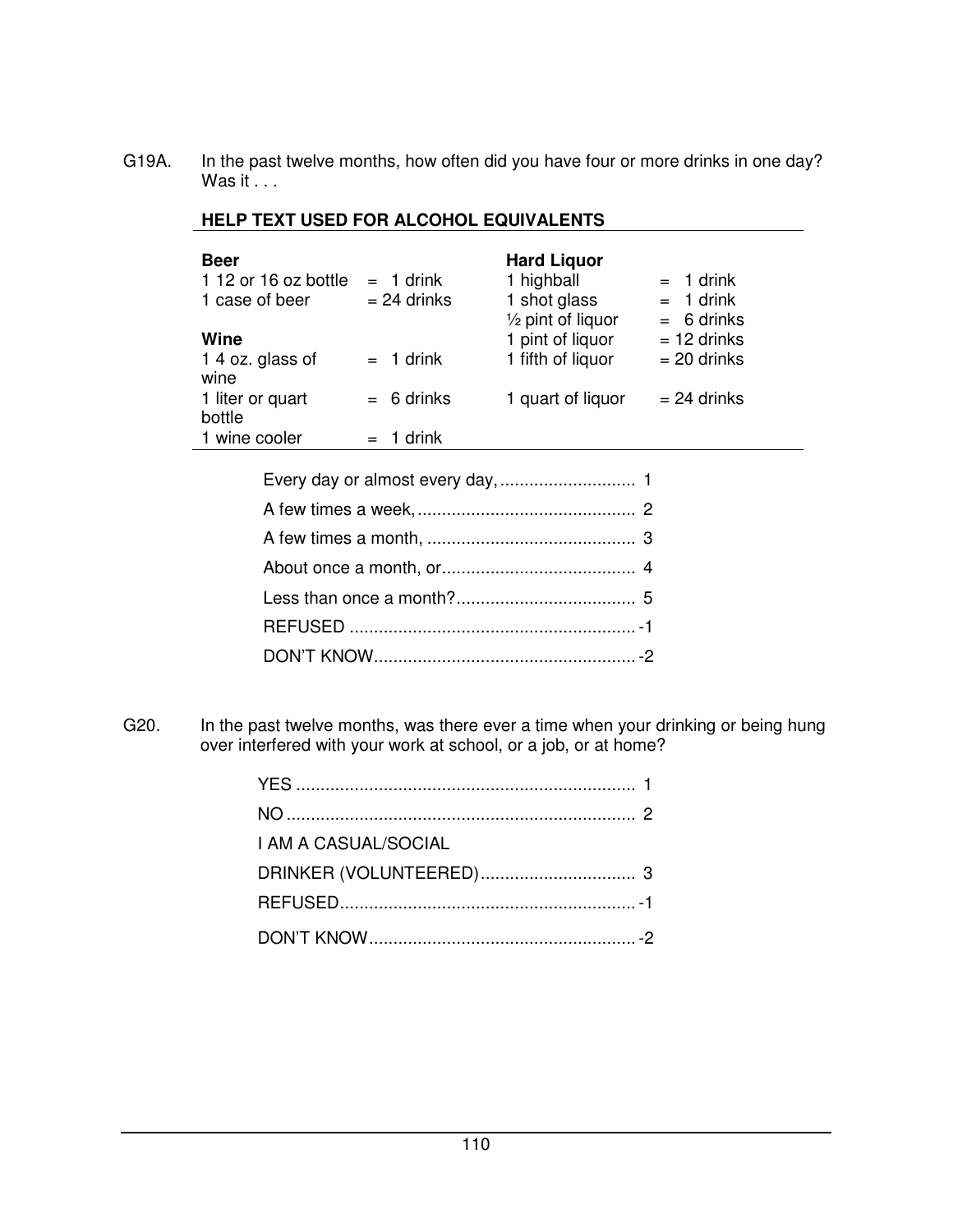G21. The next questions are about your use of drugs on your own. By "on your own," we mean either without a doctor's prescription, in larger amounts than prescribed, or for a longer period than prescribed. With this definition in mind, did you use any of these drugs on your own during the past twelve months? During the past twelve months did you use . . .

### **HELP TEXT USED FOR DRUG NAMES**

**Sedatives:** Sedatives include Seconal, Halcion, Methaqualone, and other barbiturates or sleeping pills.

**Tranquilizers or "nerve pills":** Tranquilizers or "nerve pills" include Librium, Valium, Ativan, Meprobamate, and Xanax.

**Amphetamines or other stimulants:** Amphetamines or other stimulants include Methamphetamine, Preludin, Dexedrine, Ritalin, and "Speed."

**Analgesics or other prescription painkillers:** Analgesics or other prescription painkillers include the use of Tylenol with codeine and other prescription painkillers like Demerol, Darvon, Percodan, Codeine, Morphine, and Methadone. **Inhalants:** Inhalants include Amylnitrate, Freon, Nitrous Oxide ("Whippets"),

#### Gasoline, and spray paint.

**LSD or other hallucinogens:** LSD or other hallucinogens include PCP, angel dust, peyote, ecstasy (MDMA), and mescaline.

|                    |                                                                                                                                               | <b>YES</b>       | <b>NO</b>      | <b>REF</b> | DK   |
|--------------------|-----------------------------------------------------------------------------------------------------------------------------------------------|------------------|----------------|------------|------|
| G21A.              | Sedatives, including either barbiturates                                                                                                      | 1                | 2 <sup>1</sup> | $-1$       | $-2$ |
| G21B.              |                                                                                                                                               |                  | $\overline{2}$ | $-1$       | $-2$ |
| G21C.              | Amphetamines or other stimulants on your own?                                                                                                 | $\blacksquare$ 1 | $2^{\circ}$    | $-1$       | $-2$ |
| G21D.              | Analgesics or other prescription painkillers on<br>you own? (NOTE: This does not include normal 1<br>use of aspirin, Tylenol without codeine) |                  | $2^{\circ}$    | $-1$       | $-2$ |
| G21E.              | Inhalants that you sniff or breathe to get high or                                                                                            |                  | $\overline{2}$ | $-1$       | $-2$ |
| G21F.              |                                                                                                                                               | $\mathbf{1}$     | $\mathbf{2}$   | -1         | $-2$ |
| G21G.              |                                                                                                                                               |                  | $2^{\circ}$    | $-1$       | $-2$ |
| G21H.              |                                                                                                                                               | $\mathbf{1}$     | $\overline{2}$ | $-1$       | $-2$ |
| G <sub>21</sub> I. |                                                                                                                                               |                  | $\mathcal{P}$  | $-1$       | -2   |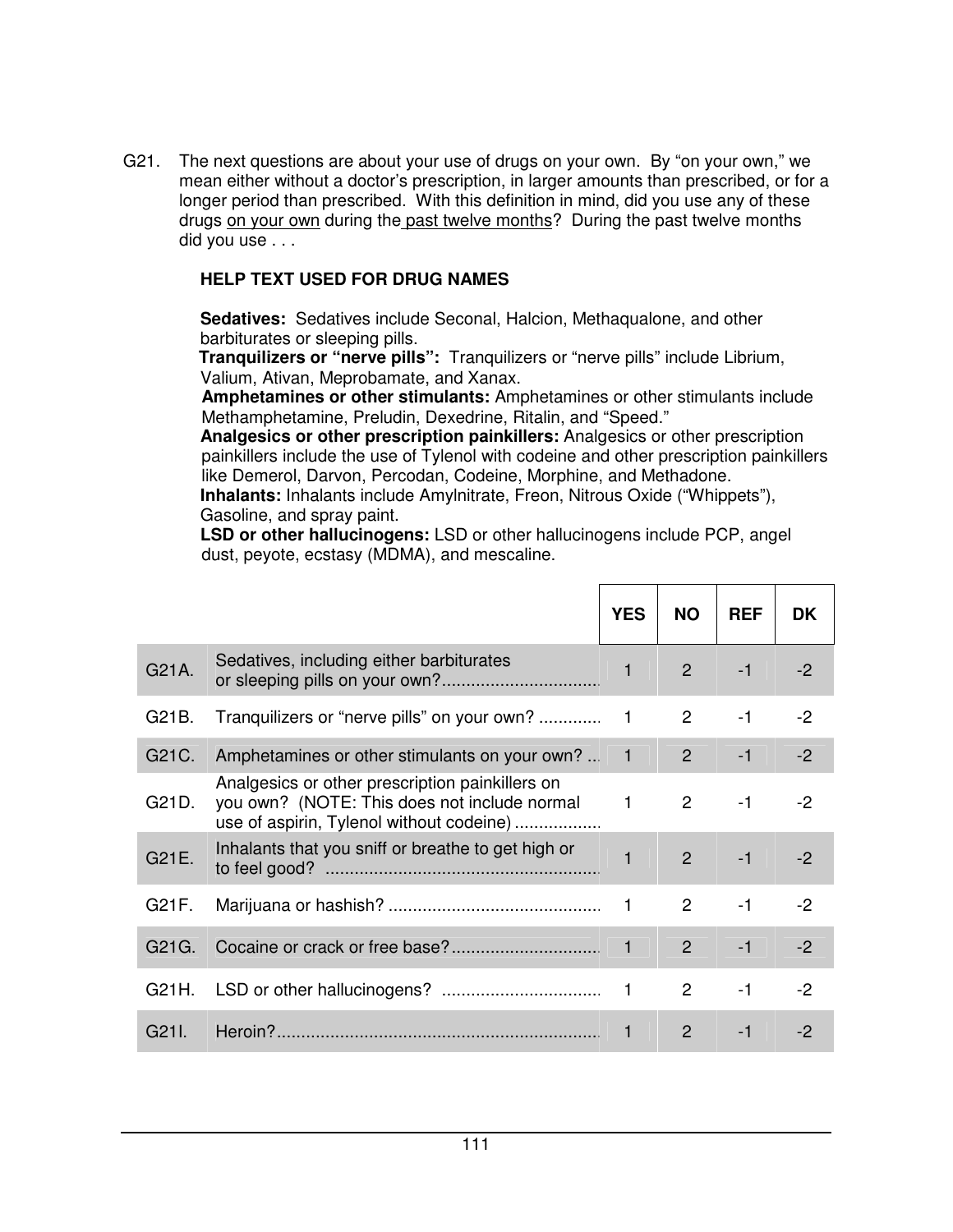## **BOX G21J**

IF RESPONDENT USED ONE OR MORE DRUGS (ANY G21A-G21I = 1), GO TO G21K.

ELSE, GO TO G23.

G21K. In the past twelve months, how often did you use {{NAME OF DRUG}/any of those drugs<sup>2</sup>? Was it . . .

G22. In the past twelve months, did your use of {NAME OF DRUG/any of these substances} ever interfere with your work at school, or a job, or at home?

G23. In the past twelve months, have you received counseling, therapy, or other treatment for personal problems, for example, feelings of depression, worry, alcohol, or drug use problems?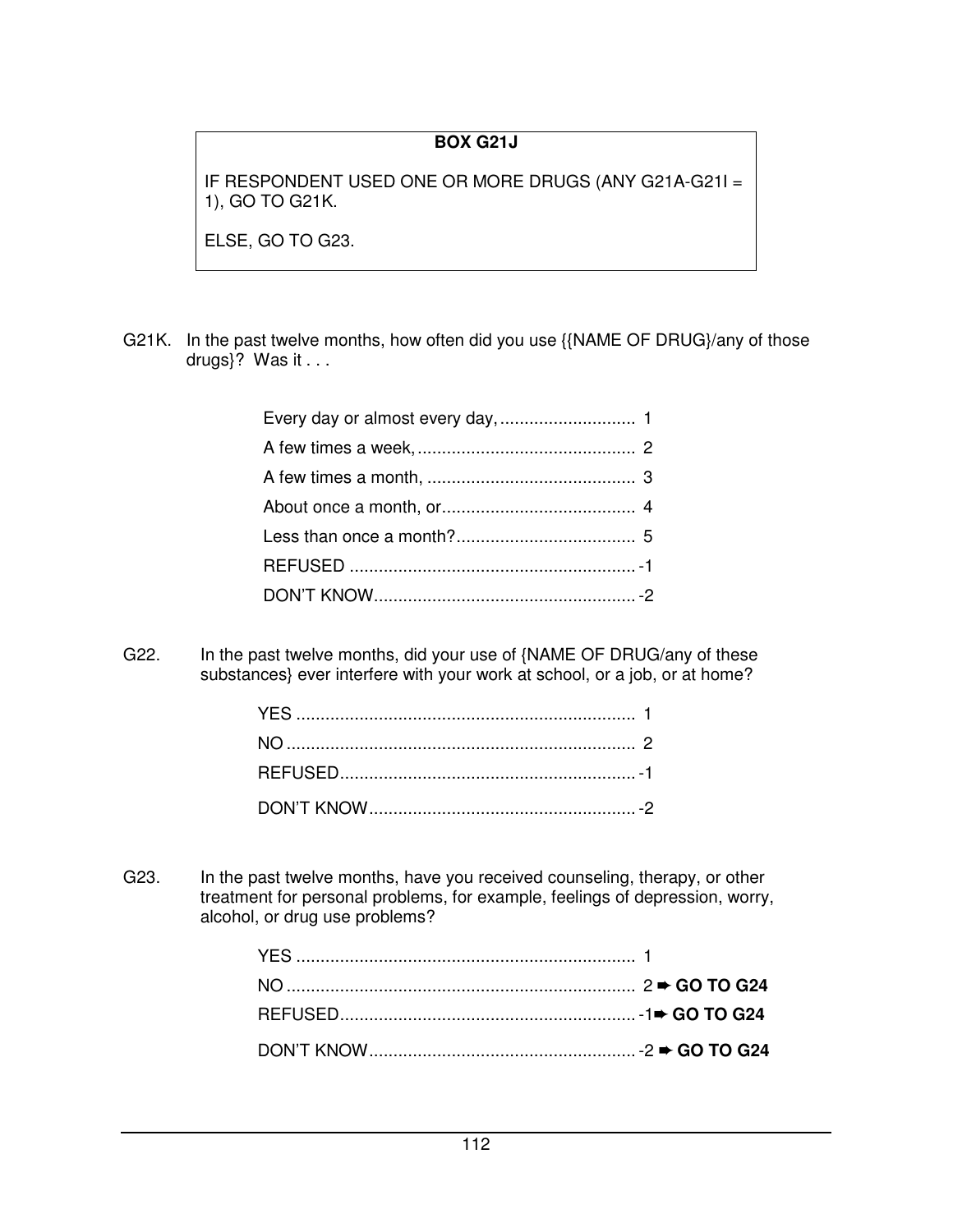G23A. Was this counseling or therapy for . . .

|          |                                                                                                                                                                                              | <b>CODE ALL THAT APPLY</b> |
|----------|----------------------------------------------------------------------------------------------------------------------------------------------------------------------------------------------|----------------------------|
| g23a_1   |                                                                                                                                                                                              |                            |
| g23a_2   |                                                                                                                                                                                              |                            |
| g23a_3   |                                                                                                                                                                                              |                            |
| g23a_4   |                                                                                                                                                                                              |                            |
| g23a_5   |                                                                                                                                                                                              |                            |
| g23a_91  |                                                                                                                                                                                              |                            |
| g23a_101 | MARRIAGE/RELATIONSHIP COUNSELING  101 <sup>+</sup> GO TO G24                                                                                                                                 |                            |
| g23a_102 |                                                                                                                                                                                              |                            |
|          |                                                                                                                                                                                              |                            |
|          |                                                                                                                                                                                              |                            |
|          | life. Have you ever in your life had a spell or attack when all of a sudden you felt<br>frightened, anxious or very uneasy in situations when most people would not be<br>afraid or anxious? |                            |
|          |                                                                                                                                                                                              |                            |
|          |                                                                                                                                                                                              |                            |
|          |                                                                                                                                                                                              |                            |
|          |                                                                                                                                                                                              |                            |
| G25.     | Have you ever had a period of one month or more when most of the time you felt<br>worried or anxious?                                                                                        |                            |
|          |                                                                                                                                                                                              |                            |
|          |                                                                                                                                                                                              |                            |
|          |                                                                                                                                                                                              |                            |
|          |                                                                                                                                                                                              |                            |
| G25A.    | What is the longest period you have had of feeling worried or anxious?                                                                                                                       |                            |
|          |                                                                                                                                                                                              |                            |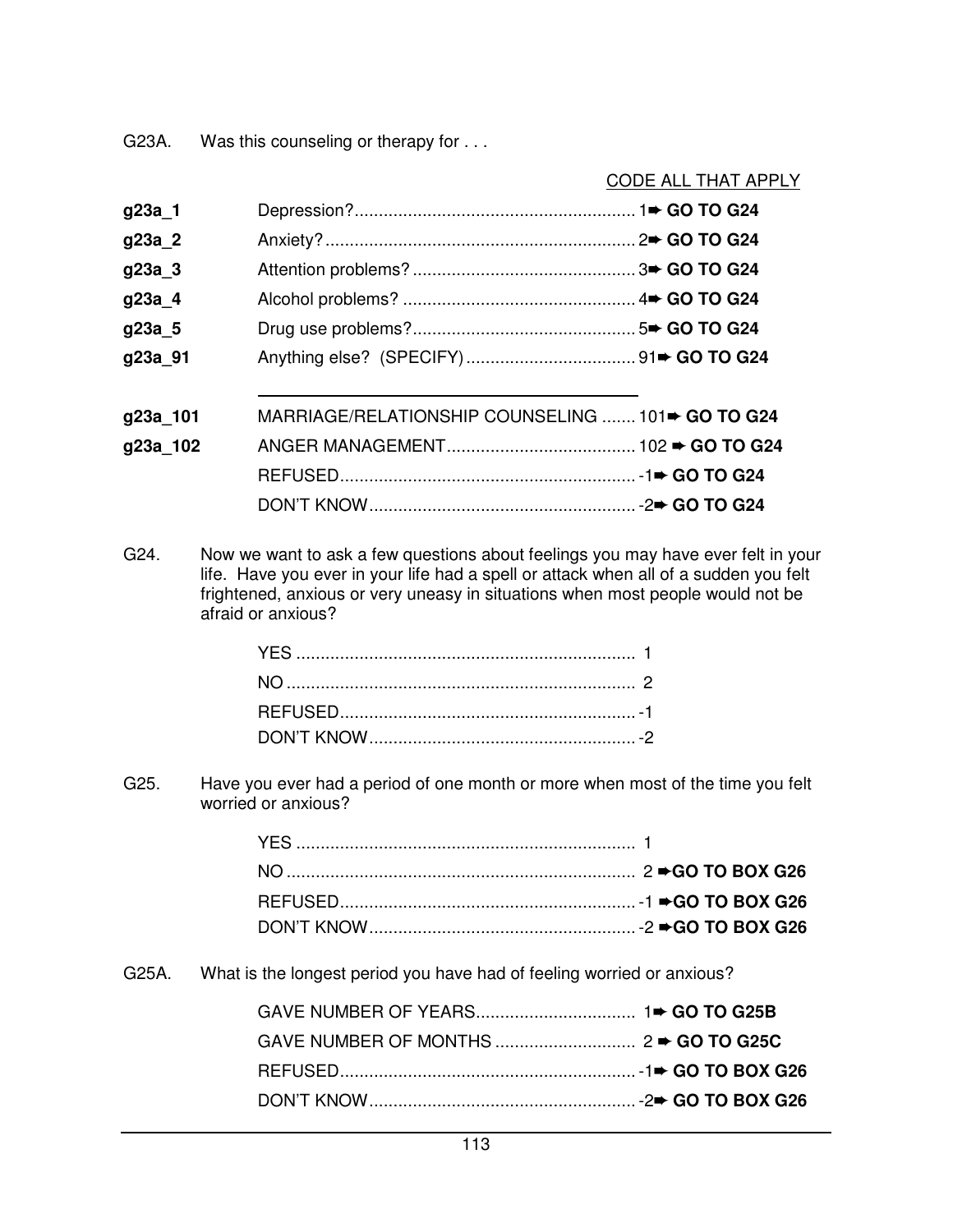G25B. [What is the longest period you have had of feeling worried or anxious?]

|        | $\mathbf{I} = \mathbf{I}$ |  |
|--------|---------------------------|--|
|        | ENTER YEARS               |  |
| ∸⊃⊫≺ ∴ |                           |  |
|        |                           |  |
|        |                           |  |

#### **BOX G25B1**

GO TO BOX G26.

G25C. [What is the longest period you have had of feeling worried or anxious?]

| $\mathbf{1}$ |
|--------------|
| ENTER MONTHS |
|              |
|              |
|              |

### **BOX G26**

IF LONGEST PERIOD OF TIME FOR FEELING WORRIED OR ANXIOUS WAS 6 MONTHS OR LONGER (G25B GE 1) OR (G25C GE 6), GO TO G27.

ELSE, GO TO BOX G27A.

G27. Have you ever had a continuous period lasting two years or more when you felt depressed or sad most days, even if you felt O.K. sometimes?

G27A. Did a period like that ever last two years without being interrupted by your feeling O.K. for two months?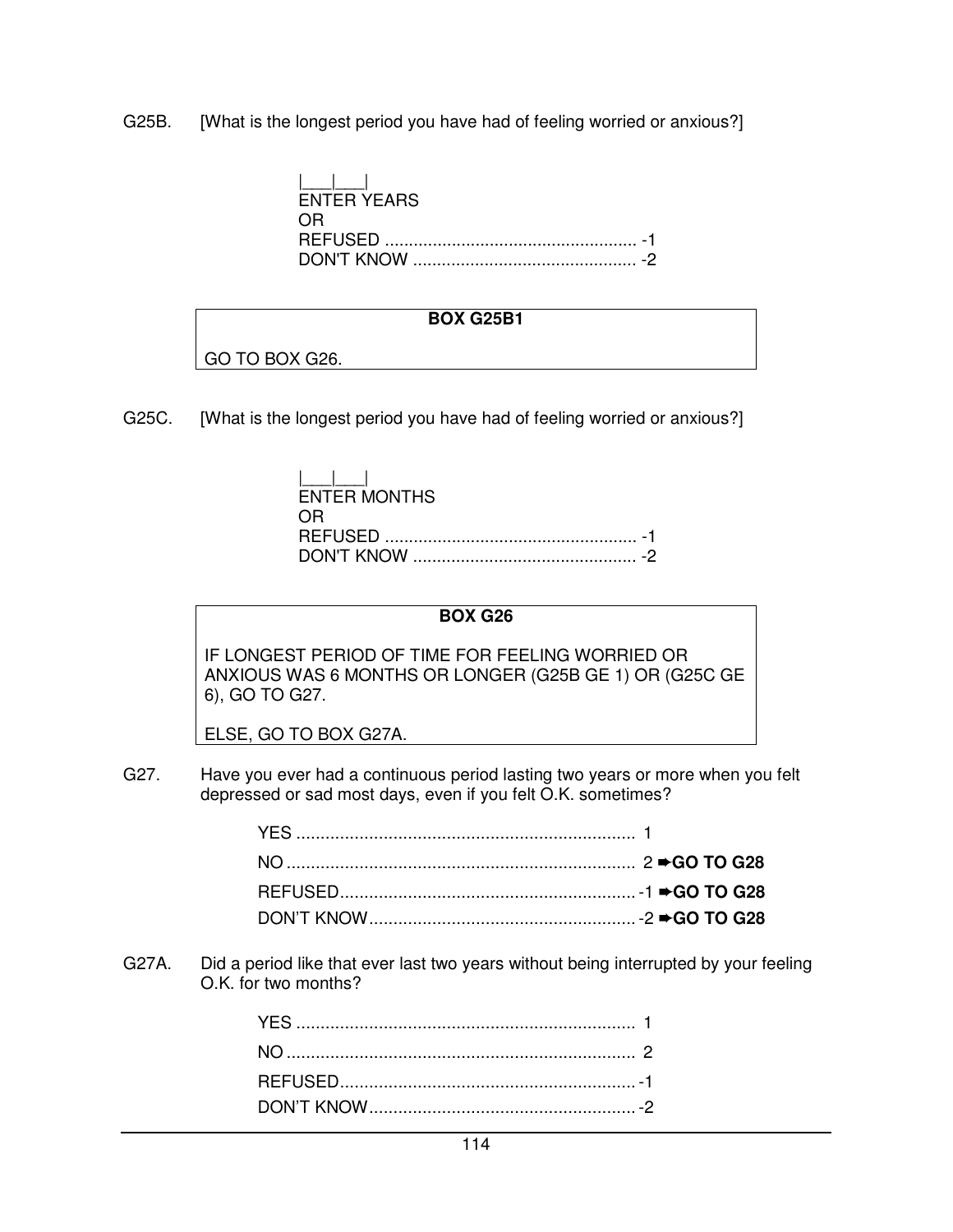# **BOX G27A**

IF IN PAST 12 MONTHS, RESPONDENT FELT DEPRESSED FOR 2 OR MORE WEEKS IN A ROW (G3 = 1), GO TO BOX G29A.

ELSE, GO TO G28.

G28. In your lifetime, have you ever had two weeks or more when nearly every day you felt sad, blue, or depressed?

G29. Have you ever had two weeks or more when nearly every day you felt down in the dumps, low, or gloomy?

#### **BOX G29A**

IF IN PAST 12 MONTHS, RESPONDENT LOST INTEREST IN THINGS FOR 2 WEEKS OR MORE (G7 = 1), GO TO G32.

ELSE, GO TO G30.

G30. Has there ever been two weeks or more when you lost interest in most things like work, hobbies, or things you usually liked to do for fun?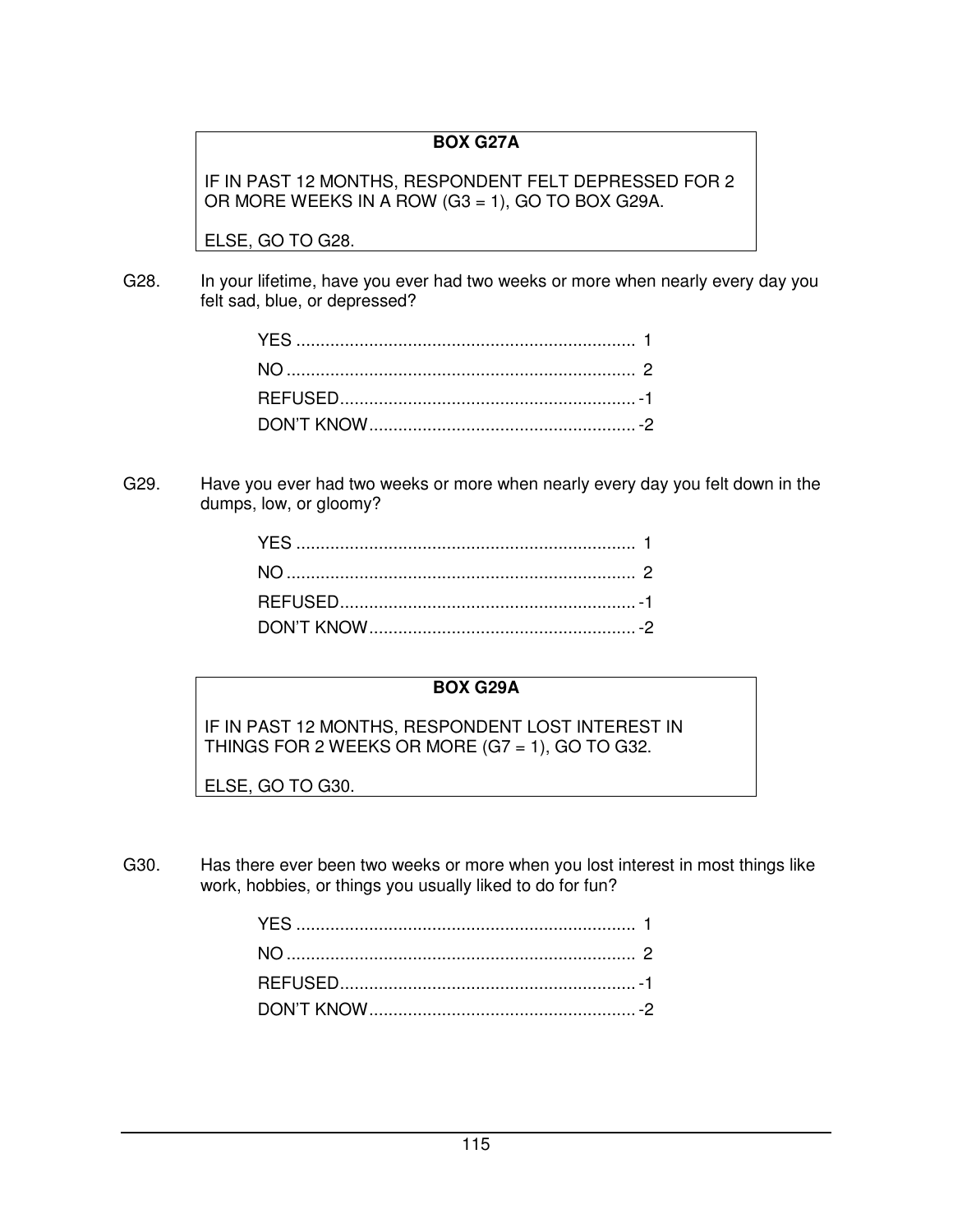G31. Did you ever completely lose all interest in things like work or hobbies or things you usually liked to do for fun?

G32. Has there ever been a period of at least two days when you were so happy or excited that you got into trouble, or your friends or family worried about it, or a doctor said you were manic?

G33. Has there ever been a been a period of several days when you were so irritable that you threw or broke things, started arguments, shouted at people, or hit someone?

G35. Now we would like to ask one more question about your health history. How old were you when you had sexual intercourse for the first time?

| ENTER NUMBER OF YEARS OLD |  |
|---------------------------|--|
|                           |  |
|                           |  |
|                           |  |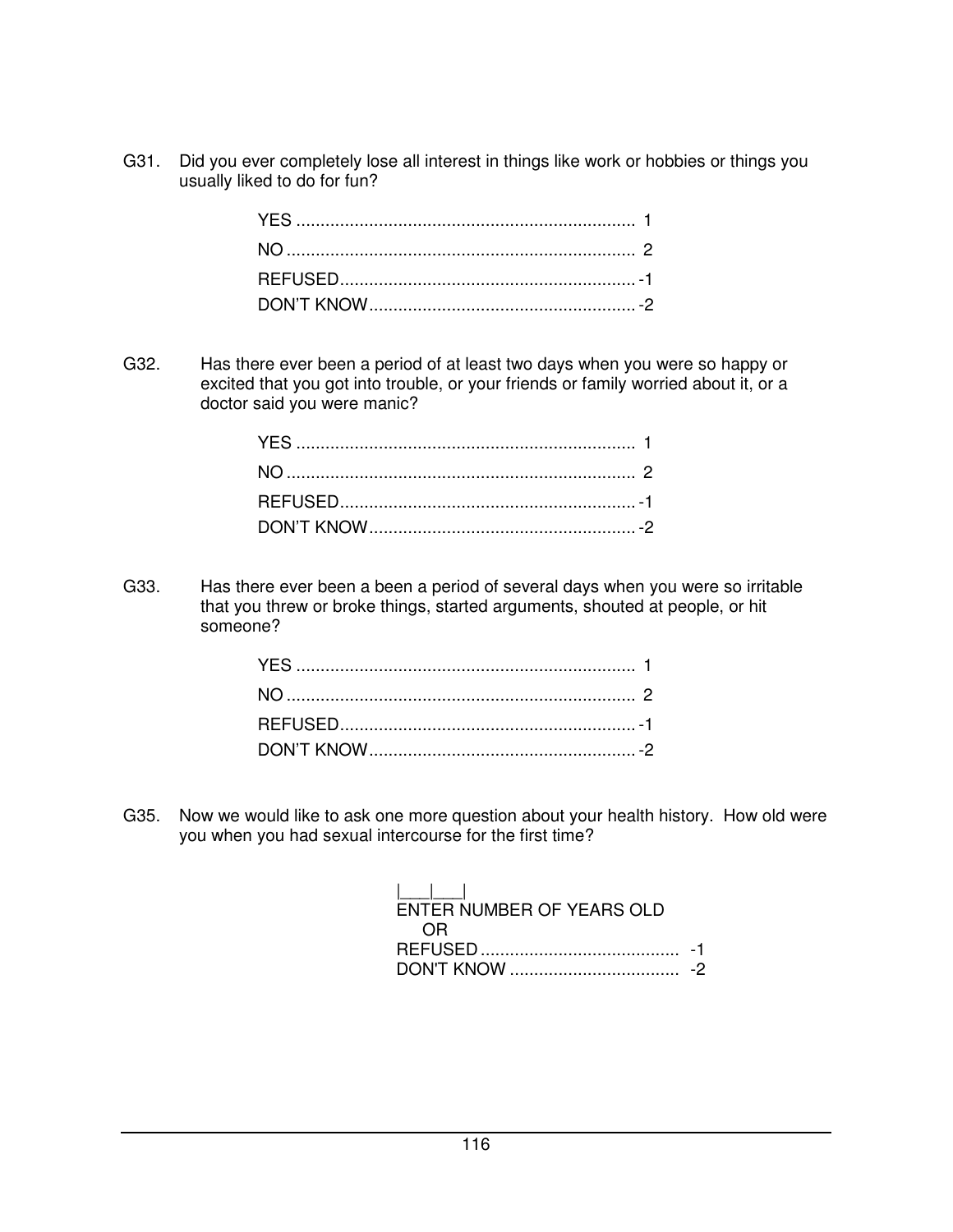# **SECTION H: RELIGION**

Now I'd like to ask you about your religious beliefs and practices.

| H1. | My religious faith is an important guide for my daily life. Do you |  |
|-----|--------------------------------------------------------------------|--|
|     |                                                                    |  |
|     |                                                                    |  |
|     |                                                                    |  |
|     |                                                                    |  |
|     |                                                                    |  |
|     |                                                                    |  |

H<sub>2</sub>. How often do you attend religious services? Do you attend services . . .

{Since {DATE OF LAST INTERVIEW}/ During the last four years}, have you had any religious experiences that transformed your life? H3.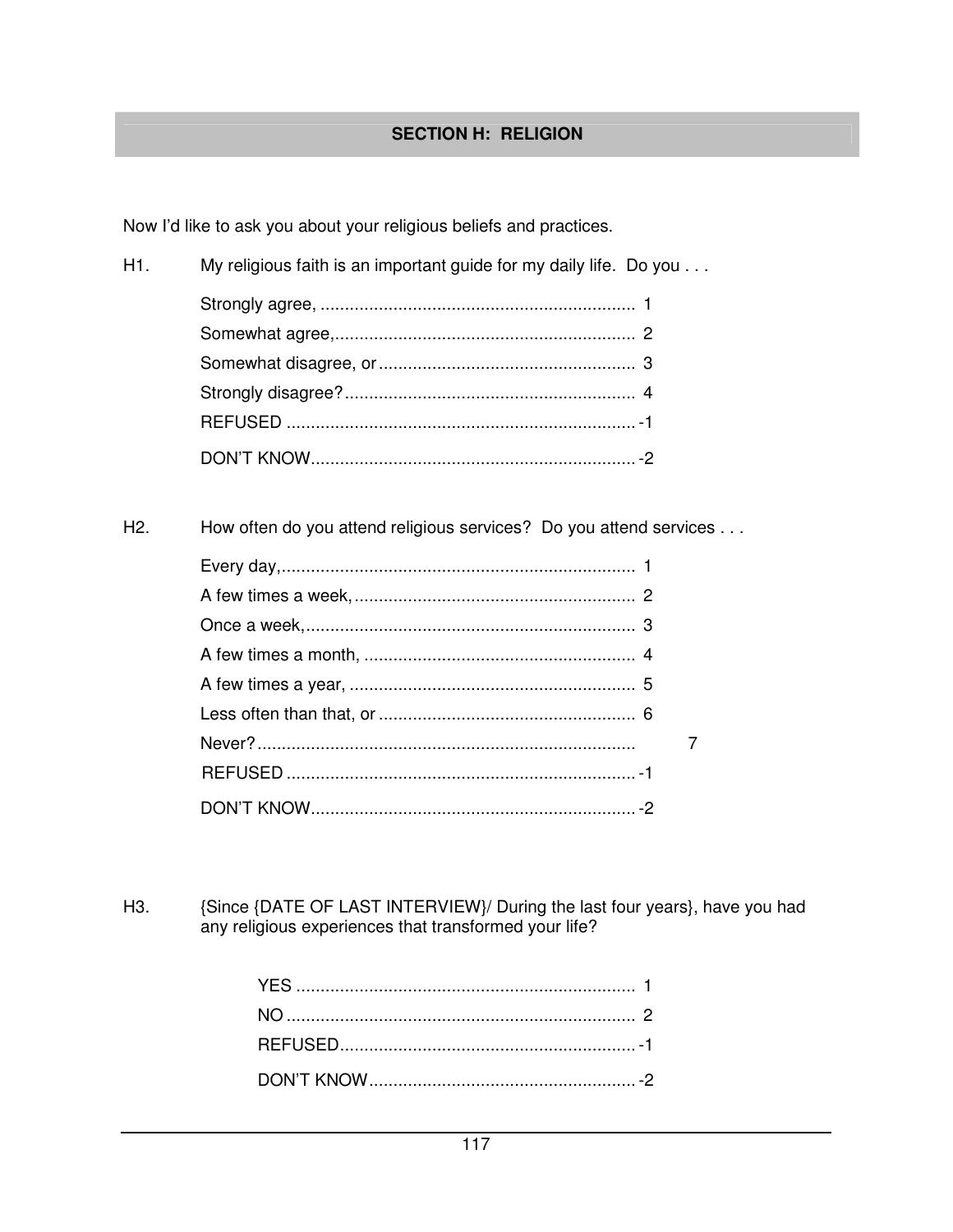#### **SECTION I: EDUCATION AND EMPLOYMENT**

I1. Now I'd like to ask you a few questions about your education and employment.

 Are you currently attending any school or participating in any training programs or taking any classes? Please include regular high school, GED classes, vocational or trade school, Job Corps, college or other types of school as well as training programs to learn job skills.

I2. What kind of school or program are you attending?

#### CODE ALL THAT APPLY

| i2 <sub>1</sub>         |                                                                              |  |
|-------------------------|------------------------------------------------------------------------------|--|
| i2 <sub>2</sub>         | GENERAL EQUIVALENCY DEGREE (GED) OR<br>ADULT BASIC EDUCATION (ABE) PROGRAM 2 |  |
| i2 <sub>3</sub>         |                                                                              |  |
| i2 4                    |                                                                              |  |
| i2 <sub>5</sub><br>i2 6 | BUSINESS OR SECRETARIAL SCHOOL 5<br>PROGRAM TO IMPROVE READING 6             |  |
| i2 7<br>i2 8            | VOCATIONAL, TECHNICAL, OR TRADE SCHOOL 7                                     |  |
| i2 9                    | JUNIOR/COMMUNITY COLLEGE (2-YEAR) 9                                          |  |
| i2 10                   |                                                                              |  |
| i2 11                   | OTHER TYPE OF SCHOOL (SPECIFY) 11                                            |  |
| i2 12                   | OTHER TYPE OF TRAINING (SPECIFY) 12                                          |  |
| i2 13                   | PROGRAM TO LEARN JOB SKILLS 13                                               |  |
| i2_14                   |                                                                              |  |
| i2_15                   | GRADUATE/PROFESSIONAL SCHOOL  15                                             |  |
| i2_101                  | ONLINE EDUCATIONAL COURSE  101                                               |  |
| i2 102                  | PROFESSIONAL DEVELOPMENT  102                                                |  |
|                         |                                                                              |  |
|                         |                                                                              |  |
|                         |                                                                              |  |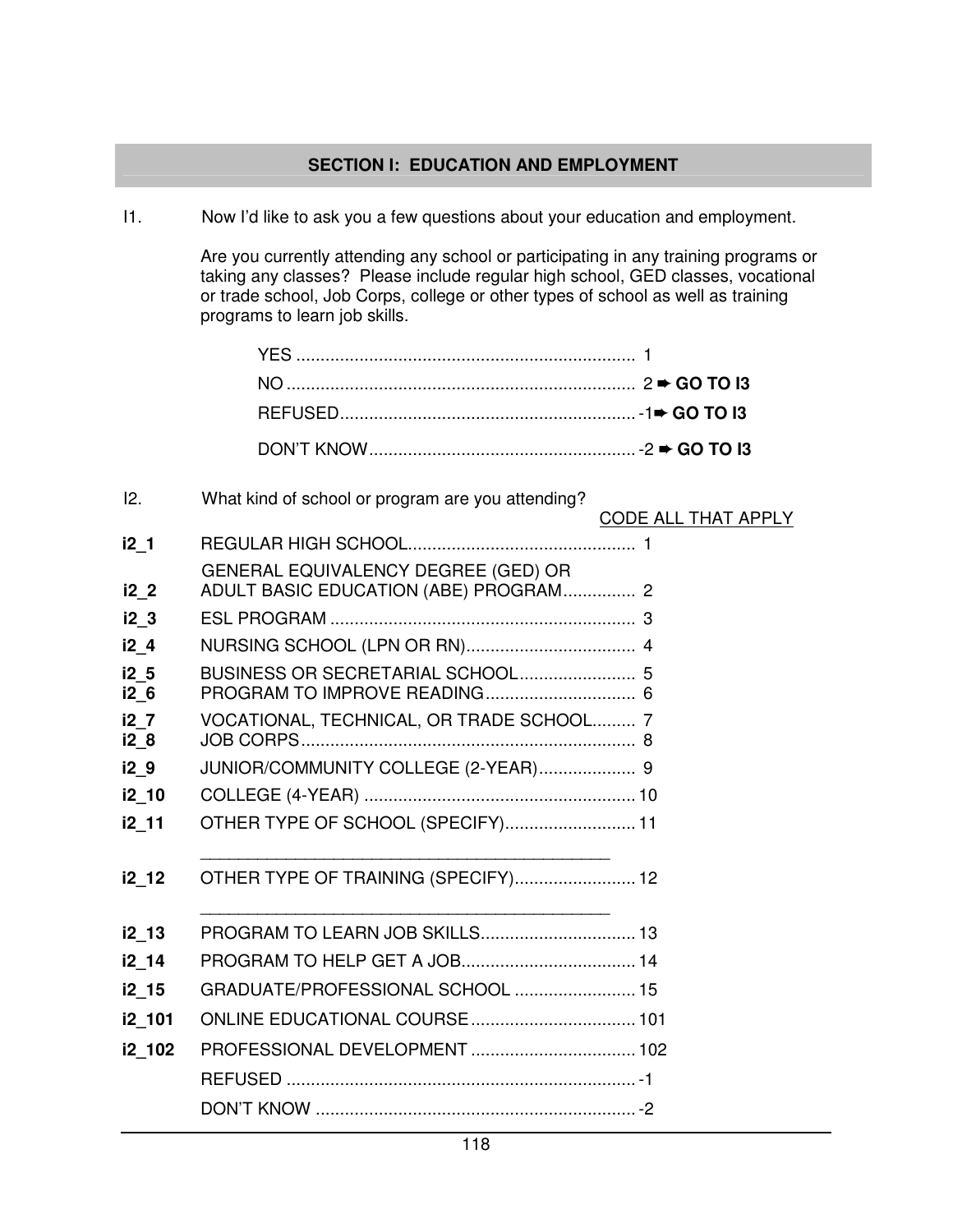# **BOX I2**

IF ANY ANSWER TO  $12 = 2$ , GO TO I2A.

ELSE, GO TO BOX I3A1.

I2A. IS IT A GENERAL EQUIVALENCY DEGREE (GED) OR ADULT BASIC EDUCATION (ABE) PROGRAM?

| GENERAL EQUIVALENCY DEGREE (GED) 1 |  |
|------------------------------------|--|
|                                    |  |
|                                    |  |
|                                    |  |

I3. Have you completed any training programs or any years of schooling {since {DATE OF LAST INTERVIEW}/during the last four years}?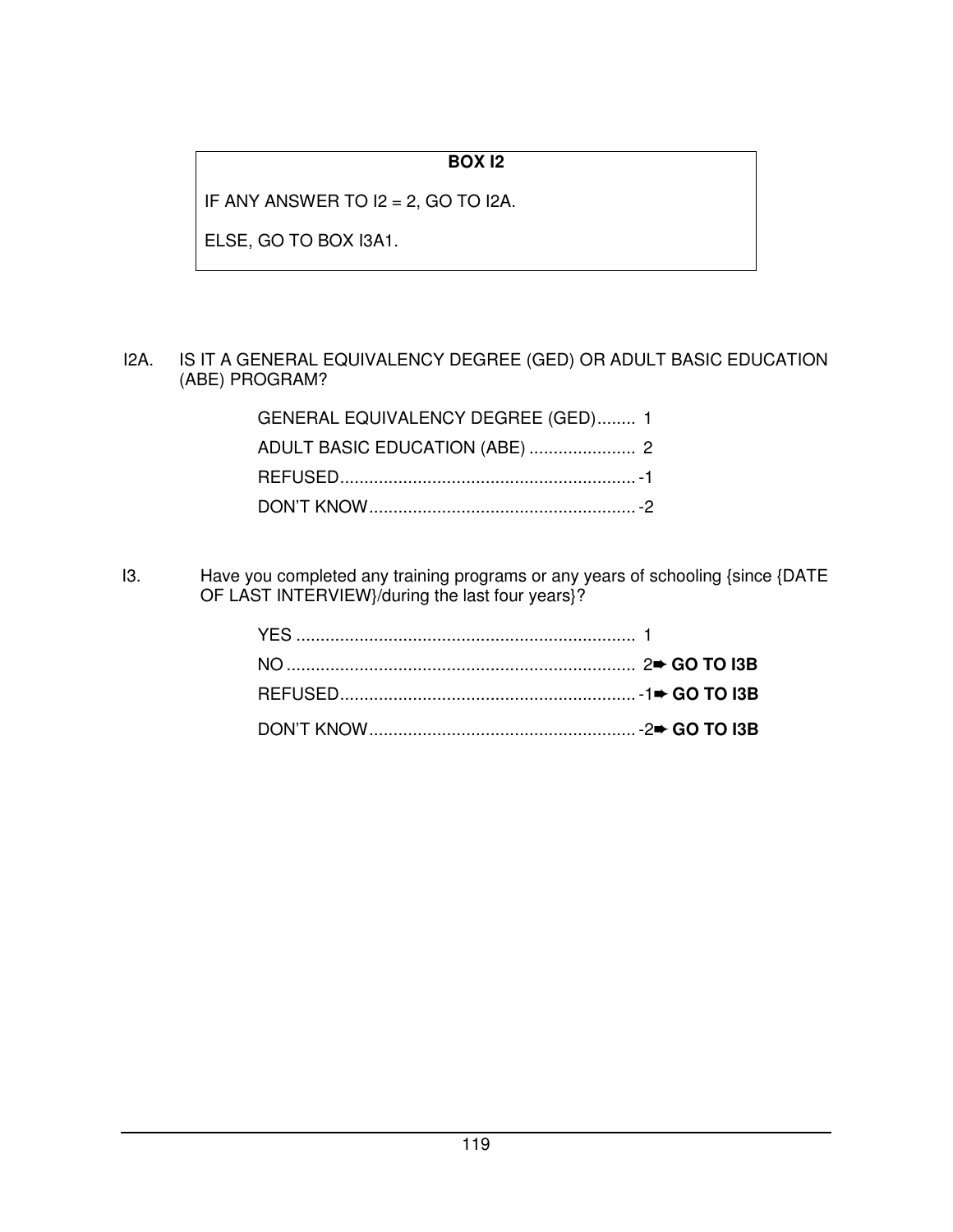| What program or schooling have you completed?                                |
|------------------------------------------------------------------------------|
| <b>CODE ALL THAT APPLY</b>                                                   |
|                                                                              |
| GENERAL EQUIVALENCY DEGREE (GED) OR<br>ADULT BASIC EDUCATION (ABE) PROGRAM 2 |
|                                                                              |
|                                                                              |
| <b>BUSINESS OR SECRETARIAL</b>                                               |
|                                                                              |
| VOCATIONAL, TECHNICAL, OR                                                    |
|                                                                              |
| <b>JUNIOR/COMMUNITY</b>                                                      |
|                                                                              |
| OTHER TYPE OF SCHOOL                                                         |
| OTHER TYPE OF                                                                |
| PROGRAM TO LEARN JOB SKILLS 13                                               |
|                                                                              |
|                                                                              |
| GRADUATE/PROFESSIONAL SCHOOL  16                                             |
|                                                                              |
| i3a 102 PROFESSIONAL DEVELOPMENT  102                                        |
|                                                                              |
|                                                                              |
|                                                                              |

# **BOX I3A**

IF ANY ANSWER TO I3A = 1, GO TO I3A1.

ELSE, GO TO BOX I3A1.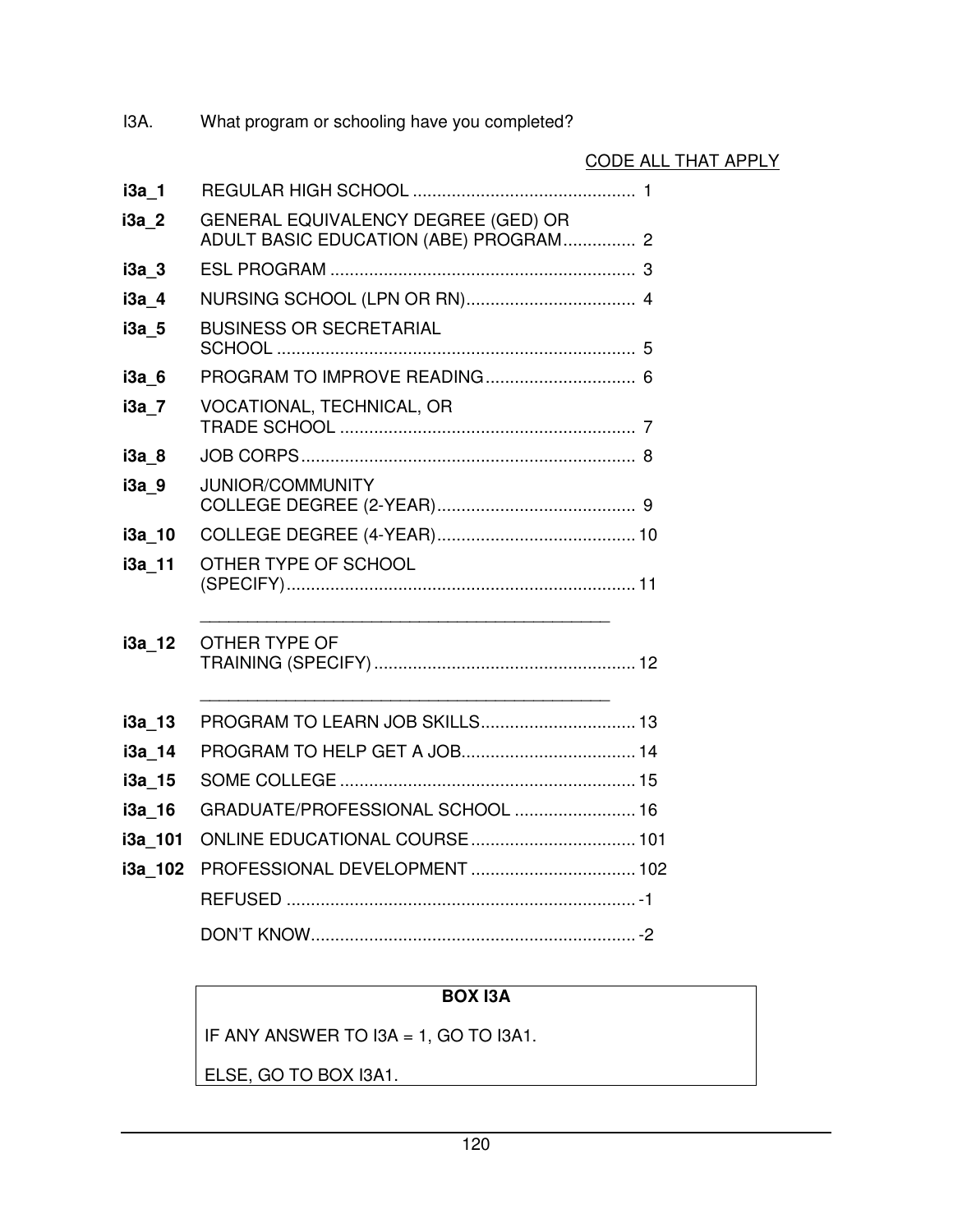### I3A1. ENTER GRADE COMPLETED

 $|_{--}|$  OR REFUSED ......................................... -1 DON'T KNOW ................................... -2

#### **BOX I3A1**

IF ANY ANSWER TO I3A = 2, GO TO I3A2.

ELSE, GO TO BOX I3A2.

I3A2. IS IT A GENERAL EQUIVALENCY DEGREE (GED) OR ADULT BASIC EDUCATION (ABE) PROGRAM?

| GENERAL EQUIVALENCY DEGREE (GED) 1 |  |
|------------------------------------|--|
|                                    |  |
|                                    |  |
|                                    |  |

I3B. {Since {DATE OF LAST INTERVIEW}/During the last four years}, have you taken any classes to improve your job skills, such as computer training or literacy classes?

I3C. {Since {DATE OF LAST INTERVIEW}/During the last four years}, have you received any kind of employment counseling?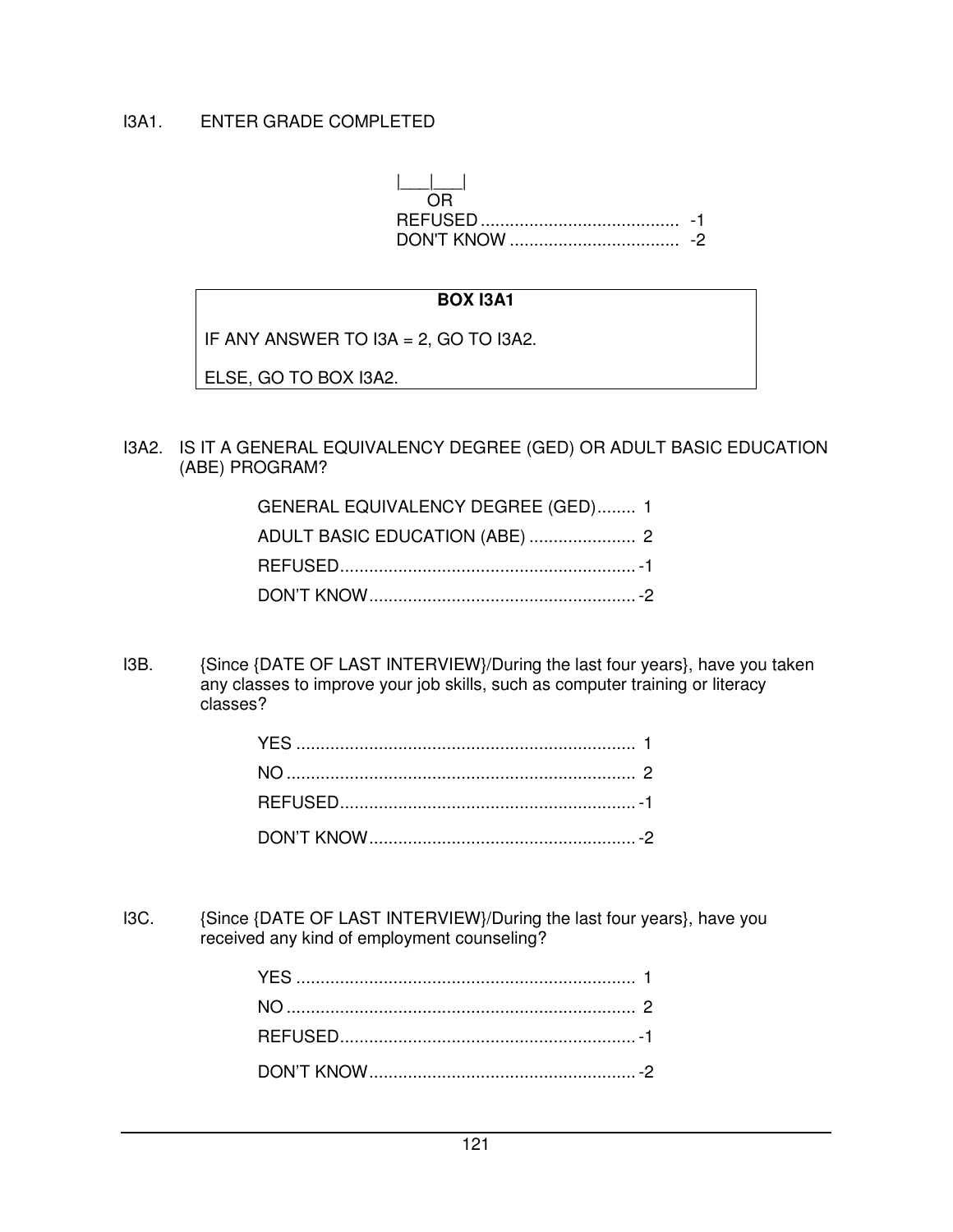I4. Now I'd like to ask you about your current work status. Last week, did you do any regular work for pay? Include any work you might have done in your own business or military service where you got a regular paycheck.

> IF RESPONDENT WAS ON VACATION IN LAST WEEK, ASK FOR THE WEEK BEFORE VACATION.

I5. Are you currently looking for a regular job?

I6. How long have you been looking for a regular job? Would you say . . .

| More than a week, but less |  |
|----------------------------|--|
|                            |  |
|                            |  |
|                            |  |
|                            |  |
|                            |  |
|                            |  |

**GO TO I8**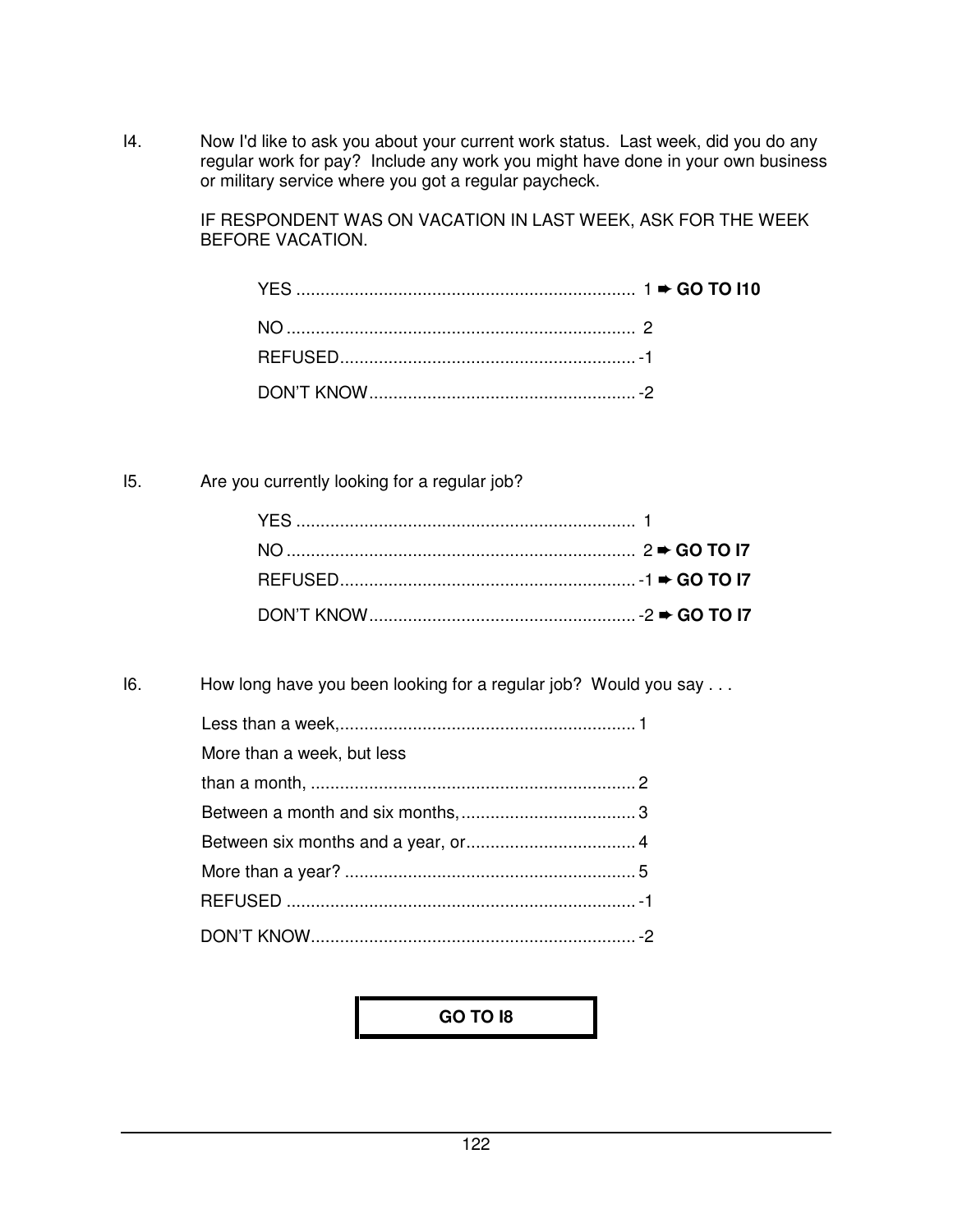I7. Why aren't you looking for a regular job?

\_\_\_\_\_\_\_\_\_\_\_\_\_\_\_\_\_\_\_\_\_\_\_\_\_\_\_\_\_\_\_\_\_\_\_\_\_

| ALREADY HAVE A JOB (ON VACATION,           |  |
|--------------------------------------------|--|
| IN SCHOOL OR TRAINING PROGRAM  3> GO TO I9 |  |
|                                            |  |
|                                            |  |
|                                            |  |
|                                            |  |
|                                            |  |
|                                            |  |
|                                            |  |

I8. What would the hourly wage have to be in order for you to take a job?

| WOULD NOT TAKE A JOB AT ANY |  |
|-----------------------------|--|
|                             |  |
|                             |  |
|                             |  |

I8A. [What would the hourly wage have to be in order for you to take a job?]

 $\frac{1}{2}$   $\frac{1}{2}$   $\frac{1}{2}$   $\frac{1}{2}$   $\frac{1}{2}$   $\frac{1}{2}$   $\frac{1}{2}$   $\frac{1}{2}$   $\frac{1}{2}$   $\frac{1}{2}$   $\frac{1}{2}$   $\frac{1}{2}$   $\frac{1}{2}$   $\frac{1}{2}$   $\frac{1}{2}$   $\frac{1}{2}$   $\frac{1}{2}$   $\frac{1}{2}$   $\frac{1}{2}$   $\frac{1}{2}$   $\frac{1}{2}$   $\frac{1}{2}$  ENTER AMOUNT PER HOUR OR REFUSED ......................................... -1 DON'T KNOW ................................... -2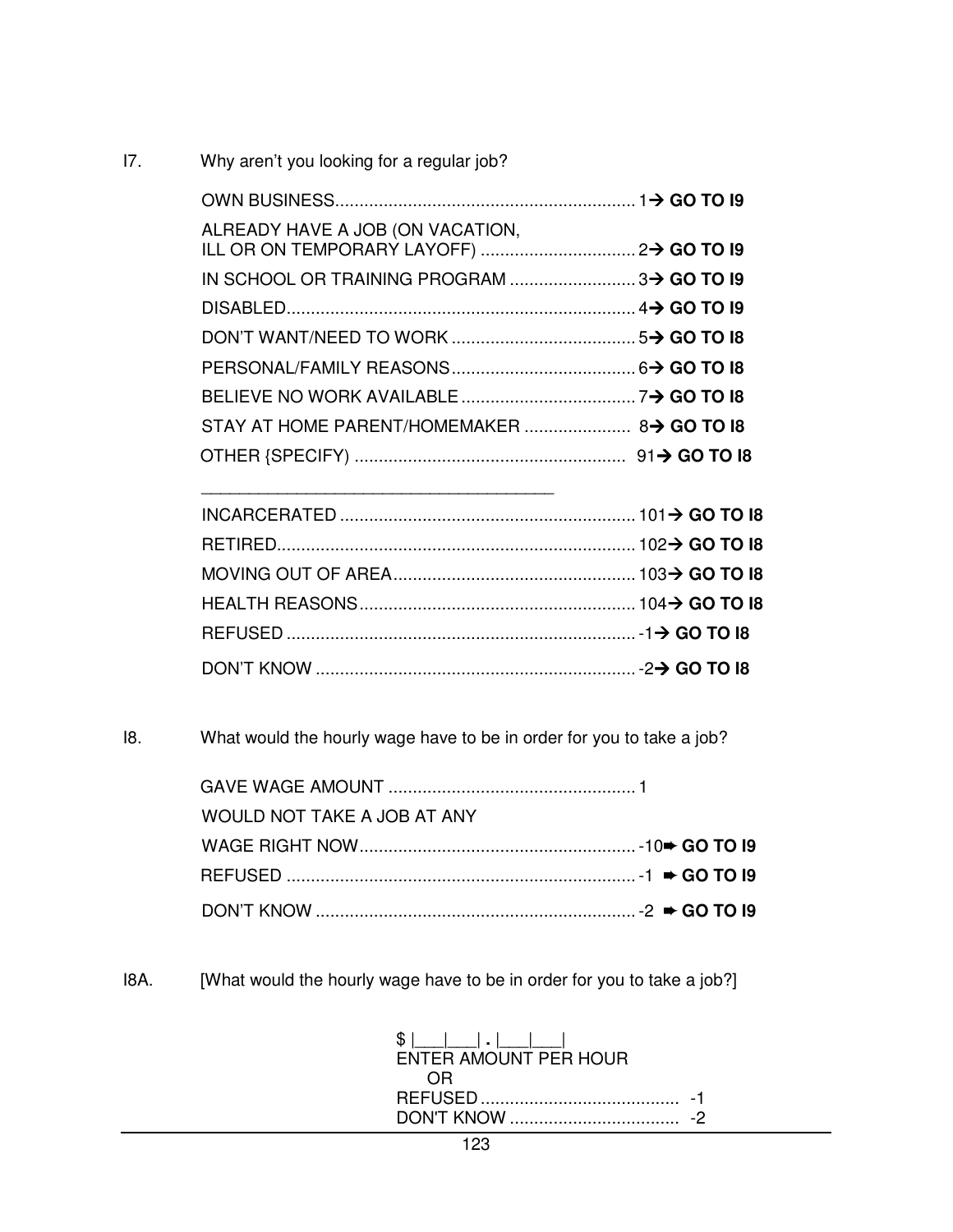I9. When did you last work at a regular job lasting two weeks in a row or more, for which you received a regular paycheck?

| NEVER WORKED FOR TWO |  |  |  |
|----------------------|--|--|--|
|                      |  |  |  |
|                      |  |  |  |
|                      |  |  |  |

I9A. [When did you last work at a regular job lasting two weeks in a row or more, for which you received a regular paycheck?]

PROBE: Do you know the month?

| ENTER MONTH                       |  |
|-----------------------------------|--|
| $\left( \right)$ $\left( \right)$ |  |
|                                   |  |
|                                   |  |

I9B. [When did you last work at a regular job lasting two weeks in a row or more, for which you received a regular paycheck?]

PROBE: Do you know the year?

 |\_\_\_|\_\_\_|\_\_\_|\_\_\_| ENTER YEAR OR REFUSED ......................................... -1 DON'T KNOW ................................... -2

I10. My next few questions are about your {current/most recent} job.

 How many hours {do/did} you usually work per week at {this/that} job? Include regular overtime hours.

|\_\_\_|\_\_\_|\_\_\_|

ENTER HOURS PER WEEK

 OR REFUSED ......................................... -1 DON'T KNOW ................................... -2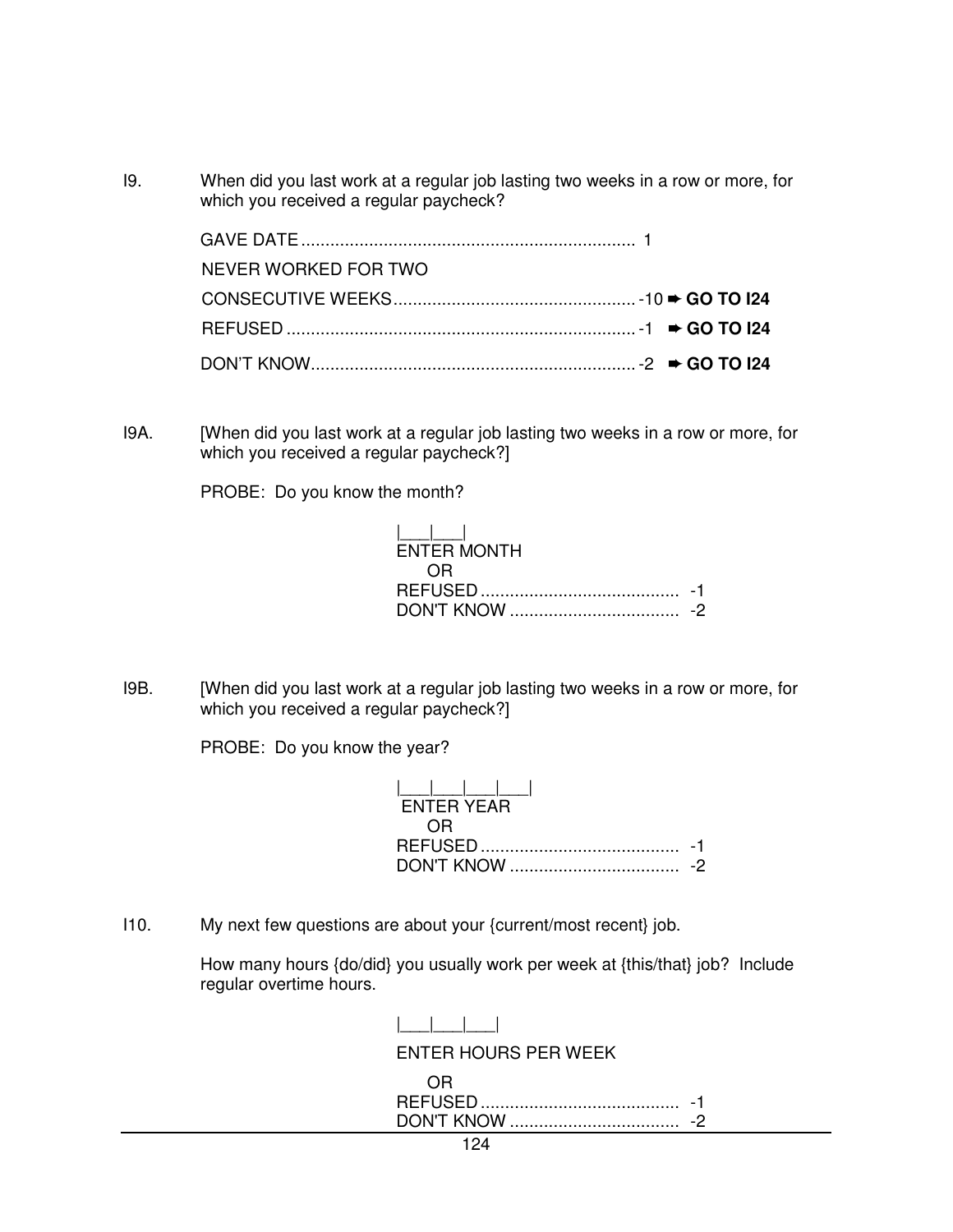I11. {Do/Did} you work for yourself or for someone else in this job?

I12./ I12A. What {do/did} you do at {this/that} job? **i12a\_code** What {is/was} your job title?

I13. About how much {do/did} you usually earn in {this/that} job, before taxes and deductions?

| $S$          |  |
|--------------|--|
| ENTER AMOUNT |  |
| OR)          |  |
|              |  |
|              |  |

I13P. [About how much {do/did} you usually earn in {this/that} job, before taxes and deductions?]

ENTER UNIT.

| <b>PER EVERY 2 WEEKS</b> |  |
|--------------------------|--|
| <b>PER TWICE A MONTH</b> |  |
|                          |  |
|                          |  |
|                          |  |
|                          |  |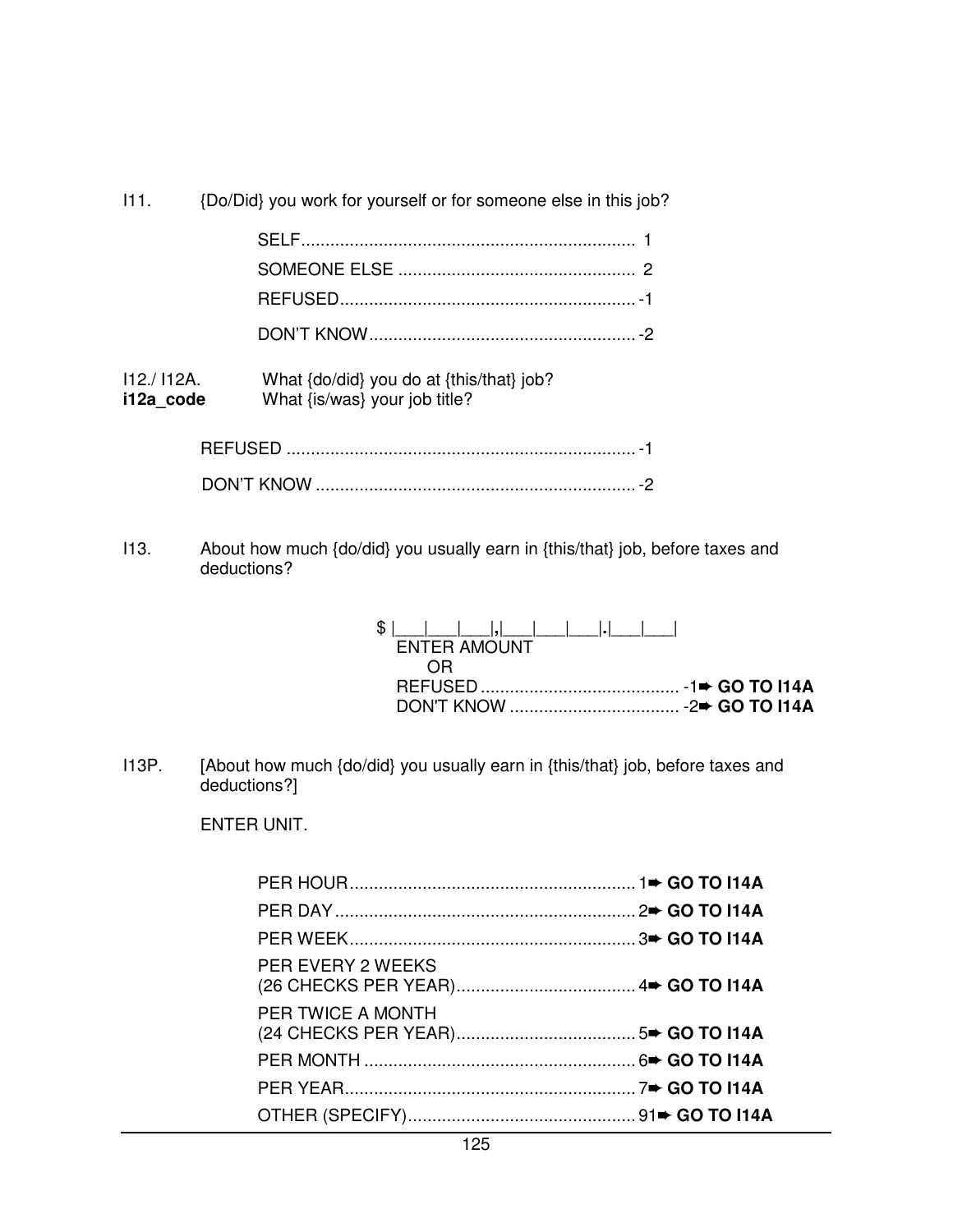I14A. {At your primary job,} {do/Did} you regularly work . . .

|    |                            | YES | <b>NO</b> | <b>REF</b> | <b>DK</b> |
|----|----------------------------|-----|-----------|------------|-----------|
|    | Weekdays?                  |     |           |            |           |
| 2. | Evenings (6 pm-11 pm)?     |     | 2         | - 1        | -2        |
| 3. | Nights (11 pm-7 am)?       |     | 2         | -1         | -2        |
|    | Weekends?                  |     |           |            | -2        |
| 5. | Different times each week? |     |           |            |           |

I14B. In addition to your regular working shift, {do/did} you sometimes also work . . .

|                            | YES | <b>NO</b> | <b>REF</b> | DK |
|----------------------------|-----|-----------|------------|----|
| Any {additional} weekdays? |     |           | - 1        |    |
| Any {additional} evenings? |     |           | -          |    |
| Any {additional} nights?   |     |           | ۰.         |    |
| Any {additional} weekends? |     |           | -          |    |

# I14C. {Do/Did) you belong to a labor union?

I14D. For how many years did you belong to a labor union?

| ENTER NUMER OF YEARS $\rightarrow$ GO TO BOX I14E |  |
|---------------------------------------------------|--|
| OR                                                |  |
|                                                   |  |
|                                                   |  |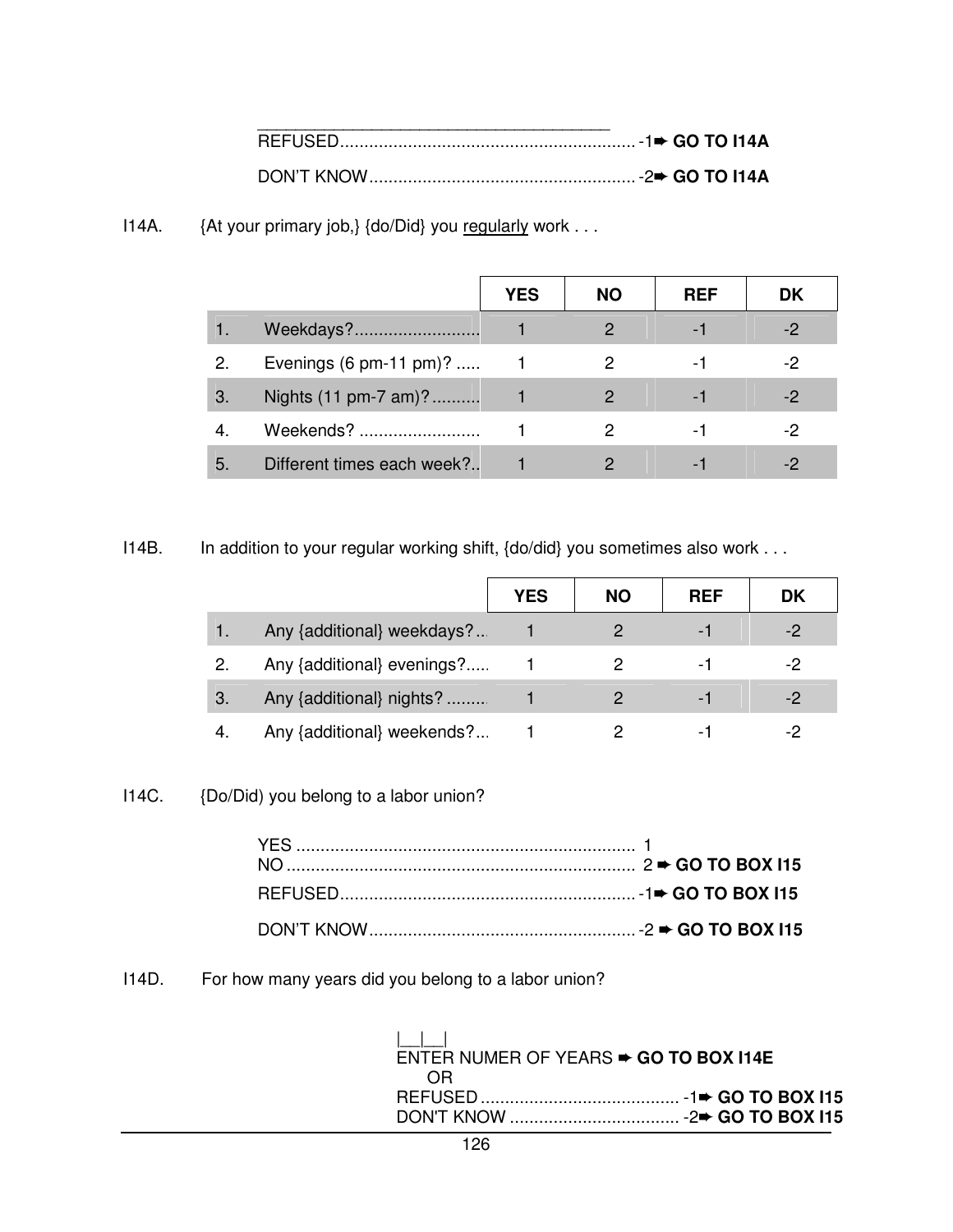# **BOX I14E**

IF THE NUMBER OF YEARS = 0 IN I14D, GO TO I14F.

ELSE, GO TO BOX I15.

I14F. [For how many months did you belong to a labor union?]

|\_\_|\_\_| MONTHS

 OR REFUSED ......................................... -1 DON'T KNOW ................................... -2

# **BOX I15**

IF FATHER WORKED SINCE CHILD WAS BORN (I4=1, OR DATE IN I9A AND I9B ARE MORE RECENT THAN DATE OF CHILD'S BIRTH), GO TO I16.

ELSE, GO TO I24.

I16. Please tell me how true the following statements are.

 PROBE: {Is/Was} this always true, often true, sometimes true, or never true for you?

|    |                                                                                                                                                                          | <b>ALWAYS</b> | <b>OFTEN</b>  | <b>SOMETIMES   NEVER</b> | <b>REF</b> | DK |
|----|--------------------------------------------------------------------------------------------------------------------------------------------------------------------------|---------------|---------------|--------------------------|------------|----|
| A. | My shift and work schedule<br>{cause/caused} extra stress<br>for me and my child.<br>{Is/Was} this always true,<br>often true, sometimes true,<br>or never true for you? |               |               |                          |            |    |
| В. | Where I {work/worked}, it<br>{is/was} difficult to deal with<br>child care problems during<br>working hours                                                              |               |               |                          |            |    |
| C. | In my work schedule I<br>{have/had} enough flexibility<br>to handle family needs                                                                                         |               | $\mathcal{P}$ |                          |            |    |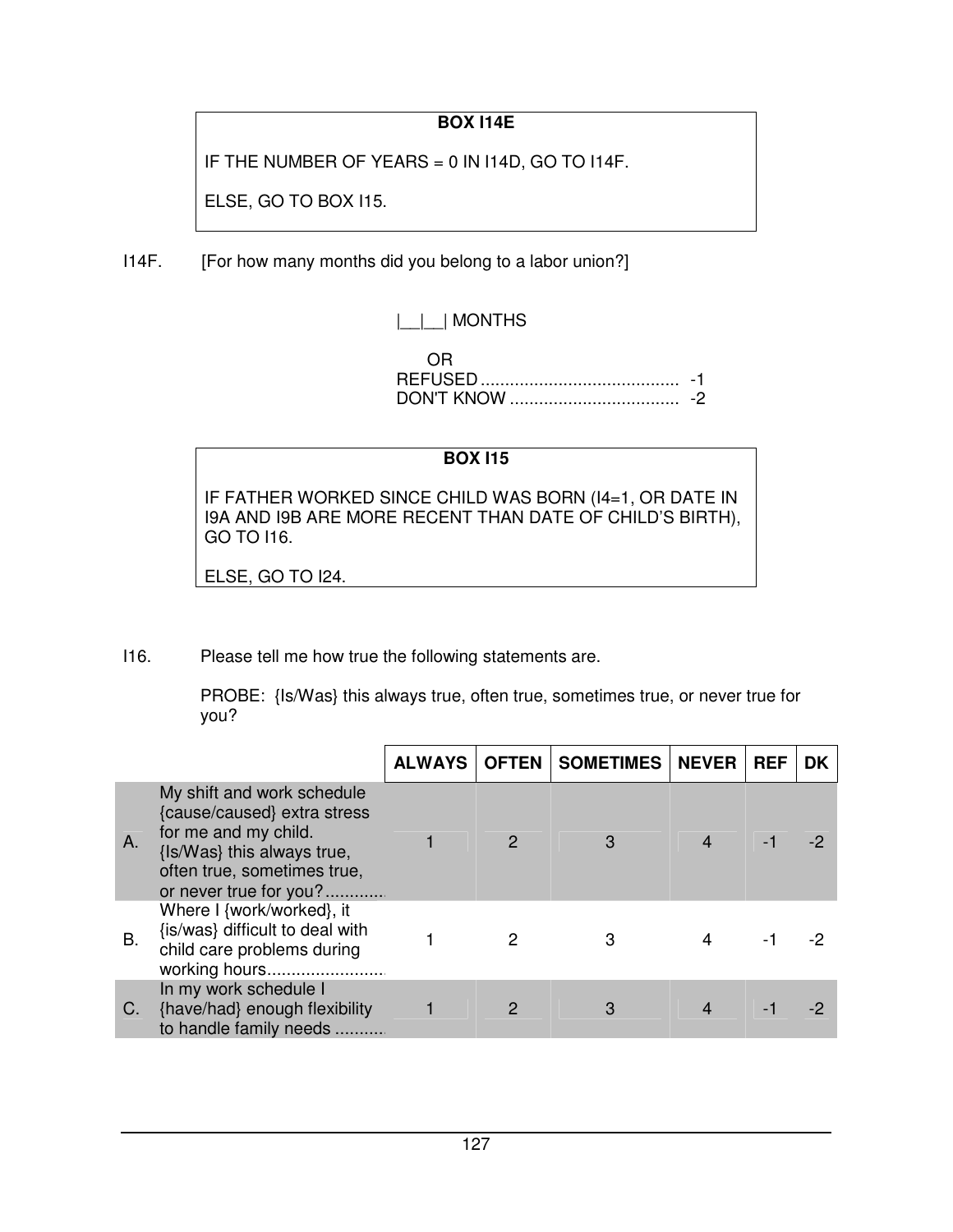I17. Some people work more than one regular job. Was there ever a time in the past twelve months that you worked more than one regular job at the same time?

I18. When you were working more than one regular job at the same time, about how many hours per week did you usually work altogether?

| <b>ENTER HOURS PER WEEK</b> |  |
|-----------------------------|--|
| $\cdot$ ) $\mathsf{H}$      |  |
|                             |  |
|                             |  |

I19. About how much did you earn from {all of} your regular {job/jobs} in the past twelve months? Please do not count earnings from any "off-the-books" or "underthe-table" jobs.

| NOTHING/DID NOT WORK IN THE LAST 12 MONTHS10 <b>⇒GO TO I24</b> |  |
|----------------------------------------------------------------|--|
|                                                                |  |
|                                                                |  |

I19A. [About how much did you earn from  $\{$ all of $\}$  your regular  $\{$ job/jobs $\}$  in the past twelve months? Please do not count earnings from any "off-the-books" or "underthe-table" jobs.]

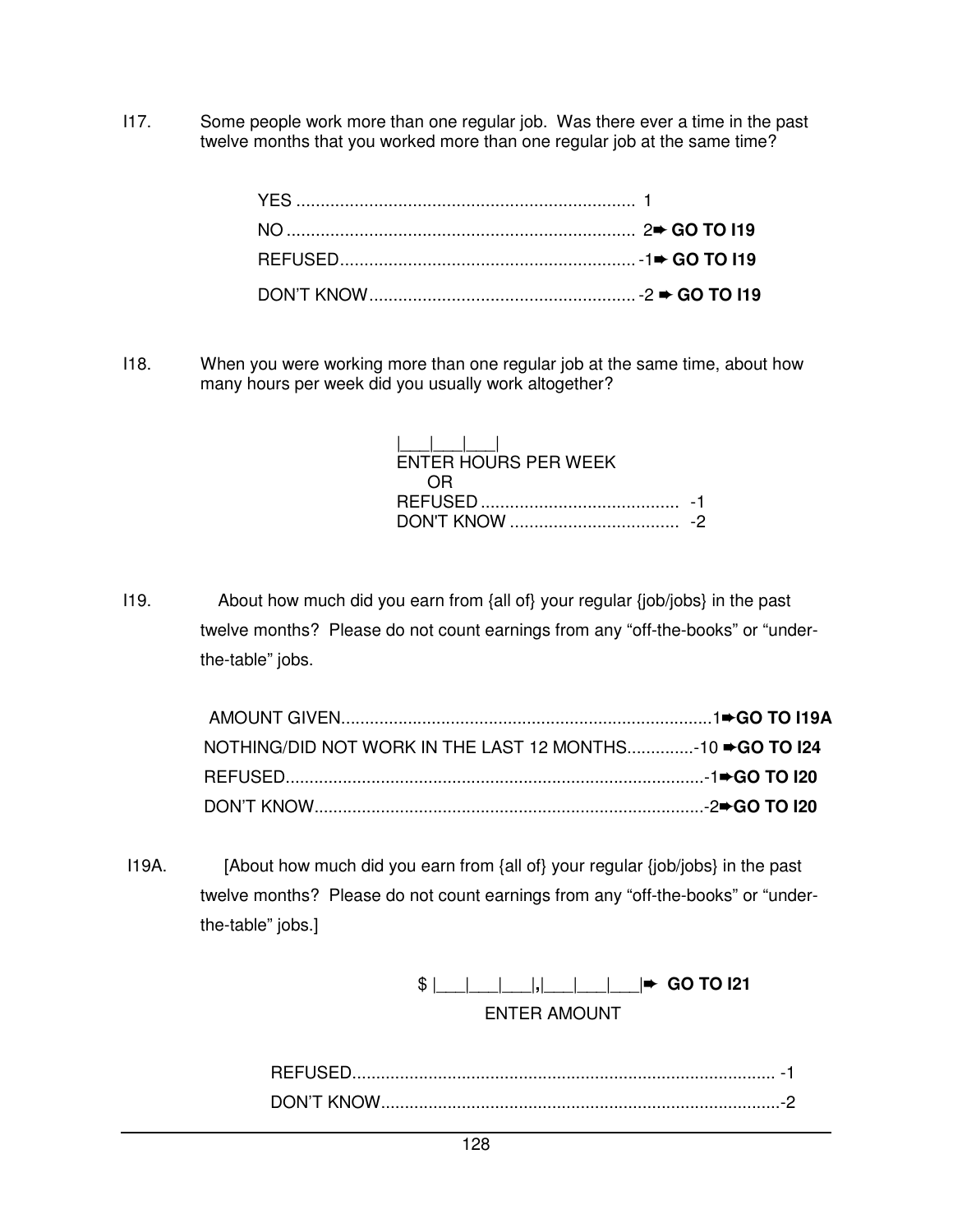I20. I just need to have a range. Can you tell me if it was . . .

I21. In the past twelve months, how many weeks did you work {at your job/at all of your regular jobs}? If you worked the entire year, but used paid vacation time or sick time, you worked 52 weeks.

| <b>ENTER NUMBER OF WEEKS</b> |  |
|------------------------------|--|
| ′)⊢                          |  |
|                              |  |
|                              |  |

I22. In the past twelve months, how many regular jobs have you had that lasted two weeks or more?

| ENTER NUMBER OF JOBS $\rightarrow$ GO TO 124<br>ΩR |  |
|----------------------------------------------------|--|
|                                                    |  |

I23. All I need is a range. Would you say it was . . .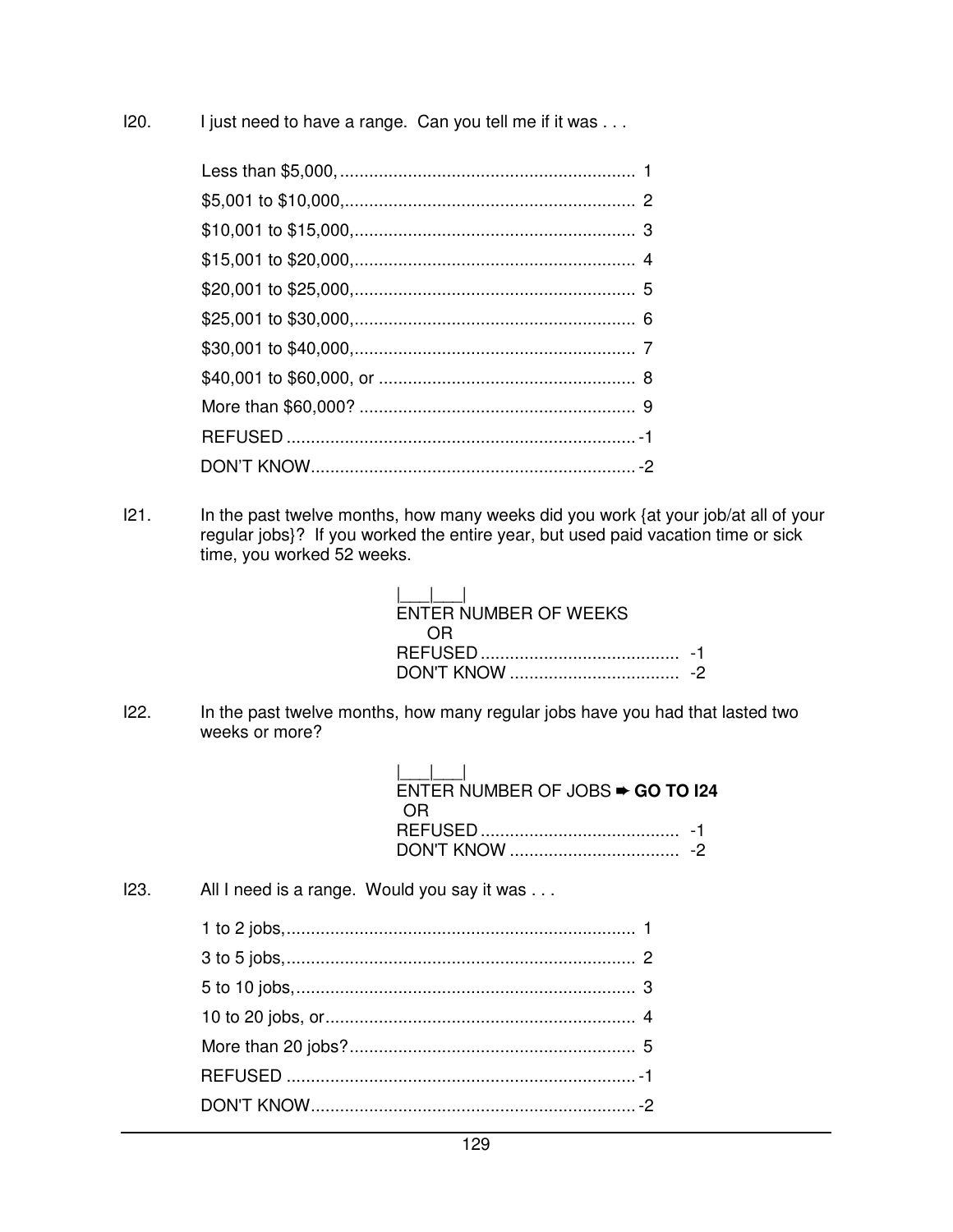I24-I26. We are interested in finding out about some ways, other than regular work, in which people make money. This kind of activity may be paid for in cash, or done in exchange for meals, or clothing, a place to live, or something else. Please tell me if you have done any of the following in the past twelve months.

| A.                                    | During the<br>past twelve<br>months, did<br>you                                                                             | 124<br>Work in your own business? Please<br>do not include work you already told<br>me about.<br><b>PROBE:</b> This could include things<br>such as doing other people's hair,<br>either in your home or theirs. | 125<br>Sell or deliver drugs, engage in<br>prostitution, or do other kinds of<br>hustles? Do not include work you<br>already told me about.                                                                                                | 126<br>Do anything else to earn money?                                                                                                                                                           |
|---------------------------------------|-----------------------------------------------------------------------------------------------------------------------------|------------------------------------------------------------------------------------------------------------------------------------------------------------------------------------------------------------------|--------------------------------------------------------------------------------------------------------------------------------------------------------------------------------------------------------------------------------------------|--------------------------------------------------------------------------------------------------------------------------------------------------------------------------------------------------|
|                                       |                                                                                                                             | <b>YES</b><br>$1 \rightarrow$ GO TO I24AOS<br><b>NO</b><br>$2 \rightarrow$ GO TO I25A<br><b>REFUSED</b><br>$-1 \rightarrow$ GO TO I25A<br>DON'T KNOW-2 $\rightarrow$ GO TO I25A                                  | YES $1 \rightarrow$ GO TO I25B<br><b>NO</b><br>$2 \rightarrow$ GO TO I26A<br><b>REFUSED</b>                                                                                                                                                | <b>YES</b><br>$1 \rightarrow$ GO TO I26AOS<br><b>NO</b><br>$2 \rightarrow$ GO TO SEC. J<br>$-1 \rightarrow$ GO TO I26A REFUSED $-1 \rightarrow$ GO TO SEC. J<br> DON'T KNOW-2→ GO TO SEC. J      |
| $\overline{A}$<br>$\overline{O}$<br>S |                                                                                                                             | [What type of business?]<br>SPECIFY: i24aos code                                                                                                                                                                 |                                                                                                                                                                                                                                            | [What else do you do to earn money?]<br>SPECIFY: 126aos_code                                                                                                                                     |
| B.                                    | In the last<br>twelve<br>months,<br>about how<br>did you<br>{ACTIVITY}.                                                     | <b>WEEKS</b><br><b>OR</b><br>$-1$ $\rightarrow$ GO TO I24D<br><b>REFUSED</b><br>many weeks DON'T KNOW<br>$-2 \rightarrow$ GO TO I24D                                                                             | <b>WEEKS</b><br><b>OR</b><br>$-1$ $\rightarrow$ GO TO I25D<br><b>REFUSED</b><br>$-2 \rightarrow$ GO TO<br><b>DON'T KNOW</b><br><b>I25D</b>                                                                                                 | WEEKS<br><b>OR</b><br>$-1$ $\rightarrow$ GO TO I26D<br><b>REFUSED</b><br>DON'T KNOW -2→ GO TO I26D                                                                                               |
| C.                                    | And, during<br>those<br><b>NUMBER</b><br>FROM B}<br>weeks,<br>about how<br>many hours<br>per week did<br>you<br>{ACTIVITY}. | <b>HOURS PER WEEK</b><br><b>OR</b><br><b>REFUSED</b><br>$-1$<br><b>DON'T KNOW</b><br>$-2$                                                                                                                        | <b>HOURS PER WEEK</b><br><b>OR</b><br><b>REFUSED</b><br>-1<br><b>DON'T KNOW</b><br>$-2$                                                                                                                                                    | <b>HOURS PER WEEK</b><br><b>OR</b><br><b>REFUSED</b><br>$-1$<br><b>DON'T KNOW</b><br>$-2$                                                                                                        |
| D.                                    | When you<br>did this,<br>were you<br>or did you<br>receive<br>something<br>else such as<br>meals,<br>place to<br>live?      | CASH RECEIVED1<br>$\rightarrow$ GO TO I24E<br>$\rightarrow$ GO TO BOX I24F<br>BOTH CASH AND OTHER3<br>$\rightarrow$ GO TO I24E<br>clothing, or a REFUSED -1 $\rightarrow$ GO TO I25A<br>DON'T KNOW-2→ GO TO I25A | CASH RECEIVED1<br>$\rightarrow$ GO TO I25E<br>OTHER2<br>$\rightarrow$ GO TO BOX I25F<br>BOTH CASH AND OTHER3 BOTH CASH AND OTHER 3<br>$\rightarrow$ GO TO I25E<br>$REFUSED -1 \rightarrow GO$ TO I26A<br> DON'T KNOW-2 → <b>GO TO I26A</b> | CASH RECEIVED<br>$\rightarrow$ GO TO I26E<br>$\rightarrow$ GO TO BOX I26F<br>$\rightarrow$ GO TO I26E<br>$ {\sf REFUSED} \> \dashv \to {\sf GO}$ to sec. J<br> DON'T KNOW-2→ <b>GO TO SEC. J</b> |
|                                       |                                                                                                                             |                                                                                                                                                                                                                  |                                                                                                                                                                                                                                            |                                                                                                                                                                                                  |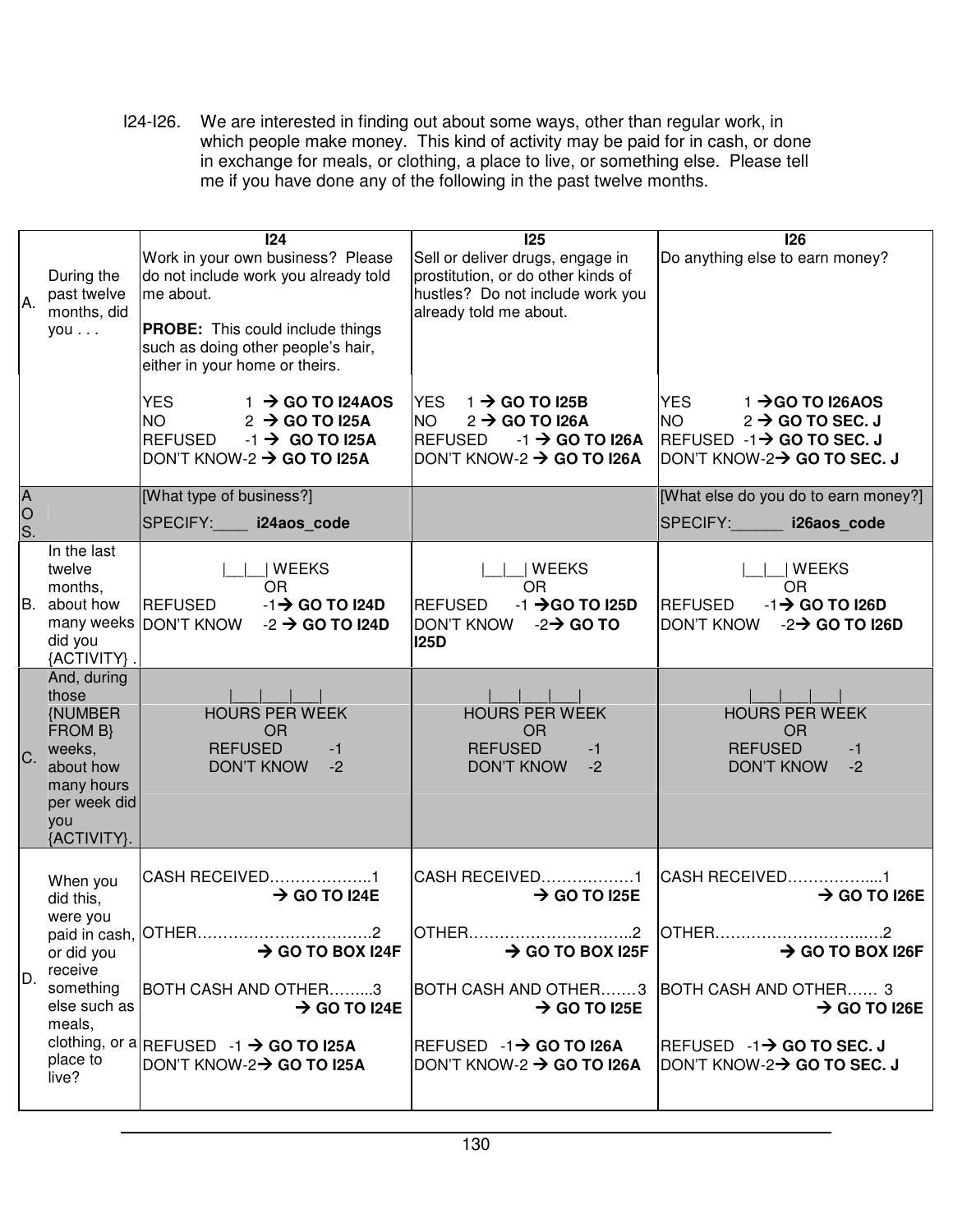| E. | How<br>you<br>receive in $ $<br>the last<br>twelve<br>months<br>for this<br>activity?  | much did $ \$\$                      <br>ENTER AMOUNT<br>$\rightarrow$ GO TO BOX I24F<br>DON'T KNOW2<br>$\rightarrow$ GO TO I24E1                                                                                                                                                | ENTER AMOUNT<br>$\rightarrow$ GO TO BOX I25F<br>DON'T KNOW -2<br>$\rightarrow$ GO TO I25E1                                                                                                                                                                                                                                            | ENTER AMOUNT<br>$\rightarrow$ GO TO BOX I26F<br>DON'T KNOW 2<br>$\rightarrow$ GO TO I26E1                                                                                                                                                                                                                                 |
|----|----------------------------------------------------------------------------------------|----------------------------------------------------------------------------------------------------------------------------------------------------------------------------------------------------------------------------------------------------------------------------------|---------------------------------------------------------------------------------------------------------------------------------------------------------------------------------------------------------------------------------------------------------------------------------------------------------------------------------------|---------------------------------------------------------------------------------------------------------------------------------------------------------------------------------------------------------------------------------------------------------------------------------------------------------------------------|
|    | I just<br>need to<br>know a<br>range.<br>E1. Please<br>tell me<br>if it<br>$was \dots$ | Under \$500, 1<br>\$1,001 to \$3,000,3<br>\$5,001 to \$10,000,5<br>\$10,001 to \$15,000,    6<br>\$15,001 to \$20,000,    7<br>\$20,001 to \$25,000,    8<br>\$25,001 to \$30,000,  9<br>\$30,001 to \$40,000, or 10<br>More than \$40,000 11<br>REFUSED1<br><b>DON'T KNOW-2</b> | Under \$500, 1<br>\$501 to \$1,000, 2<br>$$1,001$ to $$3,000, \dots$ 3<br>\$3,001 to \$5,000,  4<br>\$5,001 to \$10,000, 5<br>\$10,001 to \$15,000,  6<br>\$15,001 to \$20,000, 7<br>\$20,001 to \$25,000,  8<br>\$25,001 to \$30,000,  9<br>\$30,001 to \$40,000, or  10<br>More than \$40,000 11<br>REFUSED1<br><b>DON'T KNOW-2</b> | Under \$500, 1<br>\$501 to \$1,000,  2<br>\$1,001 to \$3,000, 3<br>\$3,001 to \$5,000, 4<br>\$5,001 to \$10,000, 5<br>\$10,001 to \$15,000, 6<br>\$15,001 to \$20,000, 7<br>\$20,001 to \$25,000, 8<br>\$25,001 to \$30,000, 9<br>\$30,001 to \$40,000, or  10<br>More than \$40,00011<br>REFUSED1<br><b>DON'T KNOW-2</b> |
|    |                                                                                        | <b>BOX 124F</b><br><b>IF OTHER TYPE OF PAYMENT</b><br><b>WAS RECEIVED</b><br>$(124D = 2 \text{ OR } 3),$ GO TO 124G.                                                                                                                                                             | <b>BOX 125F</b><br><b>IF OTHER TYPE OF</b><br><b>PAYMENT WAS RECEIVED</b><br>$(125D = 2 \text{ OR } 3),$ GO TO 125G.                                                                                                                                                                                                                  | <b>BOX 126F</b><br><b>IF OTHER TYPE OF PAYMENT</b><br><b>WAS RECEIVED</b><br>$ (126D = 2 \text{ OR } 3),$ GO TO I26G.                                                                                                                                                                                                     |
| G. | What<br>{else} did<br>you get in<br>for this?                                          | ELSE, GO TO I25A.<br><b>CODE ALL</b><br>PLACE TO LIVE  3<br>CHILD CARE 4<br>OTHER (SPECIFY)  91<br>exchange   NO COMPENSATION101<br>REFUSED1<br><b>DON'T KNOW-2</b><br>(i24g_1 through i24g_101)                                                                                 | ELSE, GO TO I26A.<br><b>CODE ALL</b><br><b>CLOTHING</b> 2<br><b>PLACE TO LIVE 3</b><br><b>CHILD CARE  4</b><br>OTHER (SPECIFY) 91<br>REFUSED1<br>DON'T KNOW-2<br>(i25g_1 through i25g_91)                                                                                                                                             | ELSE, GO TO SECTION J.<br>CODE ALL CODE ALL CODE ALL CODE ALL CODE ALL<br>THAT APPLY THAT APPLY THAT APPLY<br>CLOTHING 2<br>PLACE TO LIVE 3<br>CHILD CARE  4<br>OTHER (SPECIFY)91<br>REFUSED1<br>DON'T KNOW-2<br>(i26g_1 through i26g_91)                                                                                 |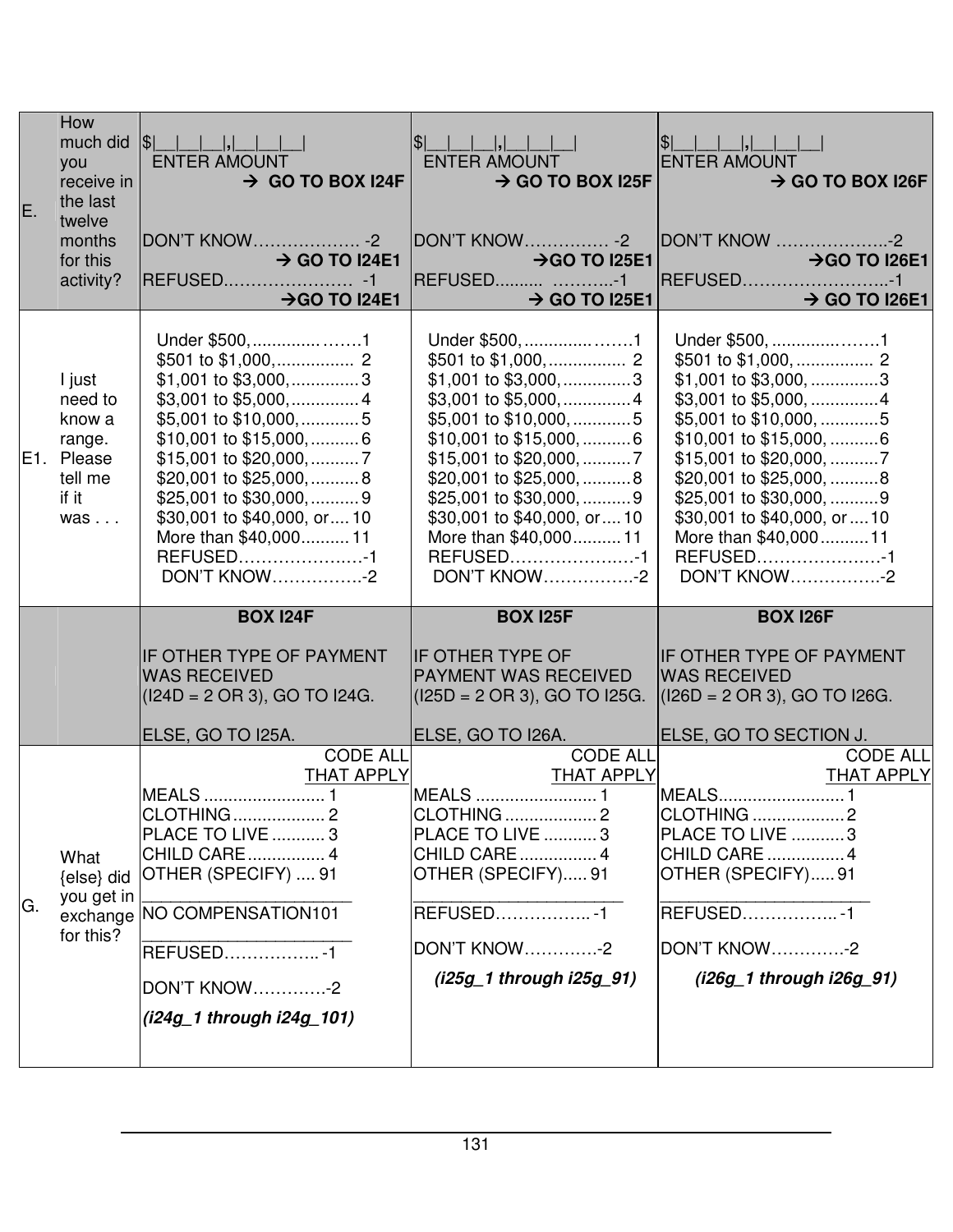#### **SECTION J: INCOME**

J1. In the past twelve months, what was the total income of your household from all sources before taxes and other deductions? Please include your own income and the income of everyone living with you. Please include the money you have told me about from jobs and public assistance programs, as well as any sources we haven't discussed, such as rent, interest, and dividends.



ENTER AMOUNT➨ **GO TO J2**

J1A. I just need to know a range. Can you tell me if it was ...

J2. In the past twelve months, have you given or loaned any money to friends or relatives?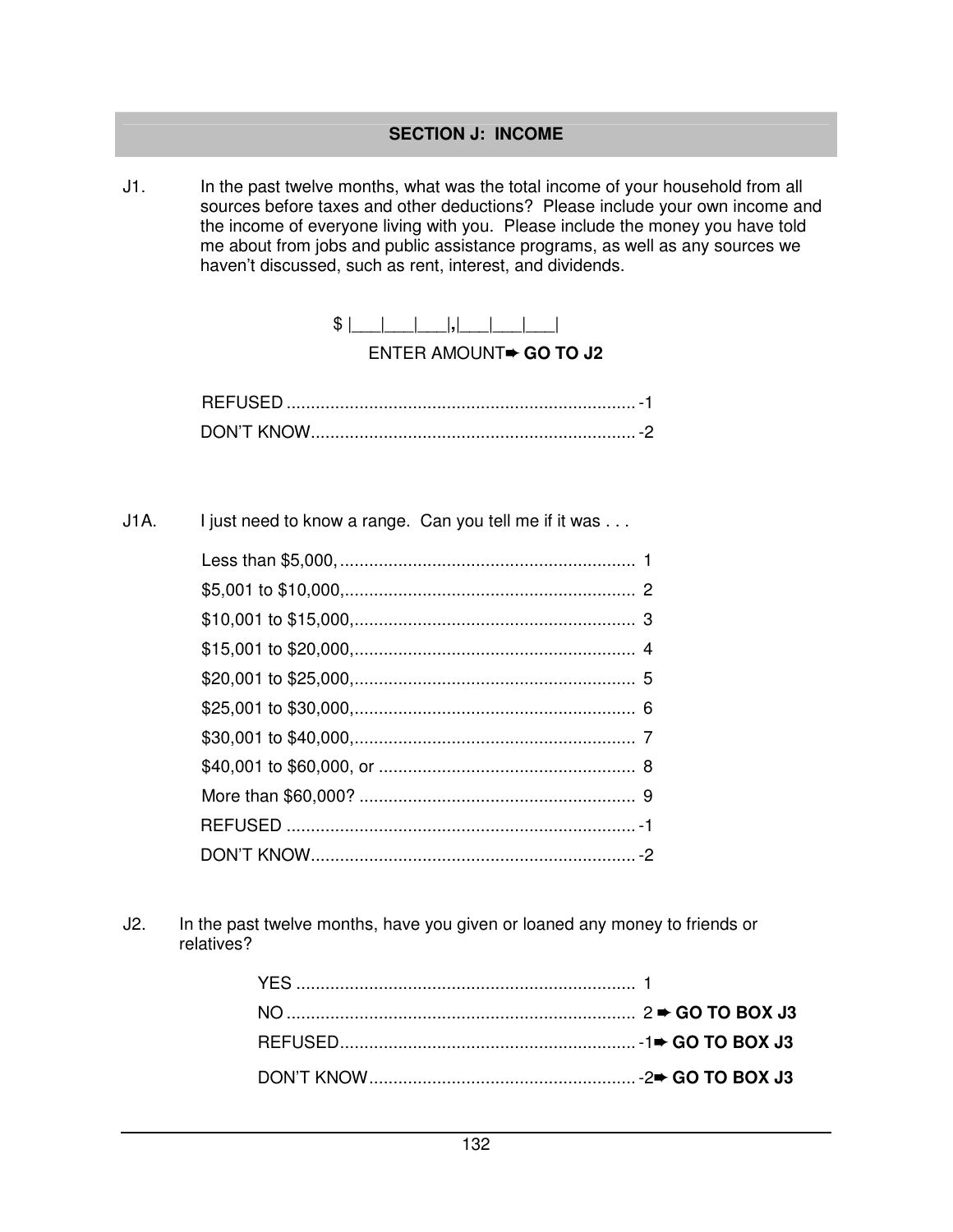J2A. All together, during the past twelve months, how much money did you give or loan to friends or relatives?

| FNTER AMOUNT |  |
|--------------|--|
|              |  |
|              |  |

#### **BOX J3**

IF [THE FATHER IS MARRIED TO OR LIVING WITH THE MOTHER (A4=1 or 4)] OR [THE FATHER LIVES WITH THE CHILD ALL OR MOST OF THE TIME AND HAS A PARTNER  $((A2 = 1 \text{ OR } 2)$  AND  $(D2$  $= 1)$ ], GO TO J4.

ELSE, GO TO J7.

J4. Do you or your {wife/partner} have a bank account?

|  | YES. |  |
|--|------|--|
|  | חוח  |  |
|  |      |  |
|  |      |  |
|  |      |  |

J4A. {Is the account/Are the accounts} in your name, {his/her/your partner's} name, or both?

|                                | CODE ONE |
|--------------------------------|----------|
|                                |          |
|                                |          |
|                                |          |
| <b>BOTH JOINT AND SEPARATE</b> |          |
|                                |          |
|                                |          |
|                                |          |
|                                |          |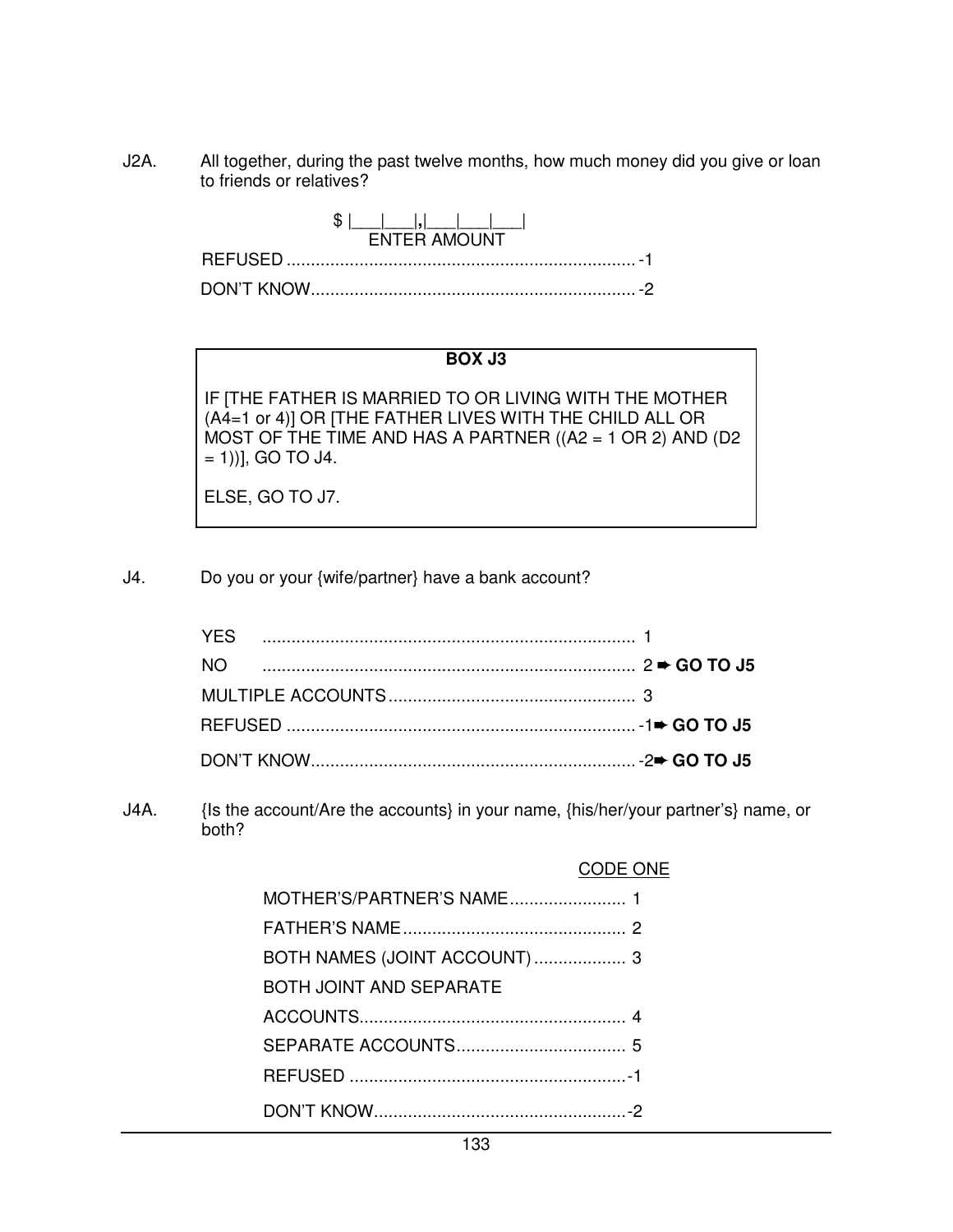J5. Do you or your {wife/partner} have a credit card? Include major credit cards and department store credit cards, but not gas credit cards.

J5A. Is the card in your name, {his/her/your partner's}, or both?

### CODE ONE

| MOTHER'S/PARTNER'S NAME 1      |  |
|--------------------------------|--|
|                                |  |
|                                |  |
| <b>BOTH JOINT AND SEPARATE</b> |  |
|                                |  |
|                                |  |
|                                |  |

J5B. Couples handle money differently. Which of the following do you do? Do you . . .

|                                     | <b>CODE ONE</b> |
|-------------------------------------|-----------------|
|                                     |                 |
| Put some of your money together but |                 |
|                                     |                 |
|                                     |                 |
|                                     |                 |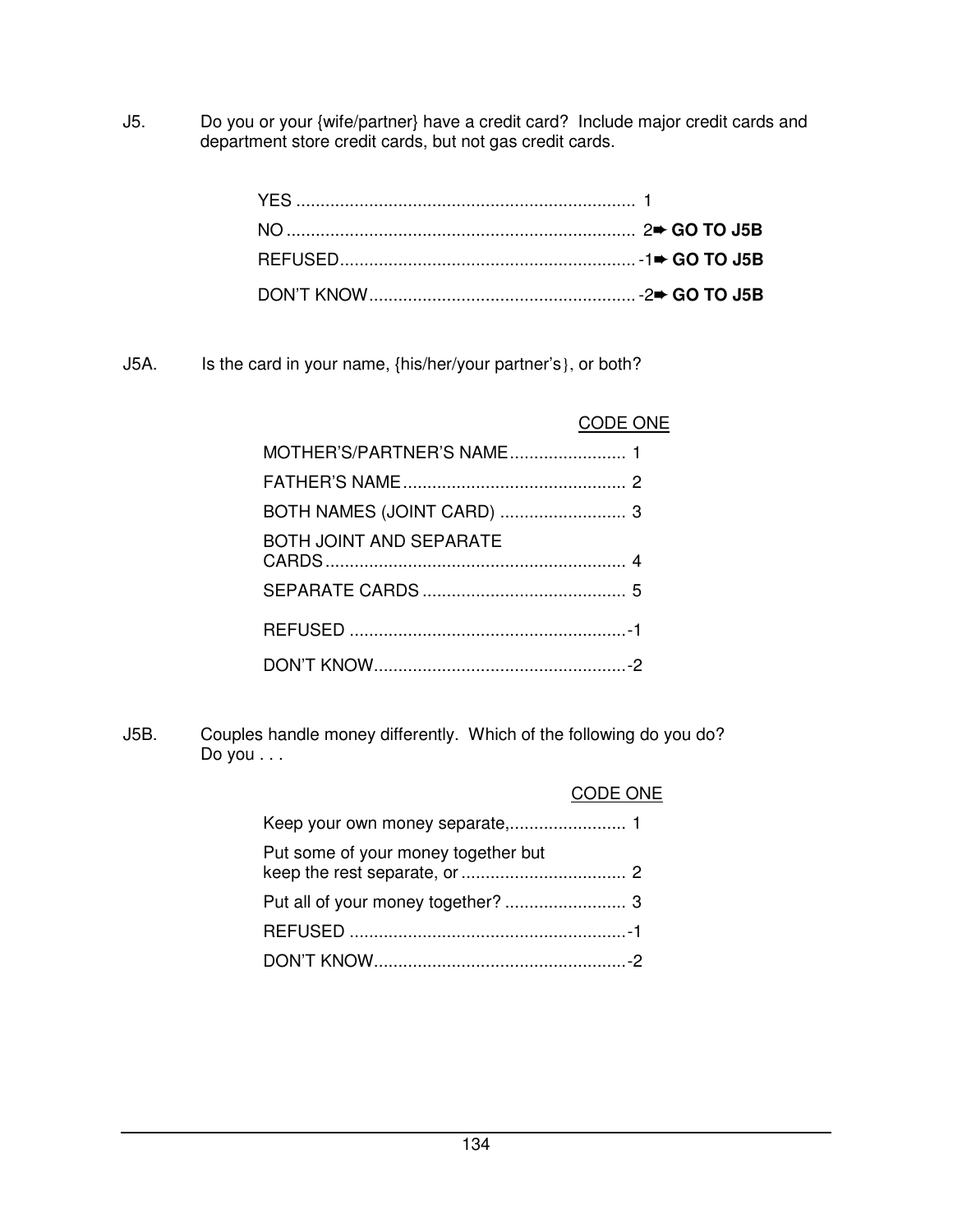J5C1. Couples also make different arrangements for handling financial responsibilities, such as paying the rent, mortgage, or other household bills. In your household, who is usually responsible for making sure the bills get paid?

| CODE ONE                                                                                                     |
|--------------------------------------------------------------------------------------------------------------|
| MOTHER/PARTNER USUALLY PAYS THE BILLS  1                                                                     |
| <b>FATHER</b>                                                                                                |
| <b>MOTHER/PARTNER AND FATHER</b><br><b>PAY BILLS TOGETHER OR TAKE</b>                                        |
| <b>MOTHER/PARTNER AND FATHER</b><br><b>HAVE SPECIFIC BILLS EACH IS</b><br><b>RESPONSIBLE FOR PAYING EACH</b> |
| OTHER (E.G., SOMEONE ELSE IN<br>THE HOUSEHOLD IS RESPONSIBLE                                                 |
|                                                                                                              |
|                                                                                                              |
|                                                                                                              |

J5D. Who would you say controls the money in this household?

|  | CODE ONE |
|--|----------|
|  |          |
|  |          |
|  |          |
|  |          |
|  |          |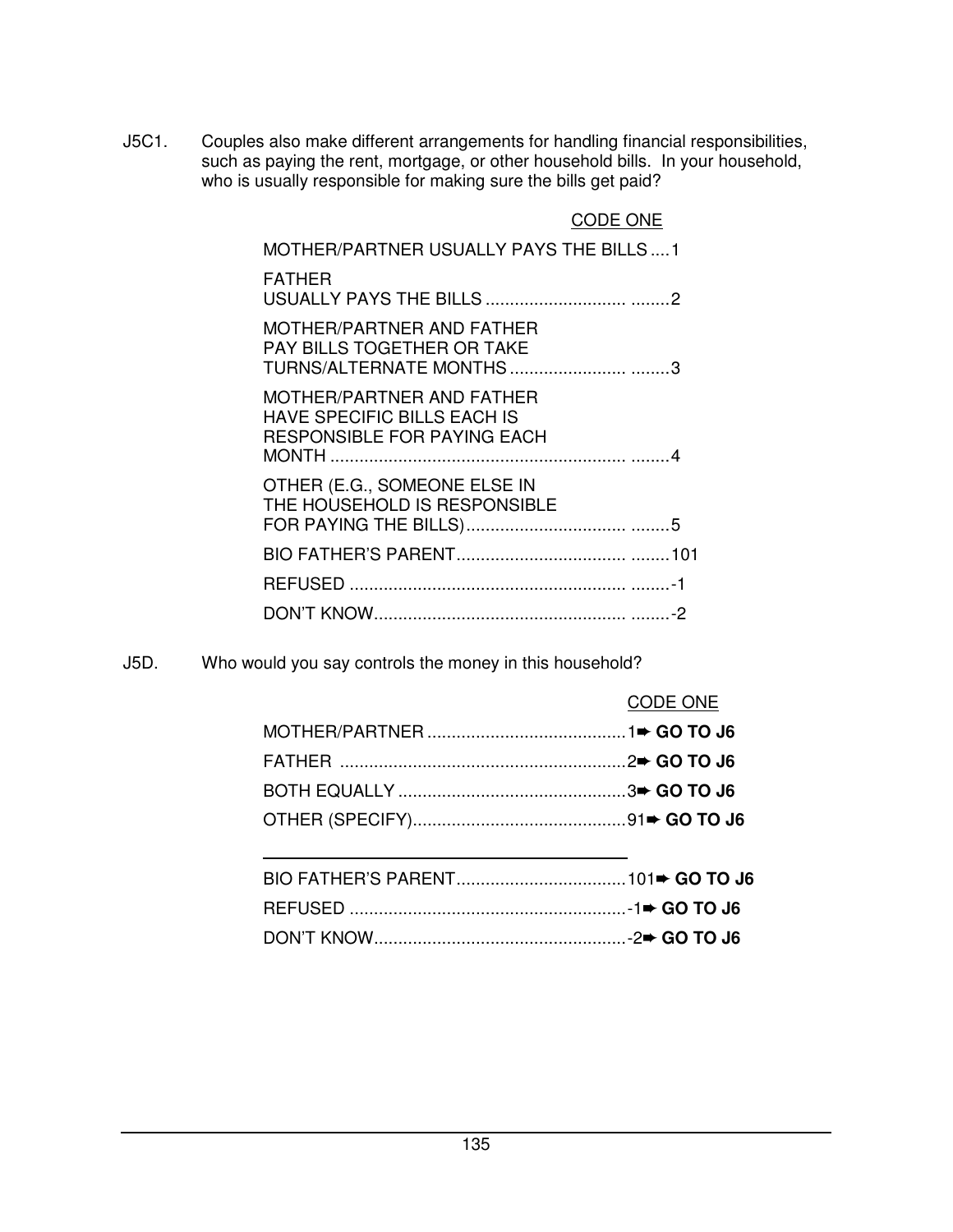J6. Do you or your {wife/partner} own a car, truck or van?

J6A. Can you rely on this vehicle to get you to school or work, or other places?

 IF MORE THAN ONE CAR/TRUCK/VAN, ASK ABOUT THE ONE THAT WORKS THE BEST.

# **BOX J6A1**

IF THE CAR IS LEASED (J6 = -10), GO TO J6D.

ELSE, GO TO J6B.

J6B. How much do you owe on your vehicle?

J6B1. [How much do you owe on your vehicle?]

| SI.                 |  |
|---------------------|--|
| <b>ENTER AMOUNT</b> |  |
| ำ∺                  |  |
|                     |  |
|                     |  |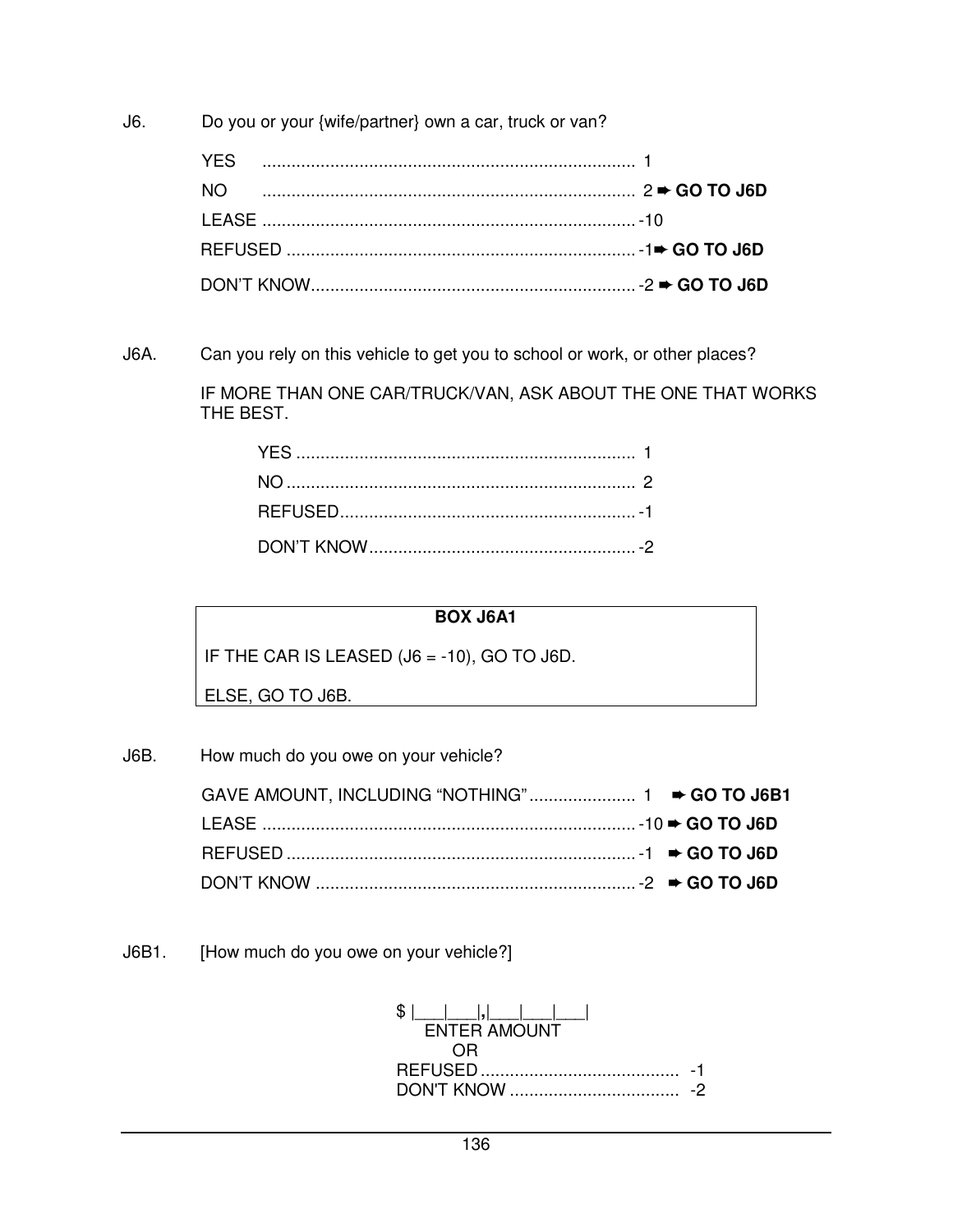J6C. About how much could you get if you sold your vehicle now?

| ১।<br>ENTER AMOUNT |  |
|--------------------|--|
|                    |  |
| .                  |  |
|                    |  |

J6D. Do you or your {wife/partner} have any debt from credit cards or store cards?

J6E. How much do you or your {wife/partner} owe in credit card debt?

| SS I                |  |
|---------------------|--|
| <b>ENTER AMOUNT</b> |  |
| $^{\prime}$ )H      |  |
|                     |  |
|                     |  |

J6F. {Other than money you may owe for mortgage or car}, {do/Do} you or your {wife/partner} have any loans including student loans, or money you owe to a bank or other lending institution?

J6G. How much do you or your {wife/partner} owe in loans?

| <b>ENTER AMOUNT</b> |   |
|---------------------|---|
|                     |   |
|                     | . |
| DON'T KNOW          |   |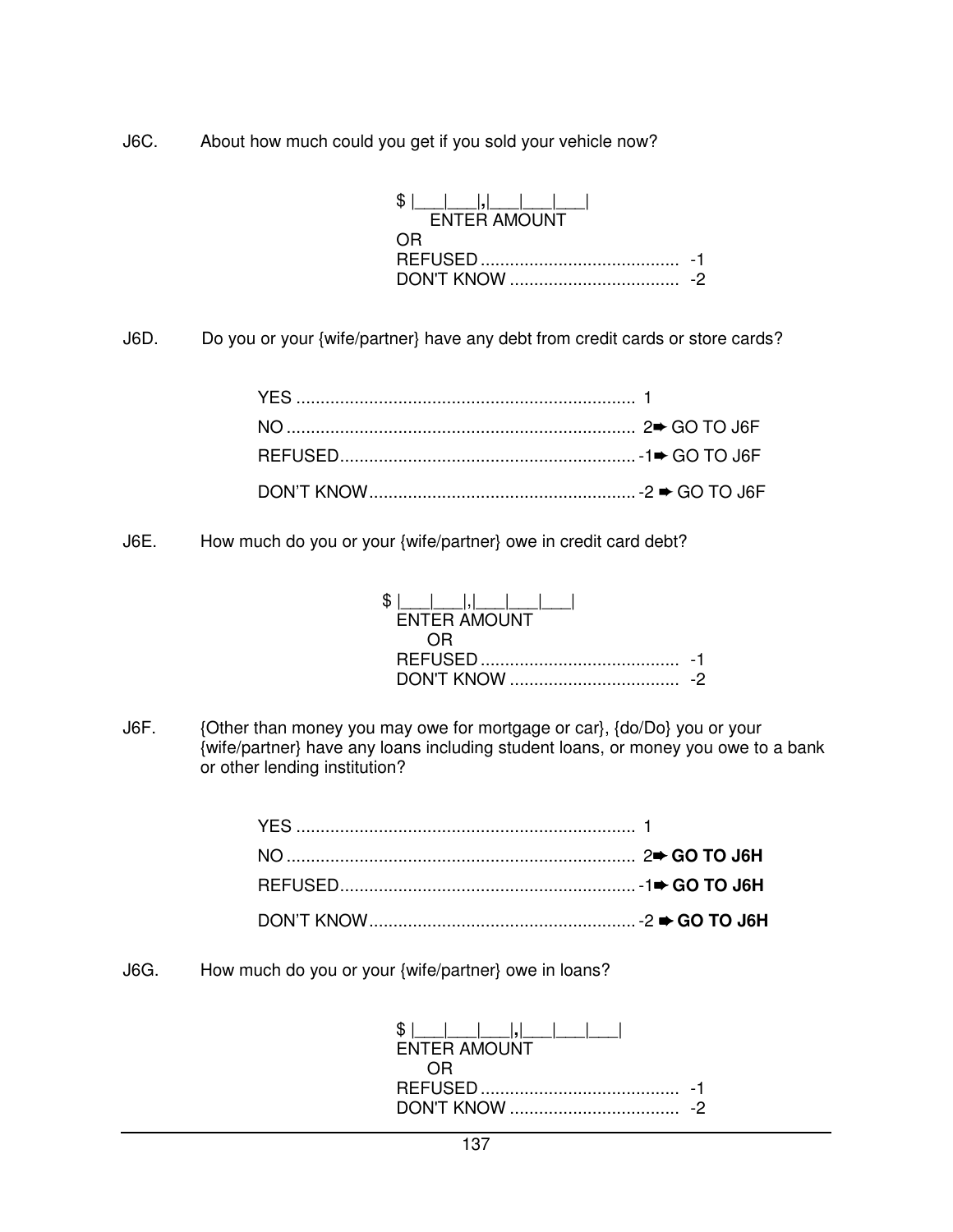Do you or your {wife/partner} have any savings? J6H.

Do you or your {wife/partner} have savings equal to at least two months of your J6I. total family income?

Do you have a bank account?  $J7.$ 

Do you have a credit card? Include major credit cards and department store credit  $J8.$ cards, but not gas credit cards.

Do you own a car, truck or van?  $J9.$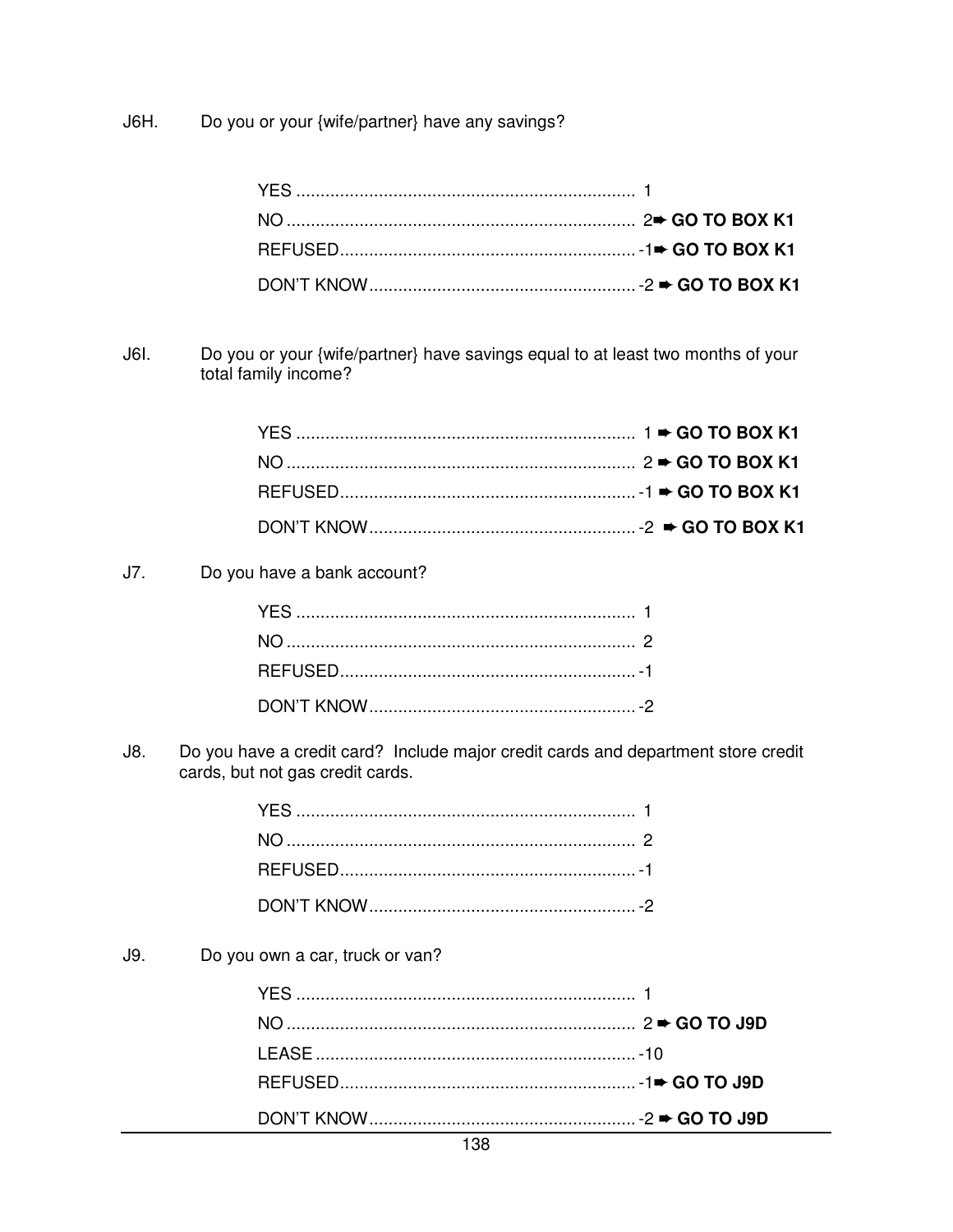J9A. Can you rely on this vehicle to get you to school, work or other places?

# **BOX J9A1**

IF THE CAR IS LEASED (J9 = -10), GO TO J9D.

ELSE, GO TO J9B.

J9B. How much do you owe on your vehicle?

J9B1. [How much do you owe on your vehicle?]

| ১।                  |  |
|---------------------|--|
| <b>ENTER AMOUNT</b> |  |
|                     |  |
| .                   |  |
| DON'T KNOW          |  |

J9C. About how much could you get if you sold your vehicle now?

| <b>ENTER AMOUNT</b> |  |
|---------------------|--|
| ົ∖⊢                 |  |
|                     |  |
|                     |  |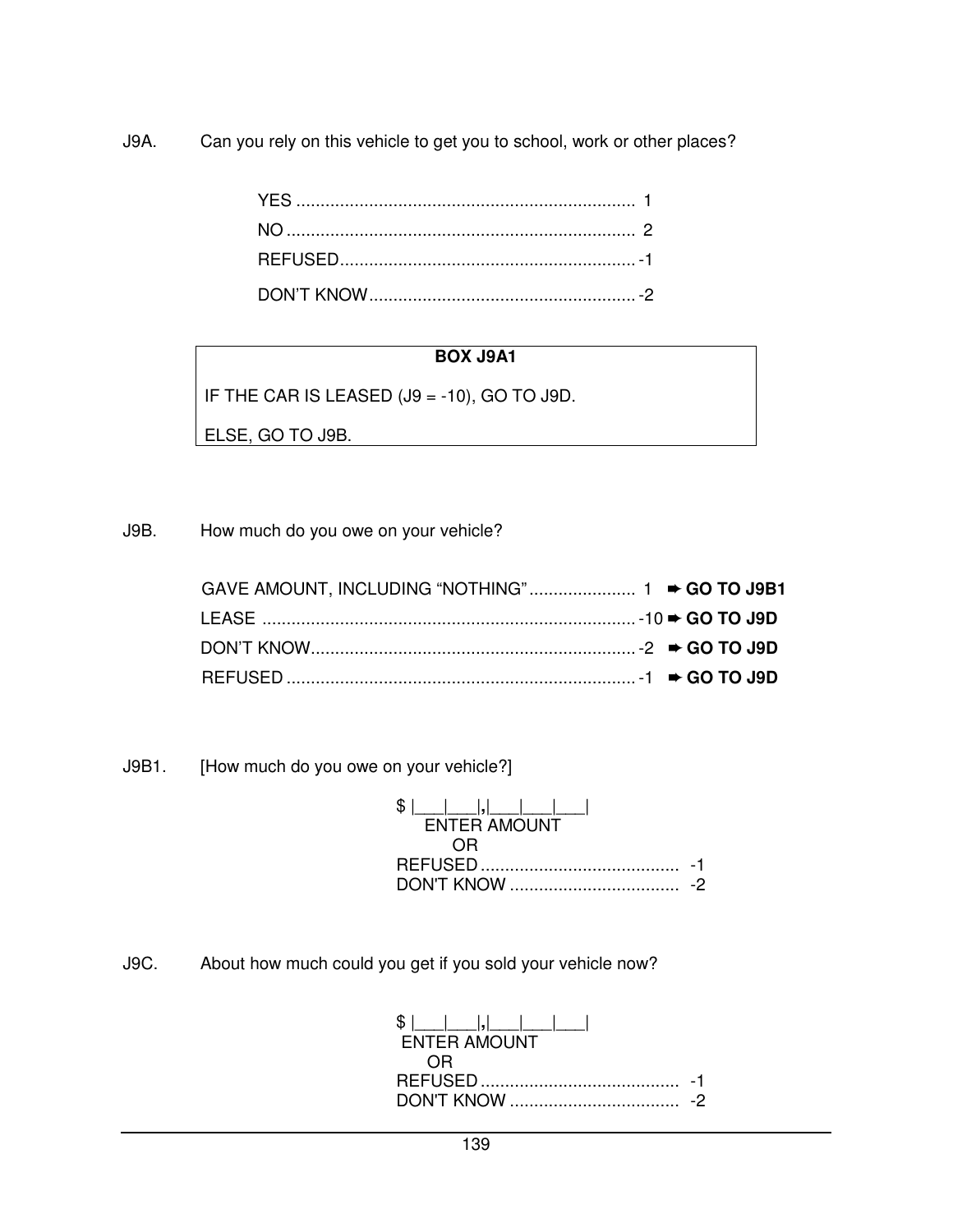J9D. Do you have any debt from credit cards or store cards?

J9E. How much do you owe in credit card debt?

| S I<br><b>ENTER AMOUNT</b> |  |
|----------------------------|--|
|                            |  |
|                            |  |
|                            |  |

J9F. {Other than money you may owe for mortgage or car}, {do/Do} you have any loans including student loans, or money you owe to a bank or other lending institution?

J9G. How much do you owe in loans?

| Œ.                  |  |
|---------------------|--|
| <b>ENTER AMOUNT</b> |  |
|                     |  |
|                     |  |
| DON'T KNOW          |  |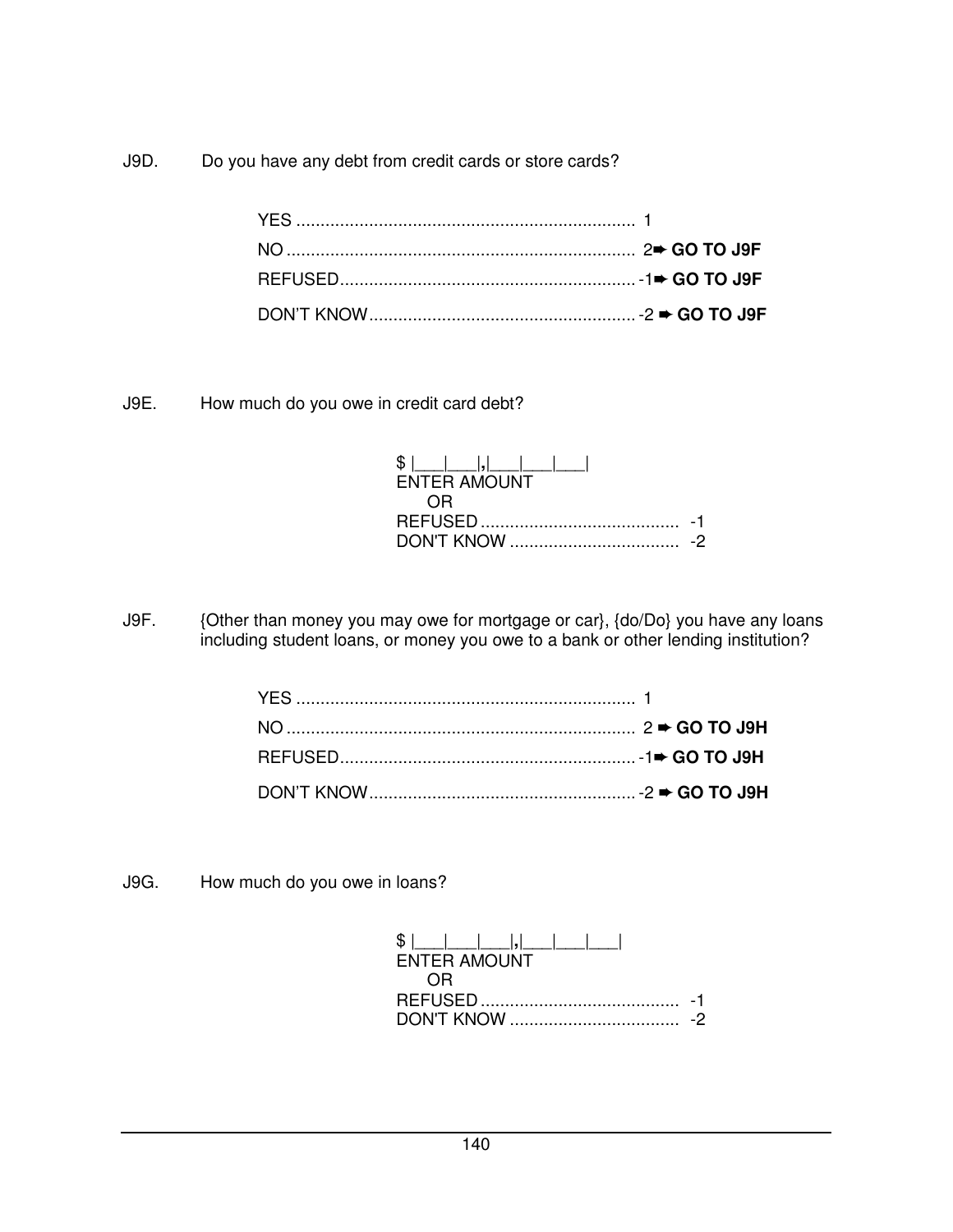J9H. Do you have any savings?

Do you have savings equal to at least two months of your total family income? **J9I.**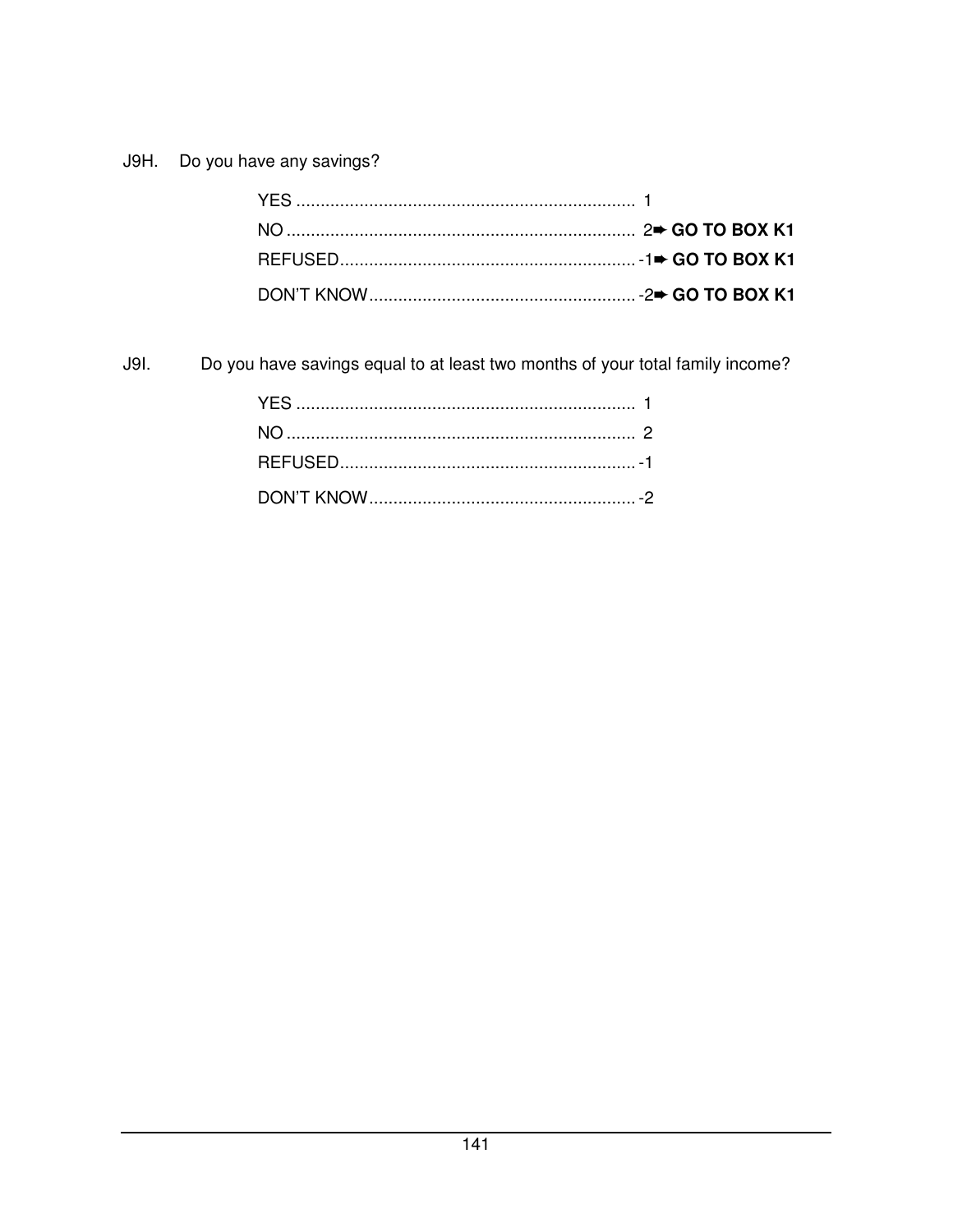### **SECTION K--SECONDARY CAREGIVER MODULE: FATHER**

### **BOX K1**

IF THE PCG = BIO DAD OR IF THE CHILD DOES NOT LIVE WITH A BIOLOGICAL PARENT (A3A2 = 2, 3, 4, 5, 6, OR 91), OR IF THE AMOUNT THE CHILD LIVES WITH THE BIO FATHER IS ANSWERED REFUSED OR DON'T KNOW (A2 = -1 OR -2), END SURVEY.

ELSE, GO TO K1.

K1. The next questions are about your experience being a father to {CHILD}. First, please think about how you feel about yourself as a father to {CHILD}. Would you say that you are . . .

K2. How close do you feel to {CHILD}? Would you say…

### **BOX K2**

IF [THE FATHER IS MARRIED TO OR LIVES WITH THE MOTHER (A4 = 1OR 4)] OR [THE FATHER SAW THE CHILD IN THE PAST YEAR [(A2=1, 2, 3 or 7) OR (A3 LT 12) OR (B2B=1) OR (A2A = 1)] IN THE BIO FATHER INTERVIEW], GO TO K2A.

ELSE, GO TO K17.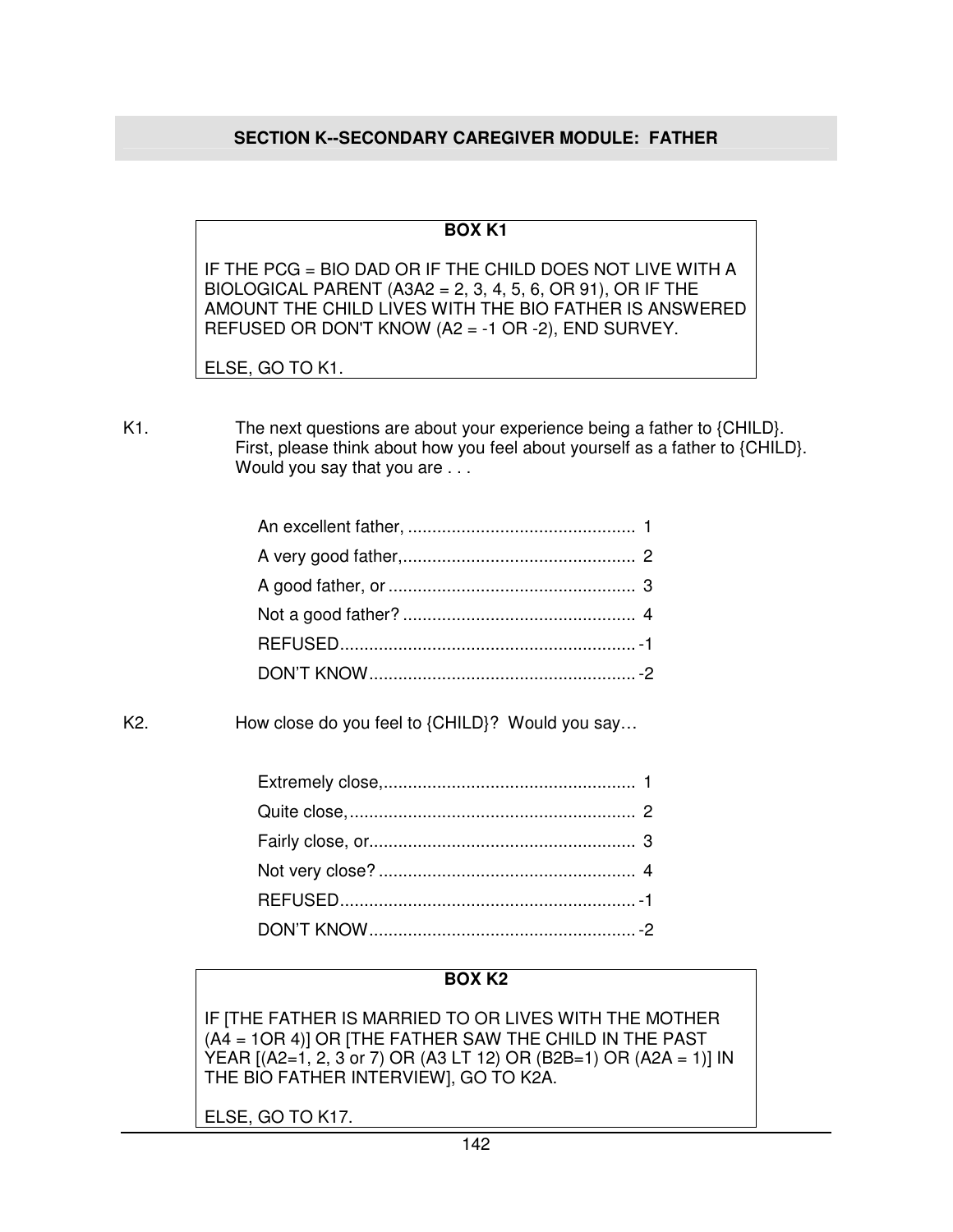K2A. Now I'm going to read some statements about being a parent to {CHILD}. Please tell me how much you agree or disagree with each statement.

Being a parent is harder than I thought it would be. Do you . . .

| K2B. I feel trapped by my responsibilities as a parent. Do you $\dots$ |
|------------------------------------------------------------------------|
|                                                                        |
|                                                                        |
|                                                                        |
|                                                                        |
|                                                                        |
|                                                                        |
|                                                                        |

.

K2C. I find that taking care of my child{ren} is much more work than pleasure. Do you . .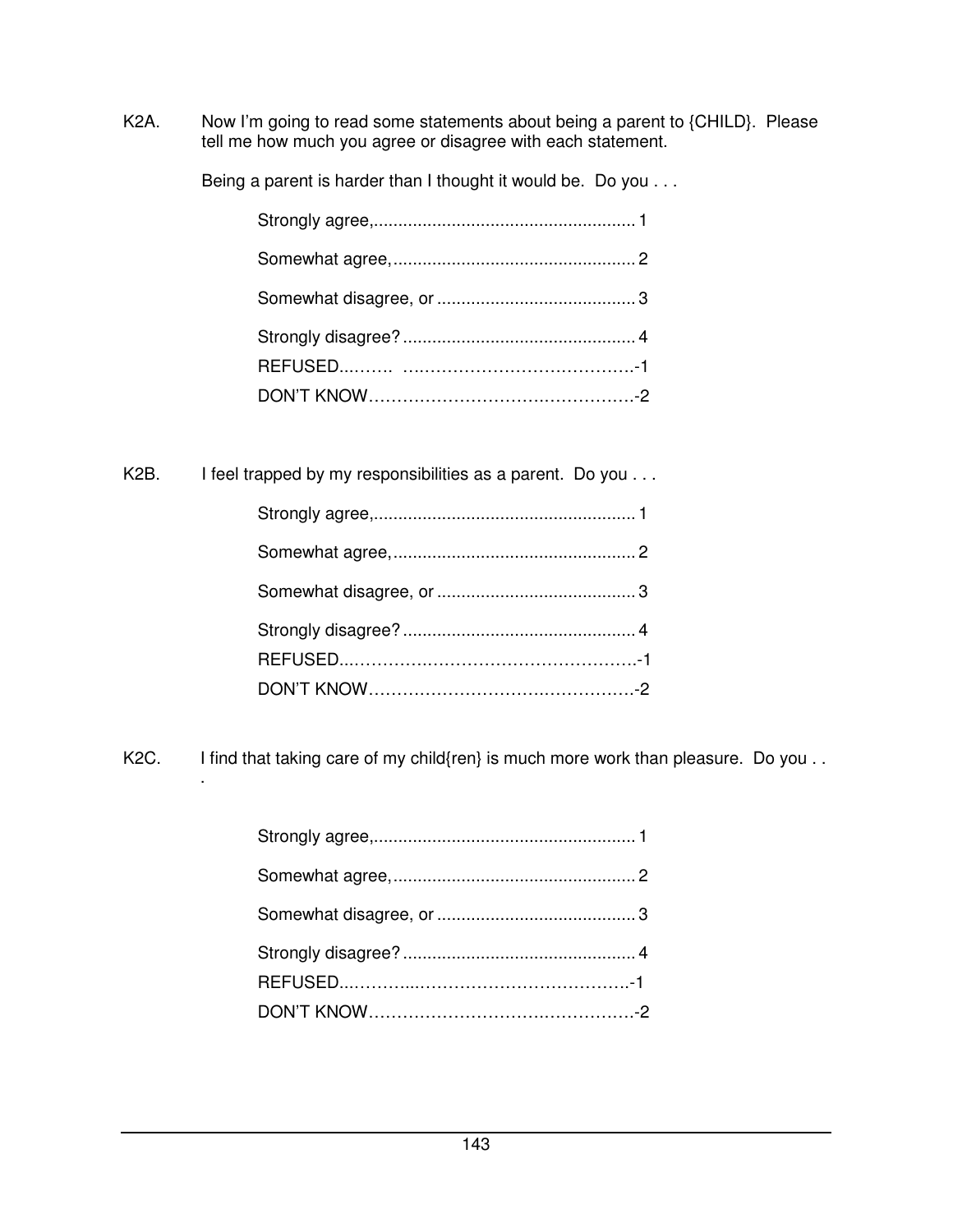K2D. I often feel tired, worn out, or exhausted from raising a family. Do you . . .

K3. Now I'd like to ask you how much influence you feel you have in making major decisions about some areas of {CHILD}'s life. For each item I read please tell me if you feel you have no influence, some influence, or a great deal of influence. How about….

> PROBE: Do you feel you have no influence, some influence, or a great deal of Influence in making decisions about this?

|                   |                                                                                                                                                        | <b>NO</b><br><b>INFLUENCE</b> | <b>SOME</b><br><b>INFLUENCE</b> | <b>GREAT DEAL</b><br>OF INFLUENCE | <b>REF</b> | <b>DK</b> |
|-------------------|--------------------------------------------------------------------------------------------------------------------------------------------------------|-------------------------------|---------------------------------|-----------------------------------|------------|-----------|
| K <sub>3</sub> A. | {CHILD}'s school?<br>Do you feel you<br>have no influence,<br>some influence, or<br>a great deal of<br>Influence in<br>making decisions<br>about this? |                               |                                 | $\mathcal{P}$                     | -1         | -2        |
| K <sub>3</sub> B. | {CHILD}'s religion?                                                                                                                                    | $\Omega$                      |                                 | 2                                 | -1         | -2        |
| <b>K3C.</b>       | {CHILD}'s health<br>care?.                                                                                                                             | 0                             |                                 | 2                                 |            | -2        |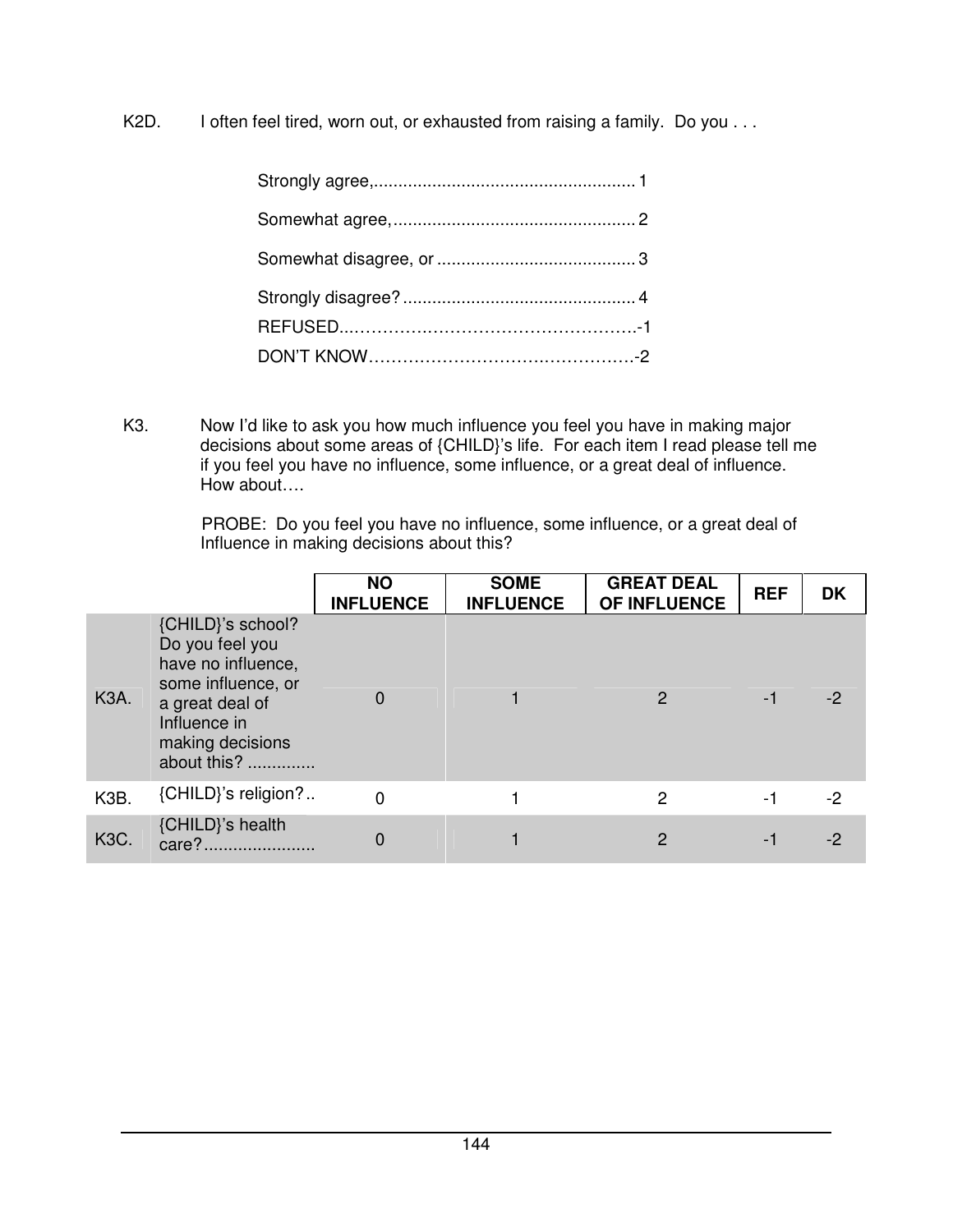K4. Now, I would like to ask you about some school-related activities that you may or may not have done in the last year. Since the beginning of {this/the last} school year have you…

PROBE: Would you say you have done this once in {this/ the last} school year, done this more than once in {this/ the last} school year, or you have not done this in {this/ the last} school year?

|                                                                                                                                                                                                                                                            | <b>ONCE IN</b><br>{THIS/THE<br>LAST}<br><b>SCHOOL</b><br><b>YEAR</b> | <b>MORE</b><br><b>THAN ONCE</b><br>IN<br>{THIS/THE<br>LAST}<br><b>SCHOOL</b><br><b>YEAR</b> | <b>NOT IN</b><br>{THIS/THE<br>LAST}<br><b>SCHOOL</b><br><b>YEAR</b> | <b>REF</b> | <b>DK</b> |
|------------------------------------------------------------------------------------------------------------------------------------------------------------------------------------------------------------------------------------------------------------|----------------------------------------------------------------------|---------------------------------------------------------------------------------------------|---------------------------------------------------------------------|------------|-----------|
| K4a. Attended an open house or<br>back-to-school night? Would you<br>say you have done this once in<br>{this/ the last} school year, done<br>this more than once in {this/the<br>last} school year, or you have not<br>done this in {this/the last} school |                                                                      | $\overline{2}$                                                                              | 3                                                                   | $-1$       | $-2$      |
| K4b. Attended a meeting of a<br>PTA, PTO or parent-teacher                                                                                                                                                                                                 | 1                                                                    | $\overline{2}$                                                                              | 3                                                                   | $-1$       | $-2$      |
| K4c. Gone to a regularly<br>scheduled parent-teacher<br>conference with {CHILD}'s                                                                                                                                                                          | 1                                                                    | $\overline{2}$                                                                              | 3                                                                   | $-1$       | $-2$      |
| K4d. Attended a school or class<br>event, such as a play, sports<br>event, or science fair, in which<br>your child participated?                                                                                                                           | 1                                                                    | $\overline{c}$                                                                              | 3                                                                   | $-1$       | $-2$      |
| K4e. Attended a school or class<br>event, such as a play, sports<br>event, or science fair, in which<br>your child did not participate?                                                                                                                    | 1                                                                    | $\overline{2}$                                                                              | 3                                                                   | $-1$       | $-2$      |
| K4f. Volunteered at the school or<br>served on a committee?                                                                                                                                                                                                | 1                                                                    | $\overline{2}$                                                                              | 3                                                                   | $-1$       | -2        |
| K4a. Met with a school                                                                                                                                                                                                                                     |                                                                      | $\overline{2}$                                                                              | 3                                                                   | $-1$       | $-2$      |
| K4h. Visited or sat in on<br>{CHILD}'s classroom?                                                                                                                                                                                                          | 1                                                                    | $\overline{c}$                                                                              | 3                                                                   | $-1$       | $-2$      |
| K4i. Had a conference with<br>{CHILD}'s school principal?                                                                                                                                                                                                  | 1                                                                    | $\overline{2}$                                                                              | 3                                                                   | $-1$       | $-2$      |
| K4j. Gone to a workshop or<br>meeting at school about health,<br>nutrition, or safety issues?                                                                                                                                                              | 1                                                                    | $\overline{c}$                                                                              | 3                                                                   | $-1$       | $-2$      |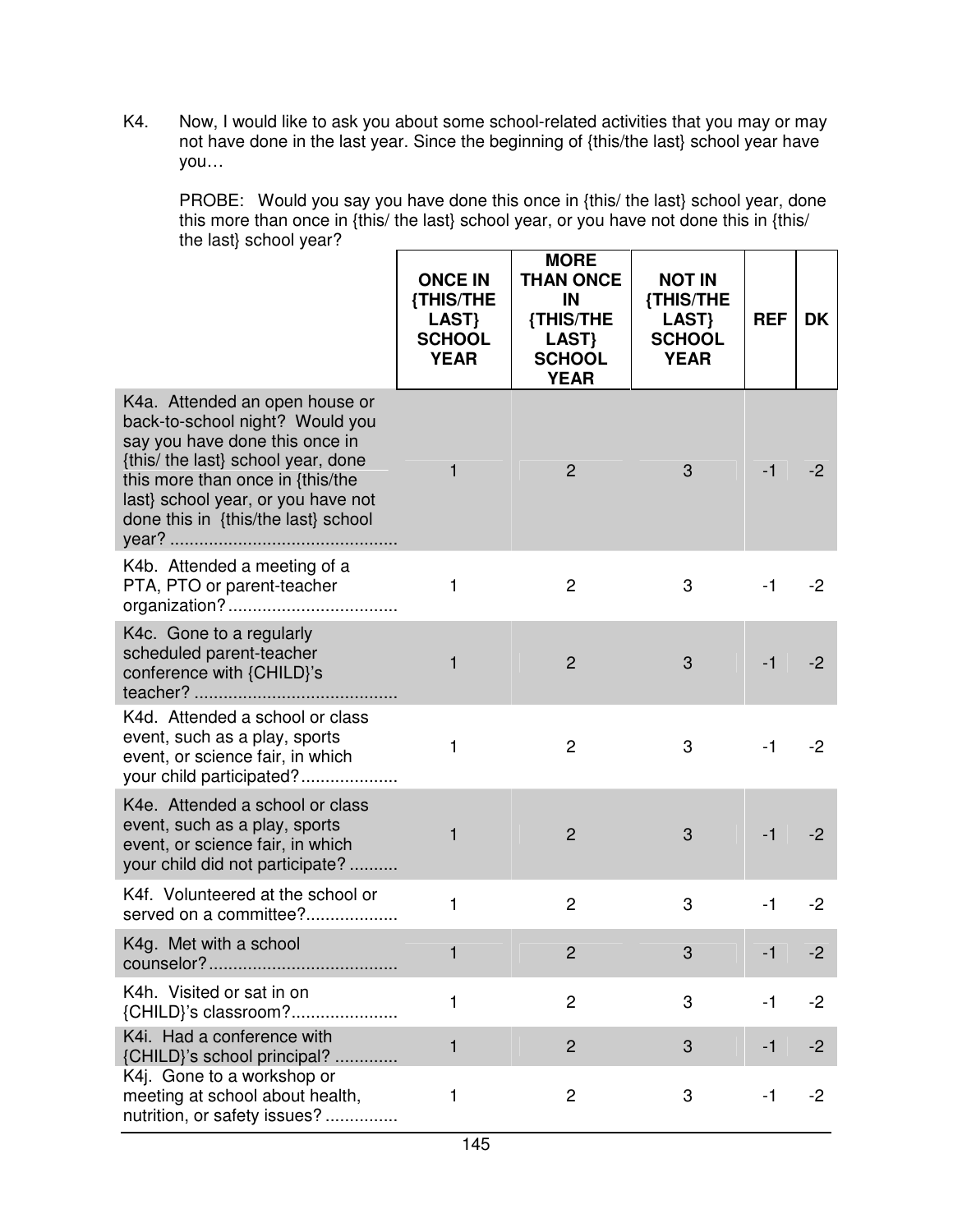K5. {This school year, have/During the last school year, did} the following reasons {made/make} it harder for you to participate in activities at {CHILD}'s school? Please answer yes or no for each reason that I read. How about…

|                                                                                                          | <b>YES</b> | <b>NO</b>      | <b>REF</b> | <b>DK</b> |
|----------------------------------------------------------------------------------------------------------|------------|----------------|------------|-----------|
| K5A. Inconvenient meeting times. Has that made<br>it harder for you to participate in activities at      |            | $\mathcal{P}$  |            | $-2$      |
| K5B. No child care. Has that made it harder for<br>you to participate in activities at {CHILD}'s school? |            | $\mathcal{P}$  | -1         | -2        |
|                                                                                                          |            | $\overline{2}$ | $-1$       | $-2$      |
| K5D. Problems with safety going to the school                                                            |            | 2              | -1         | $-2$      |
| K5E. The school does not make your family feel                                                           |            | $\mathcal{P}$  | $-1$       | $-2$      |
|                                                                                                          |            | 2              | -1         | -2        |
| K5G. Problems because you and teacher don't                                                              |            | $\mathcal{P}$  | $-1$       | $-2$      |
| K5H. You don't hear about things going on at<br>school that you might want to be involved in             |            | 2              |            | $-2$      |

K6. In a typical week, do you talk to any parents of children in {CHILD}'s class, either in person or on the phone?

K7. How many of {CHILD}'s close friends do you know by sight and by first and last name?

## $| \cdot | \cdot |$

ENTER NUMBER OF FRIENDS

#### OR REFUSED...……………………….…………………….-1 DON'T KNOW……………………………………………-2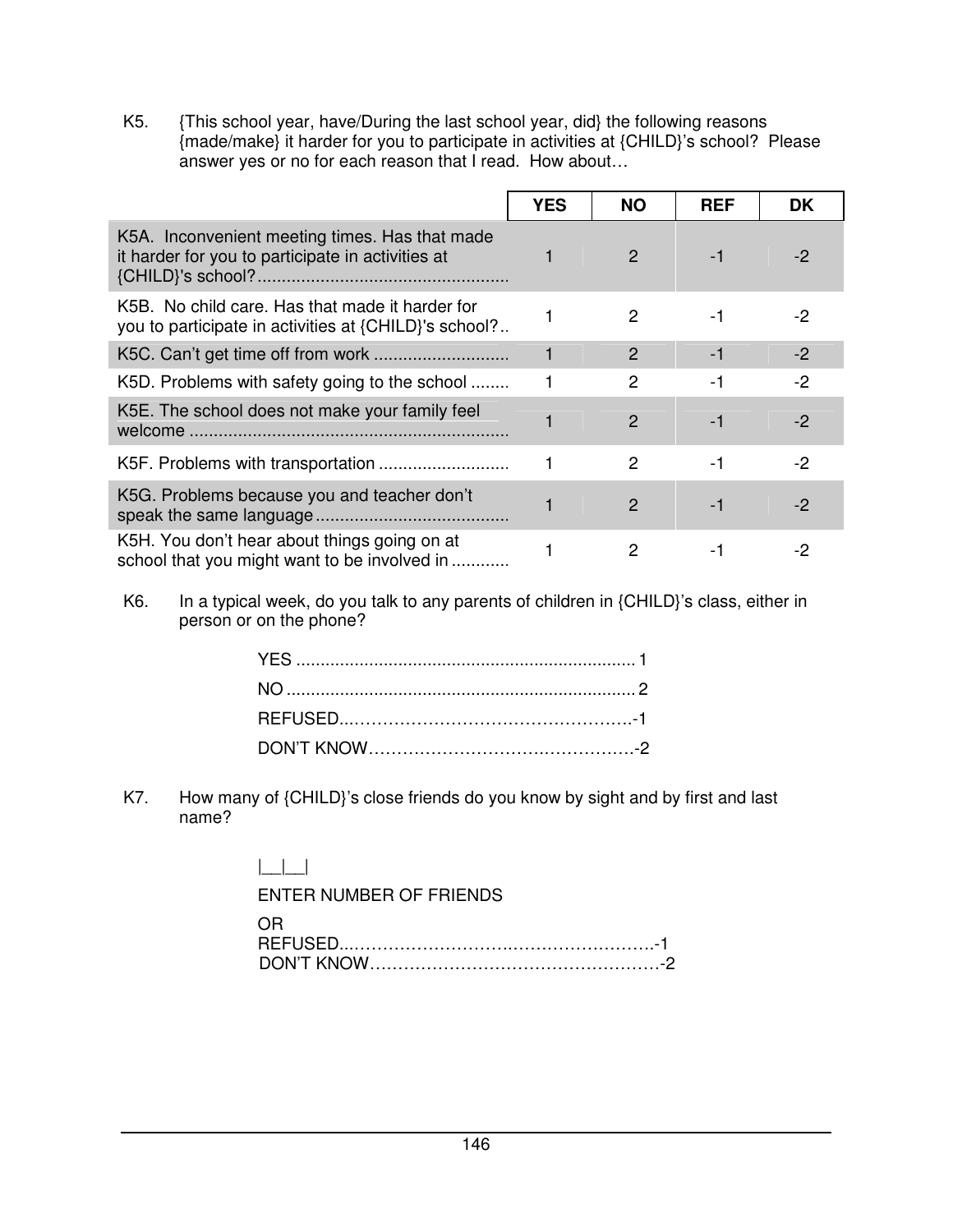K8. In the last year, have you talked to {CHILD}'s doctor about how {he/she} is doing? This could be as part of a visit or a separate call.

|                   | CHILD DOESN'T HAVE DOCTOR - 10 → GO TO K9                                                            |  |
|-------------------|------------------------------------------------------------------------------------------------------|--|
| K <sub>8</sub> A. | Do you feel you could talk to {CHILD}'s doctor if you wanted to?                                     |  |
|                   |                                                                                                      |  |
|                   |                                                                                                      |  |
| K9.               | In the last year, have you ever talked to any of {CHILD}'s teachers about how<br>{he/she} was doing? |  |
|                   |                                                                                                      |  |
|                   |                                                                                                      |  |
|                   |                                                                                                      |  |
| K <sub>9</sub> A. | Do you feel you could talk to {CHILD}'s teacher if you wanted to?                                    |  |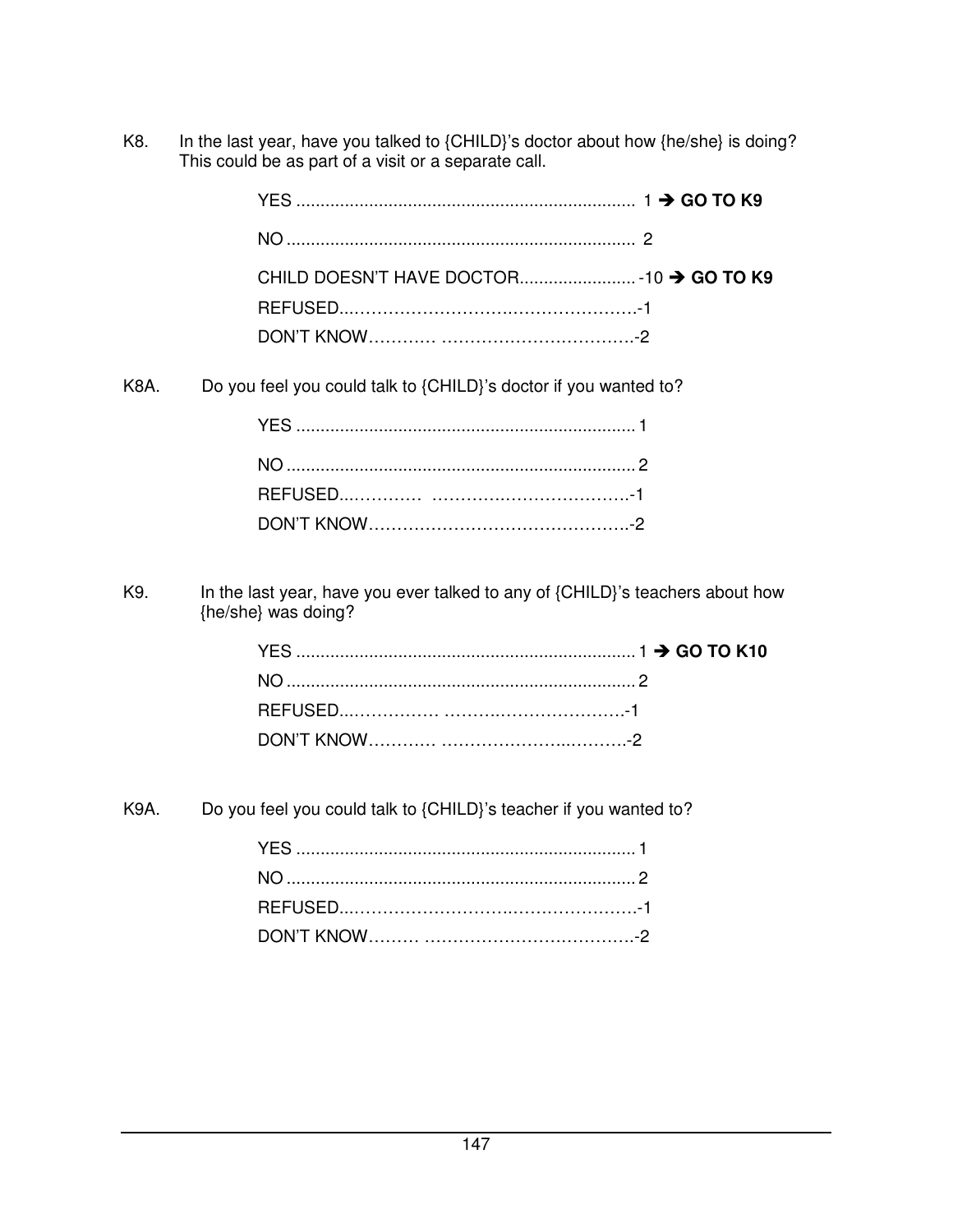K10. Children often do things that are wrong, disobey, or make their parents angry. We would like to know what you have done when {CHILD} did something wrong or made you upset or angry.

I'm going to read a list of things you might have done in the past year. For each item please tell me whether you have done this once in the past year, twice, 3-5 times, 6-10 times, 11-20 times, more than 20 times in the past year, or whether it happened but not in the past year, or whether it never happened?

PROBE: Have you done this once in the past year, twice, 3-5 times, 6-10 times, 11-20 times, more than 20 times in the past year, or have you done it but not in the past year, or has it never happened?

|       |                                                                                                                                                                                                                                                                                | <b>ONCE</b> | <b>TWICE</b>   | $3 - 5$<br><b>TIMES</b> | $6 - 10$<br><b>TIMES</b> | $11 - 20$<br><b>TIMES</b> | <b>MORE</b><br><b>THAN</b><br>20<br><b>TIMES</b> | <b>YES</b><br><b>BUT</b><br><b>NOT</b><br>IN<br><b>PAST</b><br><b>YEAR</b> | <b>THIS HAS</b><br><b>NEVER</b><br><b>HAPPENED</b> | <b>REF</b> | DK.  |
|-------|--------------------------------------------------------------------------------------------------------------------------------------------------------------------------------------------------------------------------------------------------------------------------------|-------------|----------------|-------------------------|--------------------------|---------------------------|--------------------------------------------------|----------------------------------------------------------------------------|----------------------------------------------------|------------|------|
| K10A. | Explain to ${CHILD}$ why something<br>{he/she} did was wrong. Have you<br>done this once in the past year, twice,<br>3-5 times, 6-10 times, 11-20 times,<br>more than 20 times in the past year, or<br>have you done it but not in the past<br>year, or has it never happened? |             | 2              | 3                       | $\overline{4}$           | 5                         | 6                                                | $\overline{7}$                                                             | 8                                                  |            |      |
| K10B. | Put {CHILD} in "time out" (or sent                                                                                                                                                                                                                                             |             | $\overline{2}$ | 3                       | 4                        | 5                         | 6                                                | $\overline{7}$                                                             | 8                                                  |            |      |
| K10C. |                                                                                                                                                                                                                                                                                |             | $\overline{2}$ | 3                       | $\overline{4}$           | 5 <sup>5</sup>            | 6                                                | $\overline{7}$                                                             | 8                                                  | $-1$       | $-2$ |
| K10D. | Hit {him/her} on the bottom with<br>something like a belt, hairbrush, a stick                                                                                                                                                                                                  | 1.          | 2              | 3                       | 4                        | 5                         | 6                                                | $\overline{7}$                                                             | 8                                                  | -1         | $-2$ |
| K10E. | Gave {him/her} something else to do<br>instead of what {he/she} was doing                                                                                                                                                                                                      |             | 2              | $\mathbf{3}$            | $\overline{4}$           | 5                         | 6                                                | $\overline{7}$                                                             | 8                                                  |            | $-2$ |
| K10F. | Shouted, yelled, or screamed at                                                                                                                                                                                                                                                |             | $\overline{c}$ | 3                       | 4                        | 5                         | 6                                                | $\overline{7}$                                                             | 8                                                  |            |      |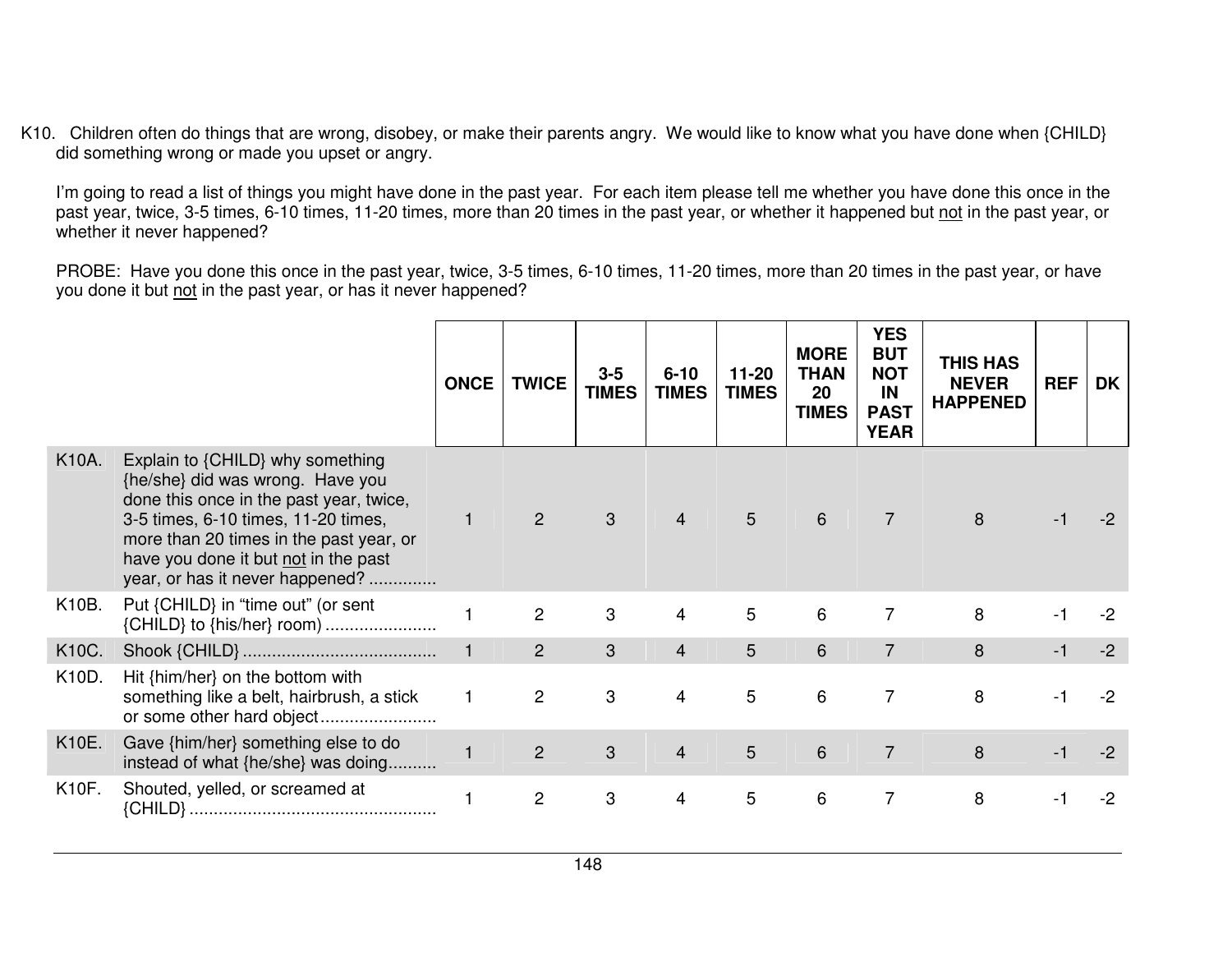| K10G.              | Spanked {him/her} on the bottom with                                           | $\overline{2}$        | 3 | 4 | 5           | 6 | 8 |     |    |
|--------------------|--------------------------------------------------------------------------------|-----------------------|---|---|-------------|---|---|-----|----|
| K10H.              | Swore or cursed at {him/her}                                                   | $\mathbf{2}^{\prime}$ | 3 | 4 | 5           | 6 | 8 | - 1 | -2 |
| K <sub>10</sub> I. | Said you would send {him/her} away or<br>would kick {him/her} out of the house | $\overline{2}$        | 3 | 4 | 5           | 6 | 8 | - 1 |    |
| K <sub>10</sub> J. | Threatened to spank or hit {him/her} but                                       | $\overline{2}$        | 3 | 4 | 5           | 6 | 8 | - 1 |    |
| K10K.              | Slapped {him/her} on the hand, arm, or                                         | $\mathcal{P}$         | 3 | 4 | $5^{\circ}$ | 6 | 8 |     |    |
| K10L.              | Took away privileges from                                                      | $\mathbf{2}^{\circ}$  | 3 |   | 5           | 6 | 8 |     |    |
| <b>K10M.</b>       |                                                                                | 2                     | 3 | 4 | $5^{\circ}$ | 6 | 8 | - 1 |    |
| <b>K10N.</b>       | Called {him/her} dumb or lazy or some                                          | 2                     | 3 | 4 | 5           | 6 | 8 | -1  | -2 |

## **BOX K11**

IF A3E = 2 OR MORE IN THE BIO FATHER INTERVIEW (THE FATHER SAW THE CHILD MORE THAN ONCE IN THE LAST 30 DAYS) OR IF A2 = 1 OR 2 (CHILD LIVES WITH THE FATHER HALF OR MORE OF THE TIME) OR IF A4 = 1 OR 4 (THE FATHER AND MOTHER ARE MARRIED TO EACH OTHER OR LIVING TOGETHER), GO TO K13.

ELSE, GO TO BOX K16.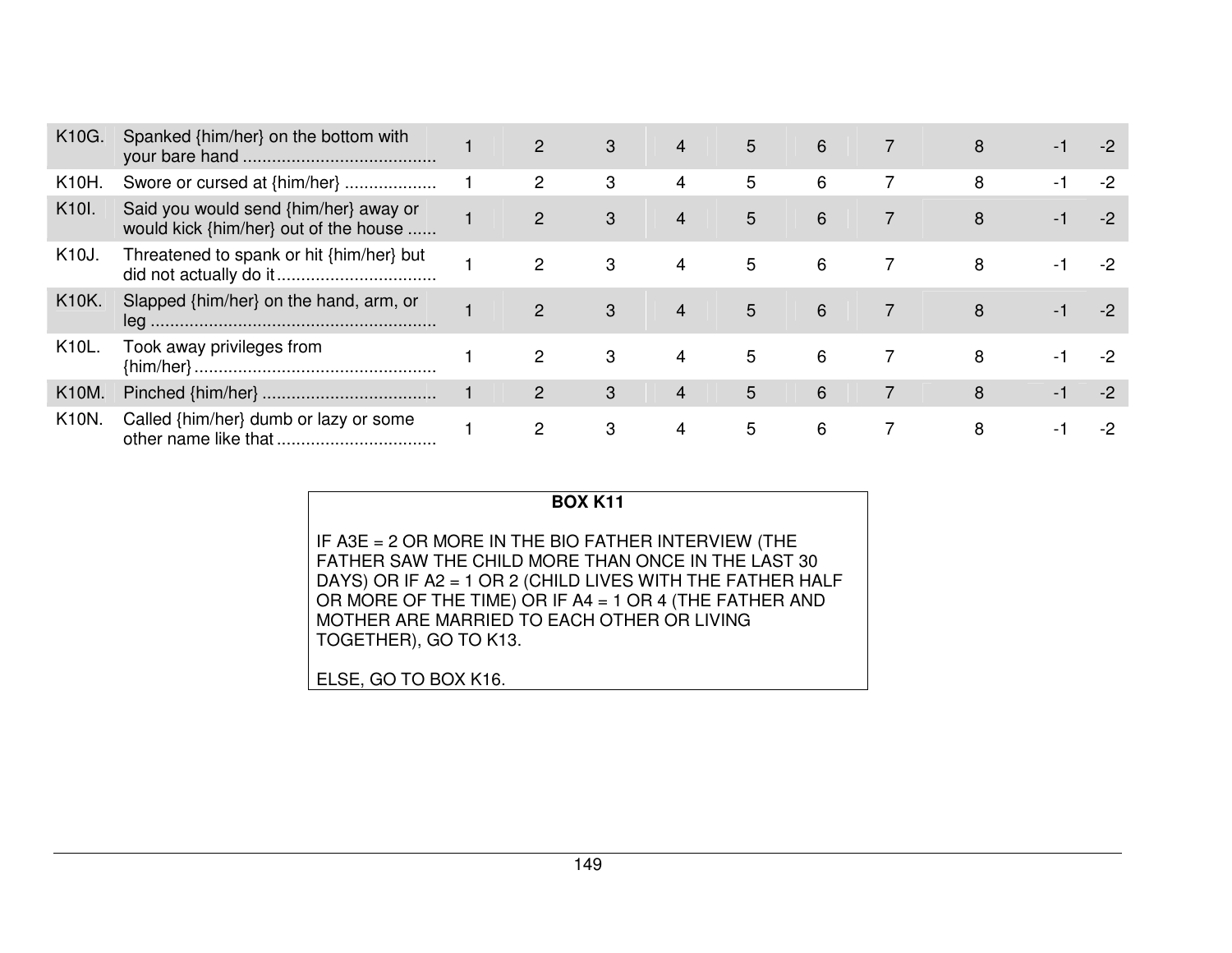K13. In a typical day, do you eat …

|    |                         | YES | <b>NO</b> | <b>REF</b>      | DK |
|----|-------------------------|-----|-----------|-----------------|----|
| A. | Breakfast with {CHILD}? |     |           | $\sim$          |    |
|    | B. Lunch with {CHILD}?  |     |           | - 1             |    |
|    | C. Dinner with {CHILD}? |     |           | $\sim$ 100 $\,$ | -2 |

K14. Now I would like to ask you some questions about things you may do with {CHILD}.

Please tell me how often you did this with {CHILD} in the past month. These things might be done together anywhere, they don't have to be done at home. In the past month, how often did you….

PROBE: Would you say you did this with {CHILD} not once in the past month, 1-2 times in the past month, about once a week, several times a week, or every day?

|                                                                                                                                                                                                                | <b>NOT</b><br><b>ONCE</b><br>IN<br><b>PAST</b><br><b>MONTH</b> | $1 - 2$<br><b>TIMES</b><br><b>PAST</b><br><b>MONTH</b> | <b>ONCE</b><br>A<br><b>WEEK</b> | <b>SEVERAL</b><br><b>TIMES A</b><br><b>WEEK</b> | <b>EVERY</b><br><b>DAY</b> | <b>REF</b> | <b>DK</b> |
|----------------------------------------------------------------------------------------------------------------------------------------------------------------------------------------------------------------|----------------------------------------------------------------|--------------------------------------------------------|---------------------------------|-------------------------------------------------|----------------------------|------------|-----------|
| K14A. Do dishes, prepare food, or do other<br>household chores together? Would you say you did<br>this with $\{CHILD\}$ not once in the past month, 1-2<br>times in the past month, about once a week, several | $\mathbf 0$                                                    | $\mathbf{1}$                                           | 2                               | $\mathbf{3}$                                    | $\overline{4}$             | $-1$       | $-2$      |
| K14B. Play sports or do outdoor activities together?                                                                                                                                                           | $\mathbf 0$                                                    | 1                                                      | $\overline{c}$                  | 3                                               | $\overline{4}$             | $-1$       | $-2$      |
|                                                                                                                                                                                                                | $\overline{0}$                                                 | 1                                                      | 2                               | 3                                               | $\overline{4}$             | $-1$       | $-2$      |
| K14D. Play video or computer games together?                                                                                                                                                                   | $\mathbf 0$                                                    |                                                        | $\overline{c}$                  | 3                                               | 4                          | $-1$       | $-2$      |
| K14E. Read books with {CHILD} or talk with<br>{him/her} about books {he/she}<br>reads?                                                                                                                         | $\mathbf 0$                                                    | $\mathbf{1}$                                           | $\overline{2}$                  | 3                                               | $\overline{4}$             | $-1$       | $-2$      |
| K14F. Participate in indoor activities together such                                                                                                                                                           | $\overline{0}$                                                 | 1                                                      | $\overline{2}$                  | 3                                               | $\overline{4}$             | $-1$       | $-2$      |
| K14G. Talk with {CHILD} about current events, like                                                                                                                                                             | $\overline{0}$                                                 | 1                                                      | 2                               | 3                                               | $\overline{4}$             | $-1$       | $-2$      |
| K14H. Talk with {CHILD} about {his/her} day?                                                                                                                                                                   | 0                                                              |                                                        | $\overline{2}$                  | 3                                               | 4                          | $-1$       | $-2$      |
| K14I. Check to make sure {CHILD} has completed                                                                                                                                                                 | $\overline{0}$                                                 | $\mathbf{1}$                                           | $\overline{2}$                  | 3                                               | $\overline{4}$             | $-1$       | $-2$      |
| K14J. Help {CHILD} with homework or school                                                                                                                                                                     | $\overline{0}$                                                 | 1                                                      | $\overline{2}$                  | 3                                               | 4                          | -1         | $-2$      |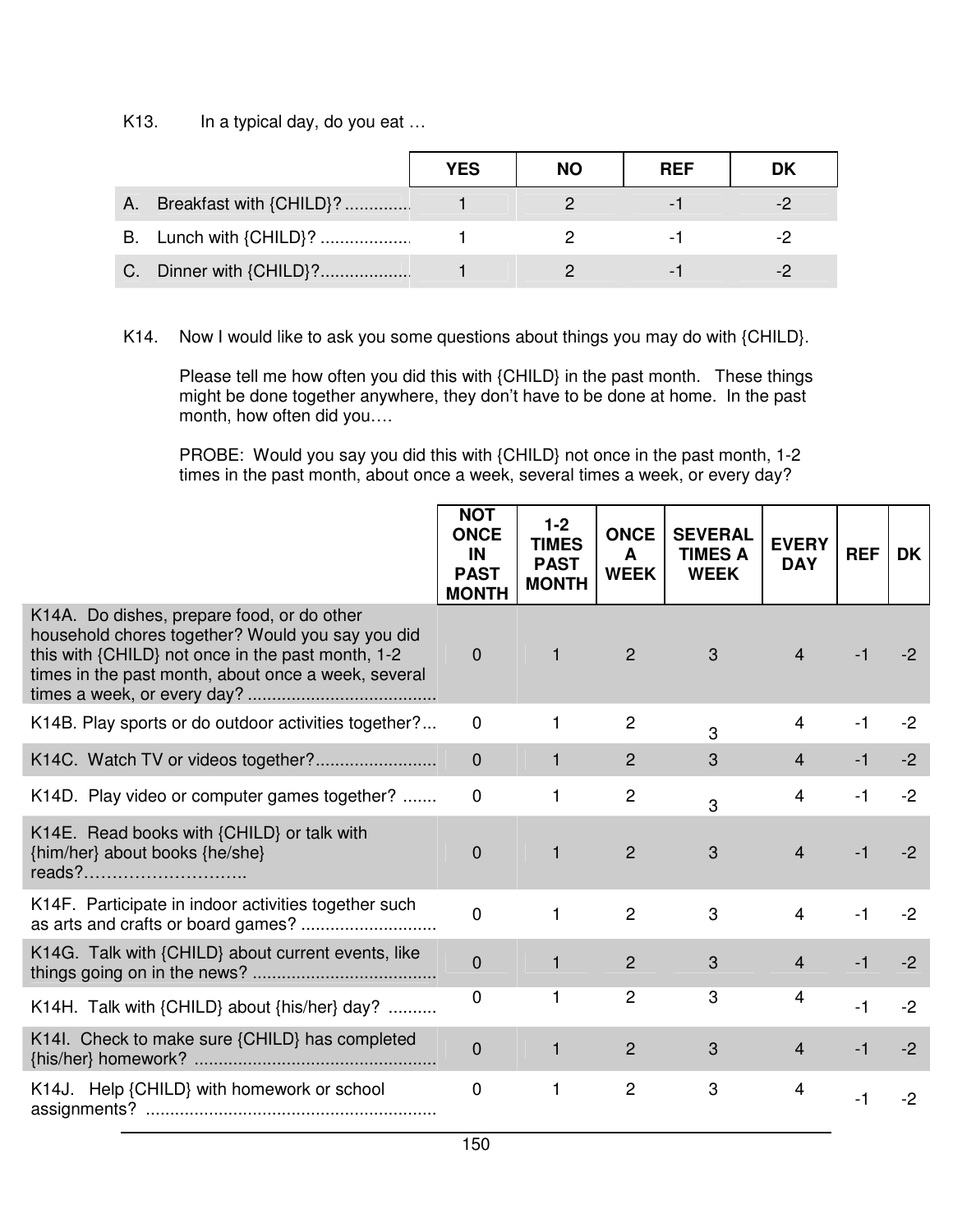K15. In the past month, have you taken {CHILD} to or from school, after-school programs, or camp?

K15A. On average, about how many times per month have you taken {CHILD} to or from school, after-school programs, or camp?

| $\blacksquare$        |  |
|-----------------------|--|
| ENTER NUMBER OF TIMES |  |
| 0.R                   |  |
|                       |  |
|                       |  |

### **BOX K16**

IF A2= 1 IN THE BIO DAD INTERVIEW (FATHER LIVES WITH CHILD ALL OR MOST OF THE TIME), GO TO SECTION T.

ELSE, GO TO K17.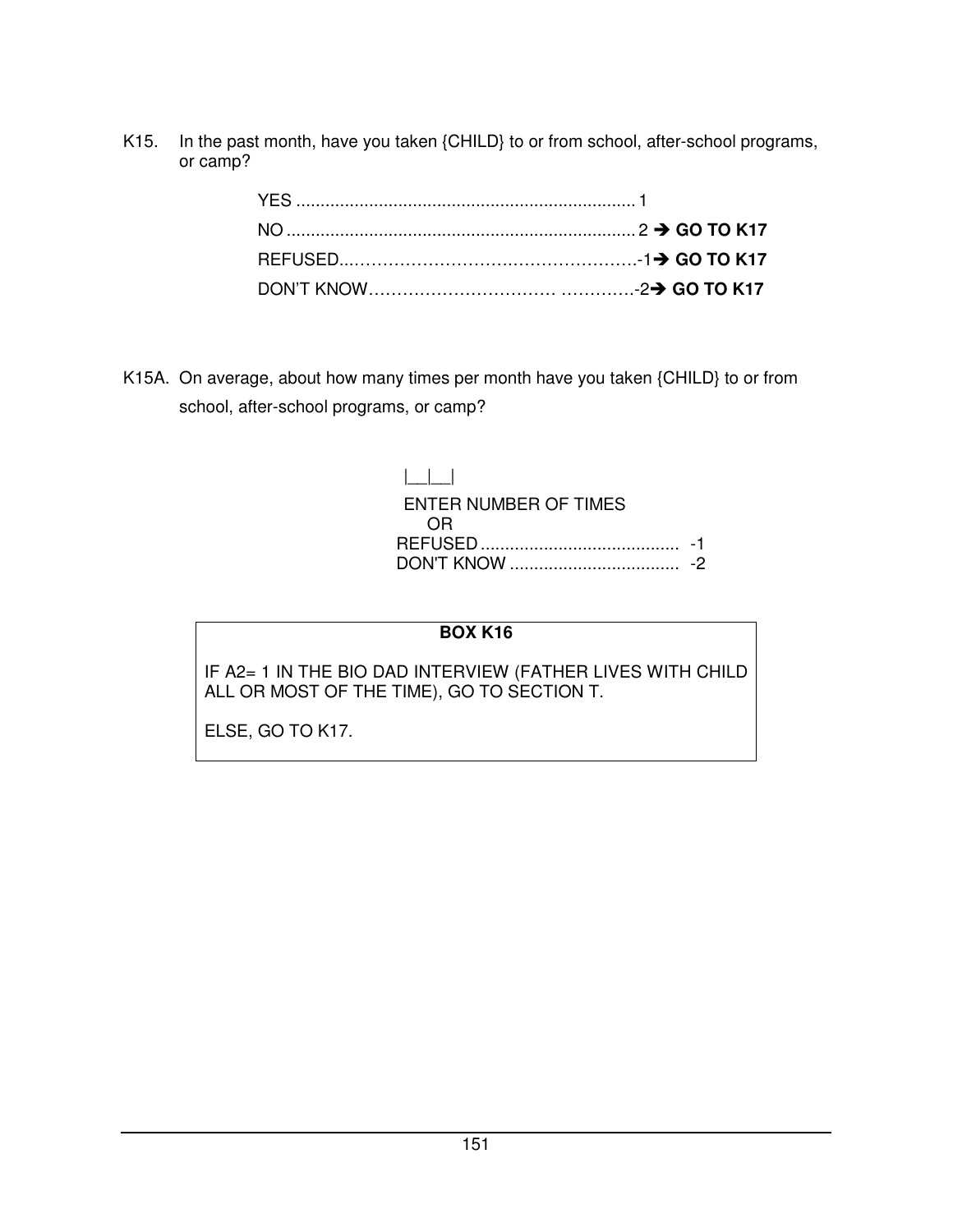K17. {Now I have a few questions about being a father to {CHILD}.} Some fathers are unable to spend as much time as they want with their children. I'm going to read you a list of reasons some parents have given us. For each one, please tell me how much you agree that this is a reason you cannot spend more time with {CHILD}.

|              |                                                                                                         | <b>STRONGLY</b><br><b>AGREE</b> | <b>AGREE</b>   | <b>DISAGREE</b> | <b>STRONGLY</b><br><b>DISAGREE</b> | <b>REF</b> | <b>DK</b> |
|--------------|---------------------------------------------------------------------------------------------------------|---------------------------------|----------------|-----------------|------------------------------------|------------|-----------|
| K17A.        | I live too far away to see {CHILD}.<br>Do you strongly agree, agree,<br>disagree, or strongly disagree? |                                 | $\overline{2}$ | 3               | $\overline{4}$                     | -1         | -2        |
| K17B.        | I don't have enough time                                                                                | 1                               | $\overline{2}$ | 3               | 4                                  | $-1$       | $-2$      |
| <b>K17C.</b> | I'm not good with children                                                                              | $\mathbf{1}$                    | $\overline{2}$ | 3               | $\overline{4}$                     | -1         | $-2$      |
| <b>K17D.</b> | I don't get along well with<br>{CHILD}'s mother                                                         | 1                               | 2              | 3               | $\overline{4}$                     | -1         | $-2$      |
| <b>K17E.</b> | I don't know if this is my child                                                                        | 1                               | $\overline{2}$ | 3               | 4                                  | -1         | $-2$      |
| <b>K17F.</b> | {CHILD}'s mother won't let me                                                                           | 1                               | $\overline{2}$ | 3               | $\overline{4}$                     | $-1$       | $-2$      |
| K17G.        | I do not get along well with<br>members of {CHILD}'s mother 's                                          | 1                               | $\overline{2}$ | 3               | $\overline{4}$                     | $-1$       | $-2$      |
| <b>K17H.</b> | I cannot afford to provide financial                                                                    | 1                               | $\overline{2}$ | 3               | $\overline{\mathbf{4}}$            | $-1$       | $-2$      |
| K17I.        | I want to avoid {CHILD}'s mother<br>'s requests for financial support                                   | $\mathbf{1}$                    | $\overline{2}$ | 3               | $\overline{4}$                     | $-1$       | $-2$      |
| K17J.        | I am afraid of child support                                                                            | 1                               | $\overline{2}$ | 3               | 4                                  | $-1$       | $-2$      |
| <b>K17K.</b> | I have other family obligations                                                                         | $\mathbf{1}$                    | $\overline{2}$ | 3               | $\overline{4}$                     | $-1$       | $-2$      |
| K17L.        | My work hours prevent me from<br>visiting {CHILD}                                                       |                                 | $\overline{2}$ | 3               | $\overline{4}$                     | $-1$       | $-2$      |
| <b>K17M.</b> | I am no longer sure {CHILD} is                                                                          | 1                               | $\overline{2}$ | 3               | $\overline{4}$                     | -1         | $-2$      |

PROBE: Do you strongly agree, agree, disagree, or strongly disagree?

K18. How many nights per month would you ideally like {CHILD} to stay with you…

## |\_\_|\_\_| ENTER NUMBER OF NIGHTS OR REFUSED...……………………….……………………………….-1 DON'T KNOW……………………………………….…………….-2